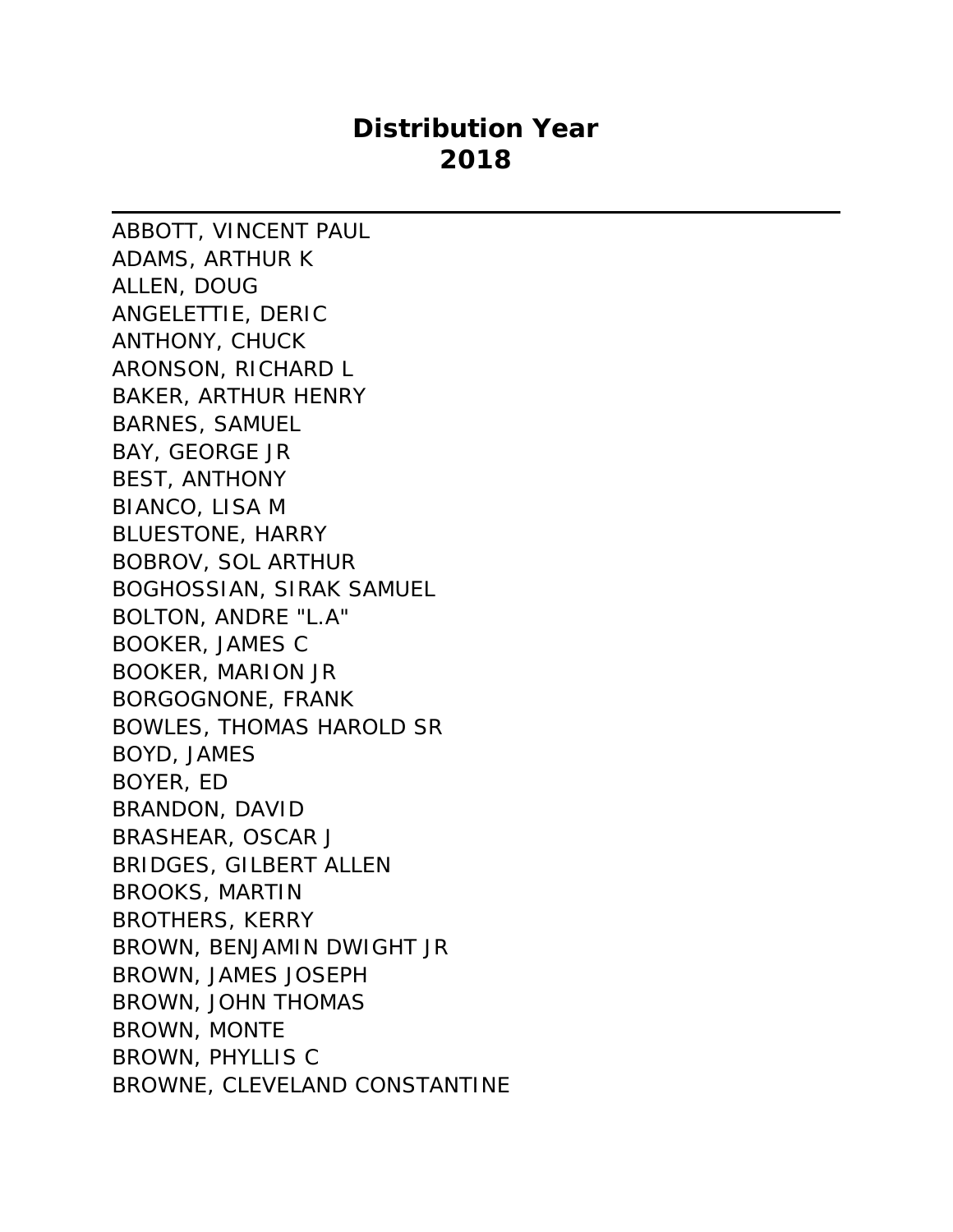BURNETT, MICHAEL CANTOR, RANDY C CARTER, JAMES CASEY, ALVIN WAYNE CITRIN, SAM COOPER, FRANK COOPER, MICHAEL COOPER, RONALD BLAIR COSBY, HENRY COWEN, CARL WADE COX, RODNEY CRAWFORD, BENNIE ROSS JR CRIMES, RUSSELL DANCY, BENNIE JR DAVIS, CARRIE VICTORIA DAVIS, LAWRENCE DOWNIE, TYRONE DUPREE, CORNELL LUTHER EDWARDS, GRAHAM EVERETTE, RON FLEMING, LEROY M JR FOLCIK, KENNETH FONTAINE, ELI FORD, CLARENCE JOSEPH SR FOXX, JENAIRO FREED, SAMUEL JR GALBRAITH, DONALD B GATCHELL, JOHN E GIBSON, HENRY GIPSON, FRANK MICHAEL GOFF, IVAN GOLDBERG, RICHIE GORDY, BERRY JR GRIGGS, JOHN IVAN GRIGGS, JOHNNY GROLNICK, DONALD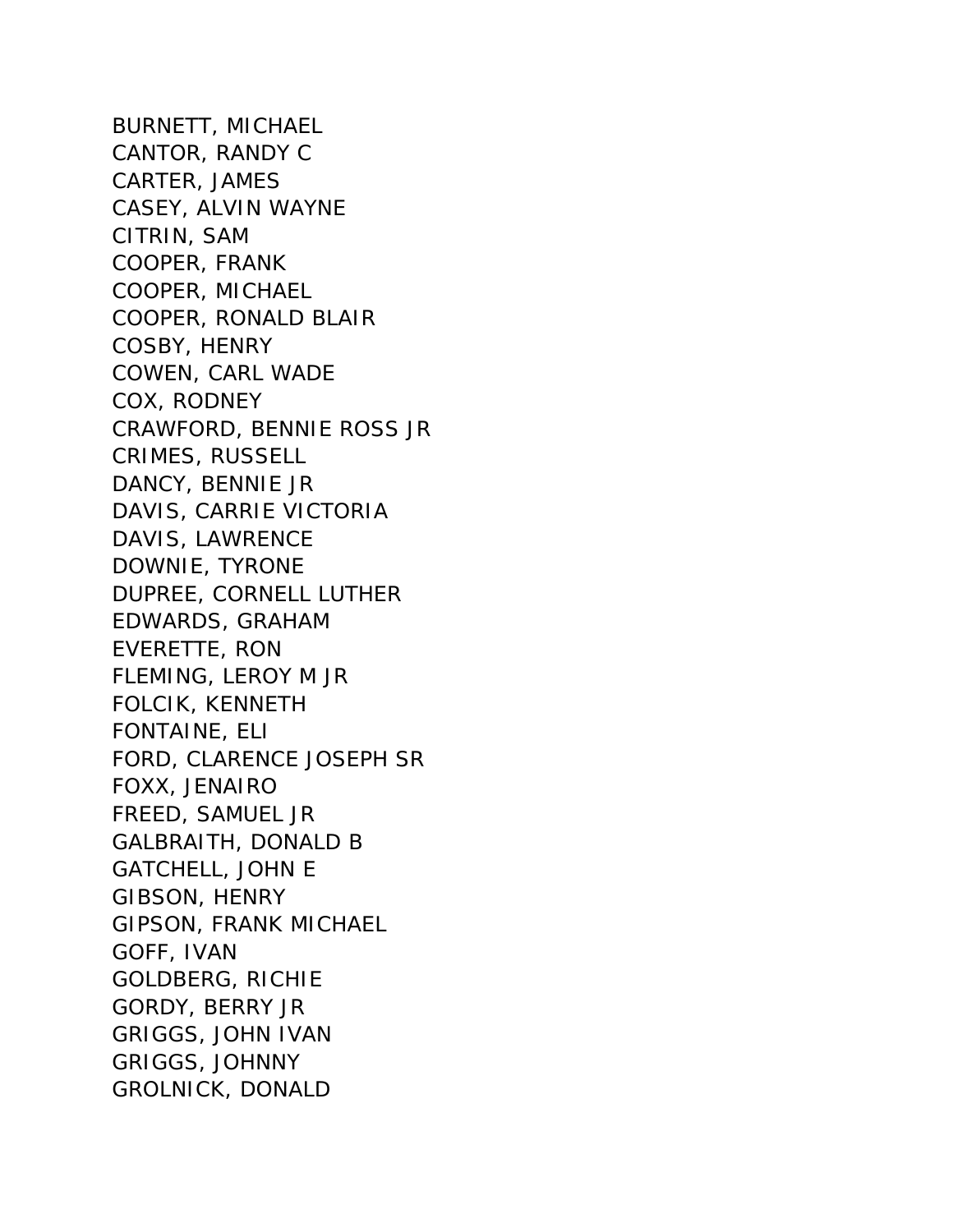GUNNELS, CLAYTON I GUZMAN, EDWARD J HALL, BARRIE LEE JR HALL, BART HARPER, LEE HARRIS, DANIEL JR HARSHMAN, ALLAN HARTLEY, ROBERT G HAYDEN, BRUCE HAYES, DARRYL HEFTI, NEAL P HELFER, ROBERT HENDERSON, JOHN WILLIAM HINSHAW, ELIZABETH HOUSTON, TATE II HUBINON, PAUL J HYBEL, WILLIAM T INGRAM, JOHN IRREVOCABLE TRUST OF, KRAMER R JAMES, EDGAR JAMES, ELMORE JAMISON, DARRYL L JENKINS, ARTHUR E JR JENKINS, DEREK A JENNINGS, RON JOHNSON, JAMES ALBERT JOHNSON, LOUIS EDWARD JOHNSON, WYCLIFF JONES, BURT JONES, JOHNNIE KAKAHA, ROBERT KELEM, LARRY O KELSON, JOHN JOSEPH KLASS, GEORGE KLEIN, EMANUEL KNIGHT, STEVE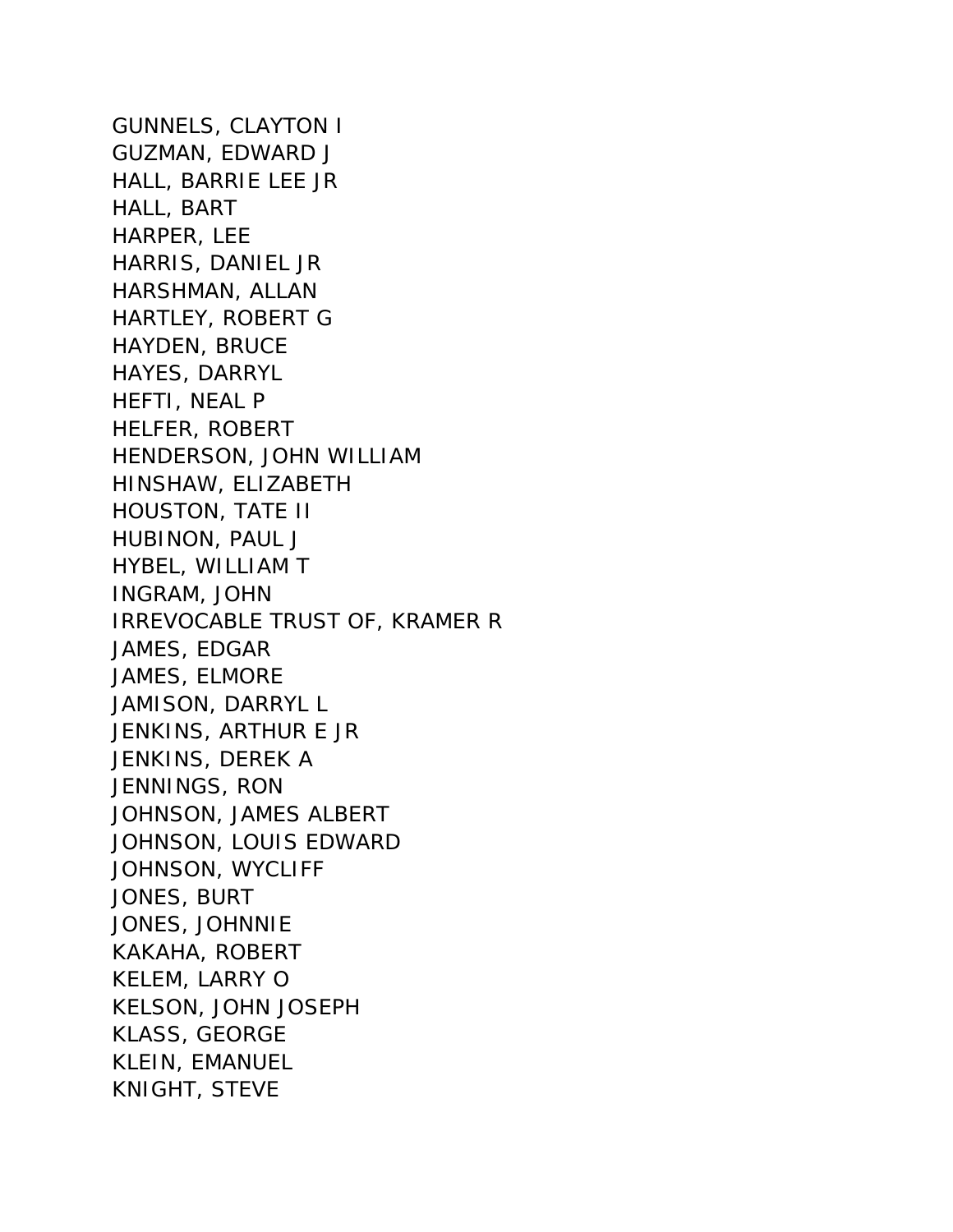KOCH, EDWARD B KOHANSKI, JOSEPH A JR LACHMAN, PATRICK LAMAGNA, CARL ANTHONY LAWRENCE, RON LIETH, DICK LIFE, THEODORE JR LOVE, STEPHEN ANDREW LUSSIER, DENNIS LUSTGARTEN, LISA K MARCELLINO, DENNIS MARIONI, JOE MARTIN, HEARLON MCCOLLOUGH, ROBERT MCCOY, VAN ALLEN CLINTON MCCREARY, LEWIS MELVIN MCLAUGHLIN, TONY MICHELAKIS, MICHEL MITCHELL EST OF, RICHARD A MITCHELL, KEITH MIZELL, ALPHONSO MIZELL, JASON MONARI, HERMAN J JR MOORE, WILLIAM MELVIN MORELAND, BRUCE KENNETH MORROW, GEORGE W MOSLEY, JOHN CLIFFORD JR NANINI, OLIVER J JR NEIMAN, ALEXANDER NEUMANN, IRMA WANDA NEWBORN, PHINEAS JR NIGHTINGALE, GLENN MARK OLIVIER, JEAN-CLAUDE ORR, RAYMOND OUSLEY EST OF, CURTIS PAGE, OLIVIA J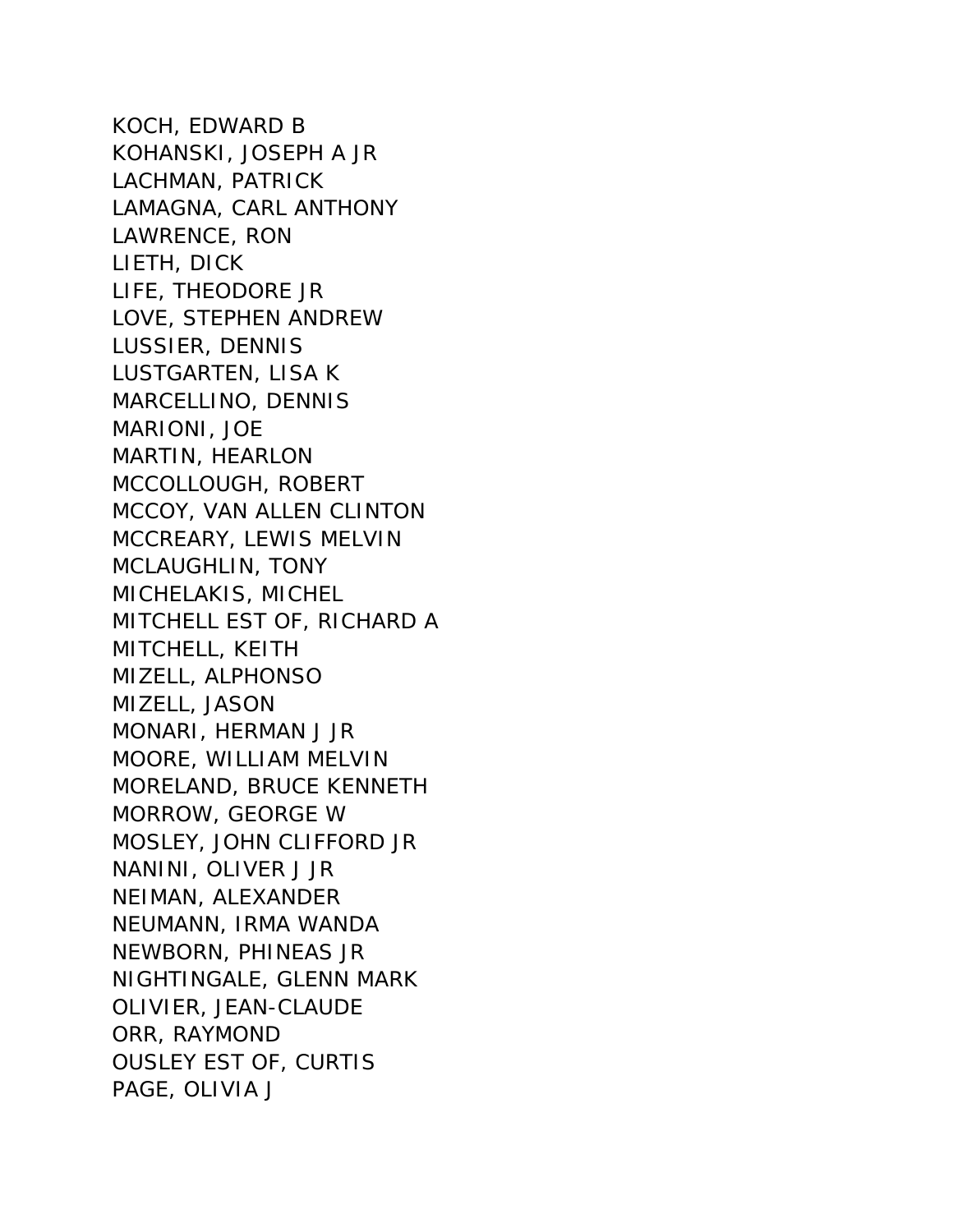PAGE, SARA PAPPALARDI, FELIX H PARISI, DENNIS PARKER, JIMMY PERREN, FREDERICK J PERSH, JOHN TIMOTHY PETERSEN, JOHN PETERSON, OSCAR PHILLIPS, WESLEY PLUMMER, STANLEY ELLISON POPPERWELL, ANN BARTOLD POWELL, RICHARD PRATER, ALAN G. PRATT, RICHARD DEAN PRENDATT, ANTHONY L PRUITT, DAVID P RADERMAN, LOU A REID, DAMION REILICH, JOSEPH RICHARDS, DAVID K RICHARDSON, DWAYNE RILEY, HERMAN RIVERS, RANDELL L ROACH, BOBBY ROACH, MAXWELL LENARD ROBBINS, STEPHEN ROBIE, JOHN RODERICK, ELSIE B ROSOLINO, FRANK ROSS, ROBERT HAYNES ROTH, HENRY L ROWLES, JAMES G RUBIN, FREDERICK JAY SAMUELS, MICHEAL SANFORD, JERONE SANFORD, LEWIS J.F.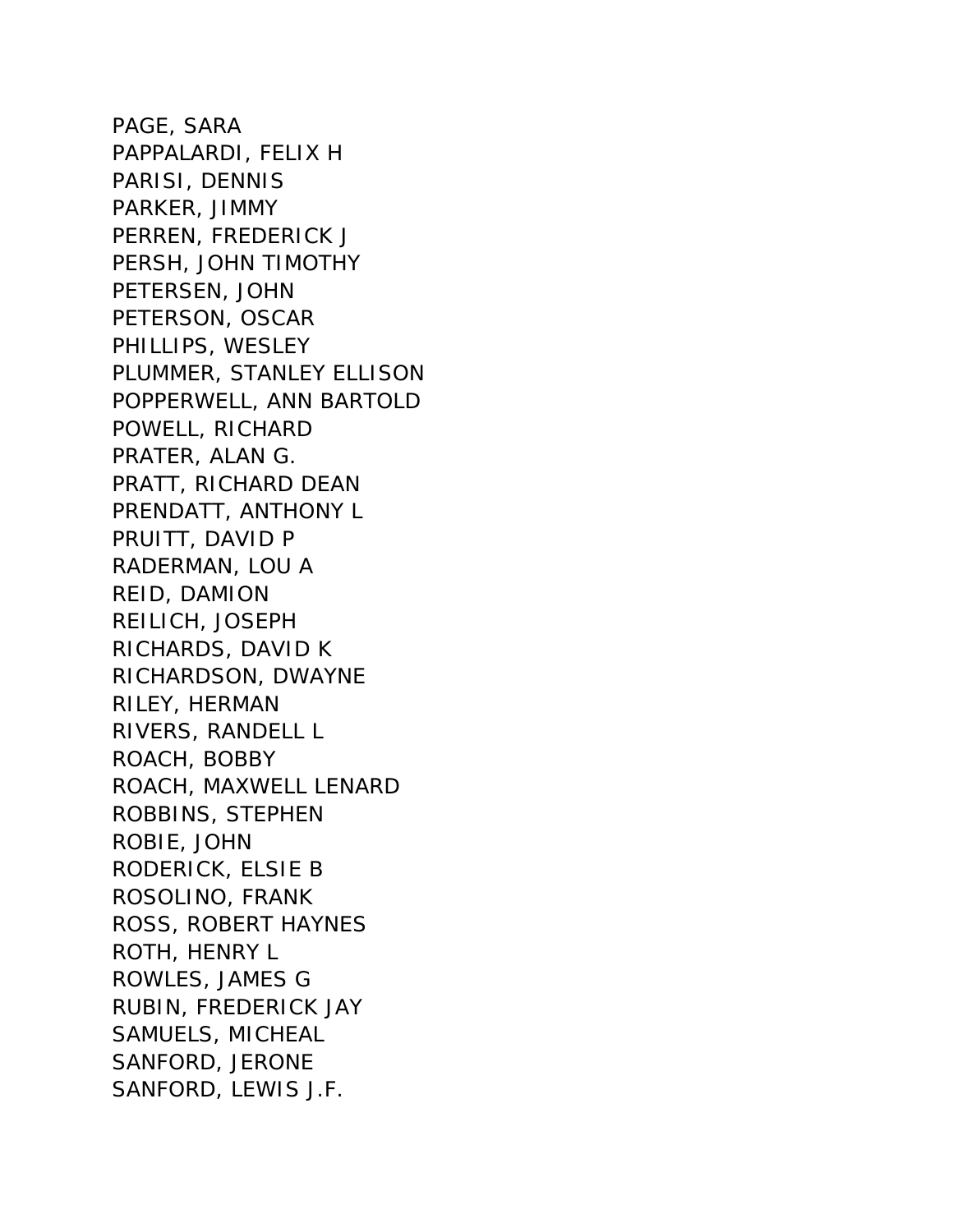SCHAEFFER, RALPH HARRISON SCHWARTZ, DAVID SCOTT, JOSEPH HAYDEN SELIC, LEONARD MORRIS SHANK, LINDA ALEXANDER SHARP, JOY LYLE SHELTON, WILLIAM LOUIS SHULMAN, DANIEL SHURE, PAUL CRANE SKIES, RON SMART, NORMAND D II SMITH, LAWRENCE SMITH, NORMAN SMITH, WILLIAM DANIEL STEWART, WINSTON STUKA, ELIZABETH MOOR TAYLOR, MICHAEL THOMAS, FRED JR THOMPKINS, JAMES GEORGE THOMPSON, FRANKLIN C THOMPSON, SANDRA L THOMPSON, UZIAH TOLBERT, LARRY E TROUTMAN, LARRY TURRENTINE, STANLEY W VAUGHAN, JAMES VICARI, FRANK VINCI, GERALD WATSON, MURRAY J WELLS, MELVIN WEST, KANYE WHITE, BARRY EUGENE WILSON, RONNIE J WOLFER, WILLIAM W WOMACK, CECIL DALE WOOD, KENT R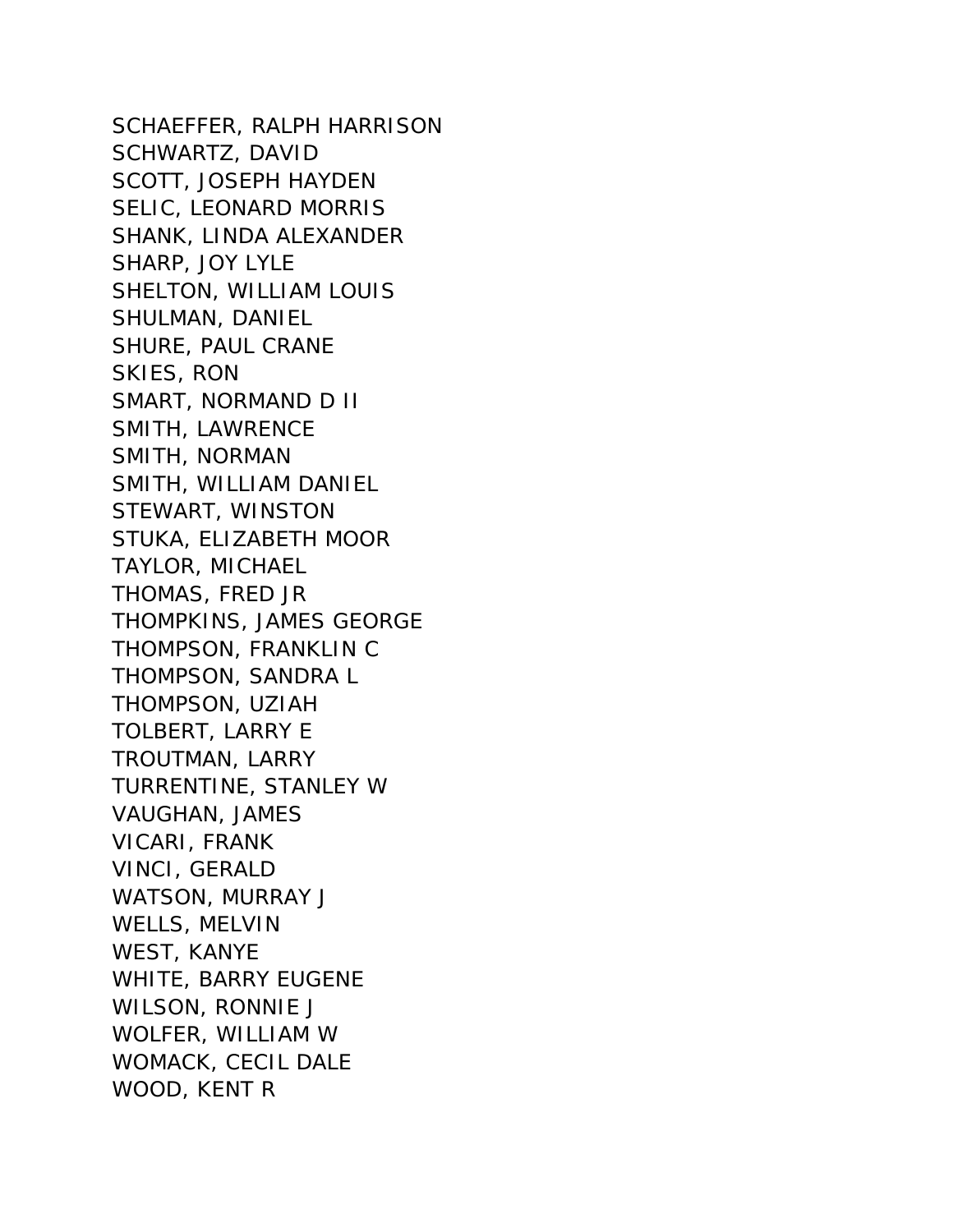YANCEY, JAMES DEWITT YOUNT, RICHARD

## **Distribution Year 2017**

ABRAMOWITZ, JONATHAN ACKERMAN, TED E ADAMS, LYDIA ADLER, WILLIAM AFFELDT, MARCUS AIELLO, JERRY AKEN, BILL AKINS, THOMAS RHETT AKONI, TARIQH ALAWAYS, CHRISTOPHER ALBERGHINI, WALTER ALEXANDER, HUBERT L ALEXANDER, JAVON ALI, ISRAIL ALIQUO, DONALD J JR ALLEN, GERI A ALLEN, KRISTOPHER N ALLEN, MARLON S ALLEN, MICHAEL JOSEPH ALLERMAN, BENJAMIN ALONSO, ANTONIO ALOYAN, MELISA G ALSANDERS, JAMES M ALSOP, RUTH EVELYN AMANFU, EYRAM RUBY AMATO, FRANK AMES-THOMAS, MORGAN A AMIDON, SAMUEL ANDERSON, CHRIS ANDERSON, MARC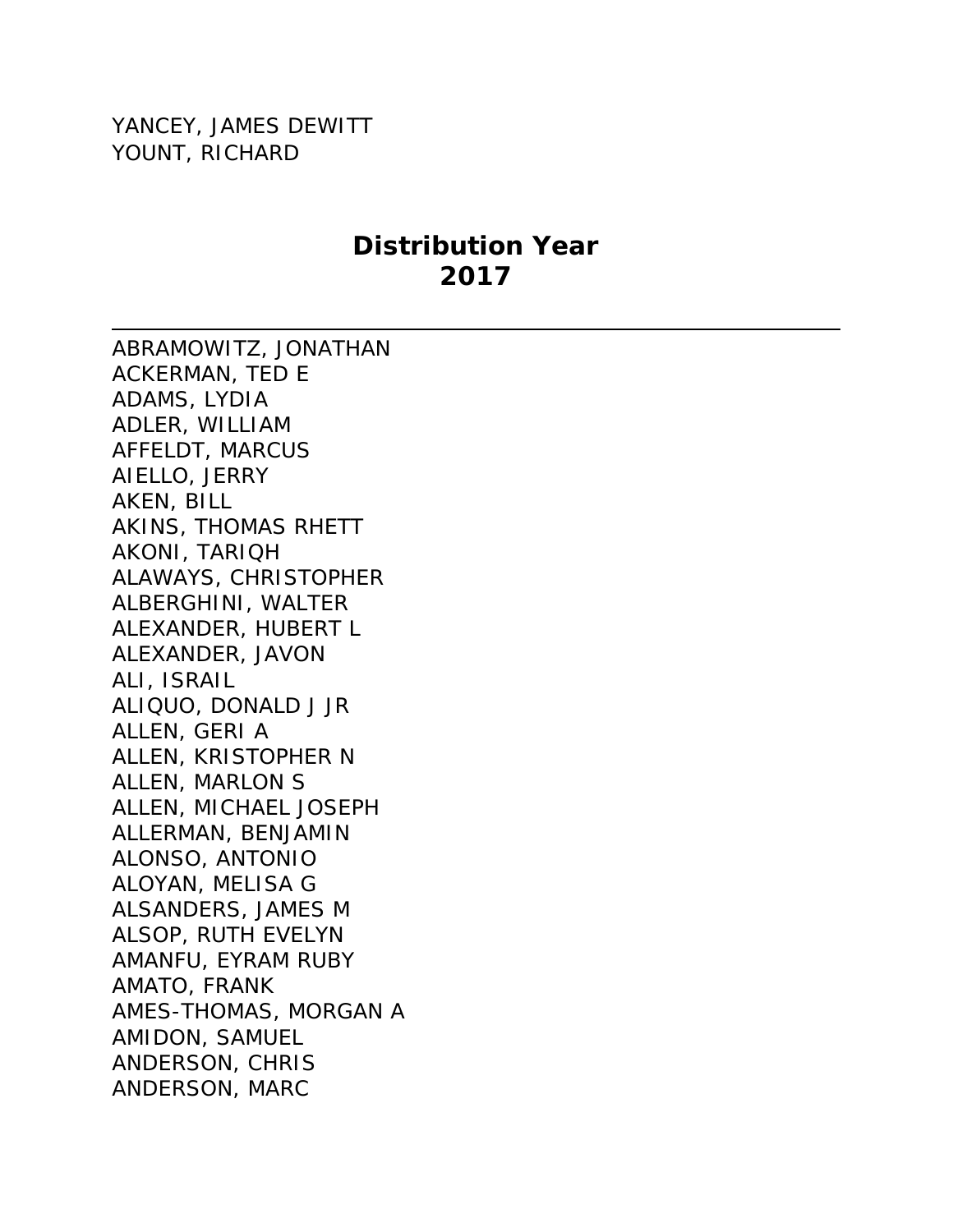ANDERSON, ROBERT GEORGE ANDERSON, TAI ANDERSSON, GORAN BROR BENNY ANNIS, MARK A ANTHONY, SHAQUILLE ANTOINE, RUBEN APONTE, JOSE APPLETON, EARL C APPLETON, MATTHEW ARACIL, JUAN MARIO ARADO, STEPHANIE ARBOLEDA, ANDRES FELIPE A ARCENEAUX, CHRISTOPHER ARCHDEKIN, OLGA ARCHER, SIMON ARENS, KII ARMIJO-FORTIN, ANDREA ARMSTRONG, ANTHONY ARRIAGA, MISAEL ARRIAGA, RICARDO ARROYO, ANDRES ASHBY, JOHN W ASHETON, RONALD ASHETON, SCOTT R ASHTON, PAR ASHWORTH, MICHAEL CLAYTON ASHWORTH, THOMAS J ASKELAND, MARGARET ASTASIO, GEORGE S ATTRIDGE, LIAM AUBRUN, AMBROISE AUDINO EST OF, JOHN AUDINO, NICHOLAS AUGUNAS, KEVIN AUSTIN, MARIEL T AUXILLY-WILSON, TROY D AVENDANO, DIEGO AVILA, CARLOS AXTON, CHARLES E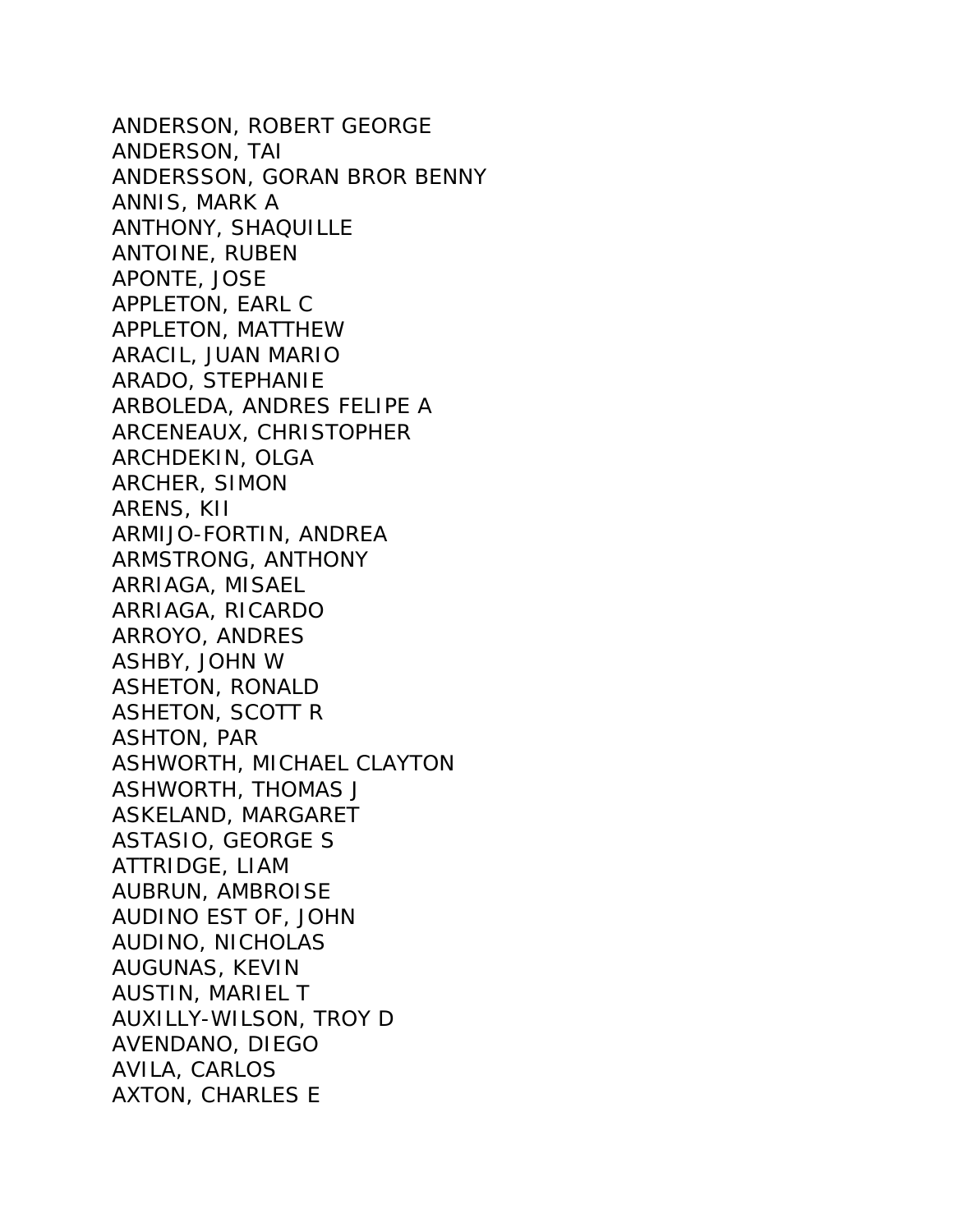AZEVEDO, GABRIEL AZIZ, RACHID BABINI, SUSAN MARA BACON, ROBERT JR BAERWALD, DAVID FRANK BAILEY, DAVE BAILEY, NADIRA BAILEY, VICTOR RANDALL BAIZE, TERRENCE L BAKER, ARTHUR HENRY BAKER, ELIJAH BAKER, JONATHAN BAKER, MATTHEW BAKER, SIMEON BAKEY, DAVID T BALFOUR, DAVID A BALL, LARRY BALLON, JESSICA BALMORIS, CRAIG BAPTISTE, DENZEL BARBER, MICHAEL DOUGLAS BARLOW, GARY INV.NUM BARND, KENNETH EDWIN BARNES, ARIEL YOSEF ZEV BARRERA, EDGAR IVAN BARRETT, ASTON BARRETT, CAARLTON BARRETT, PATTERSON HALL BARRIS, ROBERT ALLEN BARTOLINI, CAMERON M. BARTOLOMEI, KENNETH BASSO, ROBERT E BATTLE, ROY K BAUCH, KRISTINA ANN BAUER, JENNA BAUTISTA, ROLAND BAXTER, RAYLAND BAXTER, WILLIAM T.A. JR BEAMAN, WILLIAM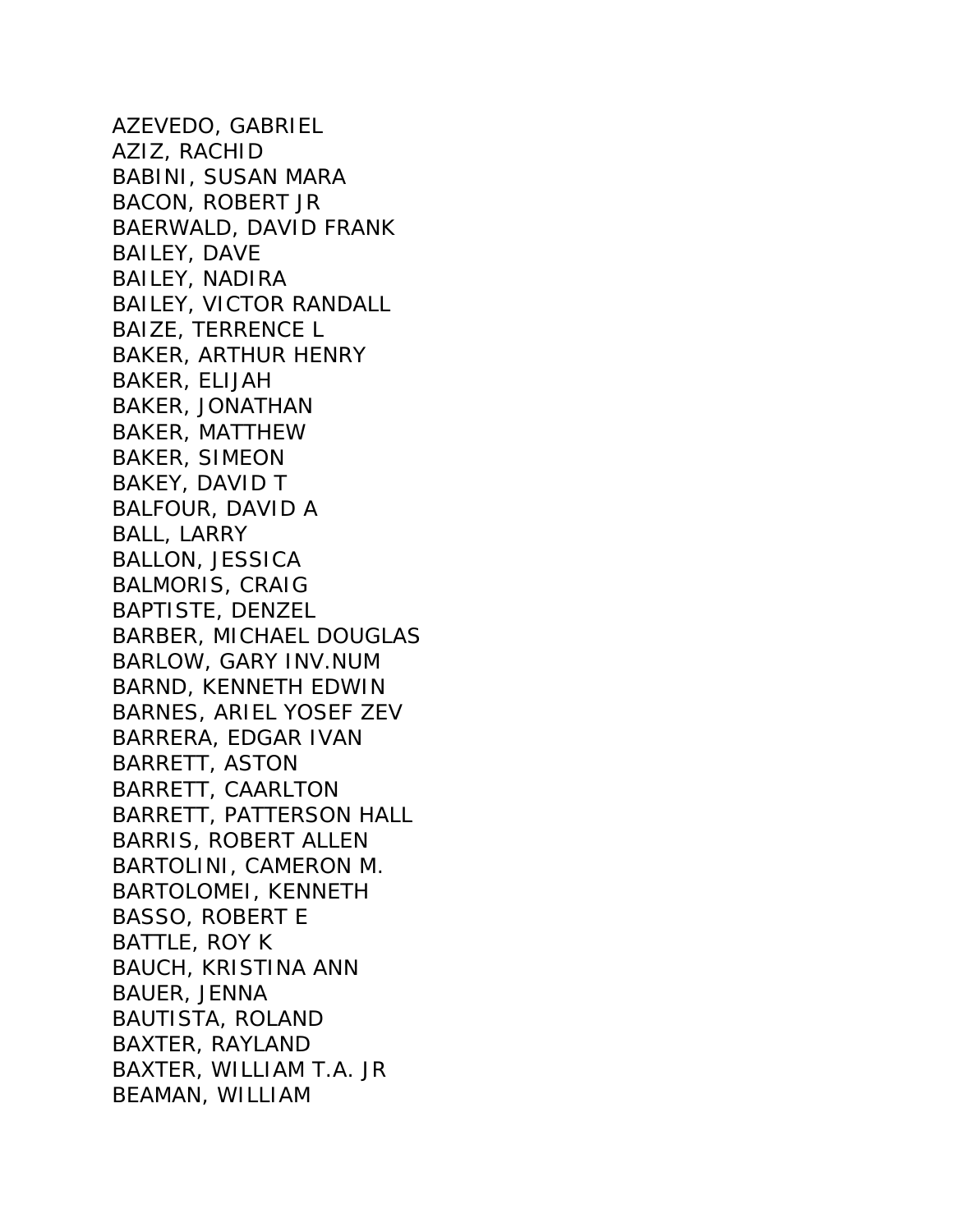BEAUBIEN, SAMUEL BECK, WILLIE M BECKER, ARTUR BECKETT, DARREN ANDREW BECKLEY, MATTHEW BEDDAGE, SHIRANTHA BEE, BRANDON BEER, ANDREW BEESLEY, MAXTON G JR BEKEN, BRIAN BEKIC, FILIP BELL, KEVIN BELL, SAMUEL AARON BELLE, TYRONE L BELNICK, ARNOLD BELSON, IRIS A BELZILE, VALERIE BENEFIELD, PHILLIP REECE II BENIK, JORDAN C BENJAMIN, ANN BENJAMIN, LAKECIA BENJAMIN, NIGEL BENNETT, MICHAEL E JR BENNETT, SCOTT M BENNINGTON, CHESTER BENOIT, ROBERT BENUALDI, JOSEPH BERANEK-GROBLER, PATRICIA BERESIN, NOAH BERGERON, LOUIS-PIERRE BERGSTROM, VERONICA A BERKMAN, DANIEL BERKUN-MENAUER, DIANNE BERNARDINI, DEAN A BERNER, DEAN BERNEY, WILLIAM BERRIDGE, LUCAS G BERRYHILL, ROBERT BESNER, BRENT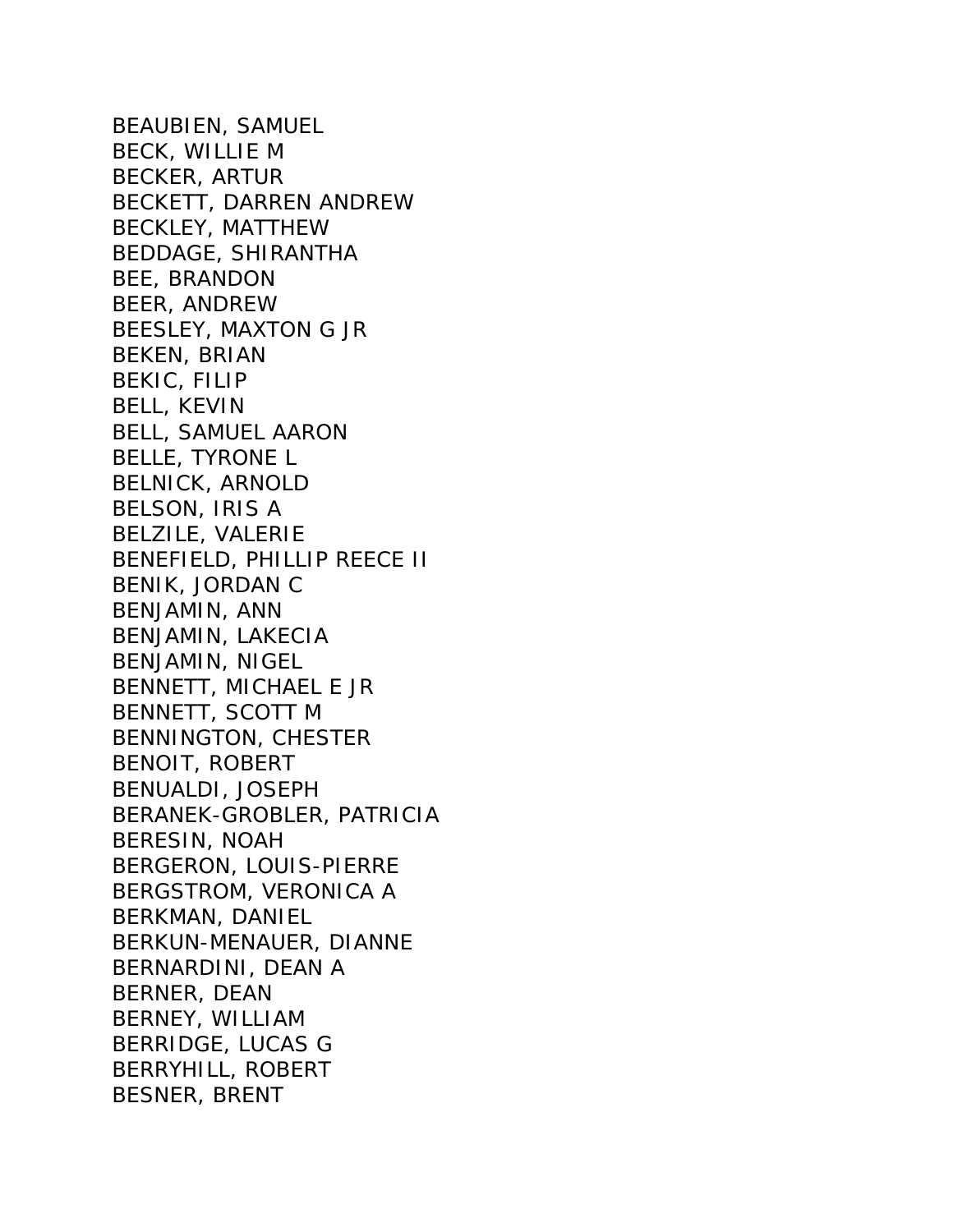BETHKE, KAROLYN J BETTERTON, JULI BIANCO, PATRICK J BIKER, PETER BILOSKIRKA-CONLEY, RUBY BIRCH, GAYLORD BJOERKLUND, MARGRETHE BLACK, SENECA BLACKBURN, TJ BLACKE, STEVIE BLACKMAN, JOAN ALISON BLADE, BRADY L BLAIR, DAVID ROBERT JR BLANDING, MICAH BLANDY, CHARLES BLUESTONE, HARRY BO BODGER, ARTHUR BODNER, MARK L BODNER, NEAL M BOGERT, JOHN V III BOHANON, GEORGE ROLAND BOND, DANNY BOND, JAMES EDWARD JR BONNER, LEROY BORCHARDT, LEE J BOSLER, ANNA J BOSSLEY, PARKER BOSSY, DOROTHY BOUCHER, PHIL BOURELLY, JEAN-PAUL E BOWE, JUSTINE JOHANNA BOWE, SEAN P BRADBURY, DANIELLE BRADFORD, MELVIN BRADLEY, STEPHEN BRAIDE, CHRISTOPHER K BRANNON, ELIZABETH LEIGH BRASHEAR, OSCAR J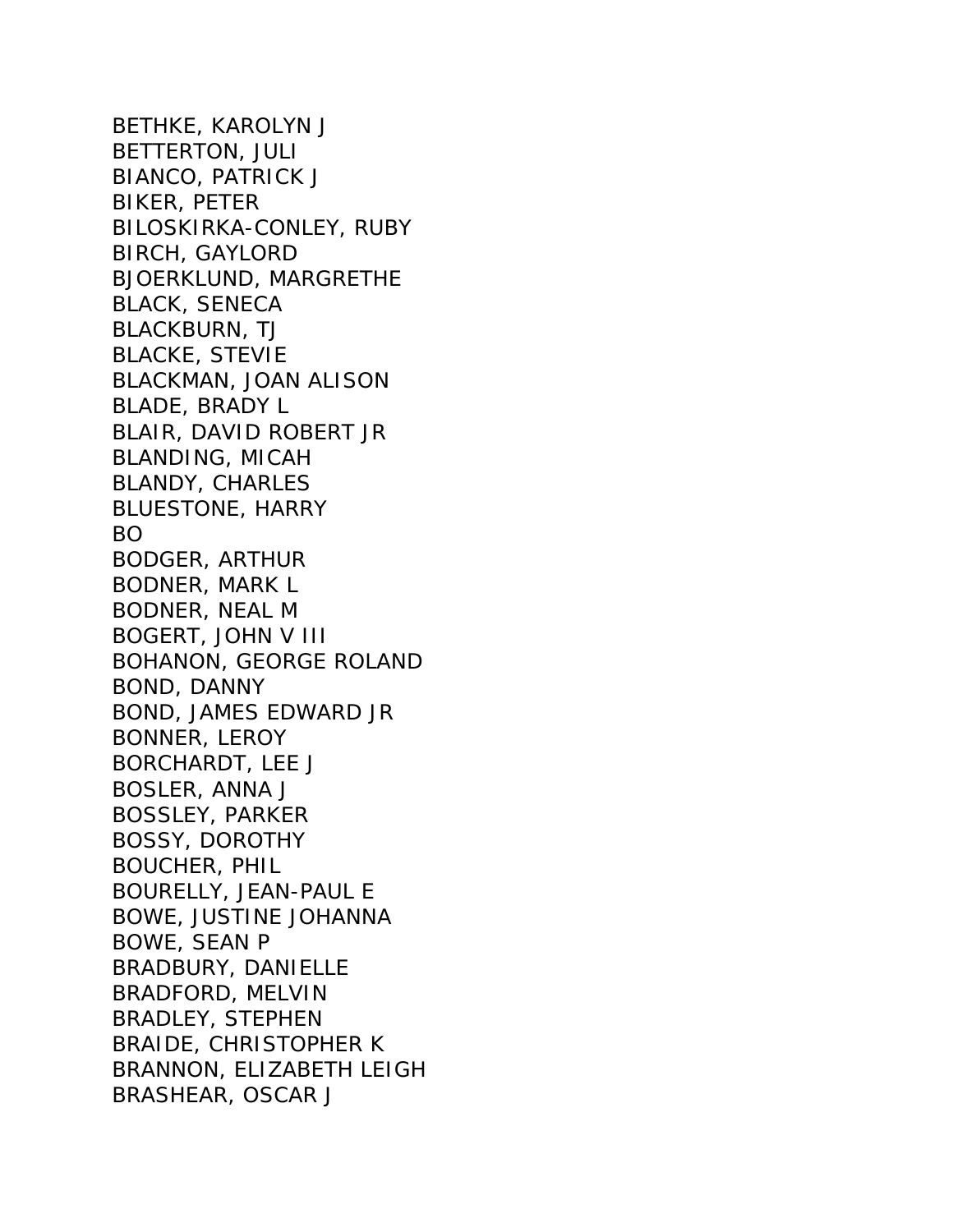BRASSELL, HARRY L BRAUNSTEIN, RONALD BRAWLEY, STUART BREAUX, RONNIE L JR BREDERECK, STEFAN BREGENT, CHRIST BRENNAN, SAUL BREWSTER, DWIGHT BRIGHAM, DANIEL BRINKMAN, MIME YAMAHI BRINNER, GRANT BRINNER, HENRY BRITT, WILLINGTON BRITZ, COREY D BROCKMAN, CRAIG XAVIER BRONLEEWE, JOSHUA BROOKS, MARTIN BROOM, RUSSELL BROWN, ANDREW JOHN BROWN, ANTHONY J BROWN, CARRIE A BROWN, CHRISTOPHER BROWN, DAVID JR BROWN, JUSTIN R BROWN, JUSTIN L BROWN, MARY ELYSABETH BROWN, PHYLLIS C BROWN, RAYMOND L SR BROWN, RUSSELL BROWN, WILLIAM BERT BRUICH, KYLE BRULEY, JOSEPH L BRUMFIEL, ROBERT K BRUNDAGE, BRIAN W BRUNER, JAMEEL K BRUNKERT, OLA BRUTON, TIMOTHY BRYANT, PHILLIP BRYANT, RAY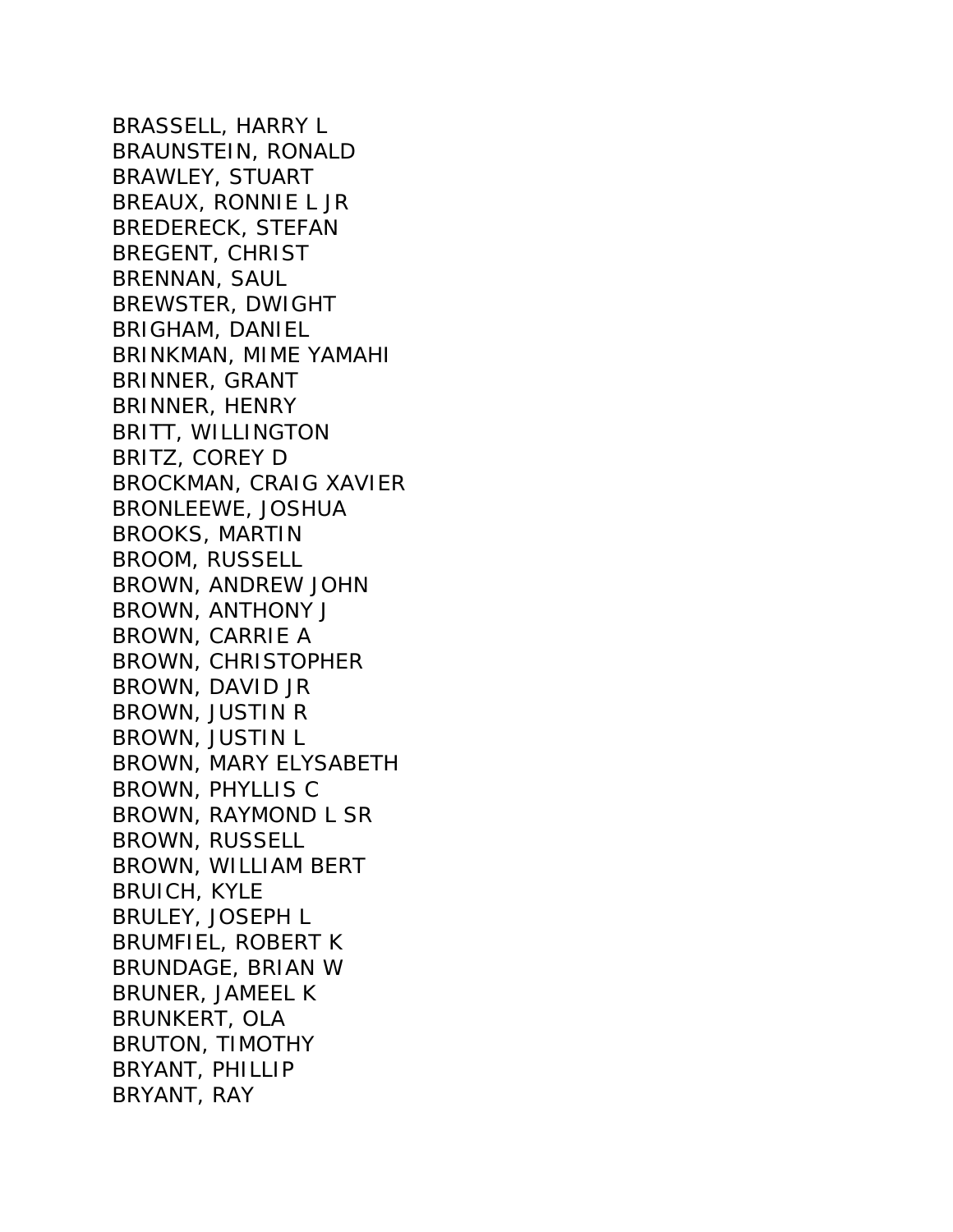BRYSON, CHARLES BUBLITCHI, ALEXANDRU BUCHANAN, JAY BULAT, BARBARA BULBROOK, ANDREW ELLIS BUNCH, KENJI MOTOYAMA BURDEN, DOUGLAS BURGESS, NATHAN BURGET, BENJAMIN M. BURGOS, OLBIN J BURKE, REGINALD WAYMOND BURNETT, MATTHEW BURNLEY, BENJAMIN BURNS, WILLIAM DUDLEY BUTLER, MICHAEL BUTLER, WILLIAM BUTOWSKY, EUGENE BYRD, TAYLOR K BYRNE, JACK D CACERAS, LINA CADDELL, CHRISTOPHER CAHEE, CARLOS CAINE, EDWIN CALDER, ROBERT CALHOUN, RAYMOND CALHOUN, REED M CALLINAN, KIERAN CAMACHO-PINZON, DIEGO ARMANDO CAMERON, DOUGLAS JOHN CAMERON, OSTEEN CAMP, GREGORY DEAN CAMP, JEREMY THOMAS CAMPBELL, BRANDEN CAMPBELL, BRIAN P CAMPBELL, JOHN CAMPBELL, KIRBY CAMPBELL, MARY MITCHELL CAMPBELL, OMAR C CANNAVO, DEREK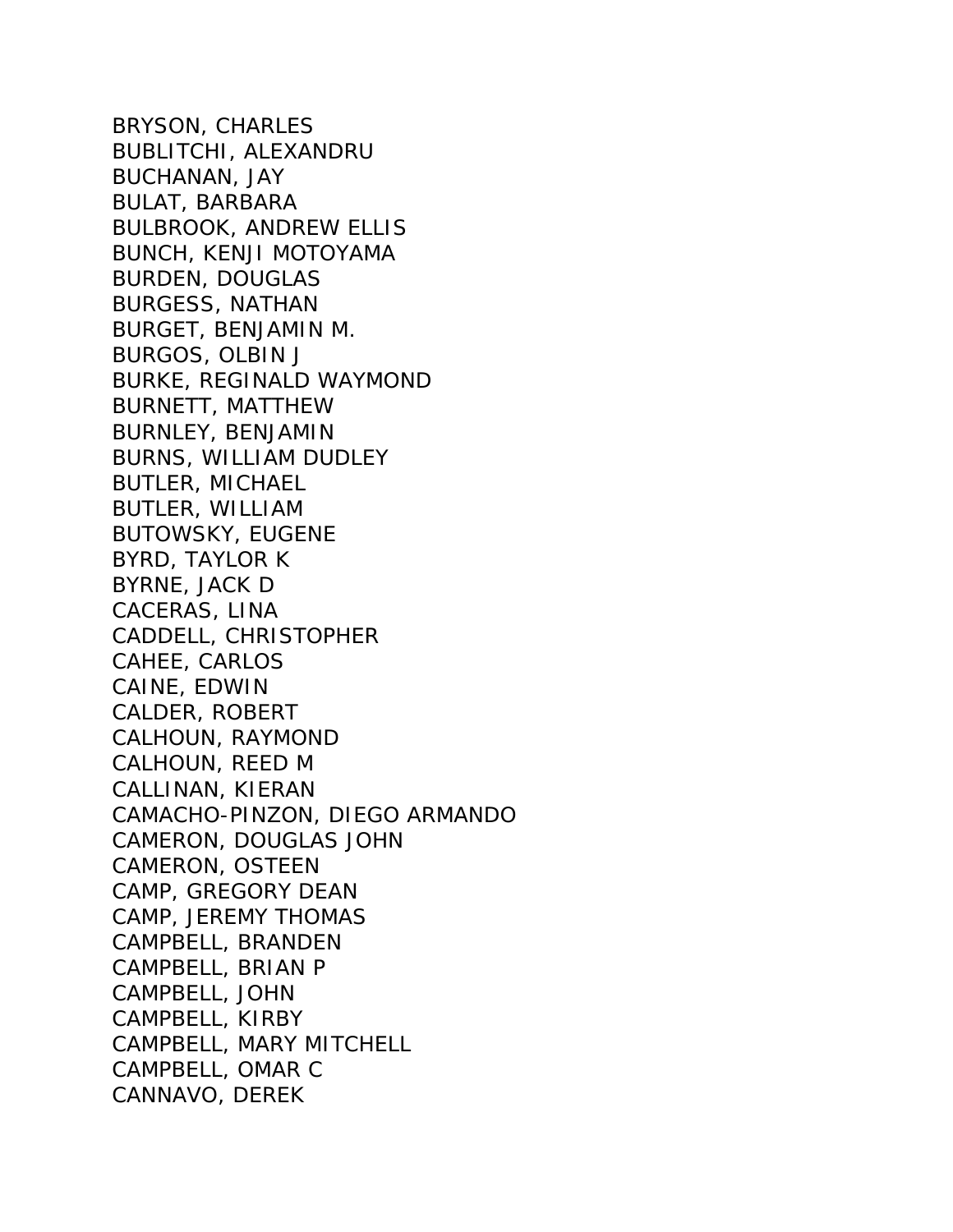CANTOR, RANDY C CAPUANO, TINDARO CARBONNEAU, DAVID CARDENAS, MICHELLE O CAREY, ASHLEY M. CARLISLE, ROBERT L CARLSON, MACLEAN CARLSSON, LARS O CARMOUCHE, CHRIS CARNES, JAY C CAROUTHERS, CHAD MICHAEL CARPENTER, ALEC CARPENTER, ISAAC HEATH CARR, BRIAN SCOTT CARR, CLYDE D CARR, KURT CARSON, JESS CARTER, BLAKE ANTHONY CARTER, DOUGLAS M CARTER, PETER E CARVALHO, AMARAL CASABLANCAS, JULIAN CASAL, NEAL GRAEME CASEY, ALVIN WAYNE CASILLAS, RAMON E. CASSATA, JOSEPH CASSEL, KIRSTEN CASTANEDA, RAMSEY CASTILLO-VASQUEZ, SAUL ALEXAND CASTON, LEONARD CATES, JESS C CAUSEY, JOE CAUSEY, STEPHEN M CAVE, JOHN W CERBONE, GENNARO A CHADLER, CITLALY CHAMBERLAIN, GERALD R CHANCEY, JOSEPH LEAMON III CHANG, PJ CHANG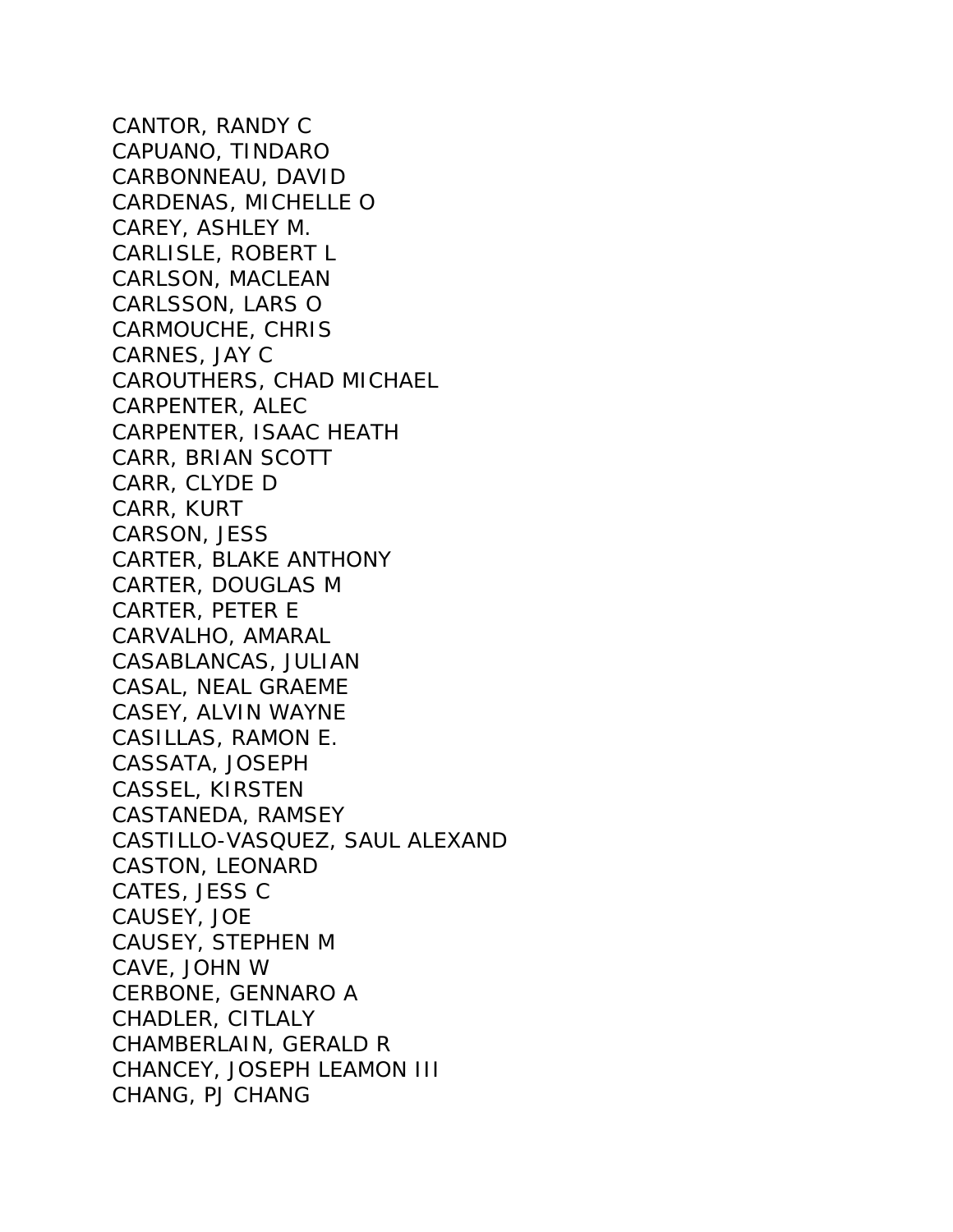CHAPDELAINE, STEPHEN JASON CHAPMAN, NATHAN CHAPPLE, JAMES C CHARLES, BILLY R CHARLES, GREGORY CHARLES, TANYA CHAUSOW, LEYAH CHEN, CATHERINE CHEN, JUN-YUAN CHEN, MATTHEW C CHEVRETTE, MARIE-ANDREE AMELIE CHIEU, BRENDA CHIN-QUEE, DWAYNE CHISOLM, PARK CHMIELINSKI, DANIEL CHO, ELIZA CHOI, MINHYE HELENA CHRISTIAN, JOSEPHINE M CHRISTLIEB, PETER CHRISTOPHER, EVAN CHUI, BRANDON CLARK, ADAM CLARK, ARTHUR CLARK, STEVE CLARK, TIMOTHY R CLARK, TODD CLARK, ZACHARY A CLARKE, ARTHUR F CLARKE, AYANDA CLARKE, PAMELA A CLARKE, STANLEY MARVIN CLAUS, UTE CAROLINA CLAUSEN, ALF H CLAUSEN, LOUIS CLAYTON, ADAM CLAYTON, JOSHUA CLOPTON, LELAND COARDA, MONA COCHRANE, THOMAS WILLIAM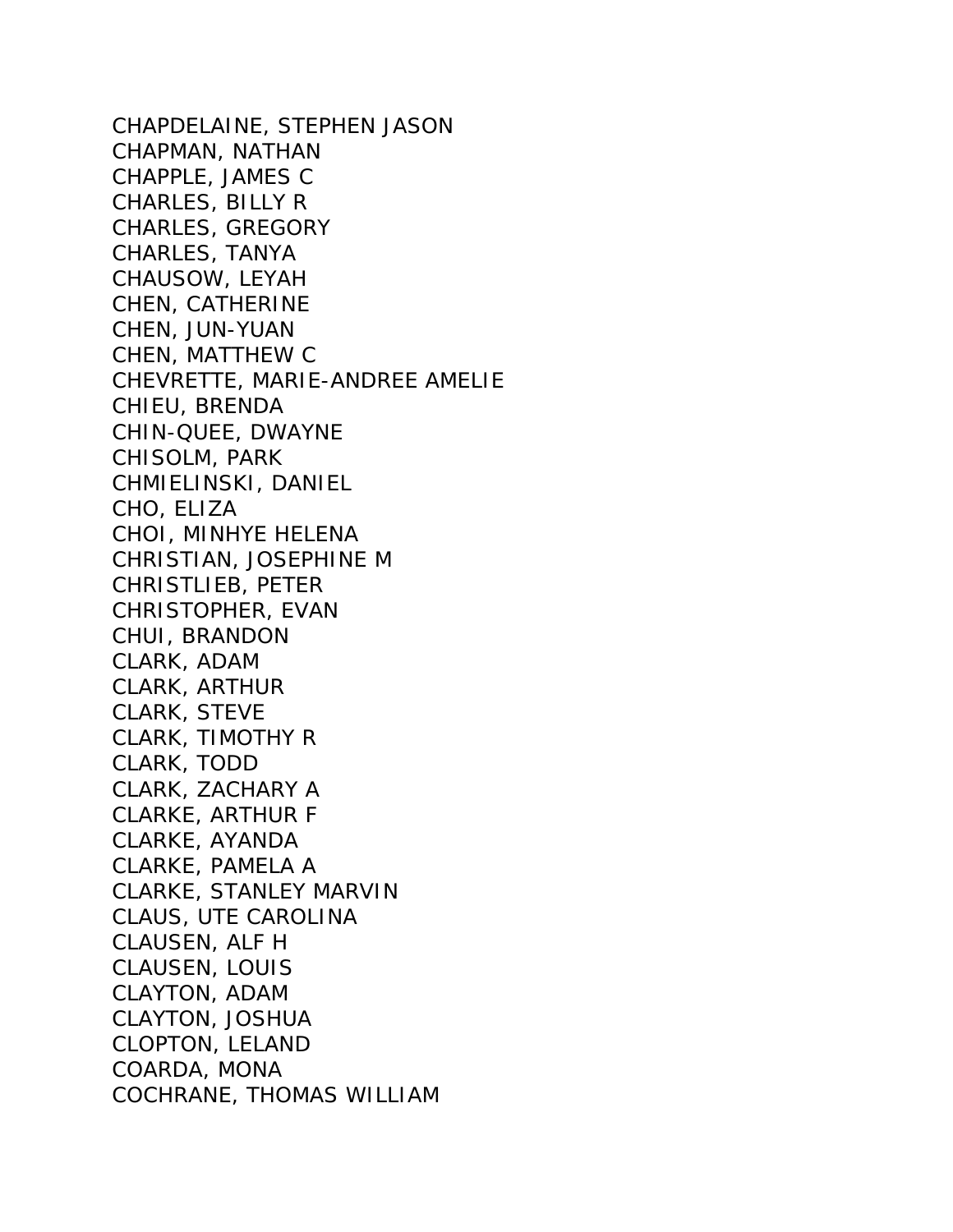COCOA, KENNETH COHEN, WARREN J COLE, BRIAN JOHN COLEMAN, JEREMY M COLEMAN, ROGER COLEMAN, RONALD E COLEMAN, SAMMIE COLLINS, ANDREW COLLINS, BURTON I COLLINS, DEONDRE COLLINS, JAMES MAXWELL COLLINS, MITCHELL COLON, JAVIER D COMPASS, JOEL CONGLETON, JOHN CONNOLLY, PATRICK V CONORALO, ILLARION CONVERTINO, JOHN COOK, ROGER COOPER, GARY LEE COOPER, KEITH T COOPER, MICHAEL ALLEN COOPER, RONALD BLAIR COOPER-GAY, ERIN CORN, RYAN CORNELL, RICHARD W CORNELL, SHIRLEY ANNETTE CORNER, COLIN CORSO, DOMINIC CORTES, EDMUNDO GUIMARES COSBEY, PETER COSBY, HENRY COSTER, THOMAS JOSEPH JR COTE, WILLIAM COULOMBE, EVAN COUSINEAU, MARIE-CLAIRE COUSINEAU, YUKARI COUTU, ANDRE COX, BRYAN MICHAEL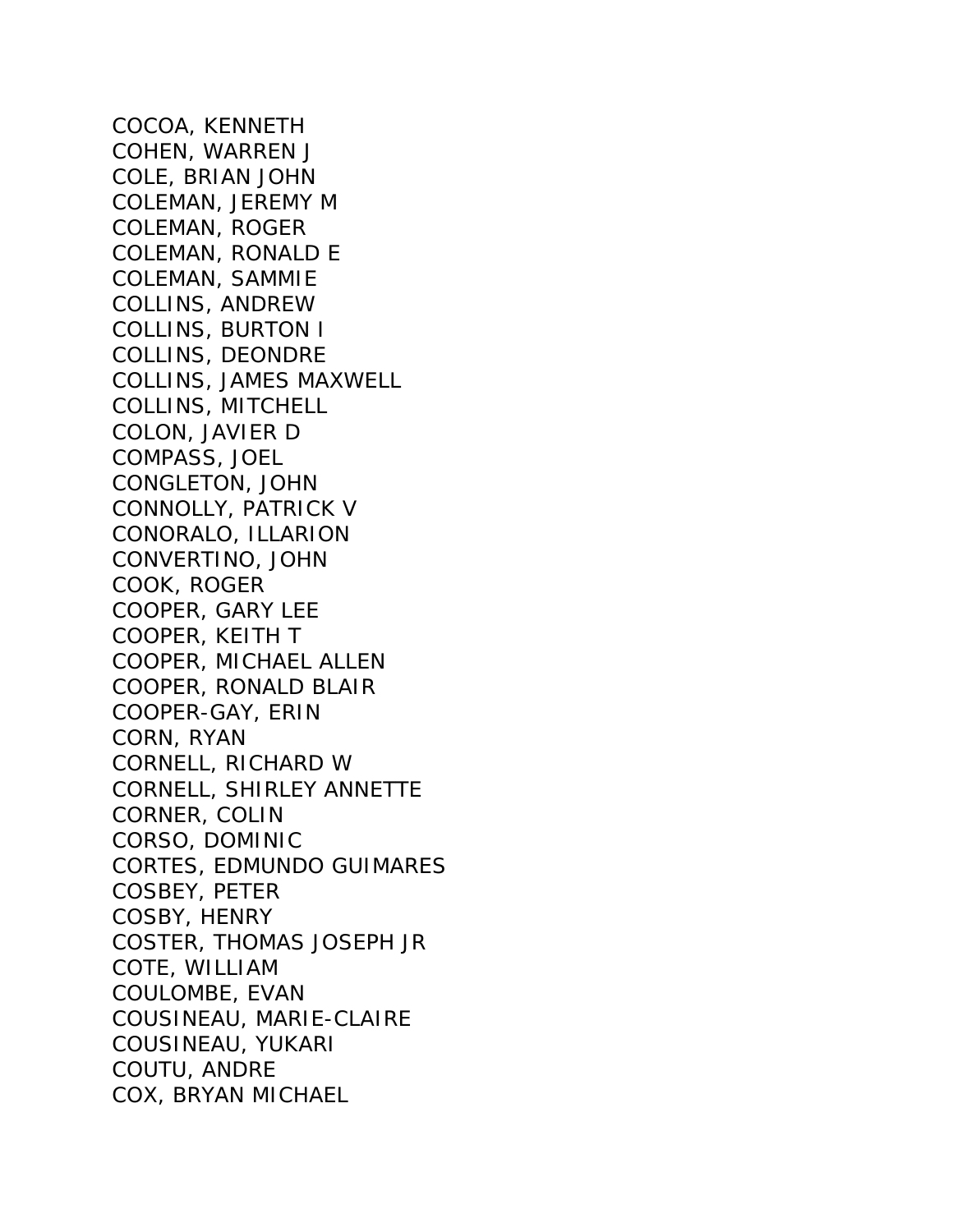COX, DAVID J COX, GREGORY T COX, JEFFREY E COX, MICHAEL JR COYE, GENE M CRAGO, KRISTI CRANDALL, ANDREW CRANE, EVAN T CRAWFORD, BENNIE ROSS JR CREASON, SAMMY L CREIGHTON, PATRICIA CRIMES, RUSSELL CRIPPEN, ROBERT J CROPPER, STEVE CROSS, JOSHUA CROSS, RYAN SEATON CROWE, KEVIN CRUISE, CONNELL CUELLO, IGNACIO CUERVOS, LIBER F CULPEPPER, JAMES CUMBERBATCH, DAWN CUNIBERTI, JOHN CUNNINGHAM, JOEY CUNNINGHAM, JOHNATHAN C CURIEL, MARCOS CURREY, ALFRED CURTIS, NICHOLAS CUSHMAN, CHARLES FINIS CYKMAN, ANDREW L CZOPKA, GABRIEL L DAILEY, JAMIE DANIELS, MARK DAS, SANDEEP DASHIELL, CHRISTIE N DASILVA, CAMILLE DAUROV, ADRIAN DAVE, CHRIS DAVENPORT, JUDITH CLARE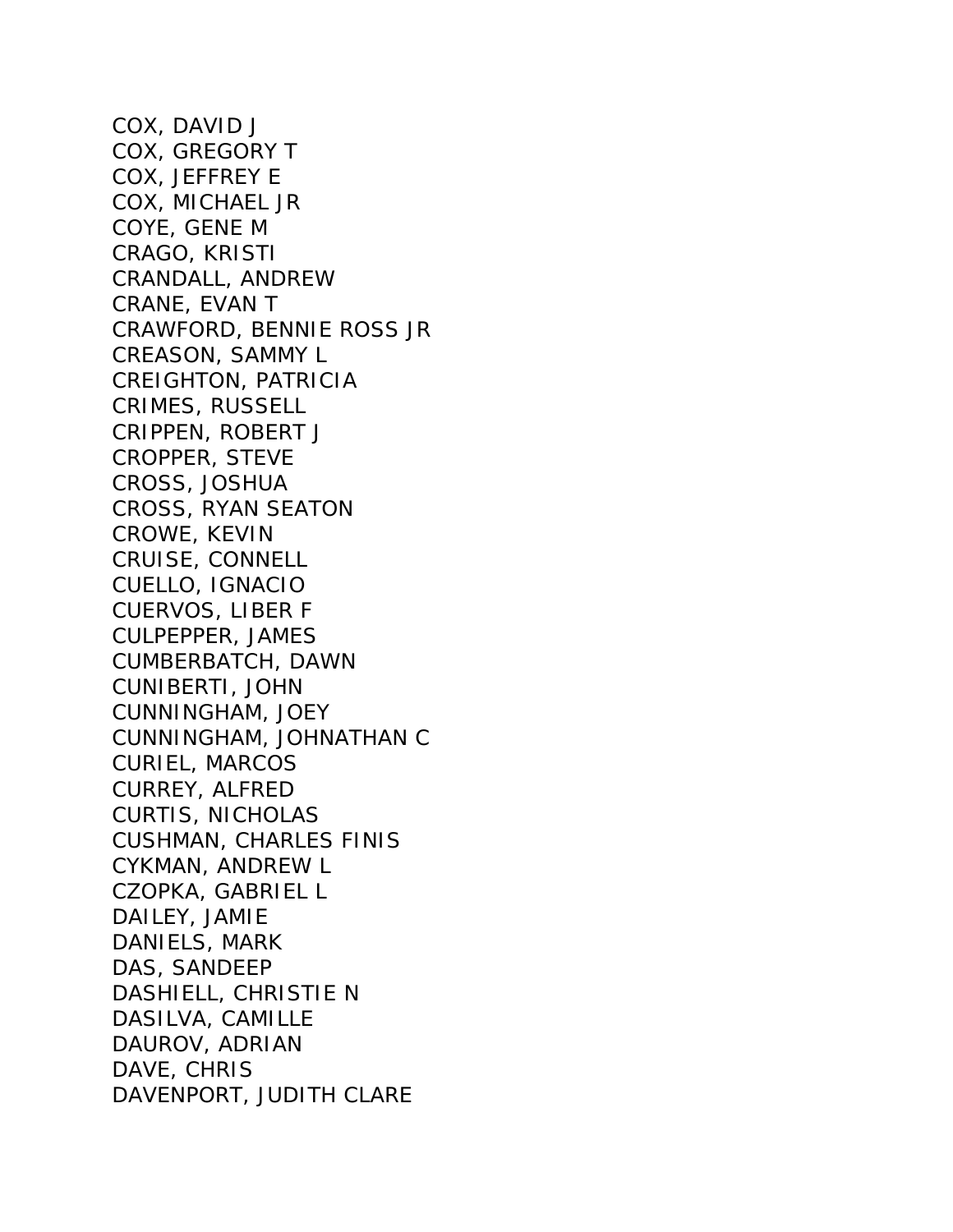DAVIS, AROYN DAVIS, CHELSEA DAVIS, CHRISTOPHER DAVIS, DOUGLAS LYNN DAVIS, HAROLD J DAVIS, JONATHAN WILLIAM DAVIS, KATHRYN DAVIS, KENNETH DAVIS, MIKAELA R DAWOD, RAMI DAWSON, PAUL M DAY, JAVAD DAYNER, KATHARINE DAYTON, YOLONDA RENEA DAZA, JUAN P DE BONI, ISAAC JOHN DE JESUS, JOSE DE OLIVEIRA, LAUDIR SOARES DE PUY, GENEROSO ROLANDO DEAN, IRA W DEAN, KASSEEM DAVID DEAN, KEVIN DEBOER, ANGELA DECOTEAU, NORBERT MONTAGE DECUIR, ANTOINETTE DECUIR, RUSSELL DEDERICK, JOHN SR DEIDEN, COLIN DEJOUZA, RAUL DEL FABBRO, GUIDO DELEON, MARIO DELOACH, MAURICE DELORY, ALFRED V DENNETT, ROSALYN JANE DENT, JOSHUA DEPP, JOHNNY DERIENZO, ROSE A DEROME, DENYS DESPLAT, ALEXANDRE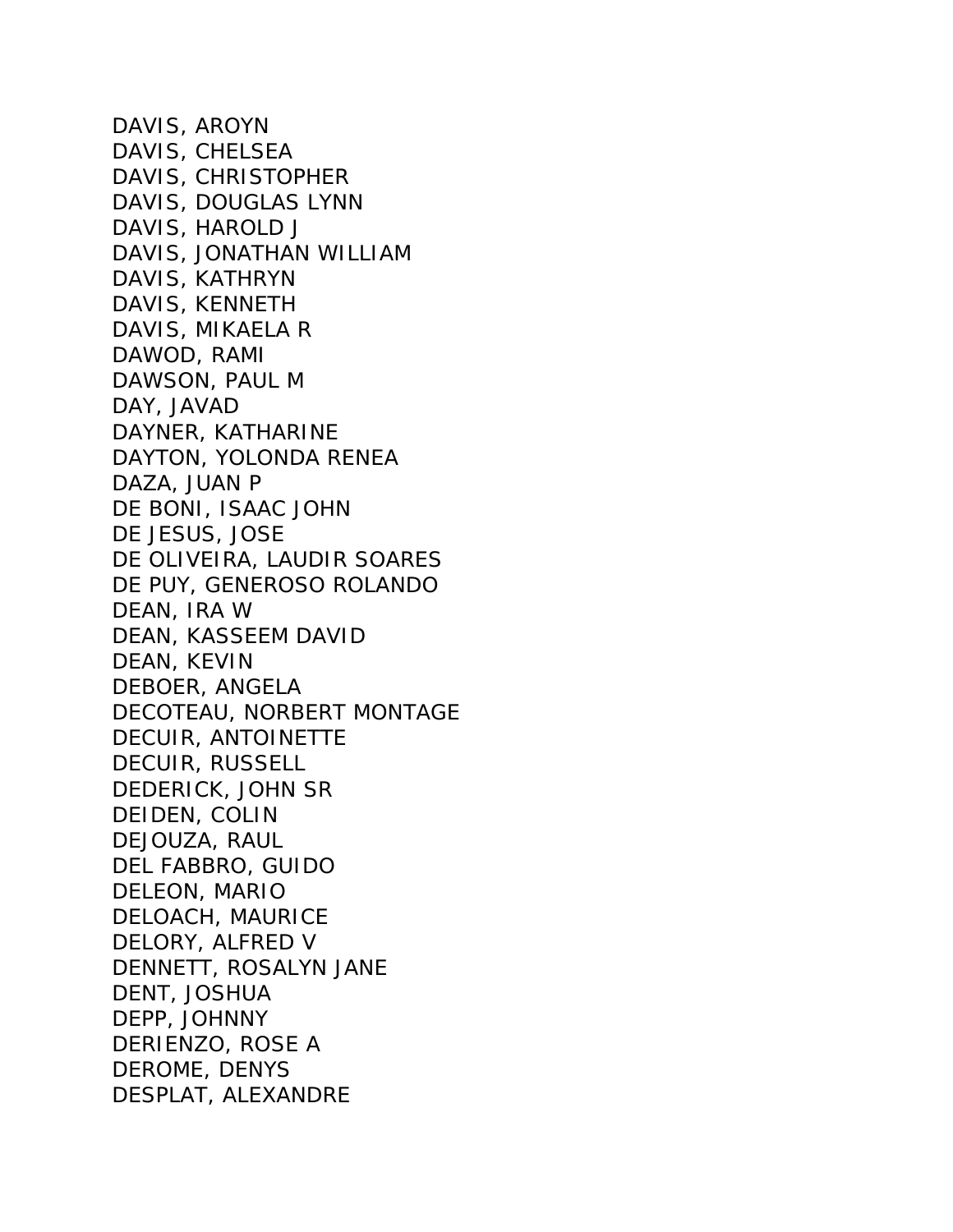DEVASTHAL, VIKRAM R DEVEREAUX, REX DEWEES, JAMES M DI IORIO, ANTONIO DIAZ, EMMANUEL DICKLER, RICHARD DIENER, THOMAS MICHAEL DIETZ, ZACHARY DALE DIGGS, ROBERT FITZGERALD DILLARD, DANIEL DILLON, CLIFTON DIMAIO, NICK DIMITROVA, STANICHKA DIXIE, DEREK DOMAN, DAVID DOMBROSKI, MARK P DONNELLY, KAREN ANGELA DORNBLUM, ADAM DORR, JONATHAN DOTSON, CHRISTOPHER DOUGHTY, MICHAEL R DOUGLAS, KIRK LLOYD DOUTHIT, PATRICK D DOVER, RONALD DOVGALYUK, PAVEL DOWD, THOMAS J DOWNIE, TYRONE DREHMANN, RACHEL SMITH DRYE, BRIAN H DUBIN, LOUISE OSBORNE DUDDY, CAMERON DUFFY, HARRY A JR DUFOUR, MATHIEU THOMAS DUFRESNE, DENIS DUKE, JOHN ROBERT DUKES, JOSHUA DUMLER, EARLE D DUNBAR, AYNSLEY T DUNN, ANDREW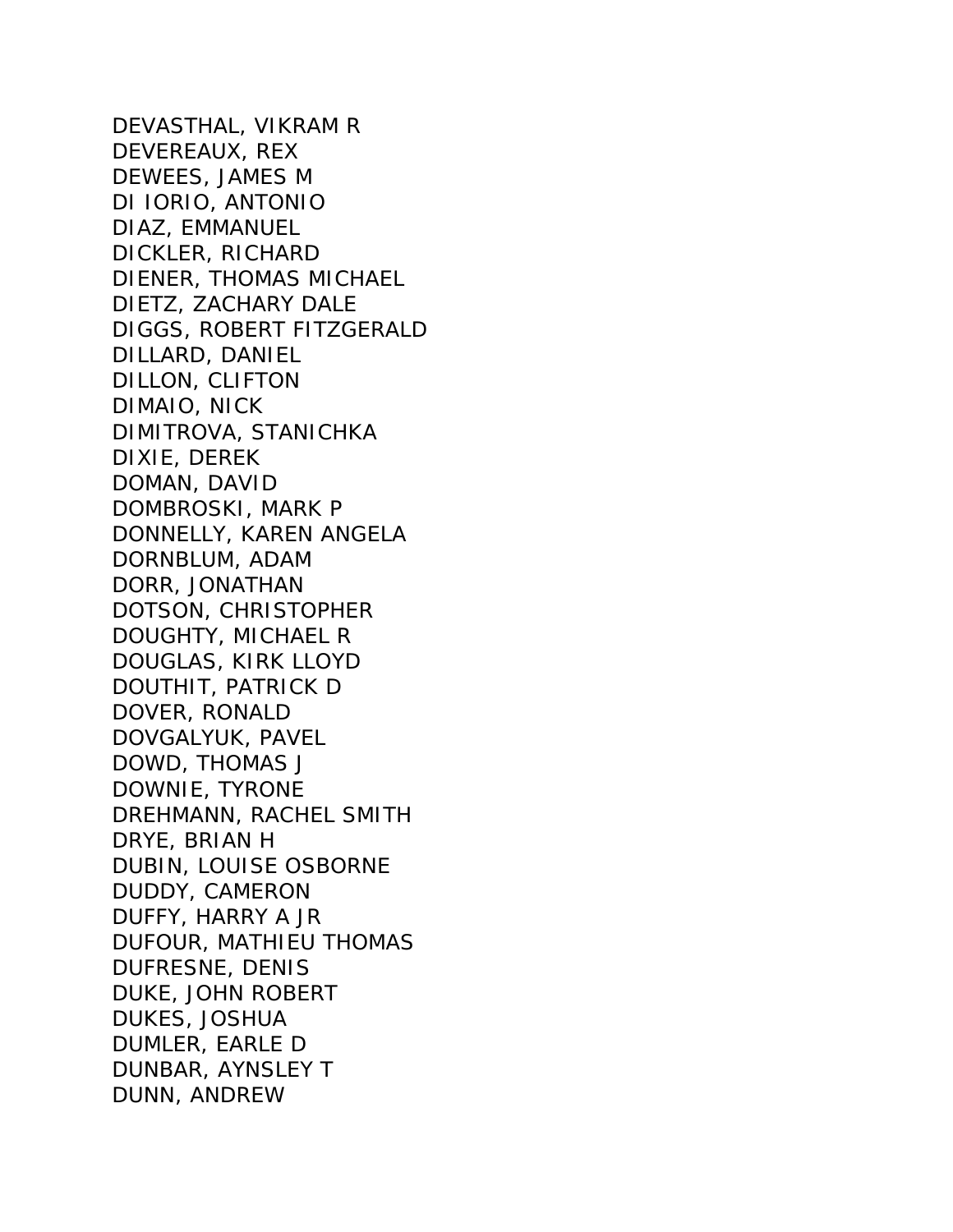DUNSMORE, ANDREW DUPELLE, DANICK DUPUY, DWAYNE DUTTON, THOMAS DYER, TAMARA G DYKE, ZACH DYRDA, KEITH EAST, JEFFREY EASTERLY, JASMIN EBETINO, CHRISTI EBLEN, JAMIE D EDDINGER, GEORGE DANIEL EDGAR, BENJAMIN EDMUNDS TURNER, CATHERINE EDWARDS, BERNARD EDWARDS, GRAHAM EGGER, FABIAN P EISENDRATH, IAN BRISCOE ELBECK, NANCY WETHERILL ELDRIDGE, MARK ELLEN, MAX ELLIS, ROB ELLIS, SAMUEL MACKENZIE ELLMORE, ROBERT DAVID EMMANUELLI, PEDRO A ENDICOTT, SAMUEL EPPLEY, MICHAEL J ERB, BRYAN TODD ESPINOSA, JORGE ESPIRITU, ALEX ESTATE OF JONES, RAYMOND C ESTATE OF KURASCH, WILLIAM ESTES, GLENN ALAN ETTI, IVO EVANS, BILL EVANS, DAVID HOWELL EVANS, JORDAN EVANS, JOSHUA EVANS, PATRICIA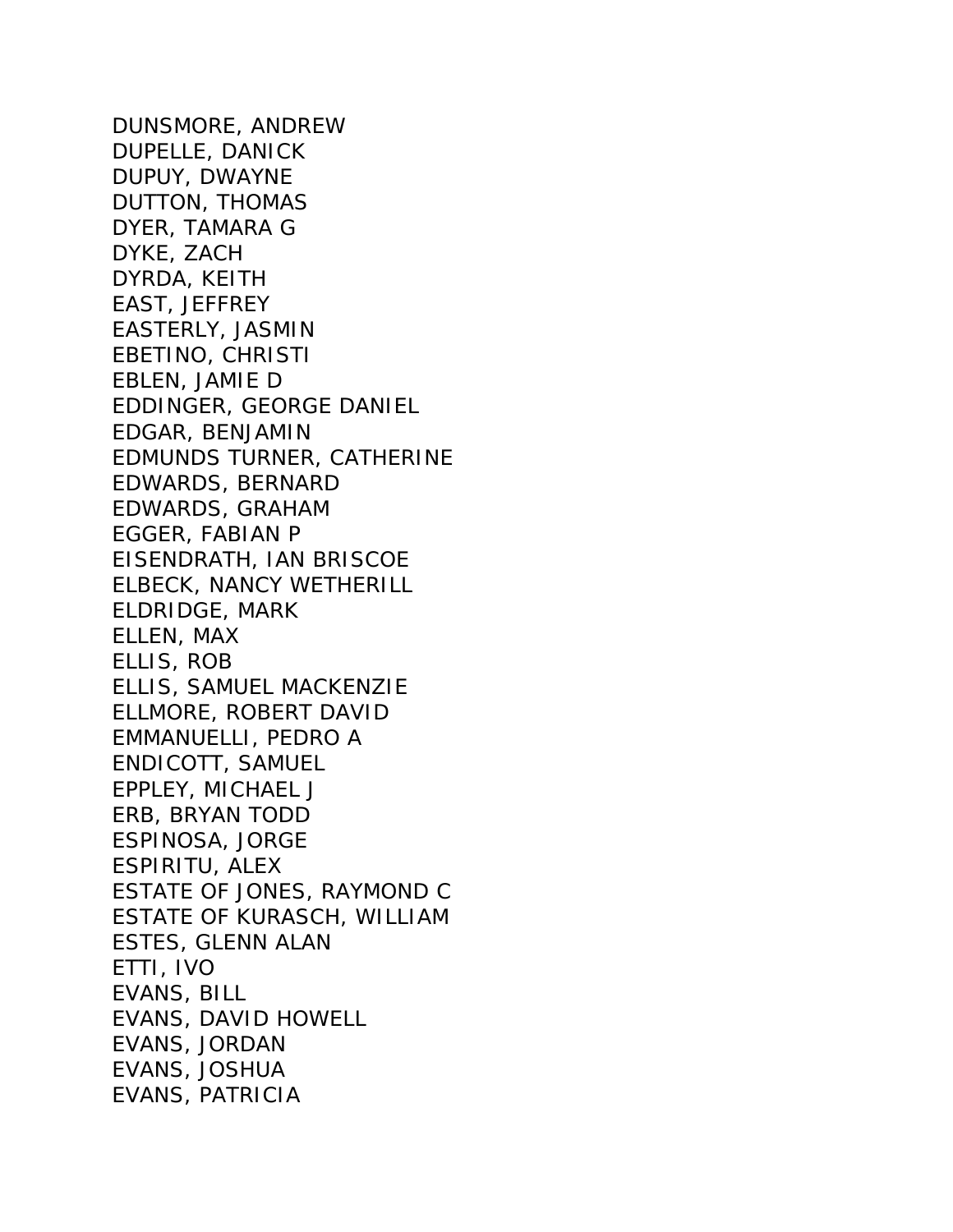EVANS, STICKS EVERATT, SYDNEY FARIS, THOMAS A FARRELL, DANIEL FARRELL, PATRICIA ALICE FARRELL, PATRICK FAULKNER, MICHAEL FAYAD, FRANK JR FEDER, CHERYL LOSEY FEHER, ERNA A FELDER, MARION P FELDER, WARREN FELDMAN, JOSHUA D FELDSHUH, NOAH GABRIEL FENNER, KARL FENTON, DAVID FERA, MARIE CAROLENA FERREIRA-CASTANHEIRA, PAULO H FEYJOO, EDDA LISS FIELDS, LAWRENCE E FIGUEROA, ARNALDO FILOZOT, CHESTER S FINCH, CANEI FINK, GABRIELLE J FIREY, JONATHAN G. FISHER, GAGE T FISHER, NOEL FISHER, STEPHEN MORGAN FITZGERALD, SEAN FITZSIMMONS, ROB FLEMING, ALISSA FLETT, DAVE FLORES, ERIC T FLOWERS, VICTOR J FORGE, TOBIAS JEN FORNEY, PAUL W FORTES, ALEXANDER U FORTIN, XAVIER FOSTER, ALEX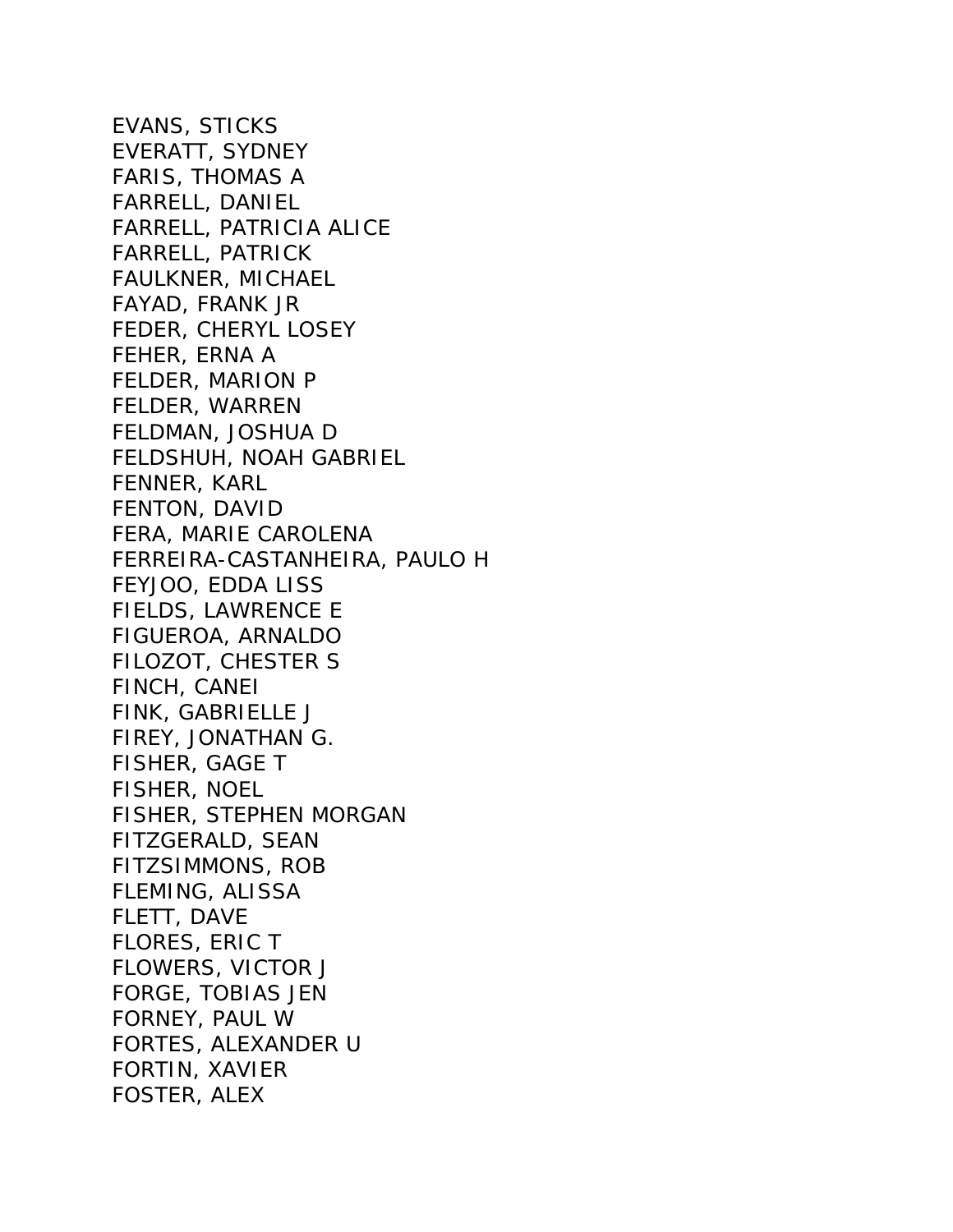FOSTER, JOHN FOSTER, ROBERT SCOTT FOUNTAIN, TIMOTHY FOX, KEVIN FOYE III, JAMES FRADETTE, AMELIE FRANCISCO, J MAS FRANCO, WILMORE FRANK, LUKAS S FRANKS, STEVEN ROBERT FRAZIER, CHARLES STANTON FREDERICKS, HENRY ST CLAIRE FREDRIKSSON, ROBIN FREELANDER, BENJAMIN FREEMAN, CHARLES FREEMAN, JERRY EUGENE FRENCH, JAMES FREY, GLENN L FRIDIE, LANGDON JR FRIED, MARTY FRIEDMAN, JEROME FRIEDMAN, MATTHEW ALAN FRISINA, DAVID PAUL FRITZE, ALEXANDER S FRYZEL, BRYAN G FULLER, JAMES EVANS GABRIEL, MICHAEL GADD, SEAN ALEXANDER GAGNON, PASCALE GAINES, CALVIN GALES, ERIC DOWAYNE GANT, GLEN DAVID GARA, JEREMY GARCIA, JOSE GARCIA, MANUEL GARDNER, ANDWELE EUGENE GARNT, JOSHUA S GASKIN, RAMON A GASTELUM, JOSEPH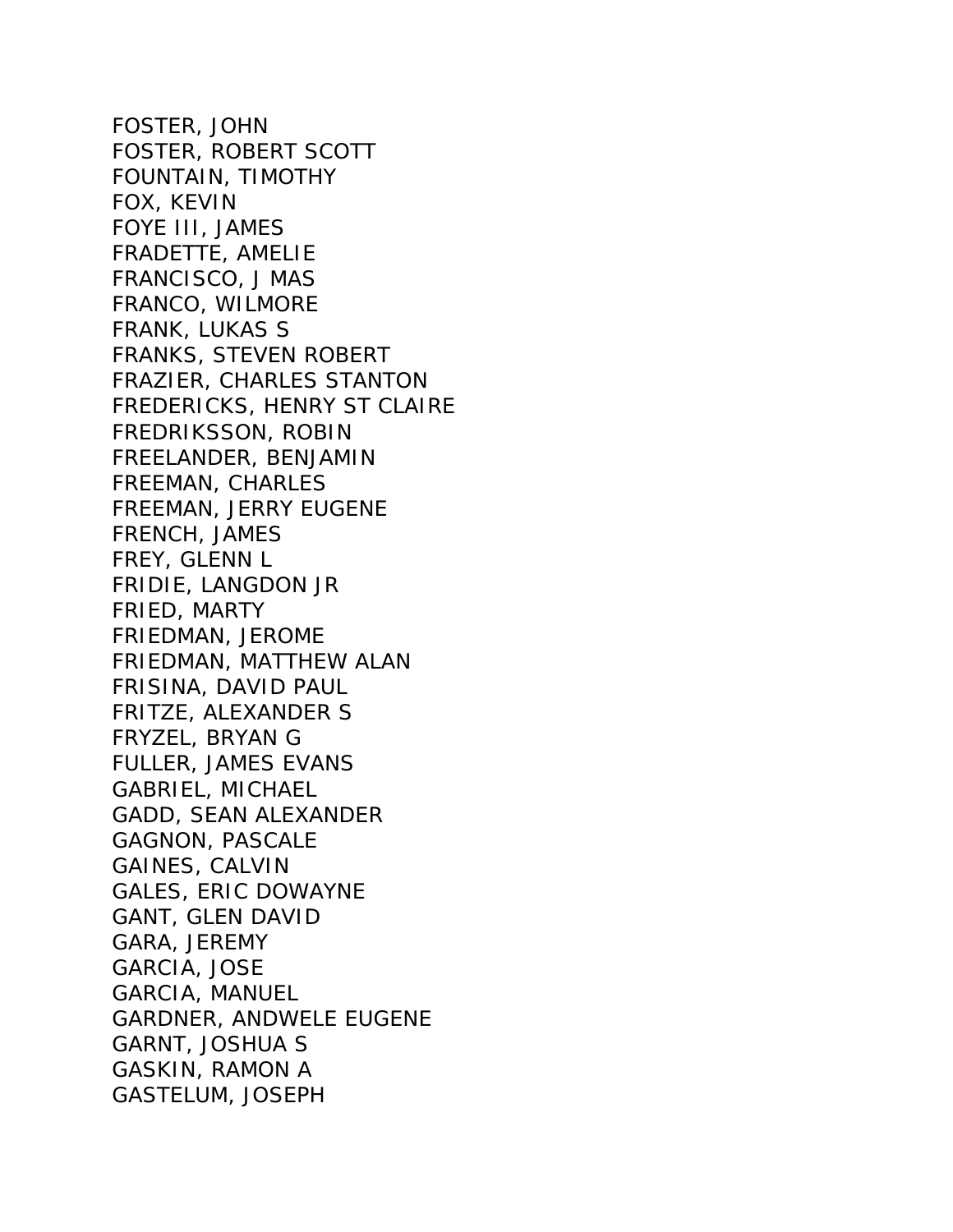GATCHELL, JOHN E GAUNT, SUSANNA MARIA GAVIATI, JASON ANDREW GEAREY, JOSHUA GEORGE, SERGIO GEORGE, TIMOTHY GERMANOTTA, STEFANI JOANNE GERS, JANICK GIBBON, JOHN JESSE GIBBONS, JOSEPH ROBERT GIBSON, HENRY GIFFORD, LEE JOHN GILARDEAU, GENEVIEVE MARIE GILLESPIE, MARK ALAN GILLETTE, JULIA MARIE GILMORE, KENNETH GIMBLE, EMILY ANN GINYARD, DAVID GIULINI, ALESSANDRO GLASGOW, JOHN G GLASSMAN, JOSEPH GLEASON, DANIEL L GLUKH, DAVID GOFF, MARY LEANN GOLDBERG, RICHIE GOLDMAN, ESSENCE GOLIGHTLY, MARISSA GOMEZ, MARCOS GOMEZ, PANCHITO GONZALEZ, LEANDRO GOODE, JAMES GOODMAN, DAVID GOODS, PAUL MICHEAL GORDON, DESMOND GORDON, FREDERICK PAUL GORDON, JIMMY GORDON, MARJORIE GORMAN, LARRY GOULD, MARGARET S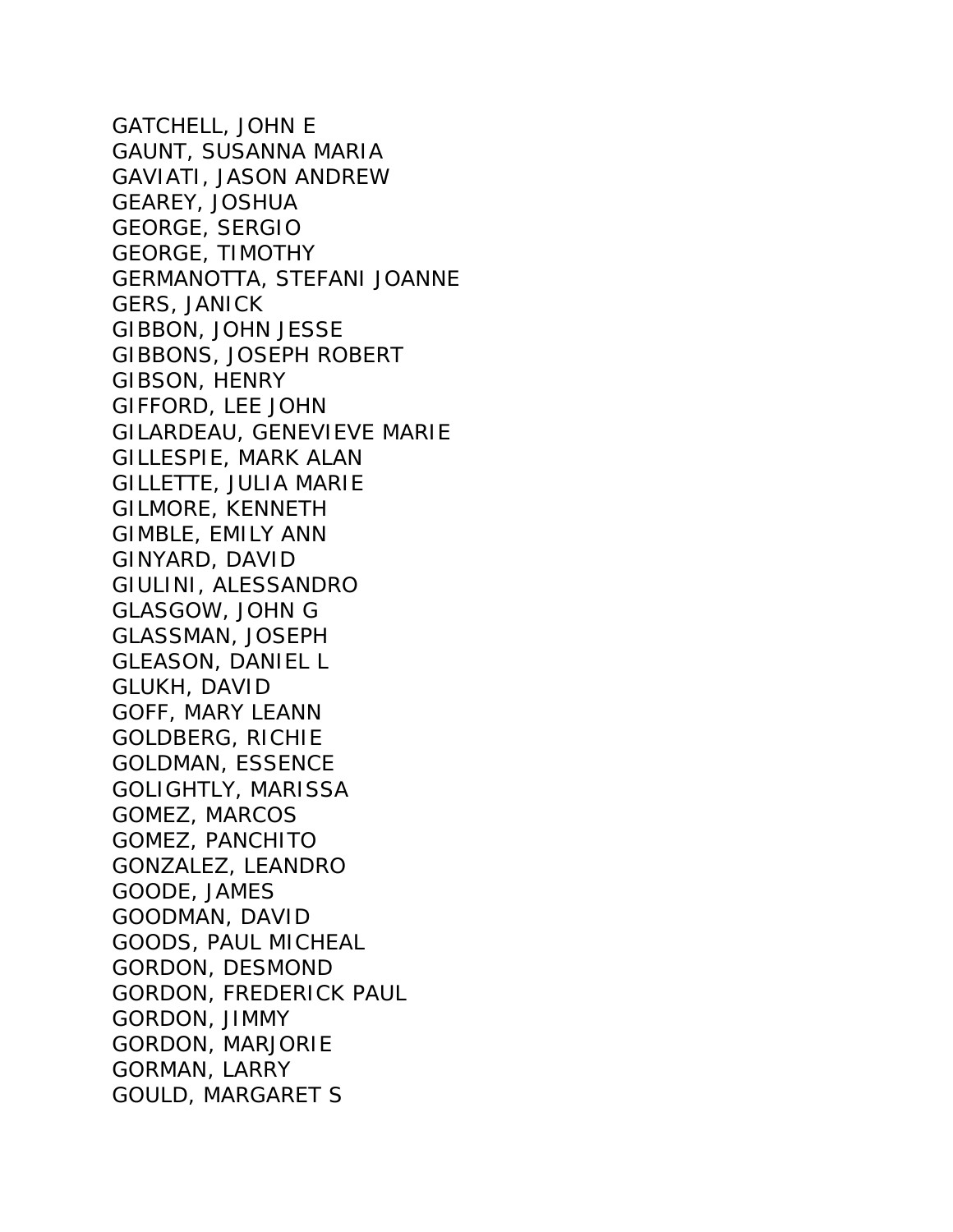GOURLEY, JOHN BALDWIN GOWANS, EDWARD STEPHAN GRAHAM, BENJAMIN B GRAHAM, LARRY JR GRAHAM, SHARODD KARON GRANT, ALEX GRATTON, SONIA GRAVES, PETER GREEN, DANIEL B GREENE, EUGENE DELBERT GREENE, KEITH ALLEN GREENLAW, JOSHUA J GREENWALD, ALEXANDER GRIFFIN, BRIAN GRIFFIN, MARY E. GRIFFIN, TERENCE DALE GRIFFTH, RICHARD L GRIGGS, JOHN IVAN GRIGSBY, JOSHUA GRIMARD, PIERRE GRIMM, GARY GRISHAM, REGINALD GRISMAN, SAM ELI GROLNICK, DONALD GROOVER, JOHN W GROSE, JOHN G GRUBBS, JEFFREY BRIAN GRUNERUD, MORGAN GRUSS, JAMES GUADALUPE, FELIX GUNNARSDOTTIR, RAGGA GUNNARSSON, RUTGER GUNNELS, CLAYTON I GUSTELY, JON GUY, GEORGE GUZMAN, EVELYN HAAS, PHILIP HAGGARD, BENION L HAGSTROM, JOHN R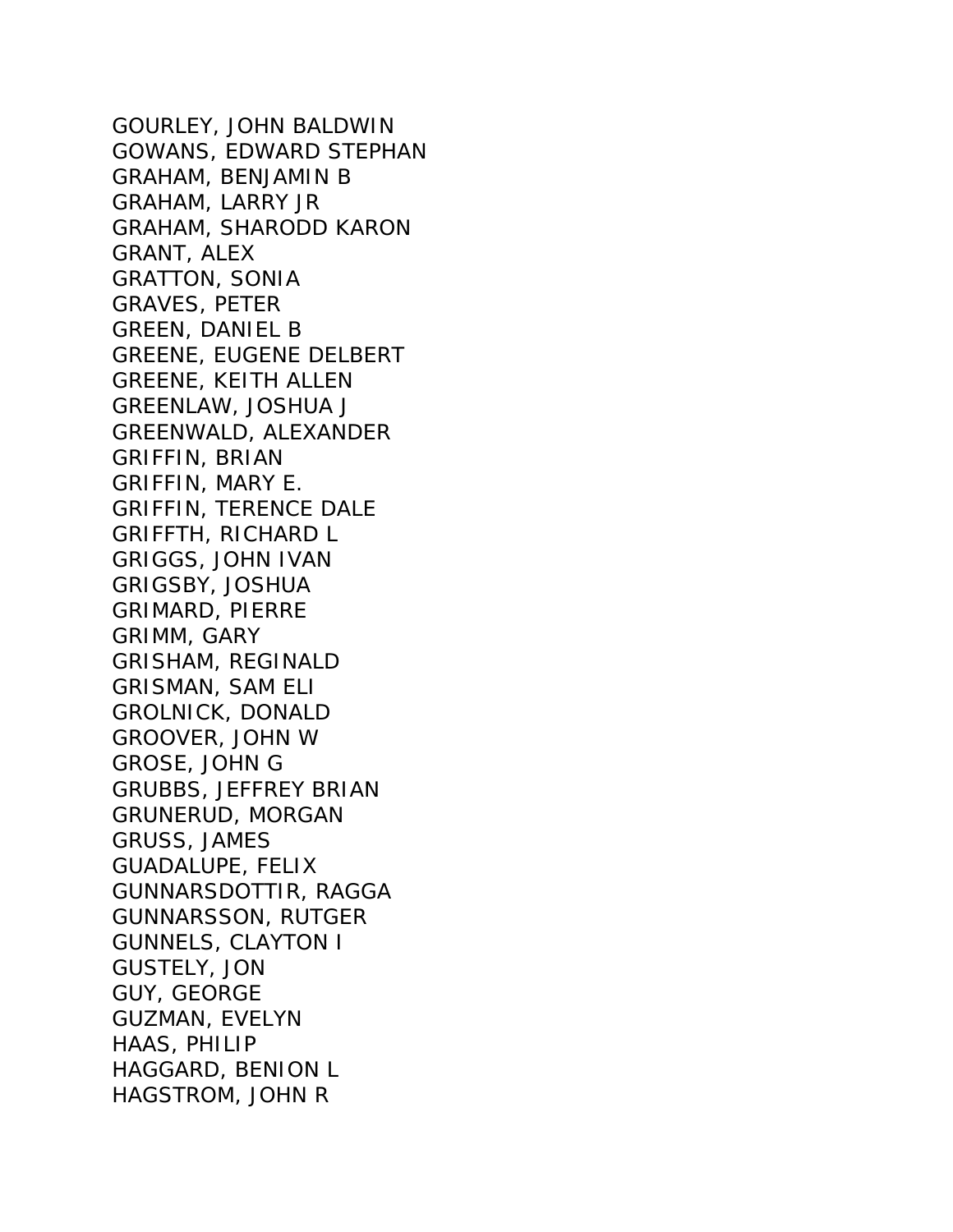HALL, ALEX A HALL, JAMES HALL, SEAN K HALMY, LOUIS HALPRIN, DIANA BETTY HAMANN, CHARLES HAMILTON, CHARLES HAMILTON, HARDIN HAMILTON, ULMER HAMMON, RONALD HAMMOND, ELLIOTT HAMPTON, RILEY C HANAHAN, JERRY L HANLEY, JEFF M HANNIBAL, ROBIN HANSON, CORY T HARDEE, JORDAN R HARDING, ALEX J HARGIS, LINDA J HARGROVE, ROY A HARLEY, JOSEPH HARLLEE, WESLEY HARMAN, MARSHA MARVELL HARMON, LESLIE JERMON HARPER, LEE HARRIS, BRUCE HARRIS, CASEY HARRIS, CORTEZ L HARRIS, KENNETH HARRIS, ROB HARRIS, SAMUEL N HARRIS, STEVE HARRISON, SCOTT ROBERT HARRY, PATRICK R HARSHMAN, ALLAN HARTLEY, ROBERT G HARTMAN, JOHN THOMAS HARTMAN, NICHOLAS HARVEY, ALISON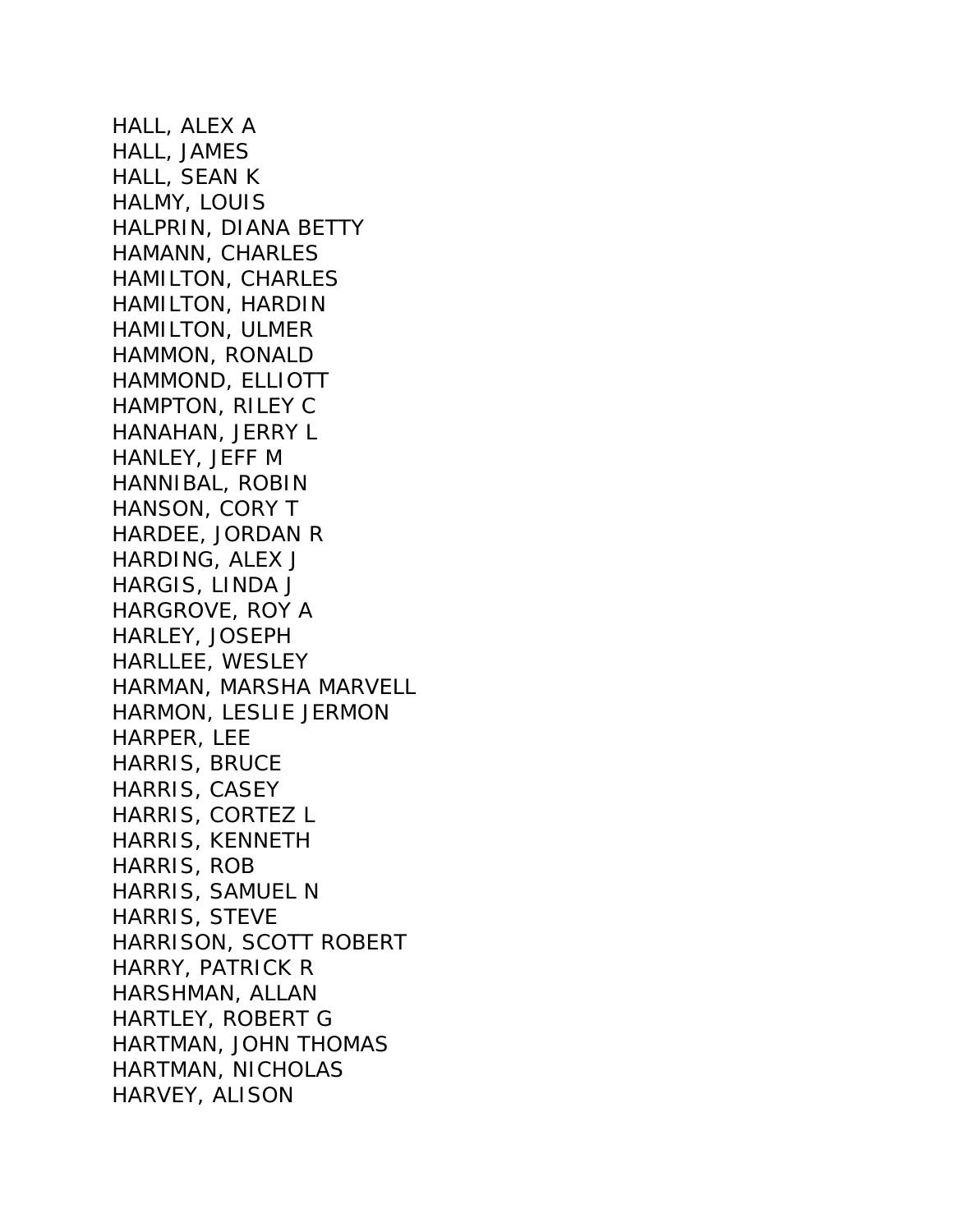HARVEY, POLLY JEAN HARWOOD, MAX HASKETT, DAVID HASSAN, KEHINDE HATCH, PETER HAUSER, JOHN HAWKINS, KENNY L HAYNIE, EMILE HEILBRON, KARL A HEILBRUNN, MICAH HEITLINGER, STEVEN J HELENA, K EDISON HEMBY, JORDAN A HEMMINGS, MARVIN HENDERSON, JAMES HENDERSON, JOSEPH A HENDERSON, LEROI MARLO HENDERSON, PATRICK HENNESSEE, CHRISTOPHER FORREST HENNINGSEN, AARON HENRY, DAVID HENRY, JOSEPH HEQUIBAL, RIZA HERMANSON, JOHN R HERSHENOW, ALEXANDER HEST, ARI BENJAMIN HESTER, ERIC HEUBUSCH, JASON HEWSON, PAUL DAVID HEYACA, MICHEL HEYDARI, KEYHAN HICKMAN, ZACHARIAH HILL, CHARLES HILL, CHARLES SANFRID HILL, JUSTIN TREY HILLS, FLOYD NATHANIEL HINESLEY, TREVOR HINMAN, RICHARD MATTHEW HINSHAW, ELIZABETH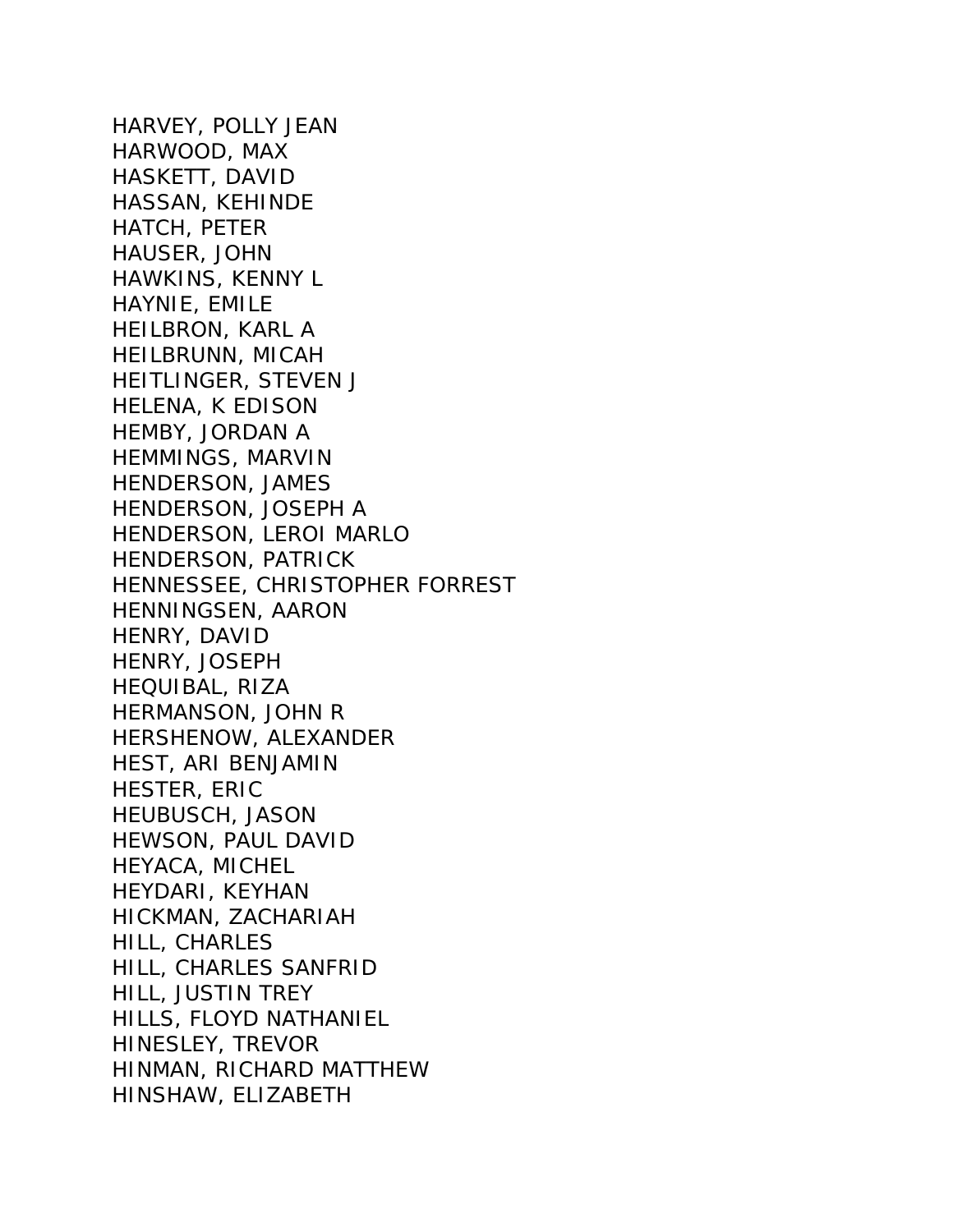HINTON, EDWARD CRAIG HINTON, RAYMOND S HIRANO, DAIKI HOBGOOD, BUD HODGE, BRANDON A HODGE, MEGAN LESLEY HOIBERG, MAGNUS HOKOYAMA, WATARU HOLDEN, EMILY HOLIFIELD, JOHN HOLLAND, LEE H HOLLAND, MILDRED HOLLAND, SAMUEL HOLLEY, HEATHER HOLLJES, IAN C HOLMES, KATHERINE HOLOMAN, LIONEL HOLOWACH, TERRY HOLUBIAK, IAN A HORNE, ALPHONSO L III HORNE, DAMIEN HORTON, ANDREW HORTON, AVA HOSSACK, ERICA ROSE HOUSTON, JAMELLE M HOWDEN, CHRISTOPHER HOYOS, CARLOS E HUANG, EUGENE W HUBER, MATTHEW M HUBINON, PAUL J HUFFMAN, DAVID HUGHES, CHRIS M HUGHES, LEWIS B HUIZINGA, EDWIN HUMES, NICHOLAS HUMPHREY, JORDAN P HUNTER, MICHAEL D HUTCHINSON, GREGORY MELVIN HUTCHINSON, HENRY JR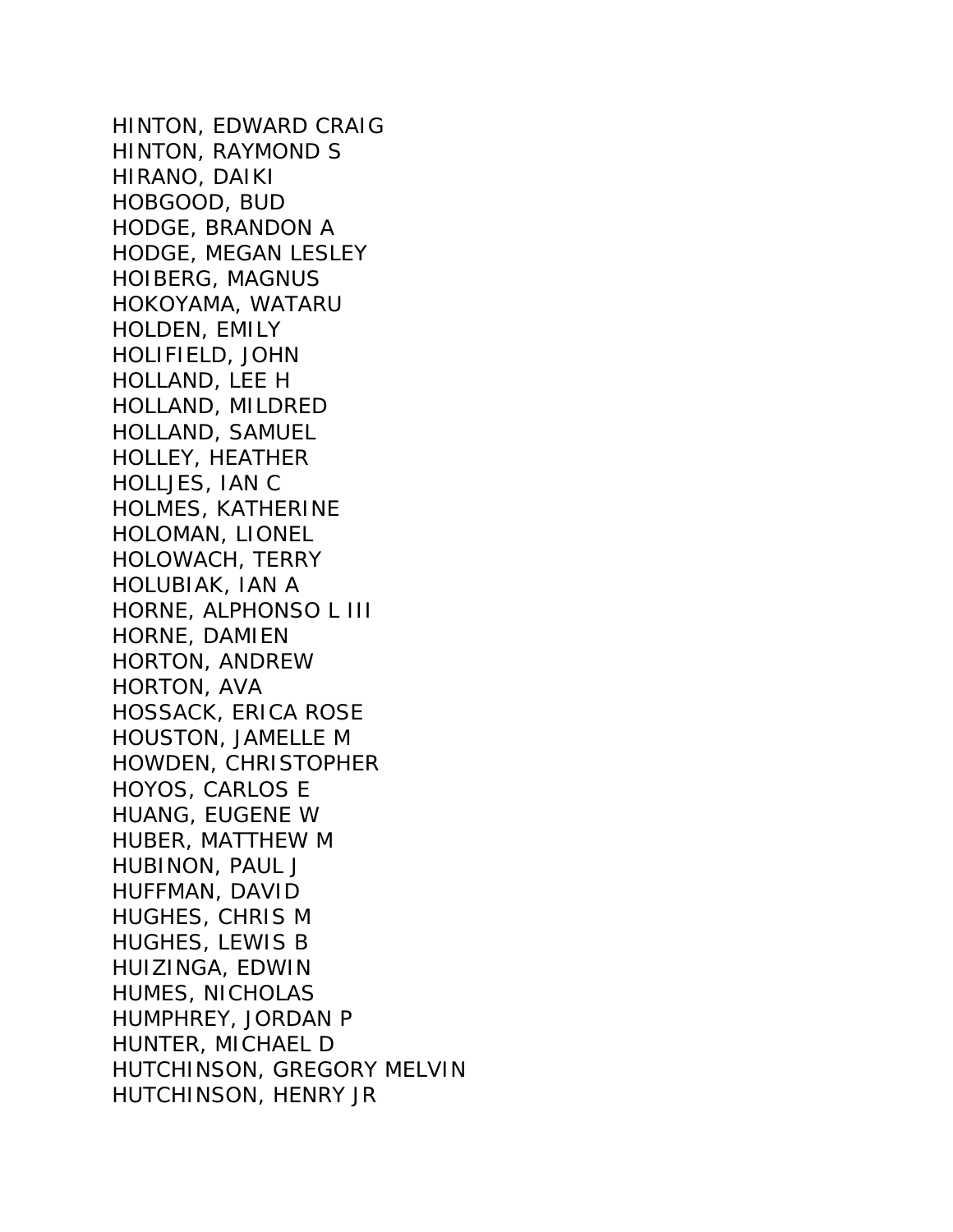HYMANSON, MARSHA HYNES, DAVID IEAD, DANIEL A JR IHA, JAMES INGRAM, ERIC INGROSSO, SEBASTIAN INVALID HIMES, JOHN A IRIZARRY, RAFEAL E IRONS, TROI A IRVIN, ROMAN G IRVING, NATHANIEL III ISLEY, JESSE JACKSON, DAVID E JACKSON, FRED JACKSON, JOHN JACKSON, PAUL JEROME JACKSON, QUENTIN JACKSON, QUENTIN L JACKSON, RONALD JACOBS, BRYSON JACOBSON-LARSON, NICHOLAS O JAMES, RICHARD A JAMISON, DARRYL L JANNAMAN, GARY J JANOWSKY, MAXIM DUBROW JARVIS, JEFFREY S JEFFERIES, ANTHONY JENIFER, DARYL JENKINS, DEREK A JESTADT, JASON JEUN, JULIAN JIMENEZ, CRISCHAN JIMENEZ, FRANCISCO JOAMETS, LAUR JOHNS, NORMAN E JOHNSON, ALEX EARL JOHNSON, BILLY JOHNSON, DAQUANT JOHNSON, JAMES ALBERT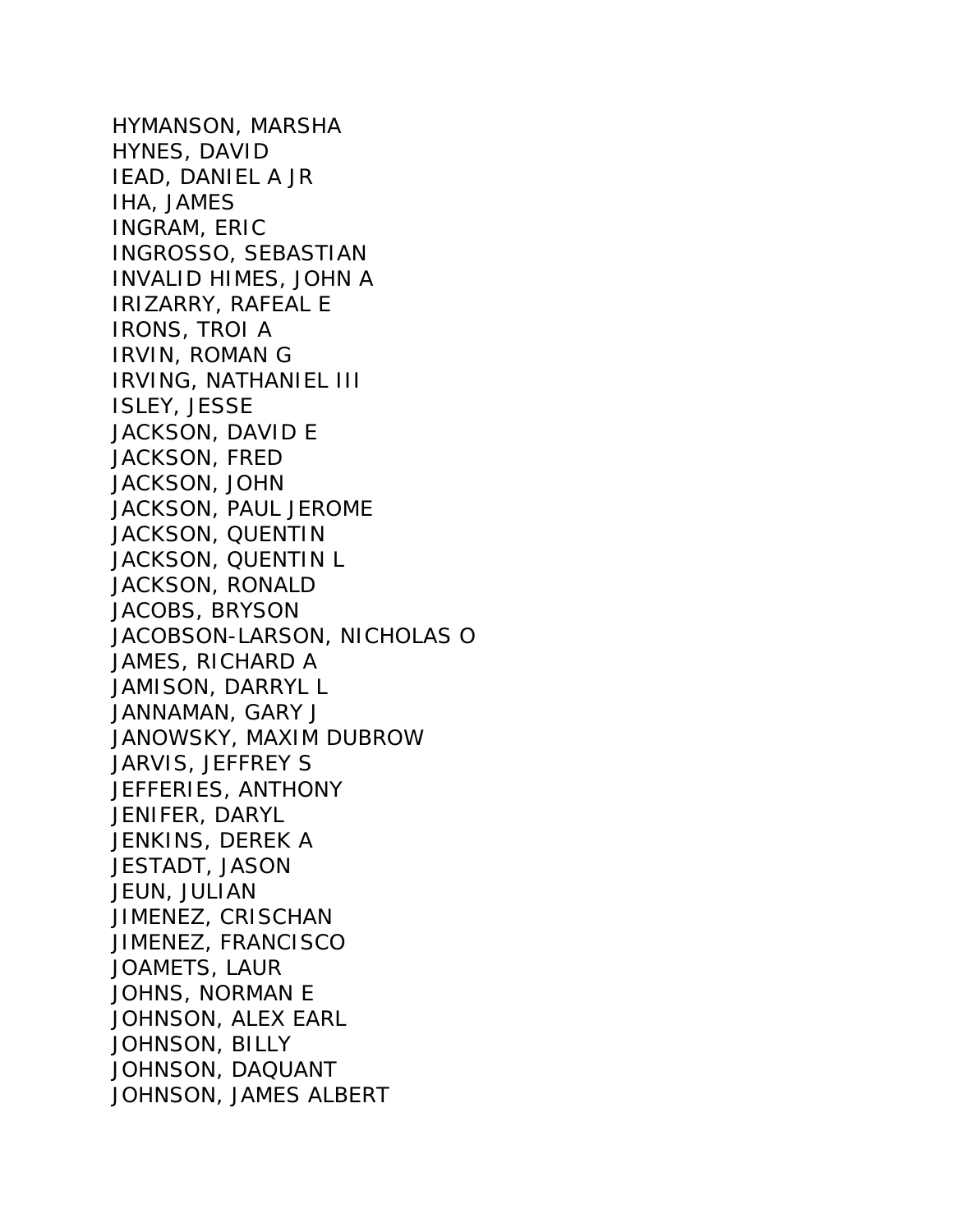JOHNSON, JARRETT JOHNSON, JERRY SCOTT JOHNSON, JOEL JOHNSON, JOHN JOHNSON, JOHN THOMAS JOHNSON, JOHNNY JOHNSON, JOSH JOHNSON, JOSIAH DAVID JOHNSON, LOUIS EDWARD JOHNSON, PATRICIA ANN JOHNSON, THADDEUS L JOHNSON, TYRONE JOHNSTONE, DAVID WILLIAM L JOLLEY, RASHIDA JOMPHE-LEPINE, MATHIEU JONES, BOOKER T JONES, CHRISIAN JONES, DARON TAVARIS JONES, DARU JONES, ELVIN RAY JONES, JAMAL F JONES, JERRY JONES, JONATHAN JONES, MARSHALL E JONES, MATTHEW E JONES, RODNEY JONES, TED JORDAN, SUECOF JORGENSEN, MICHAEL JORGENSEN, ODESSA JOSEPH, KIRK M JOSEPH, QUENTIN JULCA, DAVID JUSTIS, DOROTHEA JUZWICK, RICH KAHANE, GABRIEL KAISER, HAYDEN M KALLAS, KRISTJAN KALYNIAK, MARTHA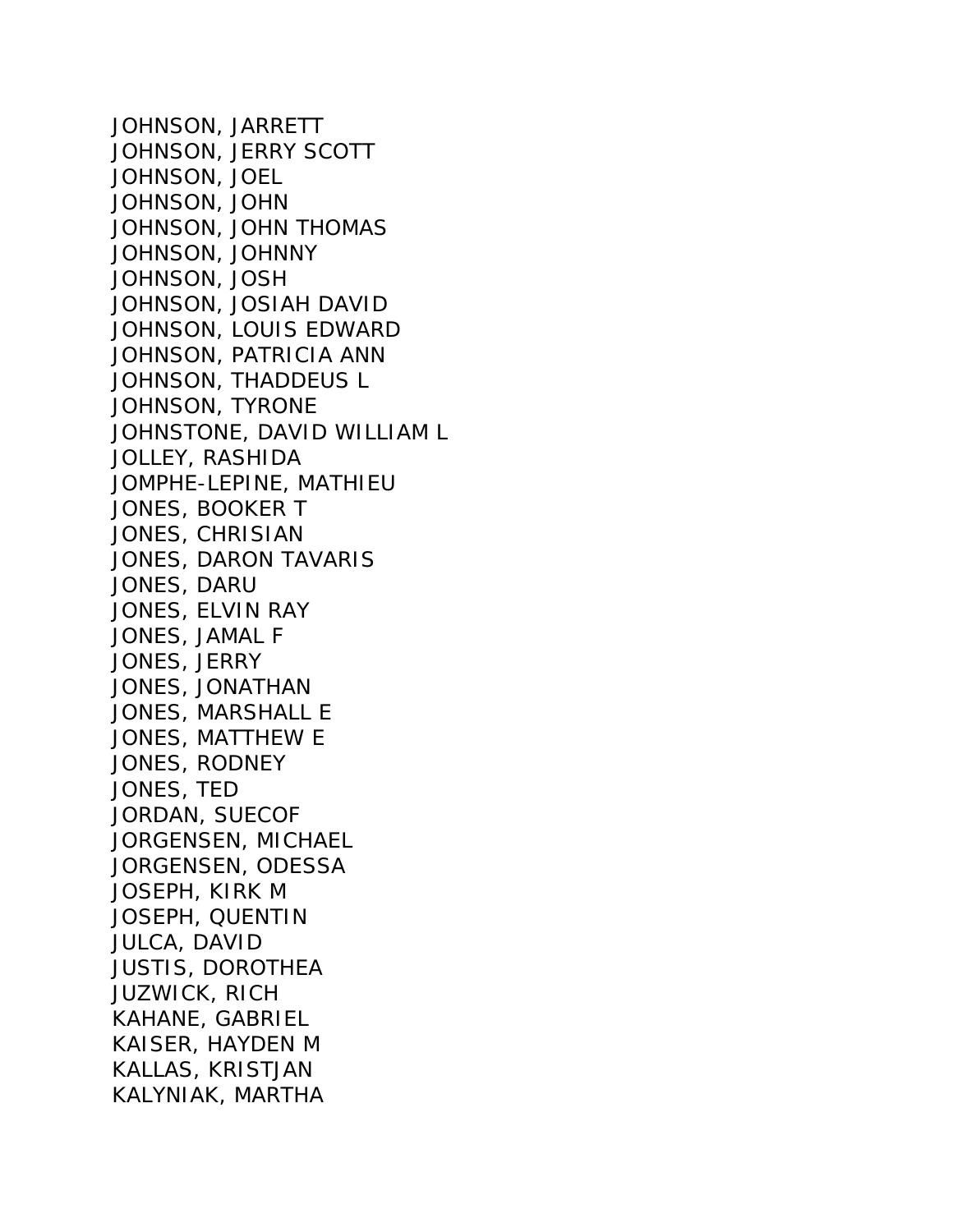KAMEN-GREEN, COLE KANE, JOE KANNER, KEVIN C KANTOR, TIMOTHY A KARAM, ANNE KARPOV, JESSICA KATONA, GABRIEL KATZ, JOSHUA S KAUFMANN, ETHAN KAWASAKI, YOSUKE KEE, CHRISTOPHER J KEEFE, JOSEPH KEITT, JUSTIN R KELLER, JONATHAN KELLEY, SPENCER KELLUM, ALPHONSO KELLY, DAVID B KELLY, EMERY KELLY, EVAN KELLY, MARK KELSON, JOHN JOSEPH KENDALL, NICHOLAS KENNEY, MICHAEL KERR, JOSH KESSELMAN, ROBIN KETCHUM, JONATHAN KETCHUM, ROBERT KEY, JARED TALER KHARI, MATEEN ABDUL KHUDYEV, EMIL KIEFER-NIMITZ, DIANA ALEXANDRA KIERZENBAUM, MARTIN KILGORE, RYAN MAURICE KILIAN, BRIAN KILLALEA, COLIN KIM, DANIEL KIM, JINNY J KIM, YOON KING, HAROLD A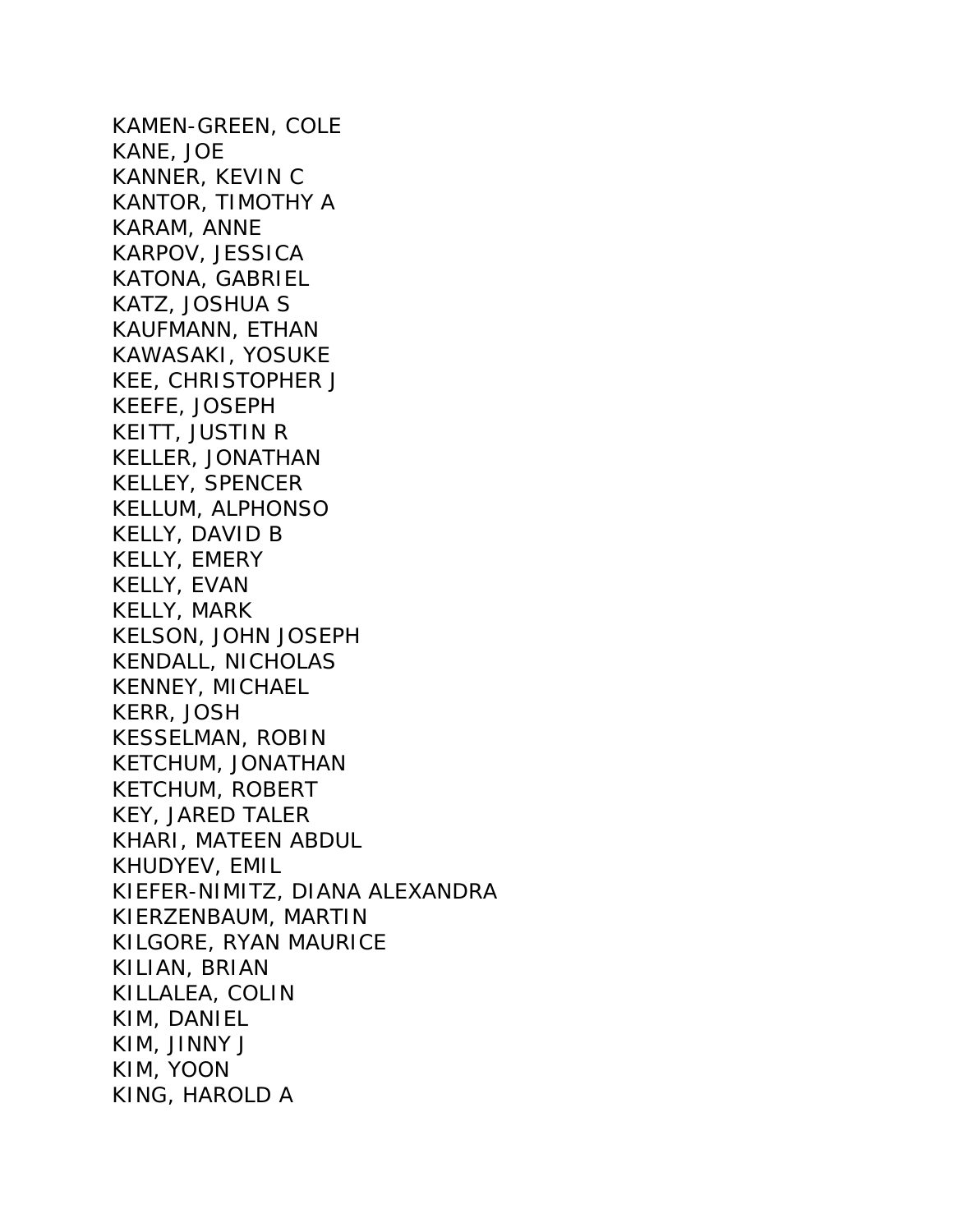KING, JANNE KING, JEREMY C KING, JODI KING, MARCUS KING, RODRICK KING, STEVEN LEE KING, WILLIAM ATWELL KING, WILLIAM P KINGSBURY, TIMOTHY KIRKWOOD, MATTHEW KIRWAN, JILL KITSOPOULOS, CONSTANTINE ALBER KITTRELL, LEON G JR KLASSEN, JORDAN KLASSEN, RAYMOND KLEIN, PHILIP KLIEGER, ROBERT KLIESCH, KEVIN KLIGER, EZRA KLUTINOTY, LEVI KLUTINOTY, LUKE KNIGHT, STEVE KNUDSEN, KEITH ALLAN KO, JINTAE KOCH, DONALD A KOCHANSKI, DAVE KODHELI, RUBIN KOEHLKE, DALLAS J KORKIGIAN, EDWARD A KOSAKOVSAKAYA, SVETLANA KOTANSKY, JESSE KOTTAGE, WILLIAM J III KROEGER, CHAD KUIPER, MICAH D KUPESIC, BORIS KUUSISTO, ANDREW A LADNER, KATHRYN LAFRENIERE, PASCAL LAKIND, JANET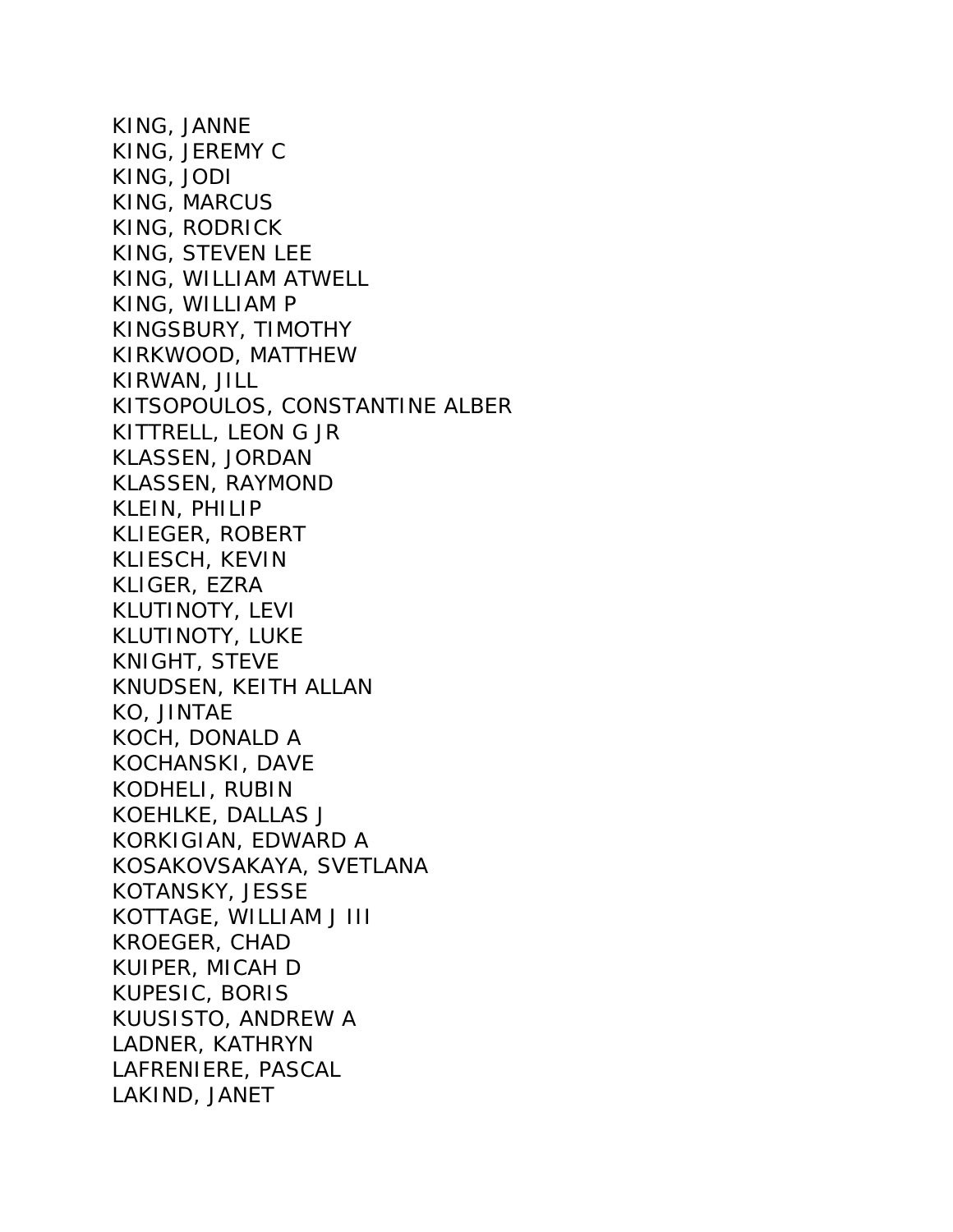LALAMA, MARK LAM, JONATHAN A LAMAGNA, CARL ANTHONY LAMBERT, MARJOLAINE LAMON, JEAN LAMPREA, CHRISTINE LANDS, STEPHEN W LAPREAD, RONALD C LAPSLEY, DAVID M LARKIN, SHAUNNA LAROW, ROBERT W LARSON, ANDREW D LARSSON, MATTIAS LARSSONI, DAVID LASTIE, JOSEPH FRANK JR LASTIE, MELVIN C SR LAUGHTON EST OF, GALE D LAVERE, AARON GORDON LAW, MARY HELEN LAWLESS, JOHN C LAWONN, DANIEL J LAWRENCE, DEMONTERIOUS LAYS, FRED LAZARUS, REECE LE, JULIAN-QUAN V LEAKE, DANNY R LEBLANC, REMI-JEAN LEBOS, AARON M LECLERC, JEAN MARC JOSEPH LEE, ARTHUR T LEE, CAROLINE K LEE, EUN WHA LEE, GEUNSU LEE, WILLIAM LEFEBURE, JULIE CARMEN LEFKOWITZ-BROWN, CHAD A LEMUS, RONY B LEONARD, CHRISTOPHER INV.NUM LEONARD, COURTNEY LEON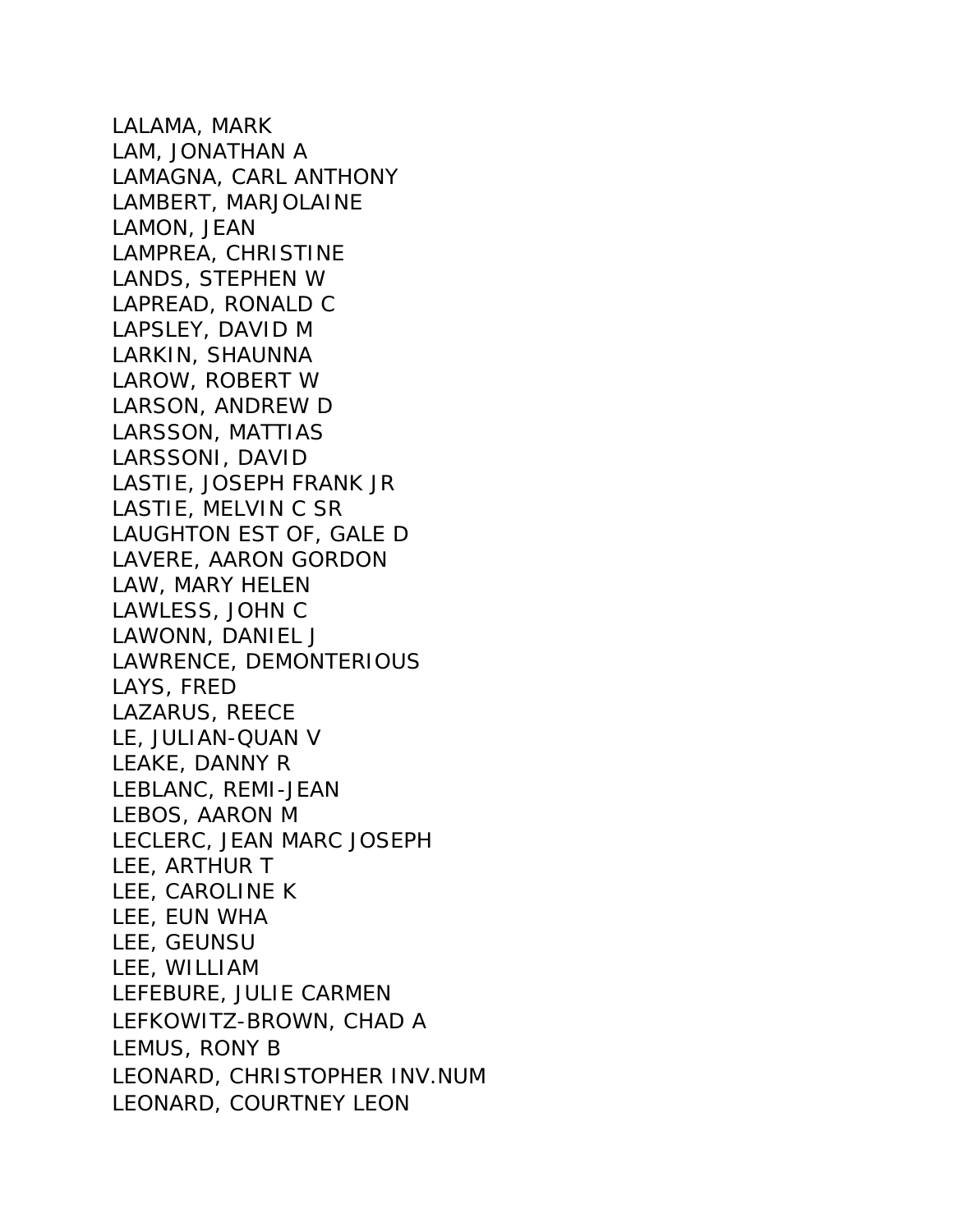LEONARD, DAVID ALAN LEONARD, KENNETH LEPINE, MATHIEU J LEROY, DAMIEN GILLES LERTOLA, JEREMY S LEUNG, DIANE LEUNG, DYLANA LEVESQUE, STEPHANE LEVI, JAMES A LEVIN, ADAM LEVIN, PETER FREDERICK LEVINE, JONATHAN LEVINE, OWEN W LEVINE, ROBERT THOMPSON LEVINSKY, NATALIE MAE LEWIN, GENE LEWIS, BENNETT LEWIS, CALVIN ESLEY LEWIS, CARROLL LEWIS, CURTIS LEWIS, JAY LEWIS, JONATHAN LEWIS, KENDALL M LEWIS, SARAH E LEWIS, STEPHEN LEWIS-MCLAREN, WILLIAM LI, TENG LI, YIYIN LIBERIS, CHRISTINA R LIBMAN, PAUL S LIGHTFOOT, ROBERT LIMOGES, MARTIN LIMONICK, RUTH LINDSEY, CHRIS LINDVALL, PER LINEV, STEFAN G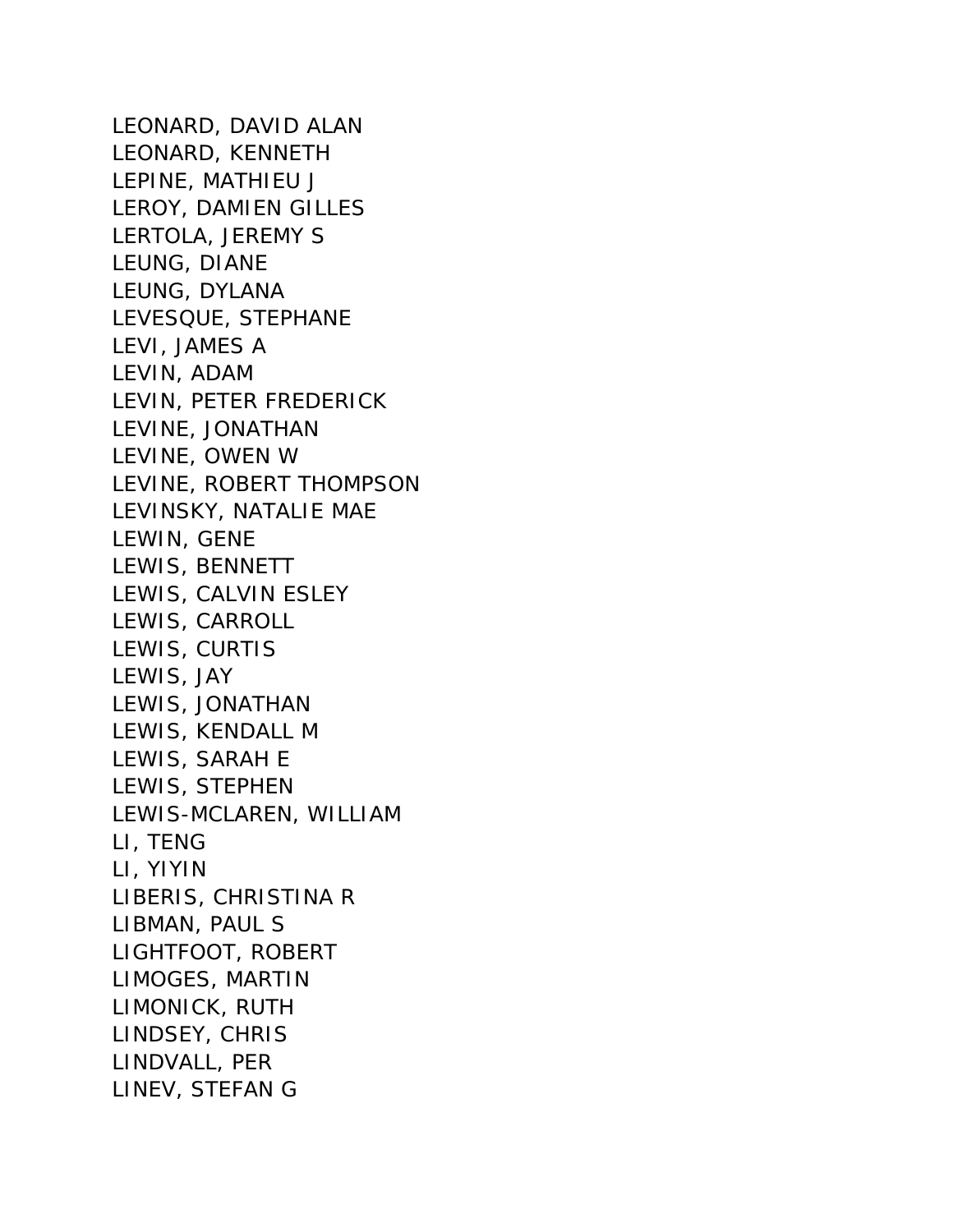LINGARD, CAROLL FITZGERALD LINNEBACH, JESSICA LITTLE, MICHAEL LOCKETT, BRENTON T LOGAN, DARIUS LOGAN, MILLS M LOGERFO, ANTHONY LOGOTHETTI, PATRICK LOMAX, MARCUS D LONG, NICHOLAS A LOOCKE, CHRISTOPHER LOPEZ FERNANDEZ, YIOR LOPEZ, CARLOS FERNANDO LOSNEGAARD, PEDER LOSNEGARD, PEDER LOSOYA, STEVEN LOTTER, JOHANN C LOVE, STEPHEN ANDREW LOVELL, MORGAN R LOVETT, LYLE P LOWE, GREGORY LOWERY, THEODORE LOWRY, BRANDON PAUL LOYO, FRANCISCO X LU, DAIWEI LUBOWITZ, MANFRED LUCAS, STANLEY ODELL LUMPKINS, THOMAS LUSTGARTEN, LISA K LUTTRELL, JACOB LUTZ, DANNY LYNAH, PHILLIP JR MACDONALD, THOMAS MACK, SHEILA VON WIESE MACK, TIYON MACKAYE, IAN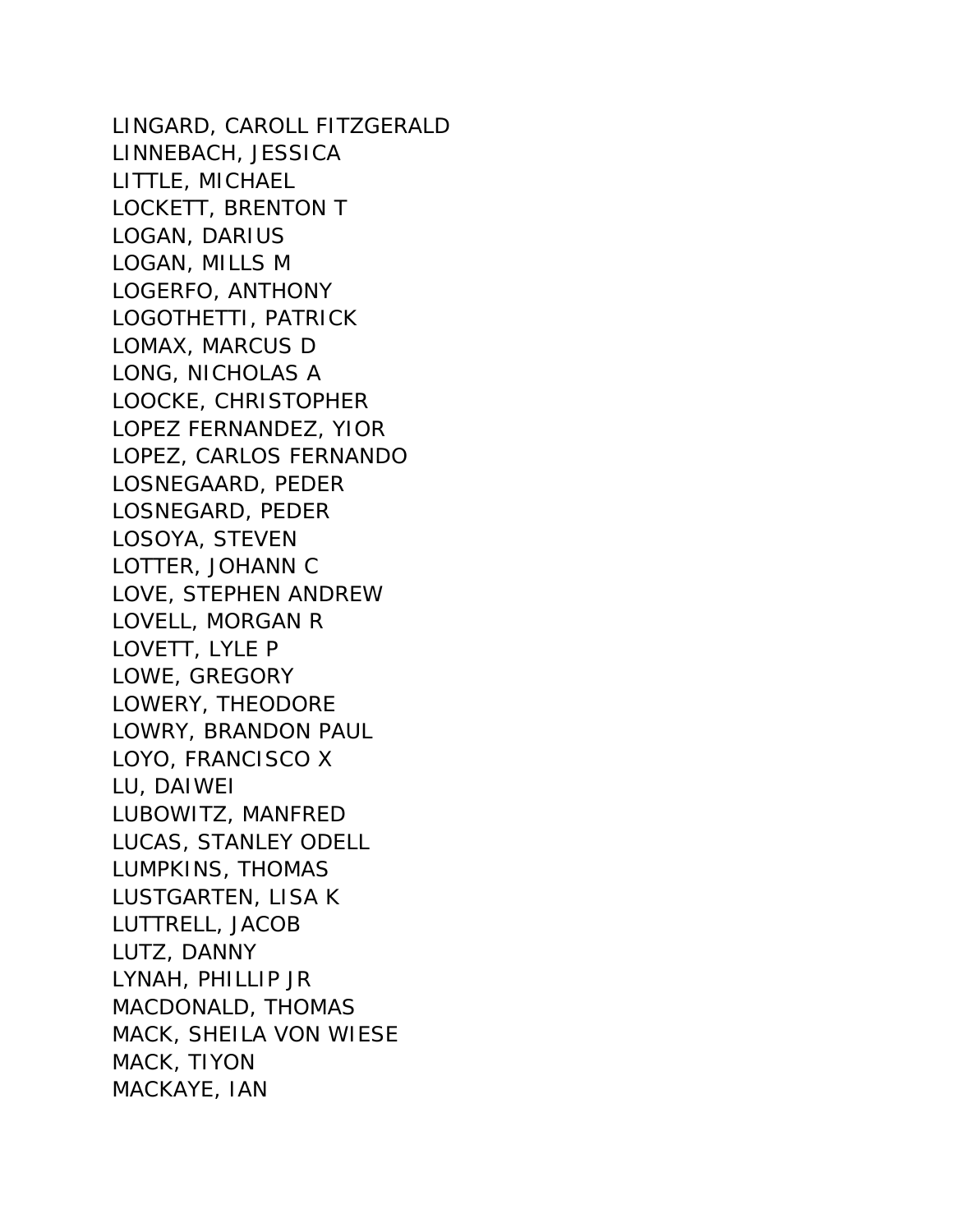MACKINNON, STEVEN JAMES MAGE, MICHAEL MAGNANO, CRAIG S MAJEWSKI, BETTE VIRGINIA MAJIC, DANIEL M MAJORS, RAY MALDONADO, MITCHELL JON MALIK, AMMAR MAMEY, NORMAN HENRY MANCHON, OLIVER MANG, ELIZABETH B MANGANO, MATTHEW MANGIANTE, GABRIEL PAUL MANGUSING, KATHLEEN MANN, WILLIAM HORT MANNING, BLAKE MARCOCCHI, STEFANO MARCUS, DANIEL J MARDER, JEFFREY IRA MARDIN, MEHMET ARIF MARIAS, LINDSAY M MARION, CHRISTOPHER MARKIEWICZ, THADDEUS F MARKOWITZ, IRVIN MARKOWITZ, JULIE MARKS, BERNARD N MARKS, DAVID MARKS, DAVID CHRISTOPHER MARKS, DAVID LEE MARKS, FREDRIC A MARKS, NADIA MARIA MAROTTA, RICK MARQUEZ, MIGUEL MARRONE, RYAN C MARSHALL, RYAN MARSOLAIS, LOUIS PHILIPPE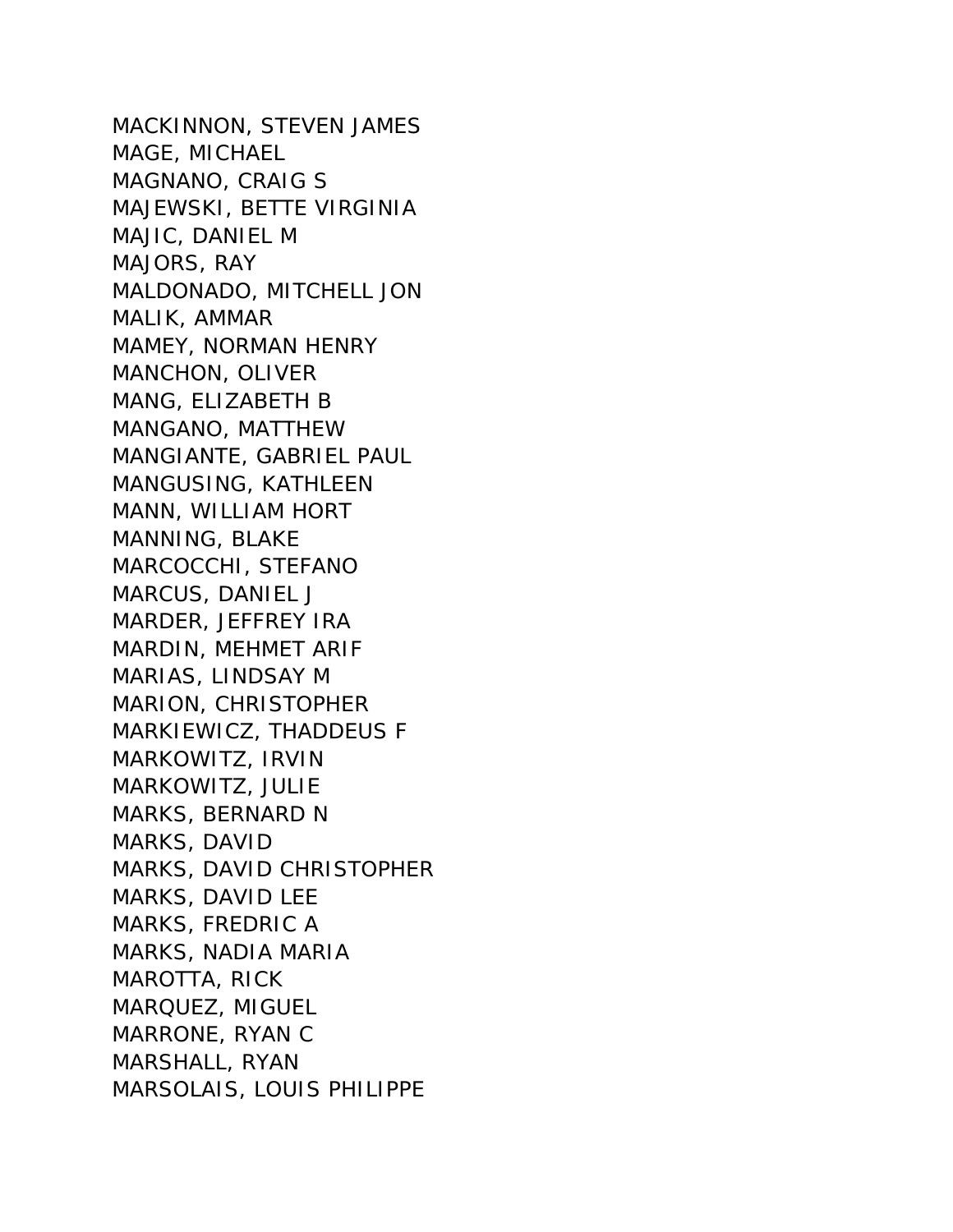MARTEL, JEAN MARC MARTELLUCCI, VINCENT JAMES MARTIN, CARLOS MARTIN, GWENDOLYN MARTIN, MAX MARTIN, SCOTT CLYDE MARTINEZ, JAVIAR MARTINEZ, STEVE JR MARTINEZ, TORIN MAS ARRONDO, FRANCISO JAVIER MASON, JOHN MATES, EMMA MATHEWMAN, STUART C MATOS, JOSE JAVIER MATTHEWS, BRIAN MATTREY, JOANNA L MAULDIN, JERMAINE DUPRI MAURIN, LOIC BERNARD MAYES, GARY W MAYFIELD, IRVIN MAYFIELD, JOSHUA MAYS, CARLTON DAVIS JR MAZUR, TRENT J MAZZELA, RORY LANCE MCALLISTER, MEGAN E MCBETH, BRUCE MCBRAIN, MICHAEL HENRY MCBRIDE, CHRISTIAN LEE MCCARROLL, JAY LANGE MCCARTHY, ANTHONY MCCAULEY, GERALD MCCHESNEY, MARY MCCLARY, THOMAS F MCCLUNG, OLIVER MCCOLLOUGH, ROBERT MCCOMBS, TADARIUS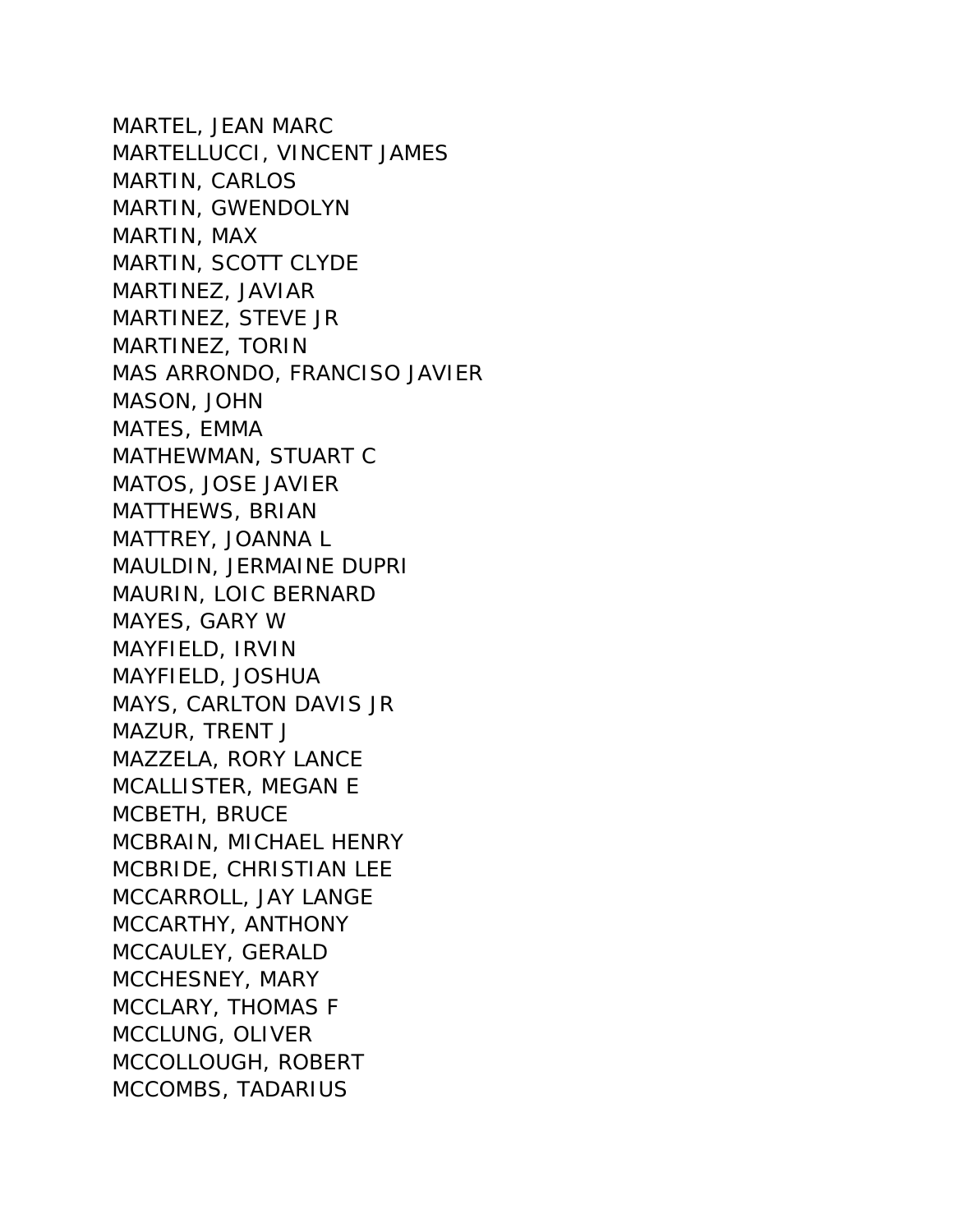MCCOY, GINA MCCOY, TIMOTHY G MCCRADY, MATTHEW MCCRARY, QUINCY E MCCREARY, LEWIS MELVIN MCCULLEN, TYRONE MCDONALD, SEAN MCDONALD, SHAWN MCDONALD, STEPHEN A MCFADDEN, MARVIN MCFARLAND, TIMOTHY C MCFERRIN, ROBERT K MCGARY, MEL MCGEE, JOHN S MCGOWAN, VANESSA MCKEITHAN, KAYA N MCKEITHAN, REEF MCLEAN, HAYLEY MCLEAN, ROSEMARY MCMULLEN, GEORGE EDWARD MCTAGGART, SCOTT MCWILLIAMS, DEREK MEDICE, CHRISTIAN MEDINA, FERNANDO MEDINA- CASAS, JO MEDLOCKE, RICKEY LYNN MELANSON, PHILIPPE MEMMEL, JOSEPH J MENDOZA, ALEXIS MENZIES, KIERON A MERCURIO, FRANK MERRIMAN, JEFFREY M METRIC, ALEX MEURKENS, HENDRIK MEYER, JOSEPH E MEYER, MARYANNE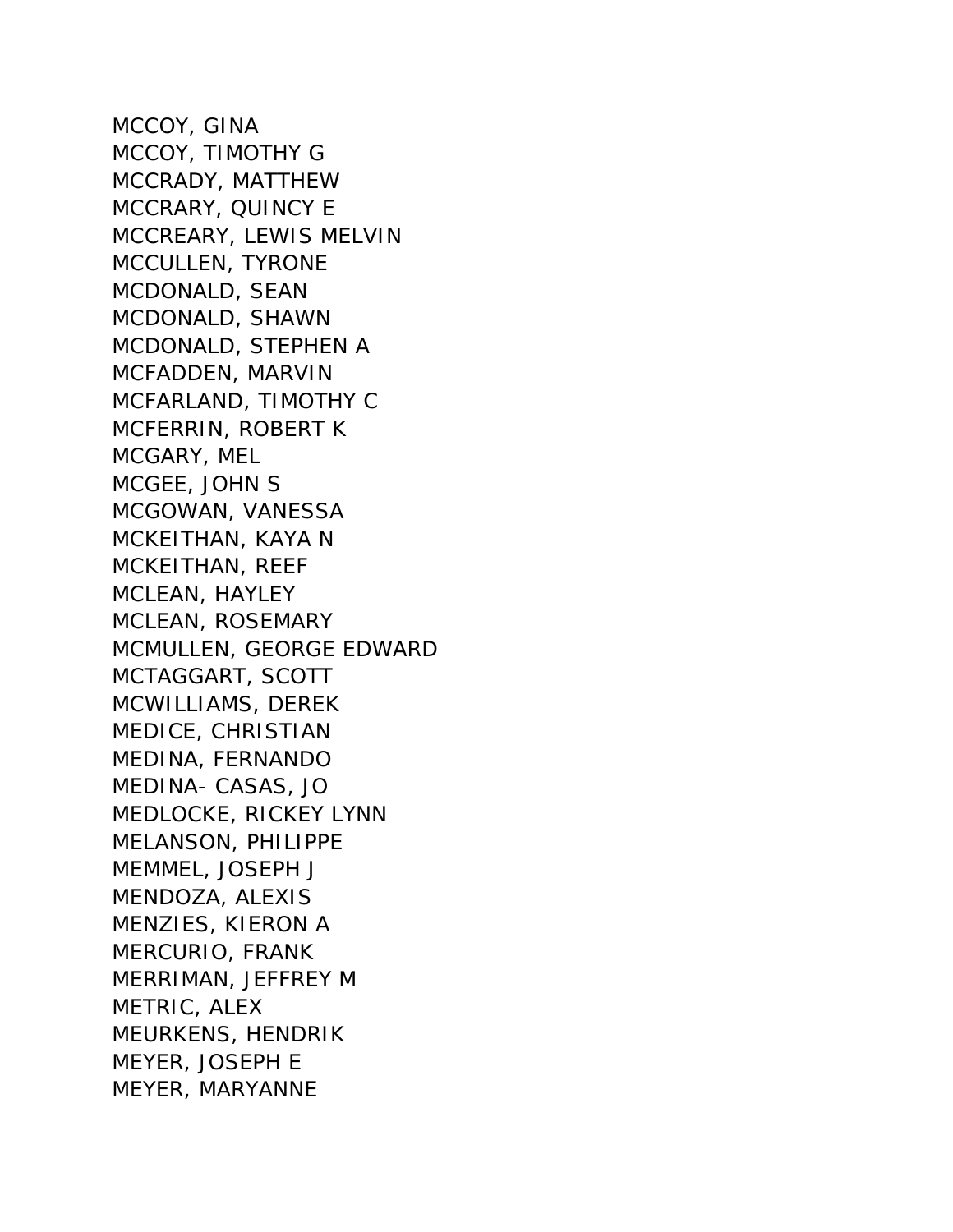MEYER, ROBERT P MICKENS, ROBERT "SPIKE" MIDDLEBROOKS, RALPH MILANI, MANUELLA MILIAN, JEANETTE MILICEVIC, TOMISLAV MILLER, BYRON LEE MILLER, JAMES F MILLER, LUKE A MILLER, WILLIAM SCOT MILLHOUSE, STEVE MILLS, SCOTT MILLSAP, JONATHAN MILOT, VALERIE MINNEMANN, MARCO MINTSERIS, DANIEL MIOUSSE, PASCAL MITCHELL EST OF, RICHARD A MITCHELL, DEAN MITCHELL, DIANE MITCHELL, PAUL R MIXTER, COREY M MIZELL, ALPHONSO MIZELL, JASON MOCK, JOHN JOSEPH MOFFETT, KAYLA M MOHILOWSKI, JORDAN MOKHTARY, COLIN MOLELLO, ADRIANA J MOLLER, LUKE MONCRIEFF, THOMAS A MONROE, JEROME R MONROY, JOSHUA MONSON, NICK MONTEIRO, RAYMOND C MONTGOMERY, MATTHEW D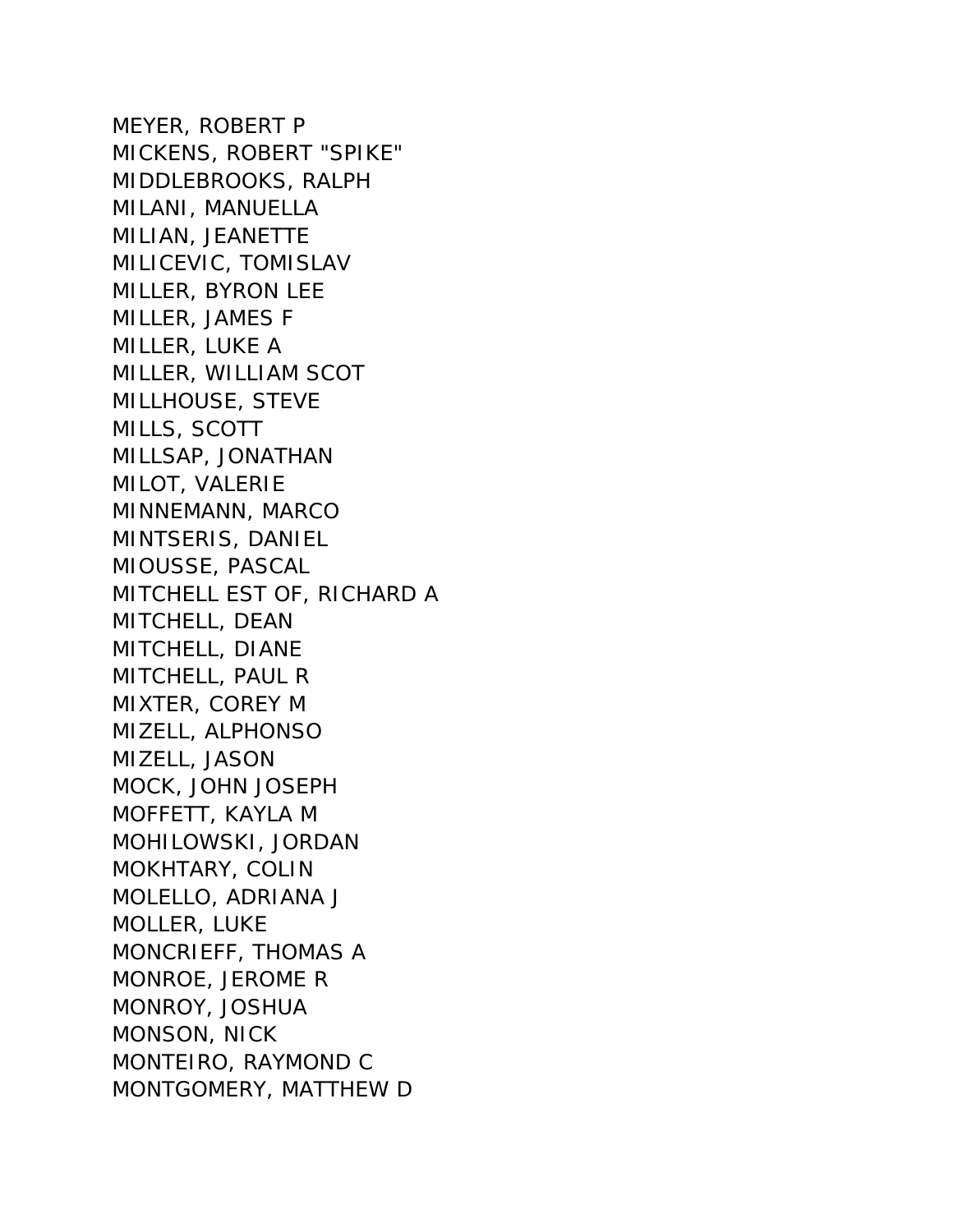MOORE, DWAYNE MOORE, JAMES MOORE, MICHAEL DAVID MOORE, RICH MORALES, ISRAEL MOREIRA, AIRTO G MORELENBAUM, JAQUES MORETA, MYRA E MORGAN, TEDDY C MORGENSTEIN, SAMUEL MORINELL, JOSEPH D MORRICONE, ANDREA MORRIS, FLOYD L. MORRIS, PATRICIA LEE MORRISSEY, CHRISTOPHER MORSBERGER, ROBERT EDWARD MORSE, ZACHARY C MOSER, MICHAEL SCOTT MOSSOM, CARDELL MOVSHON, NICOLAS A MOYA-LACY, STEVE MUHAMMAD, IDRIS MUHAMMAD, RASHAD MUIRHEAD, MATTHEW MUKAI, CHRISTPHER S MULLEN, LAURENCE MULLEN, NORDA RUTH MULLEY, TIMOTHY MUNOZ, DANIEL MUNROE, COLIN DANIEL MUNSON, JESSICA ROSE MUNSON, JOHN S MURCHISON, JOHN MURDEN, KRISTLE MURPHY, KEVIN MURRAY, DAVID MICHAEL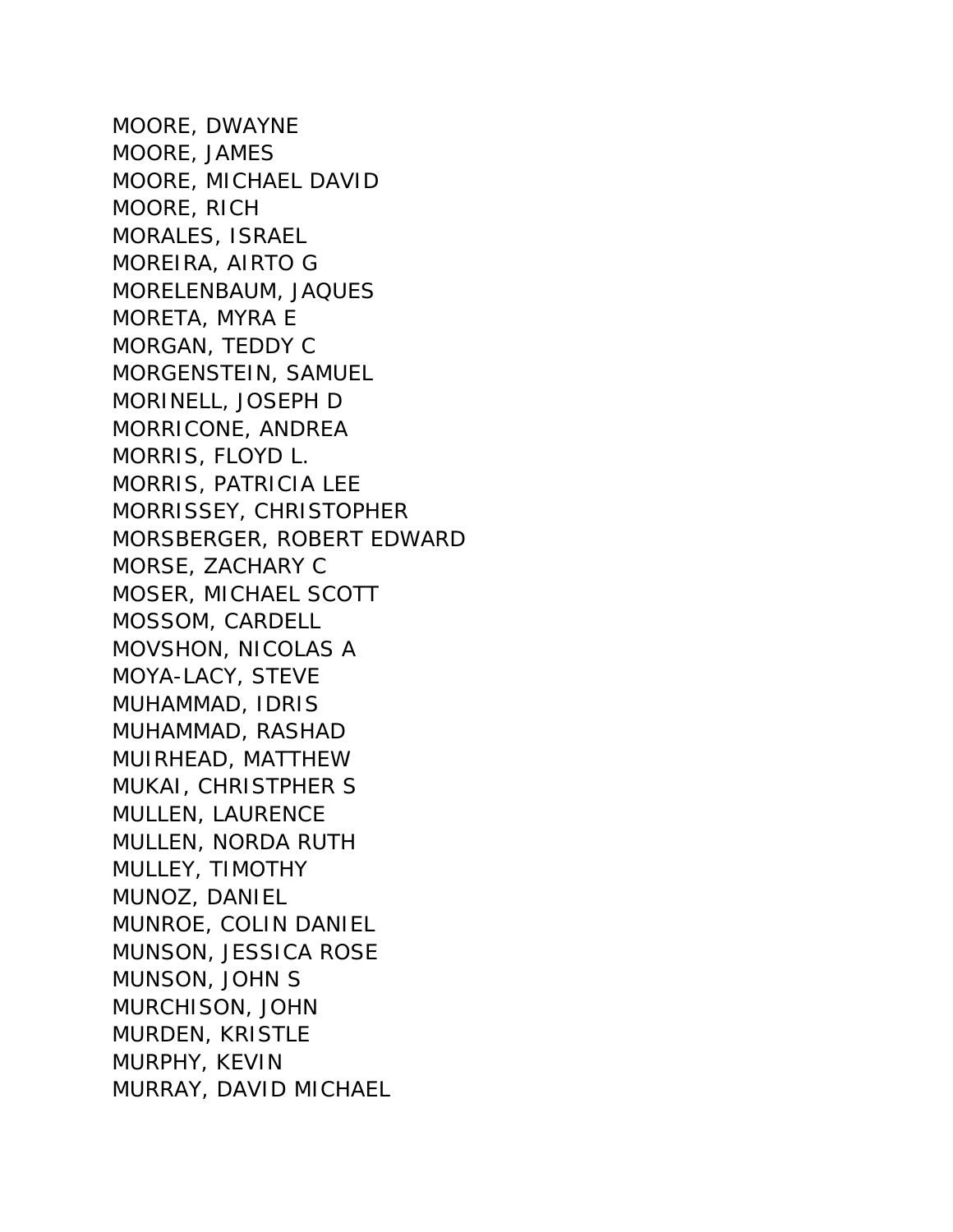MURRILLE, MARK A MURTY, JOSHUA MUSA, ZANE MYERS, MADELINE S MYRICK, DONALD NADIEN, DAVID WILLIAM NAHOUNOU, FABBIEN NAKAZAWA, JOSHUA NAMEROW, PEDRO NAREZO, KAI NARUMI, MONA NASTOS, GEORGE E NAVEJAR, VICTOR NAZARIAN, BRUCE CHARLES NEAL, JAHNAY NEIMAN, ALEXANDER NELSON, OLIVER E NELSON, PAUL ANTHONY NELSON, THEODORE NEPOLITAN, KATHLEEN NEVILLE, ARTHUR JR NEWBORN, PHINEAS JR NEWELL, JONATHAN NEWNES, CRAIG NICEFORO, ALEX NIELSEN, KURT NIFONG, ALEX NIGHTINGALE, CHRIS NILSSON, ROBERT NITZSCHE, BERNARD ALFRED NOLAND, JAMES DAVID NOON, WILL NOSKY, AISSLINN KATHLEEN NUDDS, BEN NUTTYCOMBE EST OF, WILBERT OBALLA, TAYLOR MK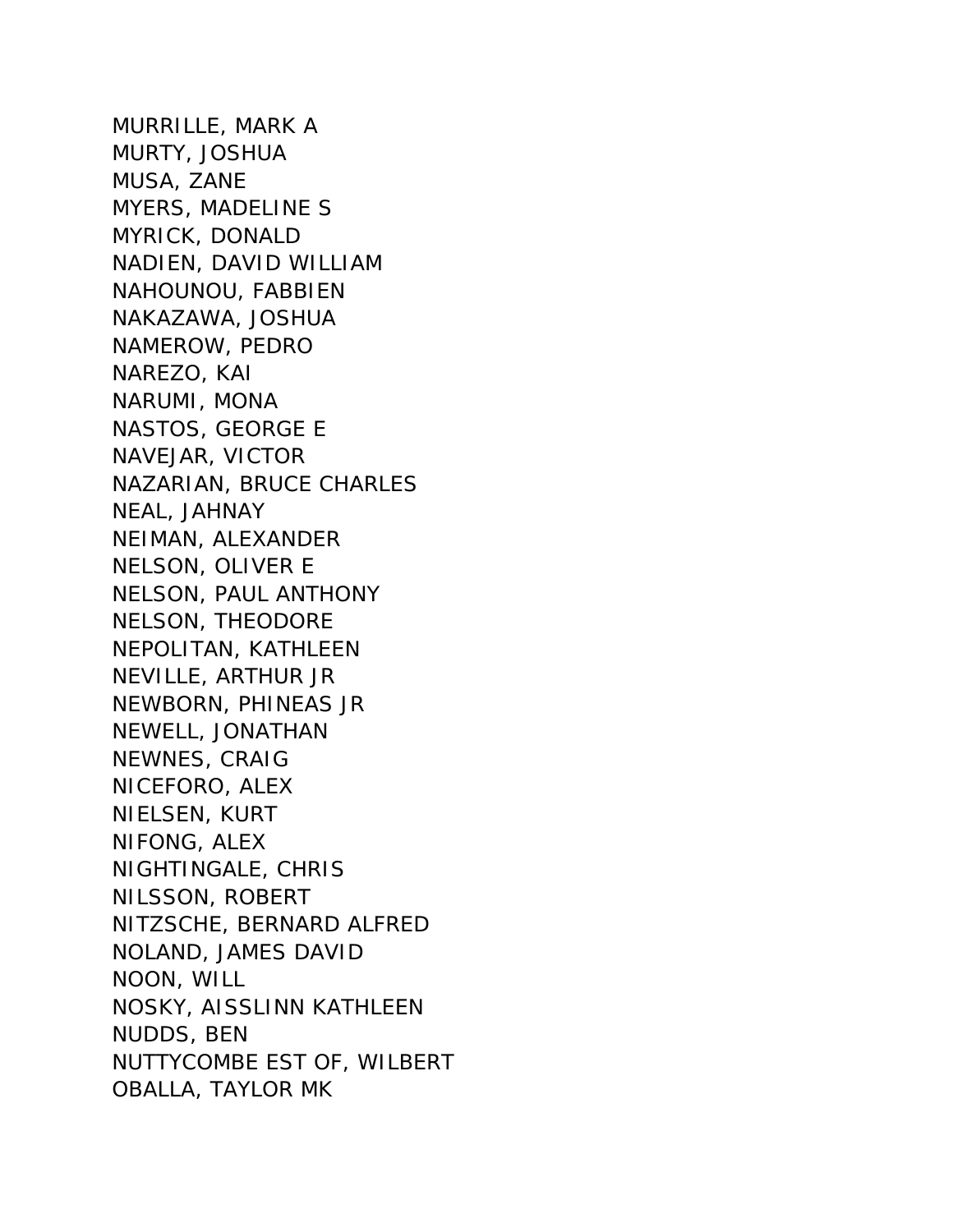ODNORALOV, YAN ODONOVAN, AOIFE OGBURN, KEVIN OLAFSDOTTIR, ERLA ALEXANDRA OLDFIELD, MARGAUX A OLIVA, AARON OLIVA, ALFREDO JR OLIVER, BERNICE E OLIVER, DALE E OLIVIERI, EMANUEL OLSON, ERIC OLSSON, FRANS OLVERA-LAPIER, ERNESTO OMALLEY, EMMETT CIARAN OMELIO, DANIEL T OMLEY, JORDAN ONEAL, BRIAN C ONEILL, DANIEL M OPLAND, BRADLEY ALAN OQUENDO, JAFET ORANGE, WALTER L ORIET, ALEXANDER ORMSTON, JAMES JOSEPH ORTIZ, ERIK OSHUN, BABA DURU OSORIO, EUGENIO ROBERTO OTT, DAVID OUSLEY EST OF, CURTIS OWEN, JAKE OWEN, JOEL TAYLOR OWEN, STEPHEN SCOTT OWENS, RANDOLPH OWENS, RICHIE B PACINI, EVA PAGE, OLIVIA J PAGE, SARA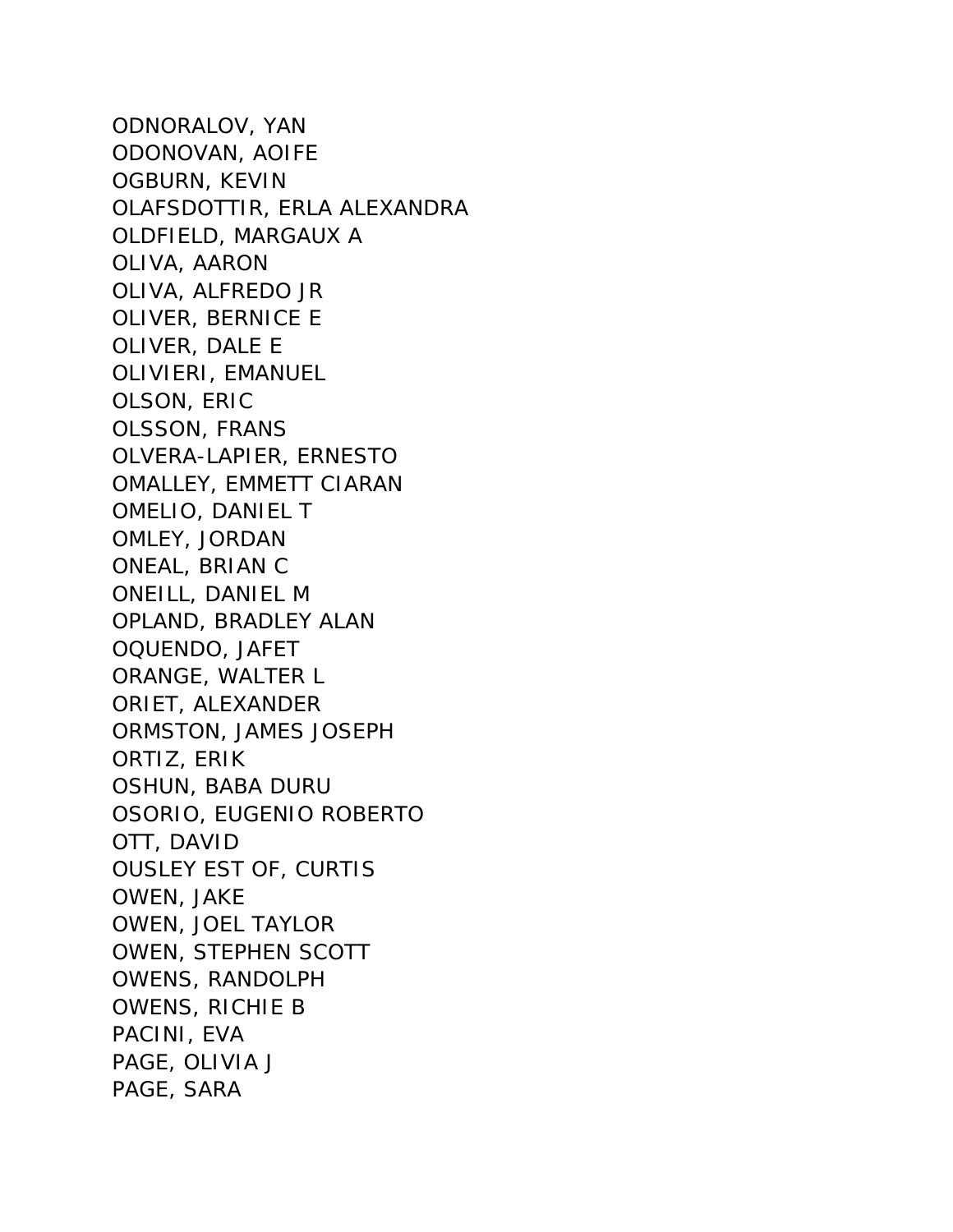PAGET, MICHAEL K. PAGNOTTA, TIMOTHY ALAN PAIGE, PATRICK WAYNE II PAJARO-VAN DE STADT, MILENA PALACIOS, MARCOS PALMER, ADAM PALMER, ALEXANDER PALMIERI, JOHN A PANOZZO, CHARLES PANOZZO, JOHN ANTHONY PANTOJA, JOSHUA PAPACAH, MAIYA PAPAELIAS, LUCAS PAPPALARDI, FELIX H PAPPAS, MICHAEL J PARCE, ANTHONY PAREDES, WILLIAM ADRIAN PARISE, CHRISTOPHER PARIZEAU, VINCENT PARKER, KEVIN R PARKEY, LAMONT GREGORY PARNOJA, ERKI PARRISH, JERMAINE B PARSONS, BROCKETT A PASCO, CHASE PASH, JAMES E PATE, JUSTIN PATTENDEN, COLIN PATTERSON, CHRISTOPHER PAULING, MATTHEW PAXSON, JAMES PAYAN, HECTOR PAYNE, MATTHEW E PAYNE, WAYLON MALLOY PEARL, RICHARD J PEAVEY, STEVE ALAN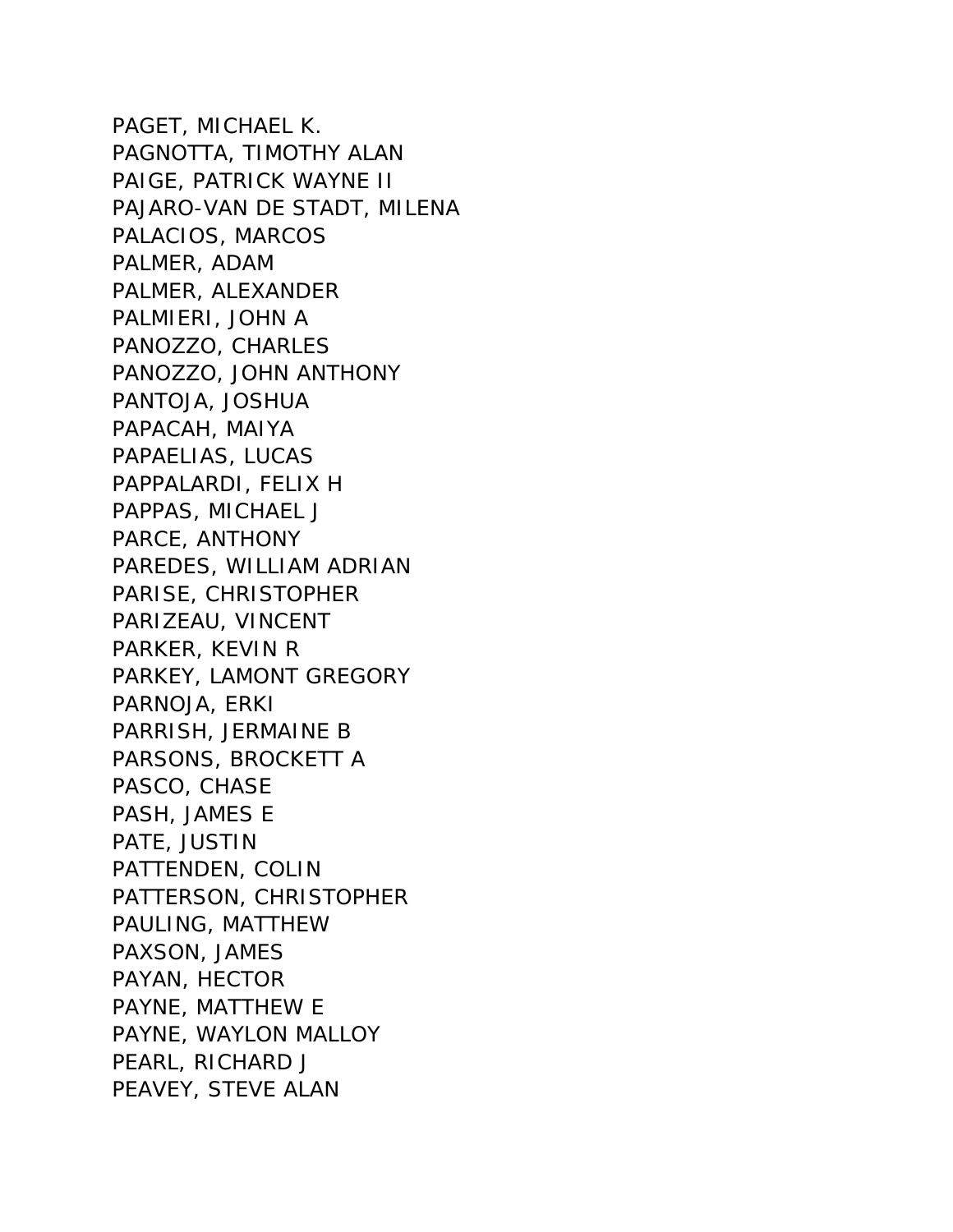PEBWORTH, JASON PEEPLES, BAKER S PELL, JOHN N PELLEGRINO, LEONARDO PELLETIER, REMI PELLETTIERI, CARLO PENA, ARGENIS LUIS PEOPLES, LATONYA PEPIN, MICHEL PERAZA, RODRIGUEZ MICHEL PERISSI, ANITA LOUISE PEROWSKY, BEN PERRY, DANIEL PERRY, DANIEL WARD PERRY, GEANIE PERRY, JACK W PERSNER, MARTIN SIMON PETERHOF, OLIVER PETERS, ADAM PETERSEN, ANNA PETERSON, ANTHONY PETERSON, RONALD ROBERT PHELAN, DAVID ANTHONY PHILLIPS, ISAAC J PHILLIPS, KYLE BRANDO PHILLIPS, MARK PHILLIPS, MICHAEL ANTHONY PHILLIPS, NATHANIEL PHIPPS, JAMES PICKENS, EARLE PIERCE, MARVIN R PINA, JESSICA PINCHAS, REENAL PINDERHUGHES, ELENA A PINKERNELL, JENS PIRES, EDGARD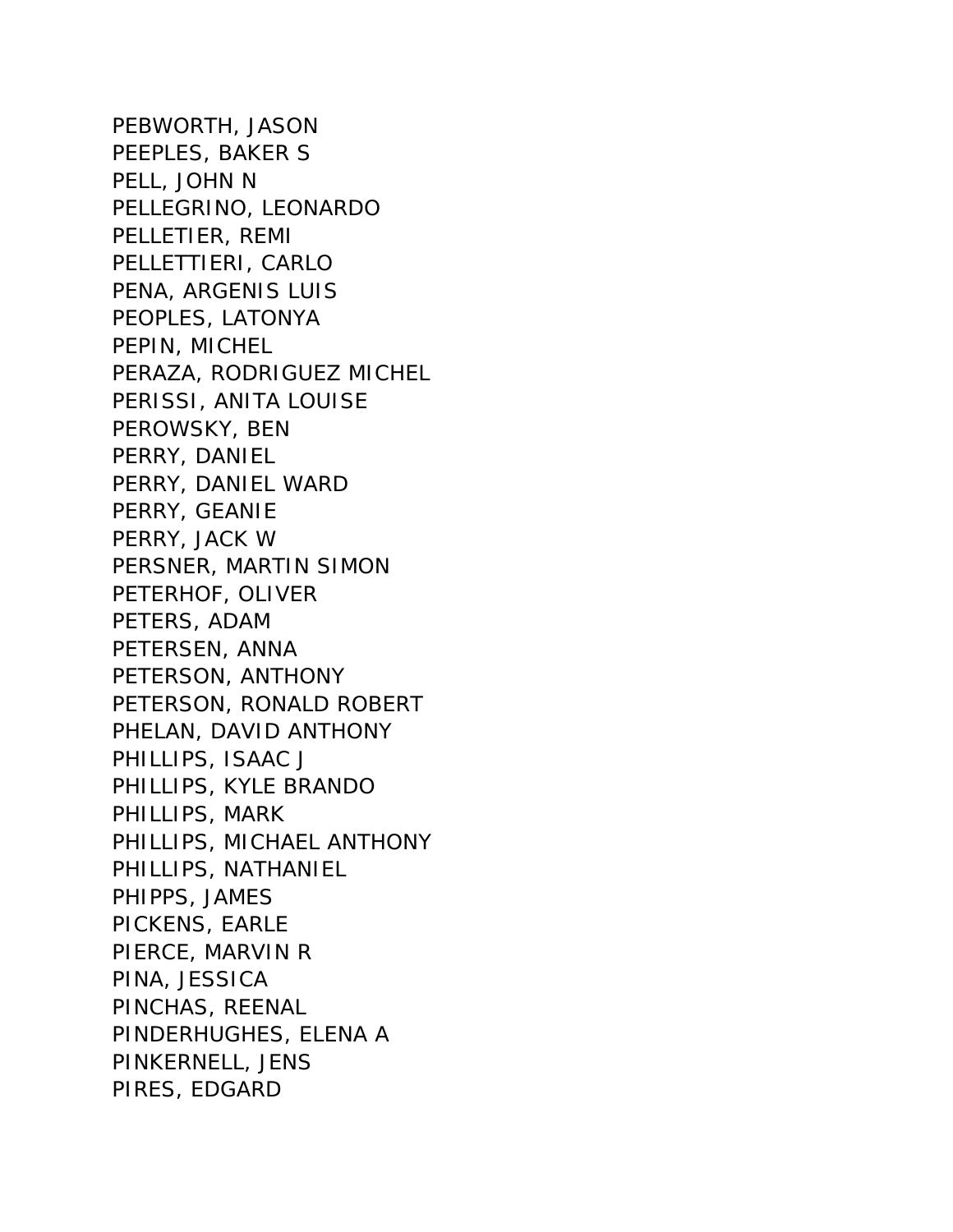PITRELLI, ALFRED PLACIDO, GABRIEL PLANERT, KIM PLUMMER, ALAN A PLUMMER, STANLEY ELLISON POIRIER, JOSEE POLAK, JAREK POLIMATIDI, VLADIMIR POLLARD, SPENCER L POLLOCK, JONATHAN J PONDER, JAMES PONS, CAROLINA PONTARELLI, ANTONIO A POPICK, ADAM POPPERWELL, ANN BARTOLD PORTER, DENAUN PORTER, SAM POSEN, SHELDON POSTIGLIONE, JOSEPH POTTS, ANDY POWELL, HUBERT L III POWELL, SELDON POWER, JORDAN T POWERS, MARK D POWLIS, LANCE A PRAVER, DANIEL PRICE, JONATHAN PRIEST, RALPH PAXTON PRINCE, GERALD PRIOLO, JOE PUENTE, RICHARD ANTHONY PUGSLEY, STEPHEN W PUMPHREY, TAWNEE LYNN QIAN, YUE DUMMY NUM QUACKENBUSH, EMMA RABB, LUTHER J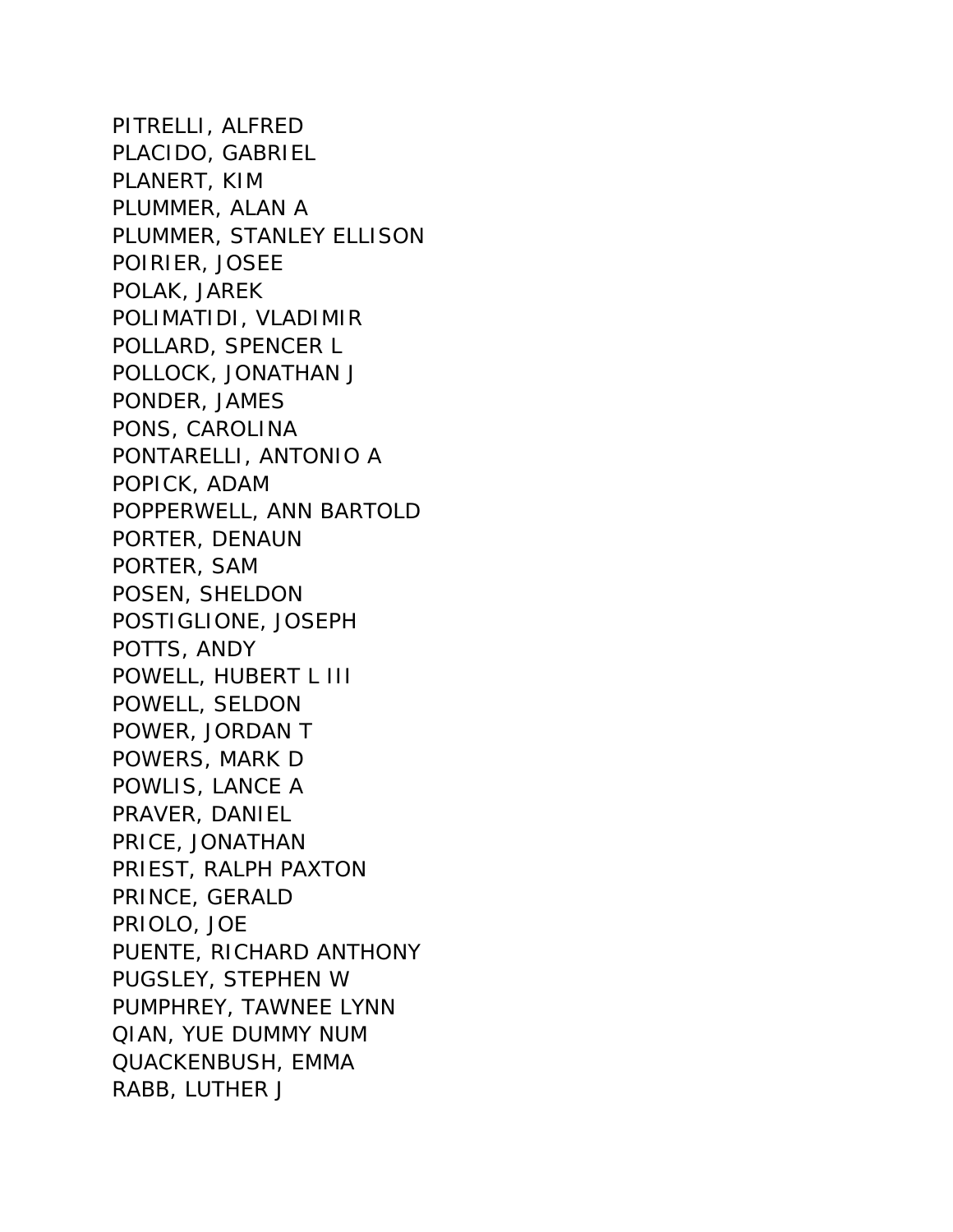RADCLIFFE, P STERLING RADERMAN, LOU A RAGO, JAMES RAINES, JACK JR RAJAKOVIC, MARK RAMANATH, BHARATH RAMIREZ, RUBEN RAMIREZ, ALFRED RAMIREZ, RAFAEL MARCOS RANDALL, JOSHUA AARON RASMUS, ANDREW RASULO, THOMAS S RATLIFF, TOMMY J. RAY, KEVIN JOHN RAYMOND, JULIAN REBELLO, JASON RECTOR, WAYLON D REDDICK, MARCUS REEVES, WILLIAM J REGLERO, MAURICIO INV. NUM REGLERO, RICARDO INV. NUM REINHART, RANDY REISLER, JEROME J REKOW, DIANE MARIA RESNICK, FAY ANN RESNICOFF, RICHARD MICHAEL RETZER, ANASTASIA REX, JARED ANDREW REYNOLDS, PATRICK JR REYNOLDS, PAUL L RICE, JACOB RICHARD, JOE RICHARDS, DONALD H.M.K JR RICHARDSON, DWAYNE RICHIE, LIONEL B JR RIETVELD, BENJAMIN E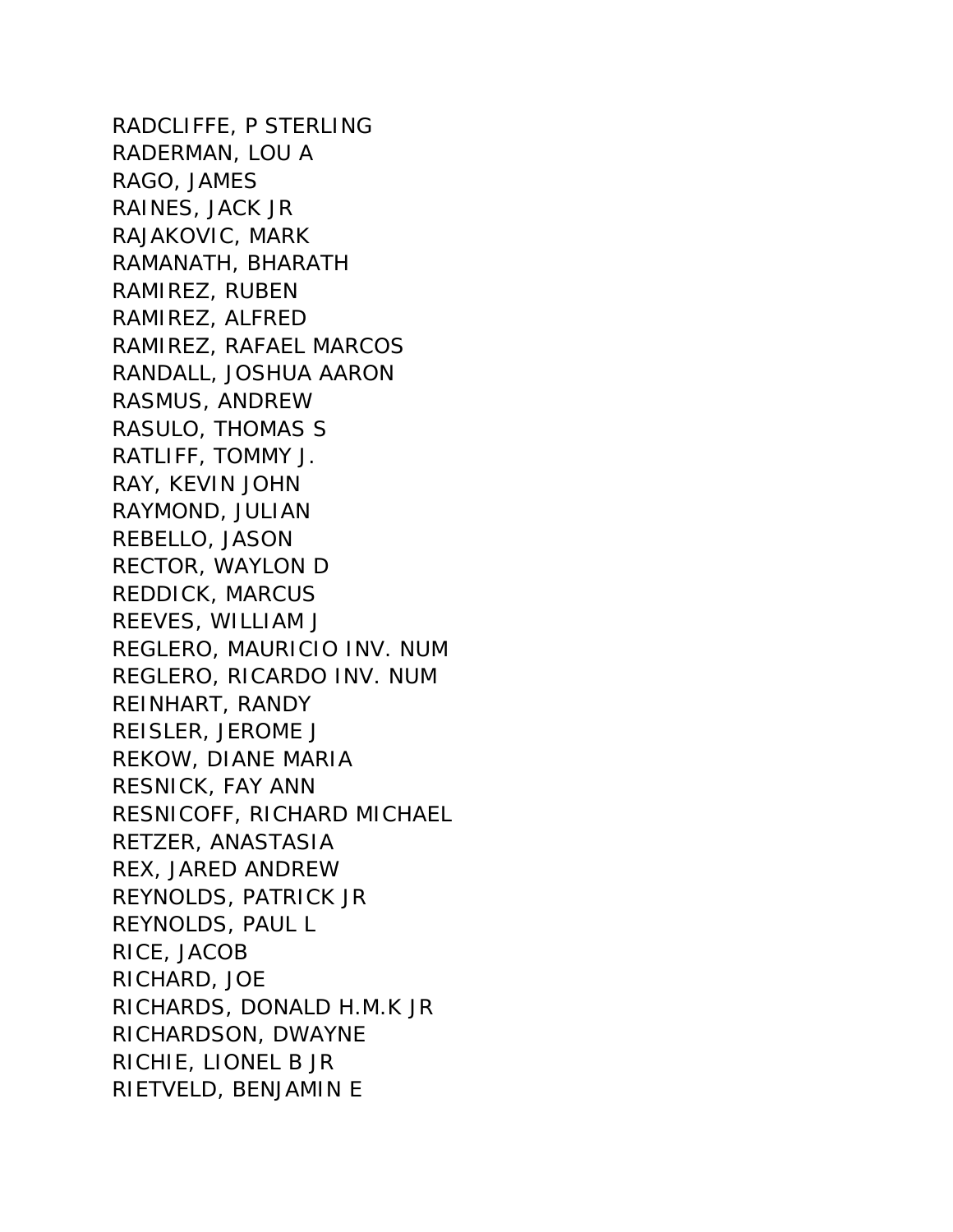RIGSBY, RONALD J RILEY, HERMAN RIORDAN, CIAN M RISCHE, BETHANY RISCHE, FRANK RISCHE, LILLIE MAE RIVERA, MIGUEL RIVERA- MARTINEZ, CAROLINA RIVERS, MARK A RIVERS, RANDELL L RIVERS, SYLVESTER ROBERSON, DAVID ROBERTSON, COURTNEY EDWARD ROBERTSON, JAMES ROBERTSON, KATHERINE ANN ROBERTSON, THOMAS MORGAN ROBIE, JOHN ROBINSON, JASON ROBLEDO VAZQUEZ, PEDRO FIDEL ROBLES, SAM ROBUSTO, KRISTA ROCHELLE, LYNDON G ROCKETT, DANIEL P ROD, MICHAEL B RODGERS, BENNIE S II RODGERS, RODGERS RODIEK, ALEXANDER RODMAN, ANDREW R RODRIGUEZ, FELIPE RODRIGUEZ, GERARDO RODRIGUEZ, JUAN RODRIGUEZ, MARCO RODRIGUEZ, OSCAR ALBIS RODRIGUEZ-HAROLD, KATHY ROJAS, EMMANUEL L ROLIE, GREGG A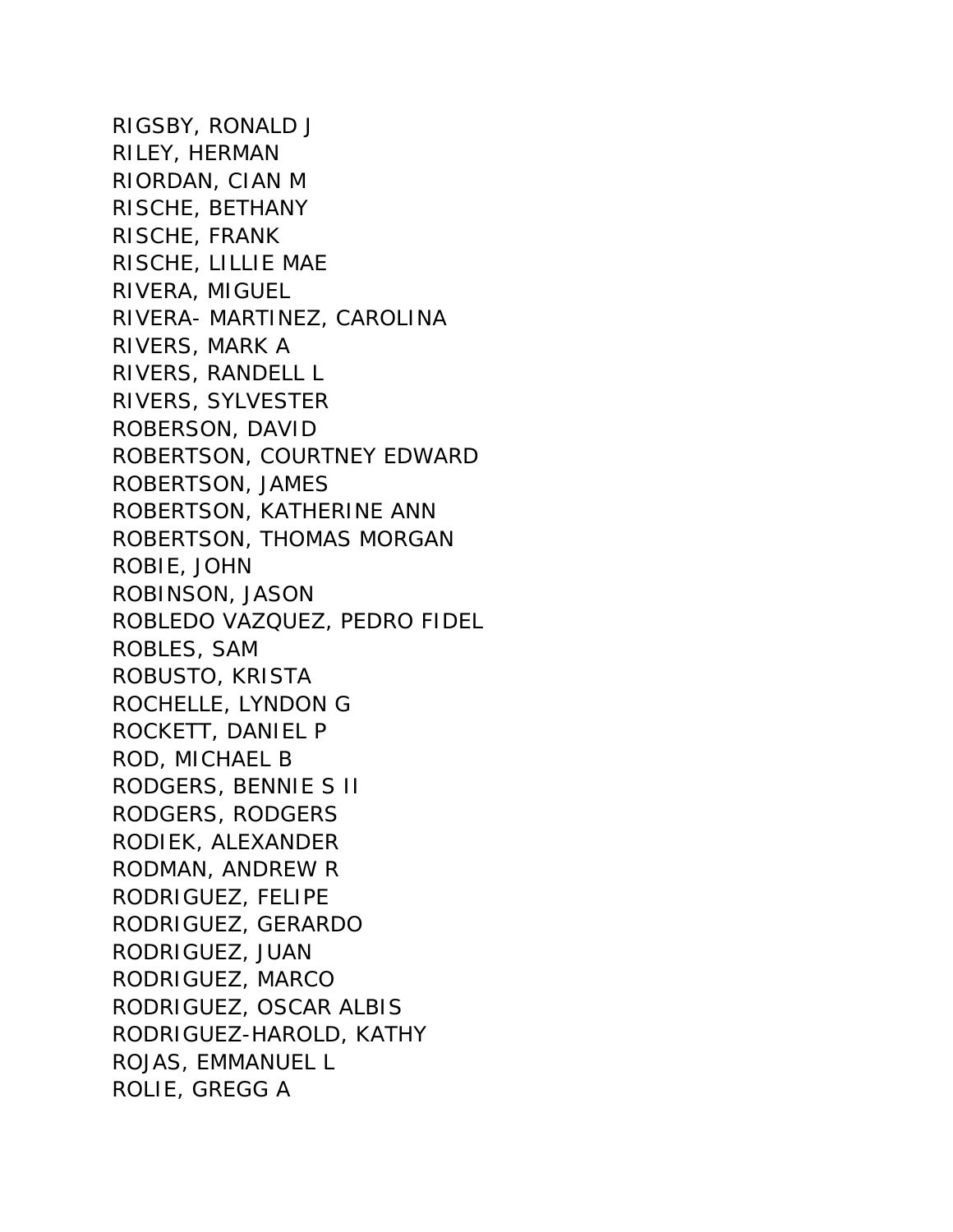ROMANO, JOSEPH ROSE, ELAINE ROSENBERG, IVAN ROSS, ANNE ROSS, ROBERT HAYNES ROSSOMANDO, ANTHONY P ROSSY, JOSE RAMON ROTELLA, JOHNNY ROTH, EDWARD HARRIS ROTH, GABRIEL ROTH, HENRY L ROTH, KARL ROUSSEL, JEAN ROWLAND, JAMES M ROWSER, SADYE ELIZABETH ROYSTER, ANTHONY JR RUBIN, RICK RUBIN, SAUL ROBERT RUBIO, SANDRA RUDNITSKY, JUDITH RUDOLF, KEVIN RUESS, NATE RUFF, ALEXUS RUFFING, JESSICA RULAND, ANTHONY RUNNICLES, ELIZABETH A RUTT, LEANA RYDER, CLINTON RYDLUND, CARL SABA, STEPHEN WILLIAM SADIN, ROBERT SADLER, ERIC T SAEED, JONAS SAEGUSA, MIHO SAFLEY, JONATHAN SALAZAR, ALEJANDRO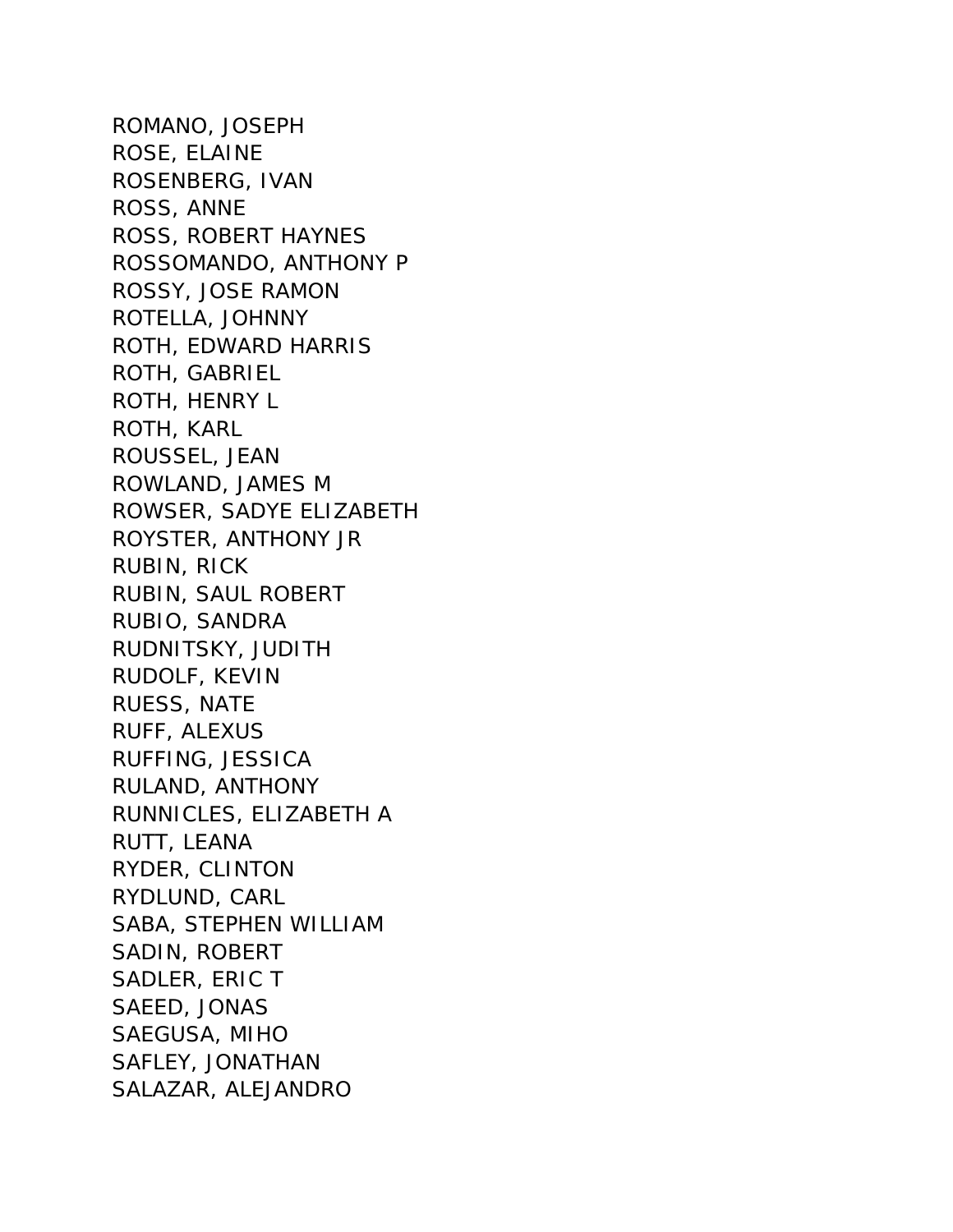SALLEY, ROWLAND JON SALOMON, THERESA MARIA SALTER, THOMAS A SALTER, WILLIAM SAM, ROBERT D JR SAMPERT, ELIZABETH SAMPSON, MATTHEW SAMUEL, MARY-KAT SAMUELS, ELIJAH SAMUELS, MATTHEW JERU SANBERG, DAVID ANDREW SANCHEZ, ALEXIS SANCHEZ, FERNANDO F SANDERS, JOSEPH SANDHU, JACKYE SANDLER, MYRON K SANFORD, JERONE SANGSTER, JOANNA CIAPKA SANTO, PAUL R SANTOS, MATHIEU J SARGEANT, STANLEY CONSTANTINE SATCHELL, CLARENCE SAULNIER, KEVIN DENIS SAUTER, JIM SAVAGE, RICHARD DAVIS JR SAYLES, WILLIAM SCALF, JOSHUA A SCARANO, MATT SCARBOROUGH, CLARENCE A SCHAEFFER, RALPH HARRISON SCHAFFER, JANNE SCHAUFELE, LAURENCE SCHLETZER, DUSTIN SCHMIDT, JORDAN SCHMIT, ELEANOR J SCHNEIDER, LUKE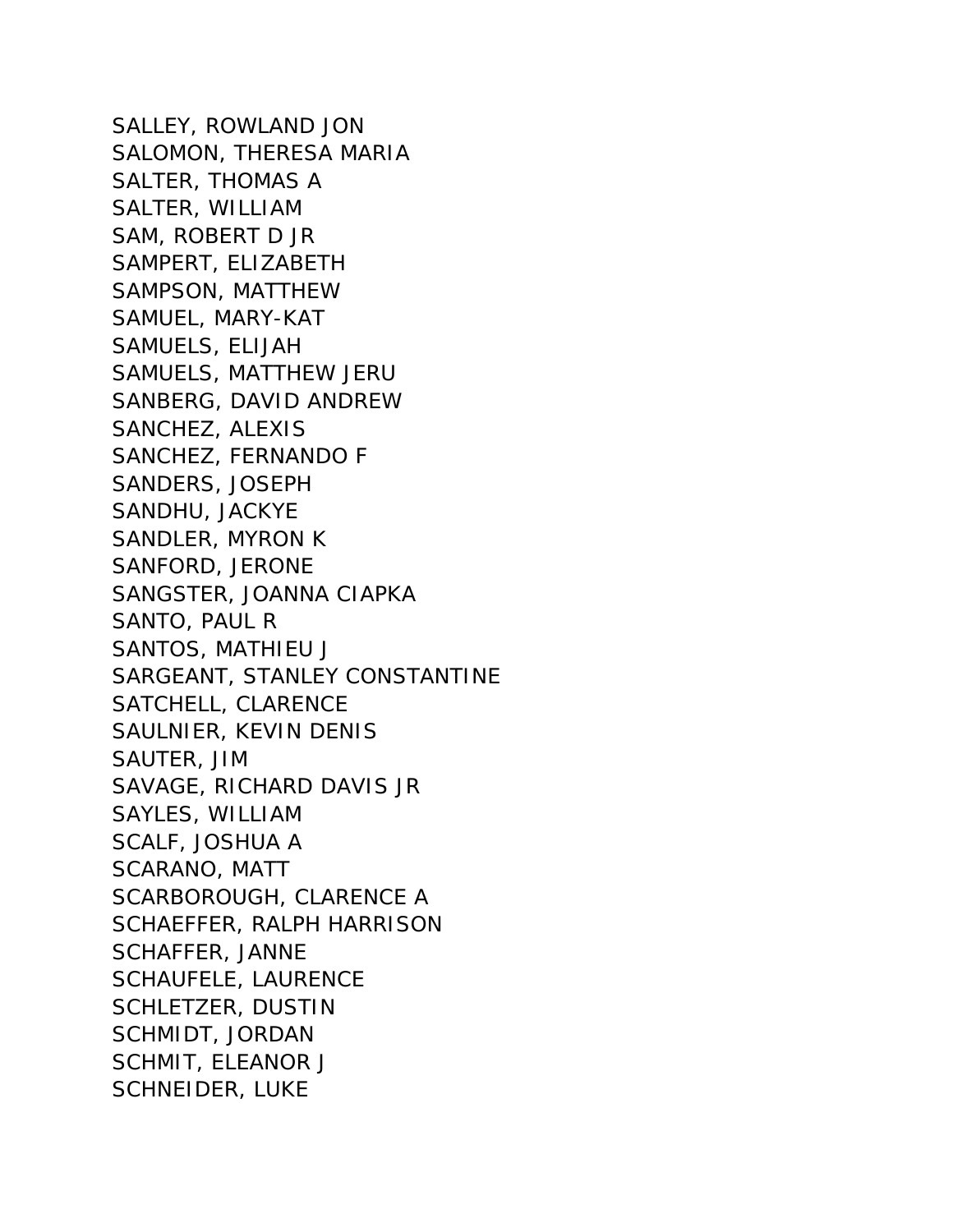SCHOENBECK, SARA SCHOLZ, RICHARD SCHORER, DYLAN M SCHROEDER, JOHN SCHROOL, LOUIS SCHULTZ, ANDREA INGRID SCHUSTER, WILLIAM A SCHWEBEL, AARON SCIBA, JACOB SCOTT, FITZGERALD SCOTT, HOSTETLER SCOTT, IAN B SCOTT, JOSEPH HAYDEN SCOTT, KEVIN SEARS, AL SEATON, BRIAN SEGARRA, FERMIN A SELBY, JACK ANDREW SERAPHINE, DANNY P SETAPEN, ILANA M SEVER, SAM SEVERSON, MICHAEL SHACKELFORD, JOHN W SHAMBAN, DAVID SHAPIRO, MEYER SHARP, CHRISTIAN SHARPE, CHRIS SHAVE, JON SHAW, TOMMY ROLAND SHEATS, DAVID ALBERT SHELTON, KENNETH ANTHONY SHELTON, WILLIAM LOUIS SHEPARD, THOMAS MARVIN SHERMAN, JUSTIN T SHERRILL, JORDU MARC SHIM, GRACE B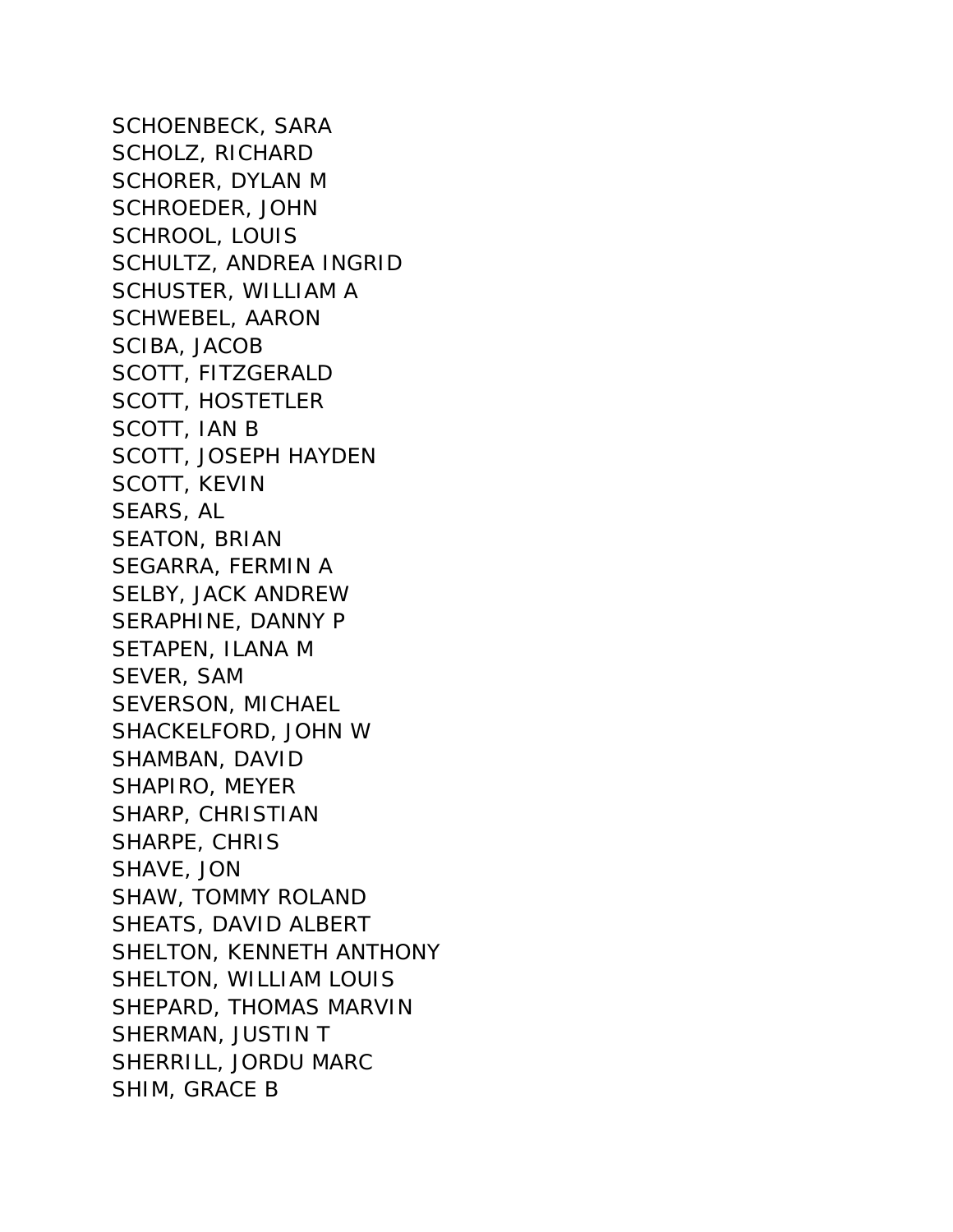SHINN, JUSTING SHINOHARA, BENI SHIRLEY, JOSEPH SHOBE, MICHAEL J SHOFIELD, DANNY SHORTER, WAYNE SHU, ZHAN SHULMAN, DANIEL SHURE, PAUL CRANE SIBAJA, JOSE CARLOS SIBANDA, TINASHE SIEBERTH, LAWRENCE J SIEBOLD, CHRIS SIGNOR, ETHEL V SILVERSTEIN, JAYME SIMMONS, BOBBY SIMMONS, BRADLEY RAY SIMONSEN, WALTER EDWARD SIRARD, CHARLES SIROTKIN, SASHA SKALLER, JEREMY SKALLER, JEREMYY SLADE, CHRIS SLEDGE, BRYAN J SLEMENSON, TOMAS P SLUTSKY, MARC S SMART, NORMAND D II SMIRNOFF, ADAM Z SMITH, ADRIAN SMITH, BURTON RASHAD SMITH, CARL T SMITH, CLAYDES E SMITH, CRAIG E SMITH, DARYL SMITH, DAVID SMITH, DOUGLAS F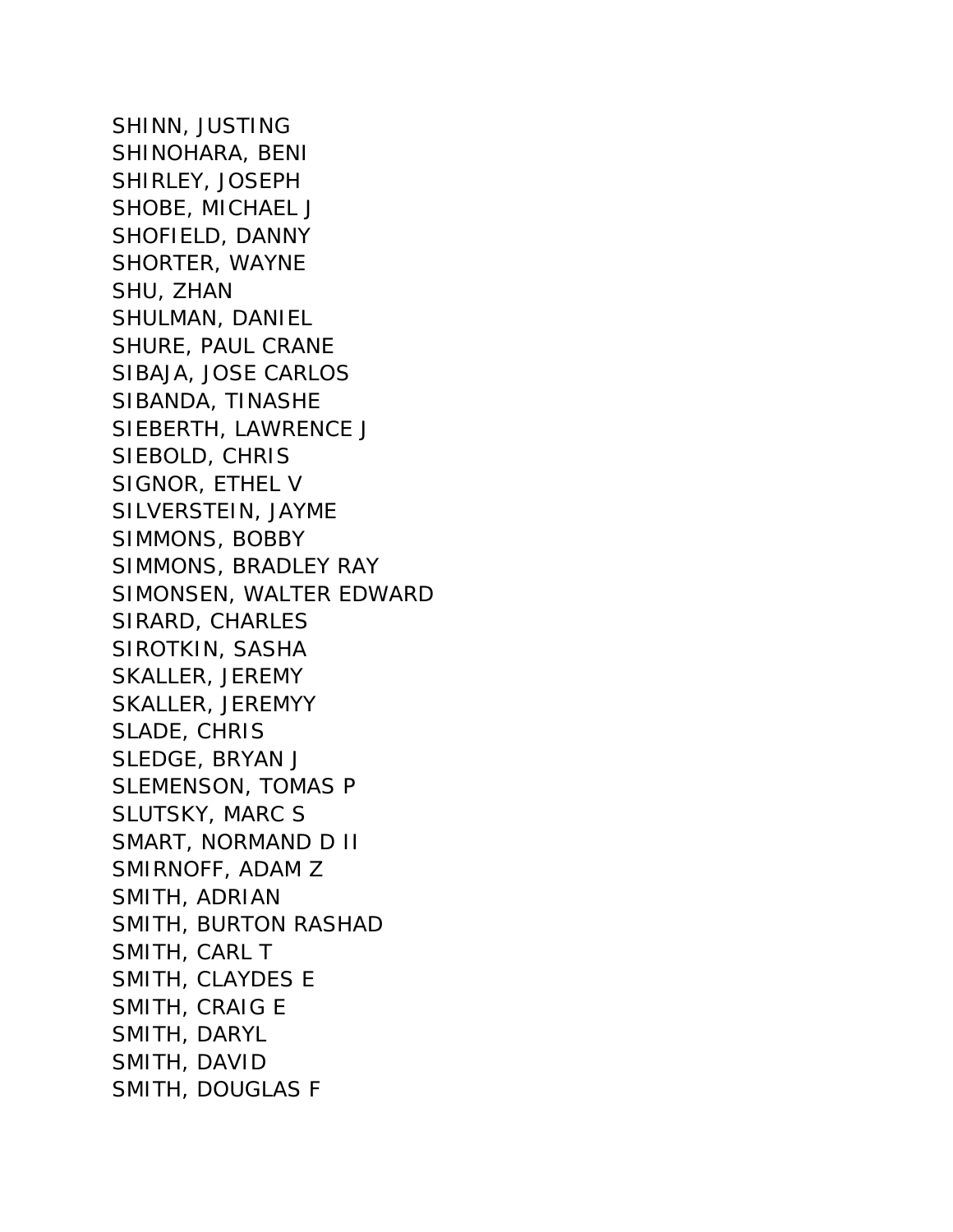SMITH, EMILY SMITH, GARY WAYNE SMITH, GREGORY SMITH, JOEL E SMITH, JOHN T JR SMITH, JOHNNIE E SMITH, JONATHAN SMITH, JUSTIN SMITH, NINA DE SMITH, RON SMITH, TYLER D SMITH, WESLEY SNOW, MARK SNOWDEN, PHILLIP J SNYDER, JONATHAN SOLEM, HOLLY M SOMMERS, ALEX KENDAL SONETTI, ANTHONY SOSA SANTIAGO, AIDA E II SOSA, CARLOS I SOTO, NANCY SOTO, OMAR SOTO, SOLIMAR SOUTER, JOSEPH ALFRED SOUTH, NICHOLAS SOUTH, PATRICK SPAULDING, NEIL THOMAS SPAVEN, RICHARD SPEARS, AARON P SPEARS, MARK A SPENCE, STEVEN N SPENCE, WILLIAM SPRY, TYLER T STACEY, JEREMY P STADDART, JOHN STAINTON, CHRIS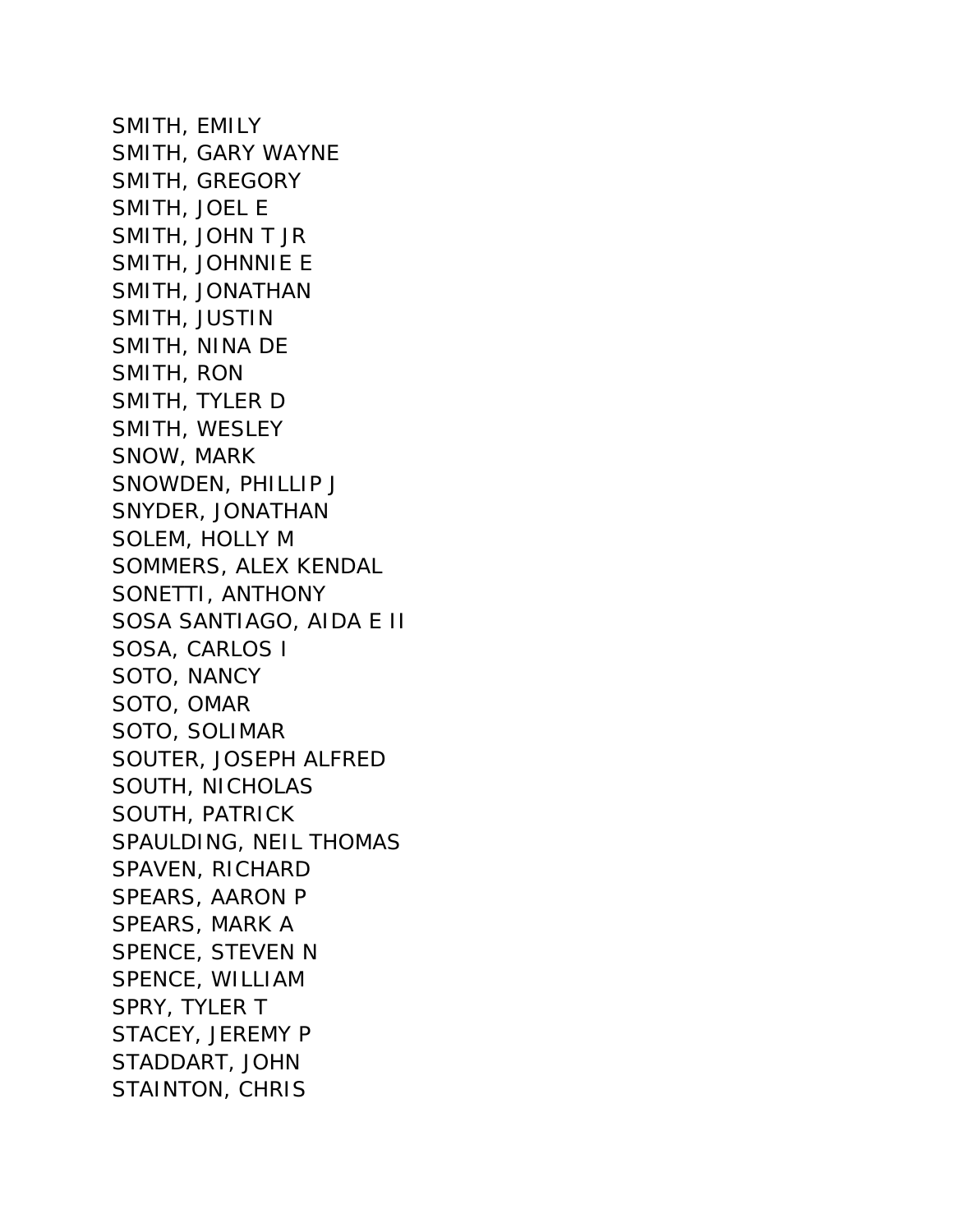STARK, JONATHAN STARKEY, KIRK STEELE, LUKE J STEIN, DEREK STEIN, MARK STEVEN STEINER, GUY ALLISON STELMACOWICH, SCOTT STEPHANI, ERIC MATTHEW STEPHENS, LEWIS W STEVENSON, GARRETT STEWART, DJANGO STEWART, WENDELL W STIEHLER, ROBERT STORCH, SCOTT SPENCER STRANGE, MIKE STRASSNER, GLORIA DEBORAH STRAUS, BLAKE M STREET, JAMES A STRIPLEN, ANTHONY G STULTZ, JOHN J STURGEON, ERIC STURGES, THOMAS SUK, HANNA SUMMONS, SHELTON SUNDJA, EWERT SUNDQVIST, AKE SUNDRUD, JACK SUNG, ERIC SURANOVICH, GEORGE P SUTER, MARK ANDRE SUTTON, MICHAEL ANDREW SUZANO, MARCOS SVENSSON, PETER SWANNER, TYLER M SWEET, JAHAAN A SWIFT, MELANIE A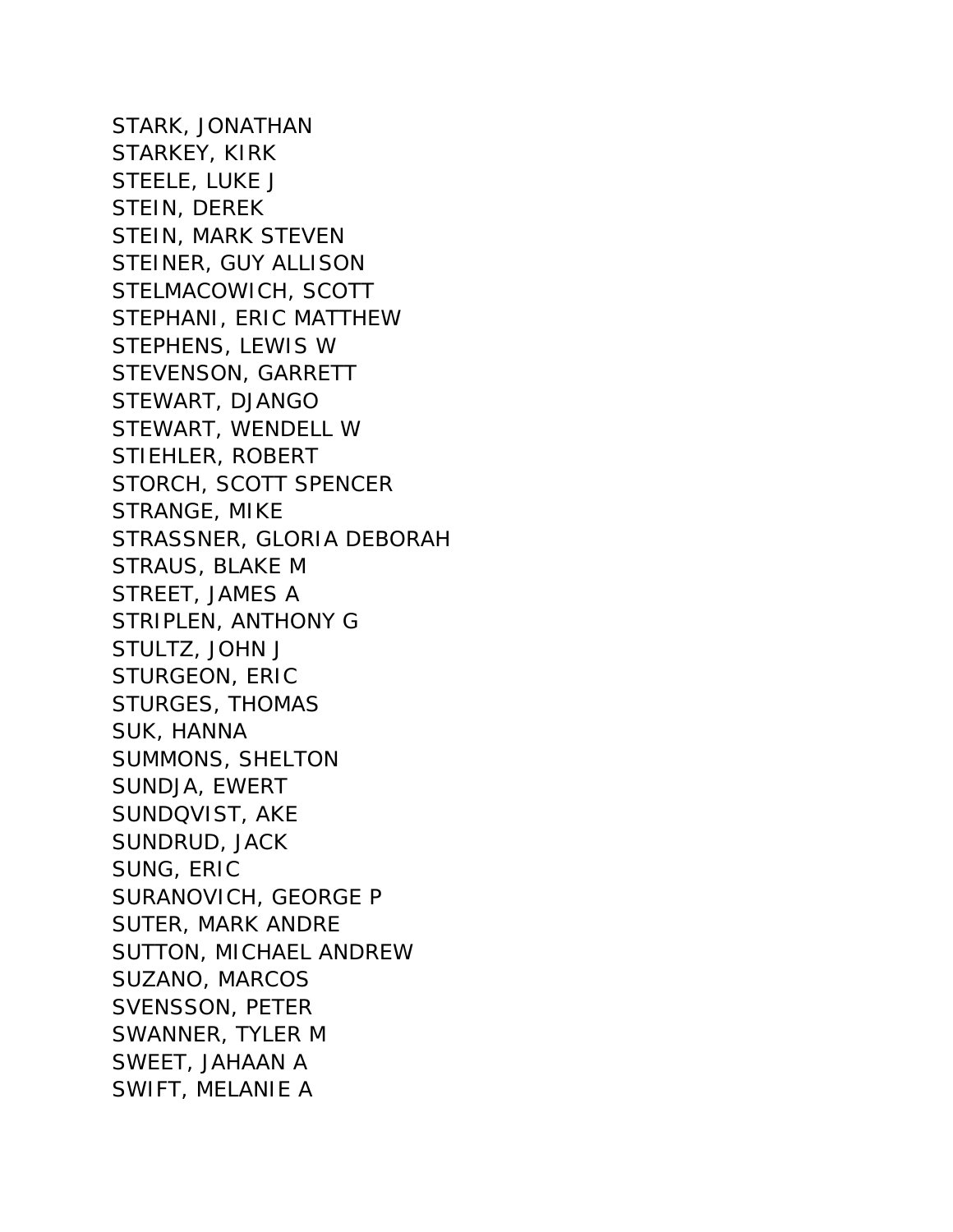SWON, ZACHARY B SYMINGTON, CULLEN J SYMMONDS, GLENN WAYNE SZCZEPANEK, PETER STANLEY TACCONE, JORMA C TALLMAN, BRAD J TANAKA, NAOKO TANKEL, JARED M TARANTO, LUCAS TAUBI, ANNABELLE TAX, MELVIN H TAYLOR, EMERY TAYLOR, KEITH L TAYLOR, MICHAEL ANTHONY TAYLOR, ROMEO M TEAL, MATT TEDDER, RYAN TEE, ELEANA S TERRANOVA, MARY ESTHER TERRERO, ENRIQUE THEODOER, JON THERIAULT, DARREN JOHN THIES-THOMPSON, DAVID THOMAS, DAMON E THOMAS, FRED JR THOMAS, GERRY THOMAS, GLENN R THOMAS, MICHAEL THOMAS, MILLARD THOMAS, MILTON THOMPSON, BARBARA THOMPSON, CARL E THOMPSON, CHRIS THOMPSON, CHRISTINA E THOMSON, DAVID R THOMSON, RICHARD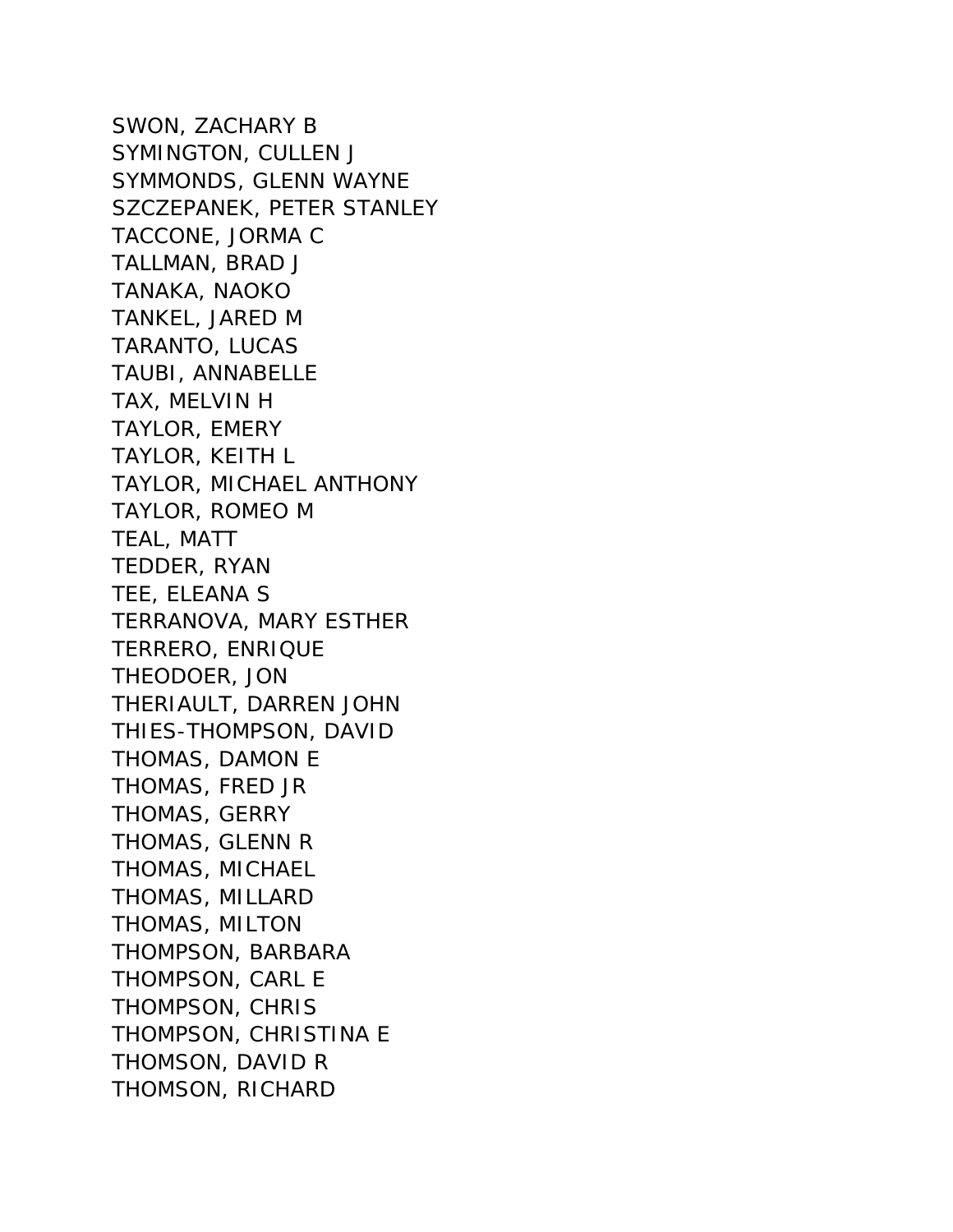THORNTON, JULIA S TILFORD, LOUIS TILL, AARON EDWARD TIPPECONNIC, STEVEN TIPTON, LISA A TOEWS, ROXOLANA TOMLINSON, TYLER COLE TOOHEY, MEGHAN TORIMIRO, OLADAPO S TORRES, CARLOS TORRES, ERNESTO TOVAR TORRES, TOMAS TORRESPEREZ, ELISA TRACEY, DEVIN TREMBLAY, HUGUES TROMBLY, JAMES KENNETH TSCHANZ, MARC G TUCK, MATTHEW TUINFORT, GIORGIO TURRENTINE, STANLEY W TYRRELL, CHRISTOPHER E TYSON, JUSTIN A UENALA, KURT UGALDE, LUIS ULVAEUS, BJORN KRISTIAN UMBER, JAMES UZOWURU, MICHAEL VACHON, JEAN SEBASTIEN VALBRUN, JOSEPH V VALENSI, NICHOLAS S VALENTINE, ERIC VALENTINE, MARC DOUGLAS VAN DEN BOGAERDE, JASMINE L VAN DYKE, MARCIA EVELYN VAN DYKE, MILLICENT VAN SICKLE, RUSTY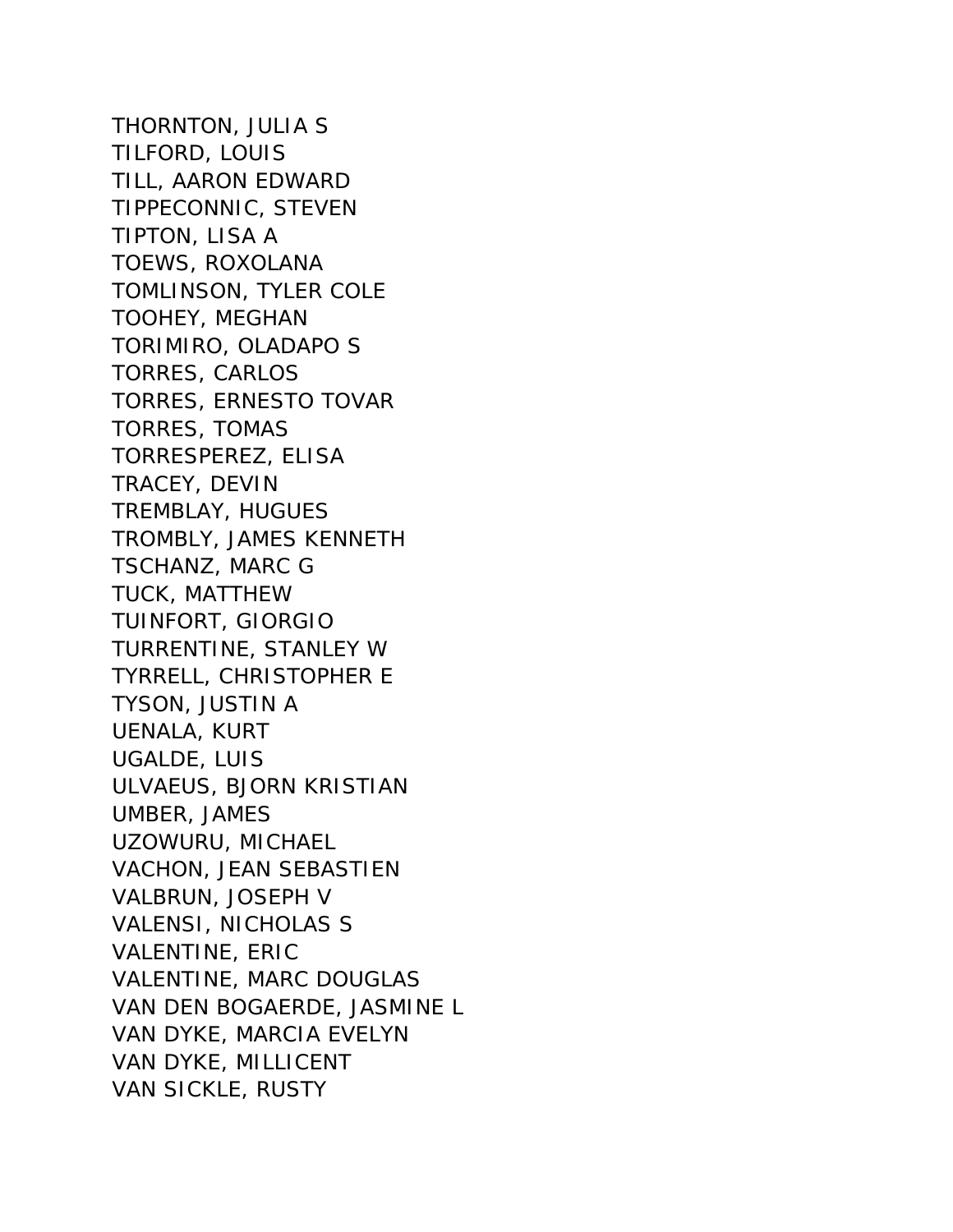VAN STEENBERGEN, CHRIS VANAUGH, RICHARD ALBERT JR VANDIVER, ASHLEY VANZANDT, STEVEN VARDI, LENORE J VASQUEZ, ANGEL VASQUEZ, JESSICA VAUGHN, ERNEST VAUGHN, TIMOTHY P VEAL, CHARLES JR VEGA, DAVID VEGA, ROBERT I VEGA, TERESA ANN VELAZQUEZ, ALEXIS VELAZQUEZ, OMAR VENABLES, ROBERT A VENEY, KEVIN E VERA, ANDRES D VERRETTE, JOHN CHRISTOPHER VERSACE, GARY VICARI, FRANK VILLALUNA, JUAN F VINCENT, FRANK VINCENT, JOSHUA VINCI, GERALD VINEBERG, ROBERT AARON VIZCAINO, EDWARD VODOVOZ, YURI VON HACK, DAVID A WACKERMAN, BROOKS PHILLIP WADDELL, MICHAEL WADE, MAURICE D WAGGONER, JONATHAN WAITS, NASHEET WALDROP, MARCUS OWEN WALKER, DERRICK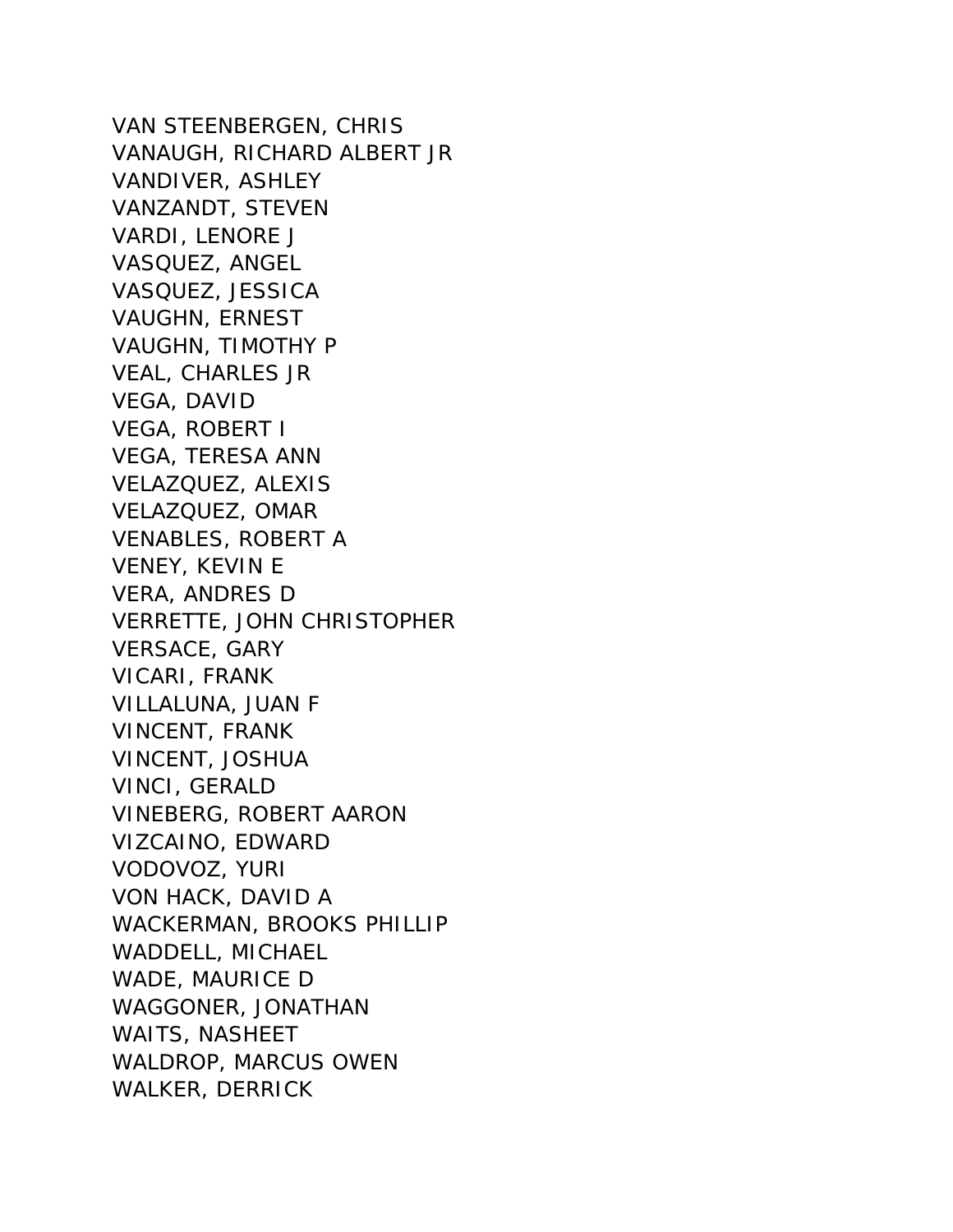WALKER, JOSHUA D WALKER, TAYLOR WALLACE, CAMERON J WALSH, JOHN CLINTON WALT, STEPHEN J WALTERS, JAMES DELBERT WANSEL, ANDREW WARD, ASAPH A WARGO, HARRISON WASHINGTON, GROVE JR WASKO, DENNIS WASYLUSZKO, ANDREW WATFORD, RICKY WATSON, MIKE WATSON, ROBERT D WATTS, PETER WEAVER, JASON K WEBB, CHARLOTTE WEBB, HARRIET R WEBB, JOHN B WEDMAN, JULIA SUZANNE WEINBERG, MAX M WELLANDER, LASSE WELLS, ALICE ANN WELLS, CLINT M WELLS, PAUL WELLS, TAUREN G WERNER, KENNETH WERNER, ZACHARY M WERTH, NATHANIEL J WEST, ERIK WEST, ETHAN E WEST, EVAN CHARLES WESTBROOK, CHAUNCEY WESTFIELD, RICHARD WHITAKER, MARY ELIZABETH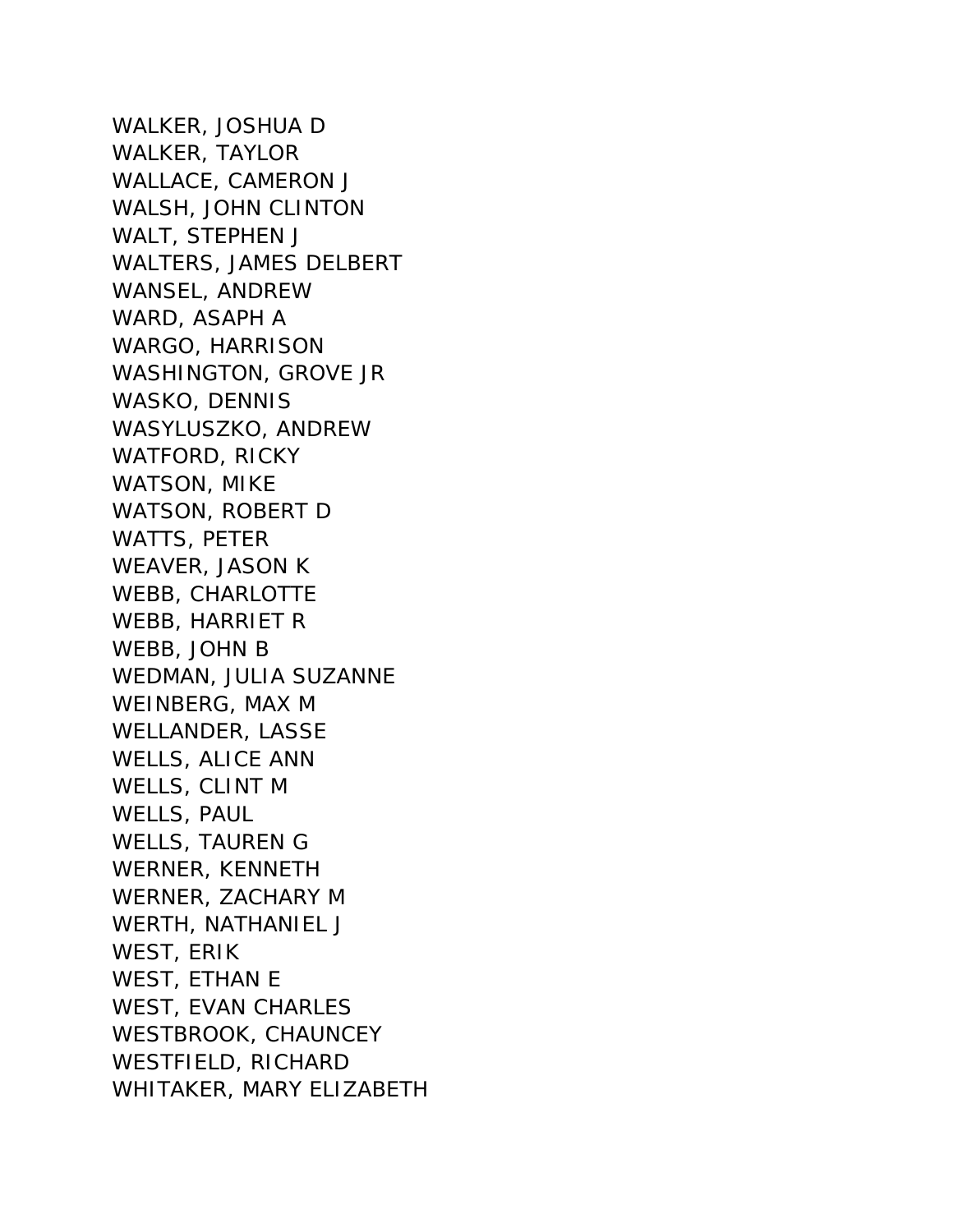WHITE, BARRY EUGENE WHITE, ROBERT W WHITING, BRENDAN A WIGGINS, BRADEN WILCONXSON, ASHLEY WILHELM, SANDY WILKENFIELD, TALIAR WILKINS, ASHBY JACKSON WILLIAM JR, VIN WILLIAMS, ELDEE WILLIAMS, FREDERICK JR WILLIAMS, HAL DONELL JR WILLIAMS, JULIETTE R WILLIAMS, MILAN B WILLIAMS, ROBERT T WILLIAMS, TYLER WILLIAMSON, JAMES WILLIE, FRANCISCO WILLIS, PETE WILSHERE, CHRISTOPHER WILSON, ADEY WILSON, DANIEL DODD WILSON, JESSE W WILSON, RICKY HELTON WILSON, RONALD L WINFIELD, HERBERT H JR WINGELL, EDWARD ALBERT WINKLER, AUSTIN WINNEN, RYAN P WIRES, JONATHAN WISENBAKER, TODD A WITCHER, MICHAEL WITHYCOMBE, BRUCE WITT, THOMAS NICOLAUS WLODARCZYK, NICHOLAS D WOJCIECHOWSKE, KAJTEK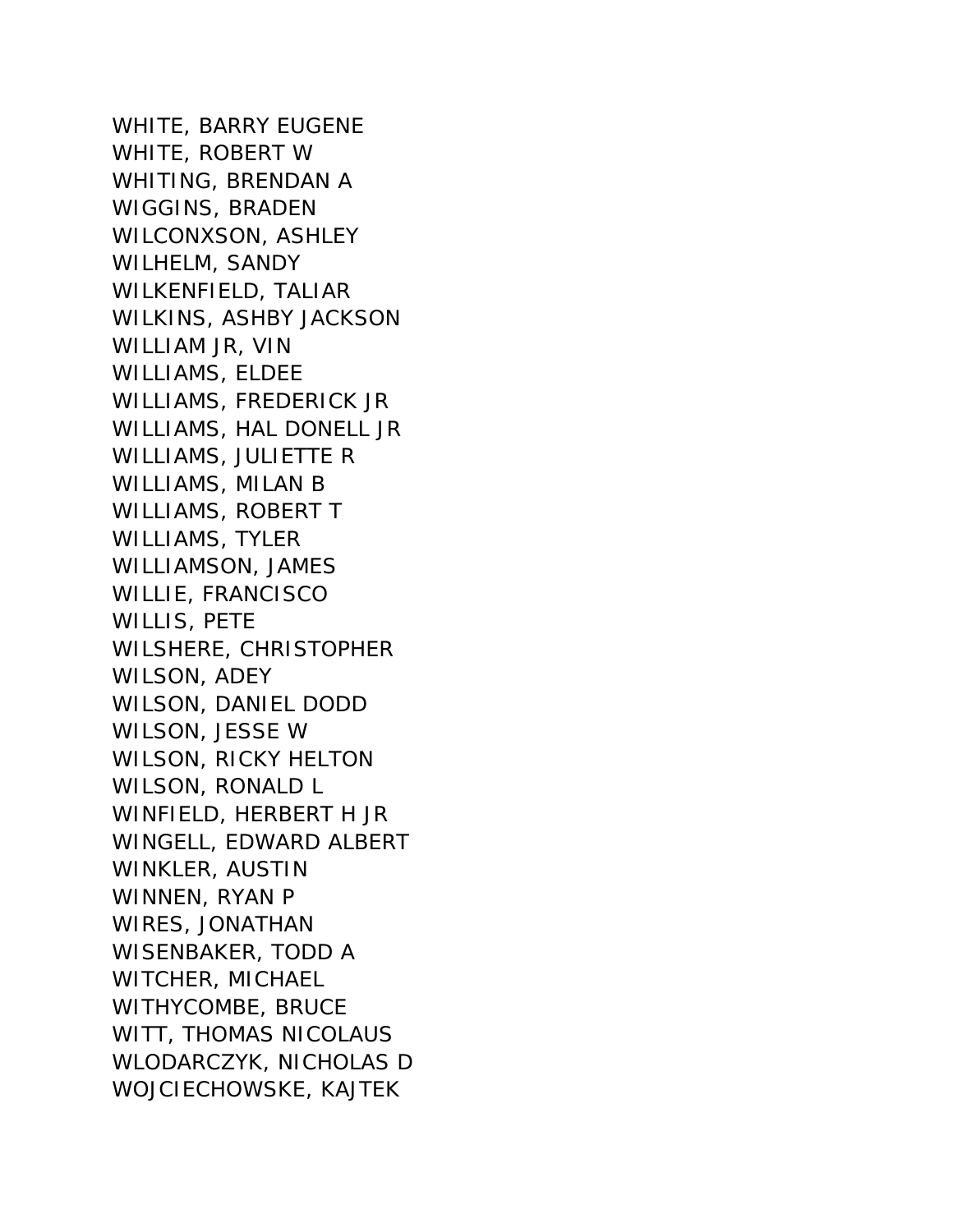WOLAVER, ALEX WOLFER, WILLIAM W WONG, ETSUKO WONG, JAMES WONG, MATTHEW B WOOD, AMANDA WOOD, TRAVIS PETER WOODIS, DANIEL WOODLEY, DARIUS WORN, RICHARD FRASER WORSLEY, RYAN WRIGHT, ARTHUR GEORGE WRIGHT, BENJAMIN DAVID WRIGHT, NICOLE WRIGHT, PAUL DWAYNE WRIGHT, THOMAS U WU, CHRISTINE WU, TIEN-HSIN YEH, CYNTHIA YOO, ALICE J YOUNG, ADAM RANDAL YOUNG, ALISON YOUNG, BRIAN DAVID YOUNG, GEORGE E YOUNG, JIMMIE L YOUNG, JIMMY YOUNG, NORMAN RUSSELL ZANE, CHRISTOPHER ZASCHE, CHRISTOPHER S ZASLAVSKI, ANTON ZAYAS, RAFAEL ZAYES, BIGRAM ZHANG, XIAO FAN ZHARZHAVSKAYA, EVGENIYA ZICK, DAMON LEONARD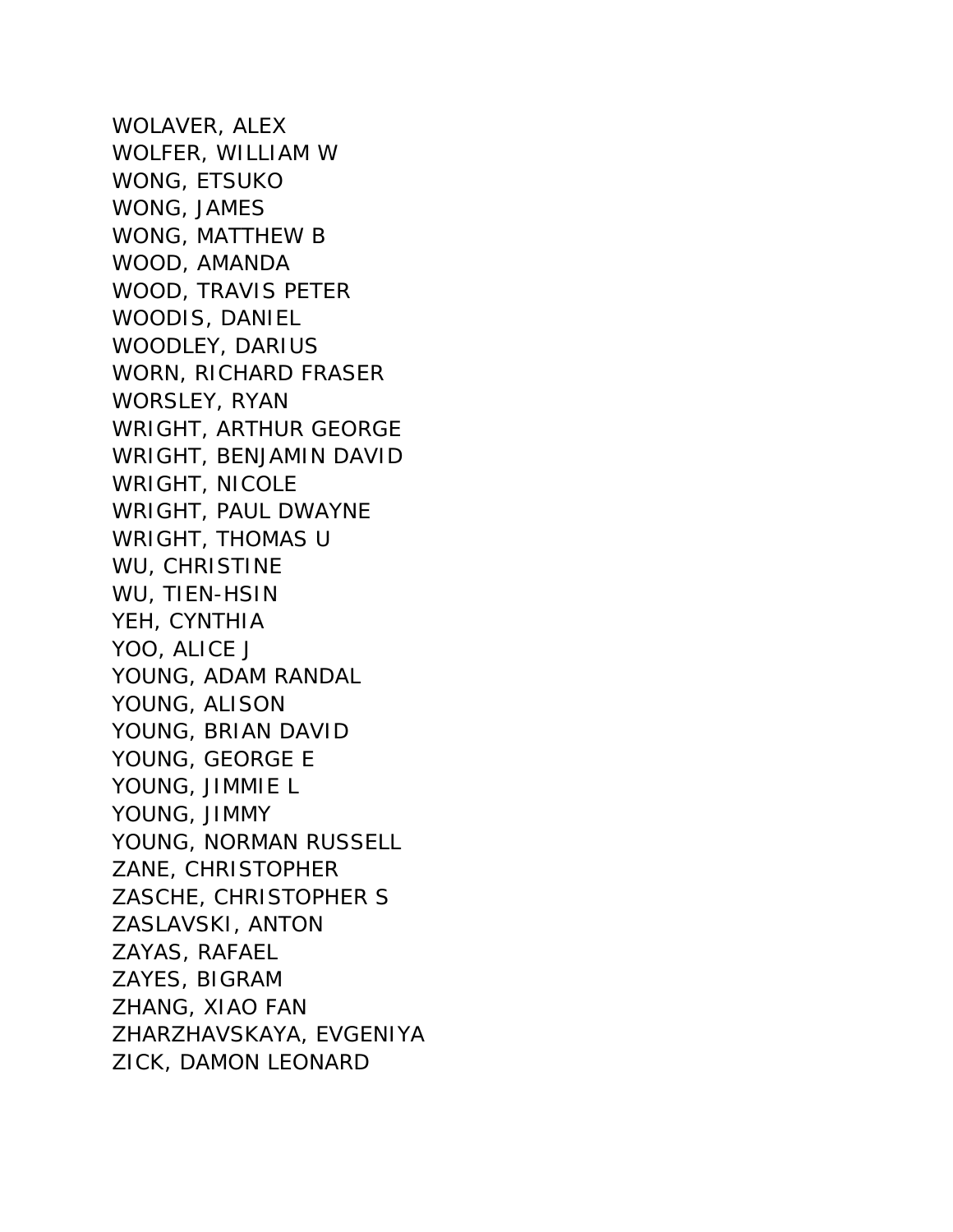## ZIEGELMAN FOUNDATION, THE ZIOLA, GARROTT

## **Distribution Year 2016**

ABDUL, RAHMANN ABRAMS, ELIZABETH ADAMS, LYDIA ADAMSON, WILLIAM STUART ADLER, WILLIAM AIELLO, JERRY AKINS, THOMAS RHETT ALBERGHINI, WALTER ALEXANDER, JULES G ALGER, MATTHEW ALLERMAN, BENJAMIN ALLMAN, DARNELL AMBROSIUS, MARSHA AMIDON, SAMUEL ANDERSON, IAN ANDERSON, MAXINE ANDERSON, ROBERT GEORGE ANDERSSON, GORAN BROR BENNY ANDREWS, JUDITH ANN APPEL, LOUIS APPICE, VINCENT APPLETON, EARL C ARADO, STEPHANIE ARBOLEDA, ANDRES FELIPE A ARCENEAUX, CHRISTOPHER ARKEEN, AARON W ARRIAGA, RICARDO ARROYO, ENRIQUE RANGEL ARROYO, JOSE ALFREDO RANGEL ASHTON, PAR ASKEW, ADAM ASSAD, AUDREY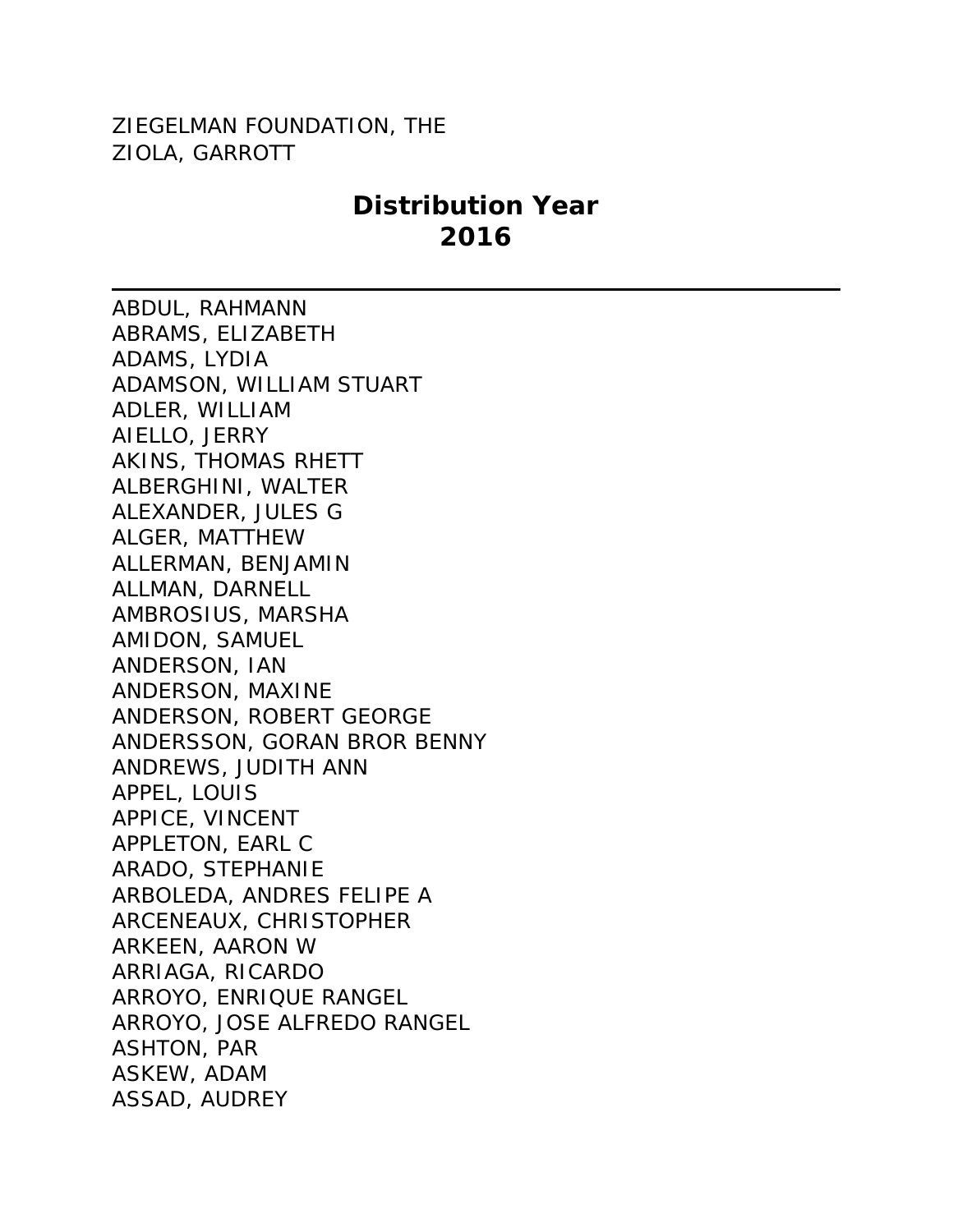AUGUNAS, KEVIN AUSTIN, ANDREW M AUXILLY-WILSON, TROY D AVILA, CARLOS BAGGETT, LINDSEY BAHR, DEREK BAILEY, ERNEST HAROLD BAILEY, VICTOR RANDALL BAIN, JAMES STEWART BAKER, ARTHUR HENRY BAKER, ELIJAH BAKER, LYDIA BALFOUR, DOUGLAS LAWRENCE BALL, DAVID JAMES BALMORIS, CRAIG BANKAS, ATIS BANKS, GORDON M BANKS, PATRYCE BARAB, SEYMOUR BARATZ, CHELSEA BARBATA, JOHN BARBER, MICHAEL DOUGLAS BARLOW, GARY INV.NUM BARON, PAUL R BARRETT, ALESSANDRA BARRETT, PATTERSON HALL BARRY, MICHAEL W BARSON, MICHAEL W BARTOLOMEI, KENNETH BASHAM, LLOYD PIERCE BATES, GREG BATES, NICHOLAS JAMES BATTAGLIA, ANTHONY C BATTLES, MARK WADE BAUTISTA, ROLAND BAXTER, RAYLAND BAXTER, WILLIAM T.A. JR BECK, JEFF BECKETT, DARREN ANDREW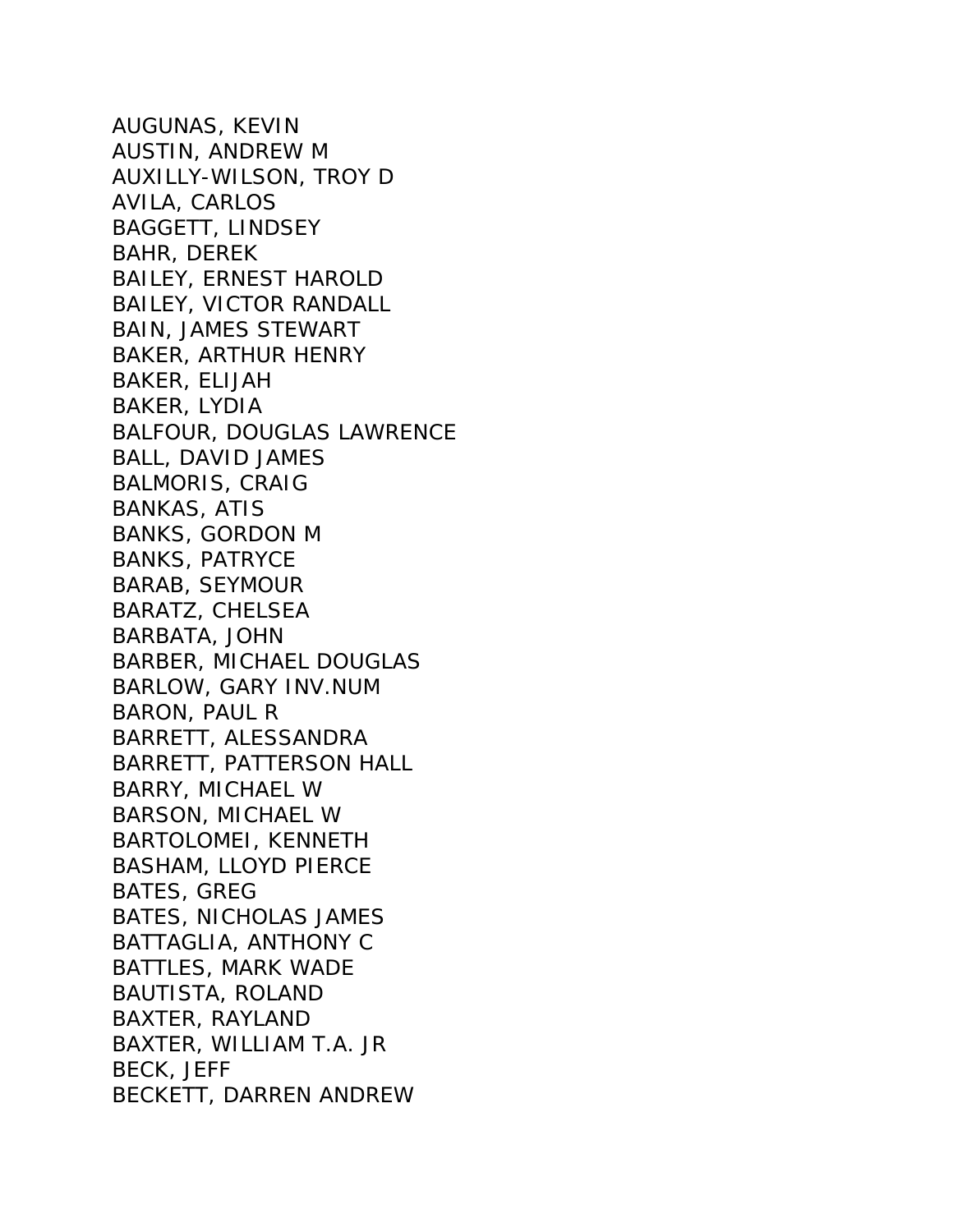BEDFORD, DAVID VICKERMAN BEDFORD, MARK WILLIAM BEKIC, FILIP BELLAMY, ROBERT A BELSON, IRIS A BELZILE, VALERIE BENACK, BEN E III BENELLI, CHRISTOPHER BENISON, BRIAN DOUGLAS BENNETT, BRIAN LAURENCE BENUALDI, JOSEPH BERGINC, CHARLES D BERMAN, MICAH D BERMUDEZ, LUIS BERNAL, MICHAEL BERNEY, MARK C BEZOZI, ALAN M BIANCO, ROBERT BIEGA, SEBASTIAN BIRCH, DAVE BISHOP, MICHELLE M BLACK, MORTY BLACKBURN, LOUIS E BLACKMORE, RITCHIE BLAKE, JOHN E JR BLANDY, CHARLES BLOCK, NORMAN MARTIN BLOCK-RATAJCZAK, AMIE KEYS BLUECHEL, THEODORE J BLUESTONE, HARRY BLYTHE, DAVID R BOJORQUEZ, MARCO BOLAND, BRIAN C BOLLINGER, NICHOLAS J BOND, CHRIS BONIN, NATHALIE BOOKER, EUGENE ALLEN JR BORLAND, WESLEY LOUDEN BOTT, NATHAN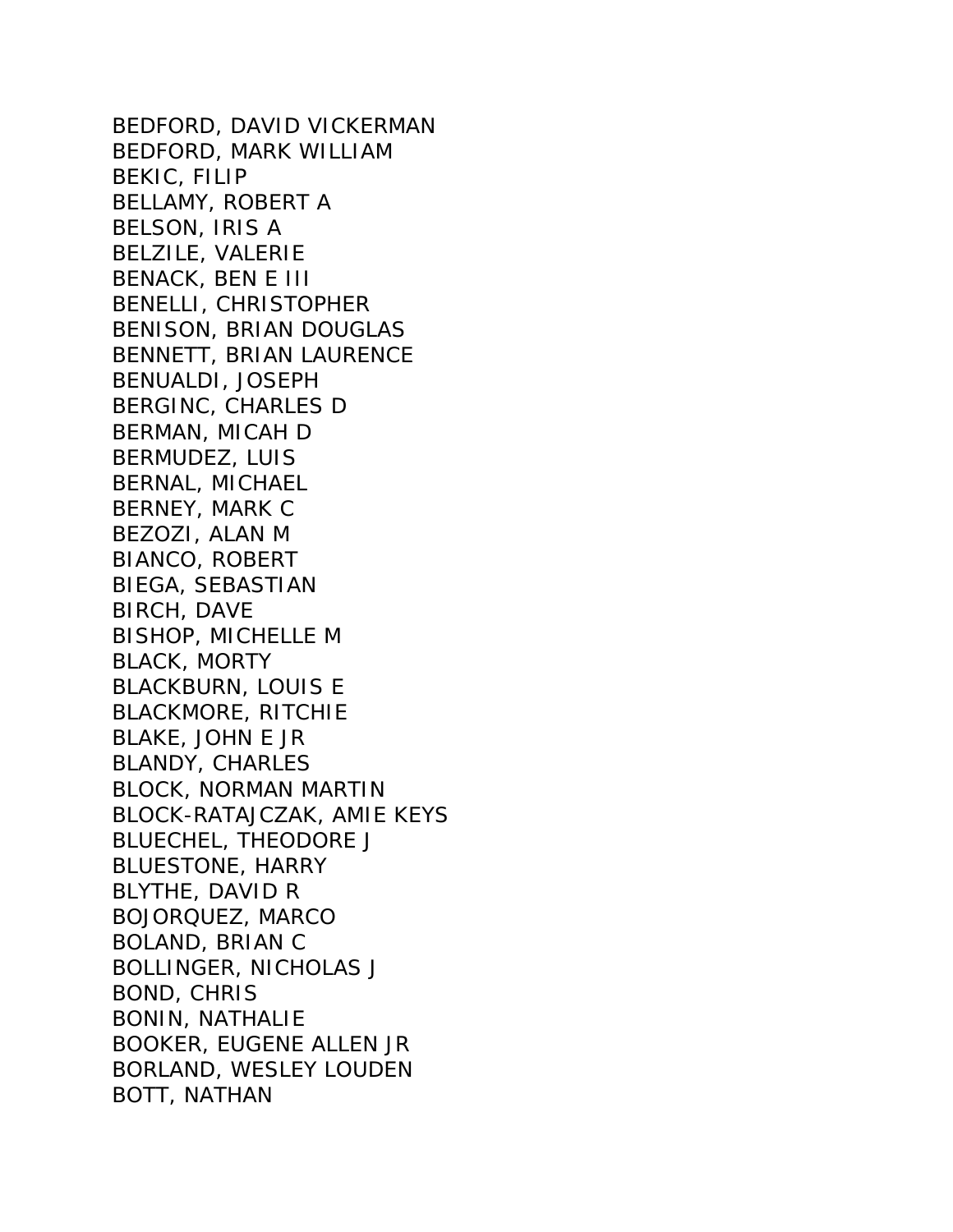BOTTOMS, DENNIS GUY BOUCHER, PHIL BOWEN, JOHN M BRADBURY, DANIELLE BRADLEY, REBECCA BRAIDE, CHRISTOPHER K BRANDIAR, JACK BRATHWAITE, ANGELIQUE BREENE, ERIN BRIGHAM, DANIEL BRINKMAN, MIME YAMAHI BRINNER, GRANT BRINNER, HENRY BRITTEN, TERRY BRITTINGHAM, ERIC L BRITTON, GEOFFREY BRITZ, COREY D BROADNAX, DWAYNE BROCK, MATTHEW BROCKMAN, CRAIG XAVIER BROOKS, LEONARDO BROOKS, WAYNE ALLEN BROTHERS, KERRY BROWN, ALFRED V BROWN, ANTHONY J BROWN, DAVID JR BROWN, GERRY BROWN, MARC LEE BROWN, MARY ELYSABETH BROWN, RANDY BROWN, ROHIN M BROWN, THOMAS BRUBAKER, MARINA BRUICH, KYLE BRUNER, JAMEEL K BRUNER, STEPHEN BRUNKERT, OLA BRYANT, PHILLIP BRYSON, CHARLES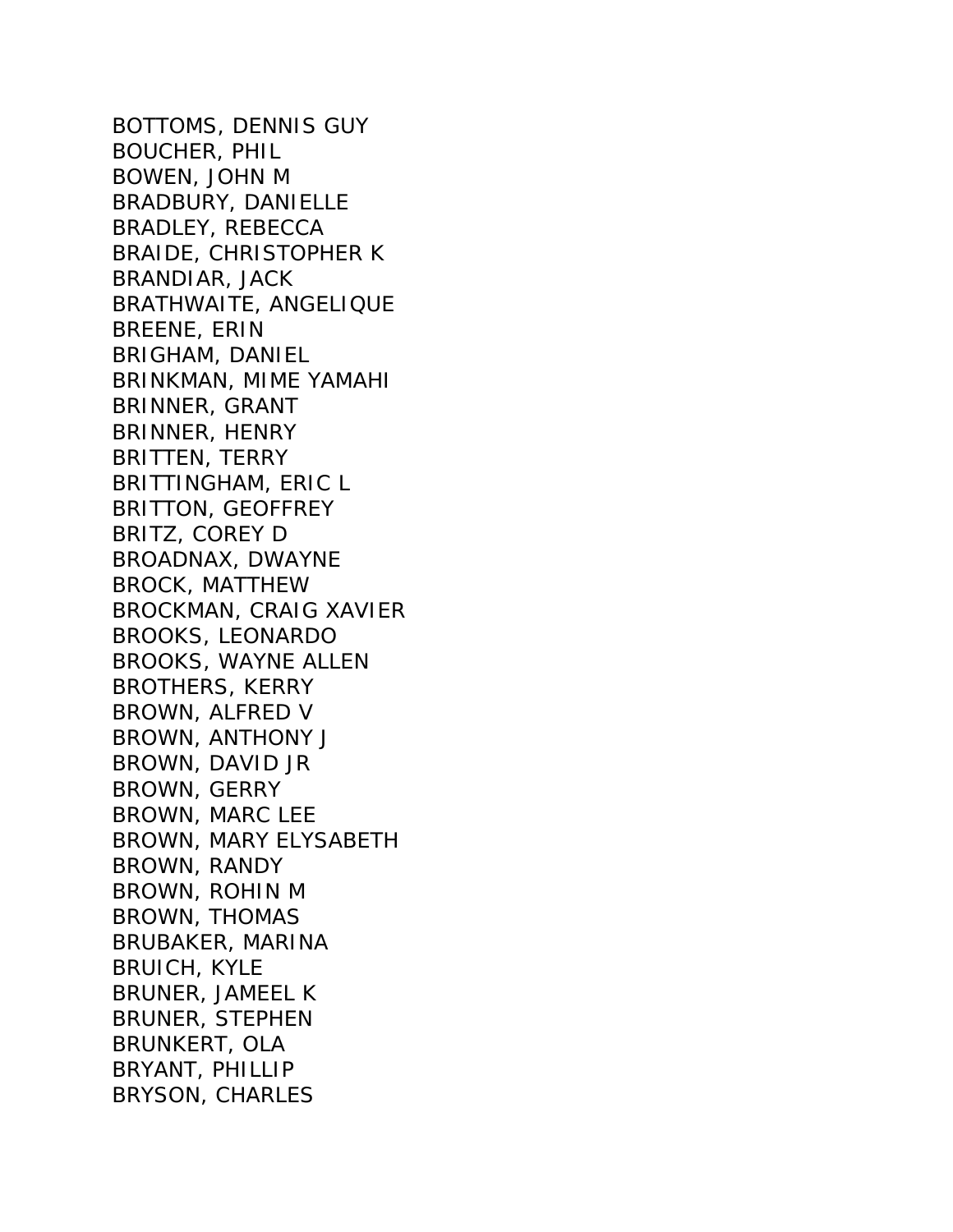BRYSON, DAMON E BRZEZICKI, MARK MICHAEL BUBLITCHI, ALEXANDRU BUCHHOLZ, FRANCIS BULAT, BARBARA BURGARDT, JOHN DAVID BURGESS, NATHAN BURNLEY, BENJAMIN BURNS, HUGHIE BURNS, WILLIAM DUDLEY BURRI, ANDREW M BUTLER, ANTHONY EARLE PETER BUTLER, TIMOTHY HALE BUTTACAVOLI, RONALD J CACERAS, LINA CALDER, ROBERT CALEB, STONE W CALLINAN, KIERAN CAMERON, DOUGLAS JOHN CAMERON, MATTHEW DUNBAR CAMPBELL, JOHN CAMPBELL, MARK W CAMPBELL, STEVE CANNAVO, DEREK CANTOR, RANDY C CAPORUSCIO, ALDO NOVA CAPUANO, TINDARO CAR, MARC CARAPETIS, ALEXANDER CARDENAS, ANTHONY E CARDENAS, MICHELLE O CARDENAS, ORLANDO CARKEET, KENNETH D CARLSON, MACLEAN CARLSSON, LARS O CARMICHAEL, JESSE ROYAL CARNES, JAY C CARPENTER, KAREN A CARSE, NELSON KEENE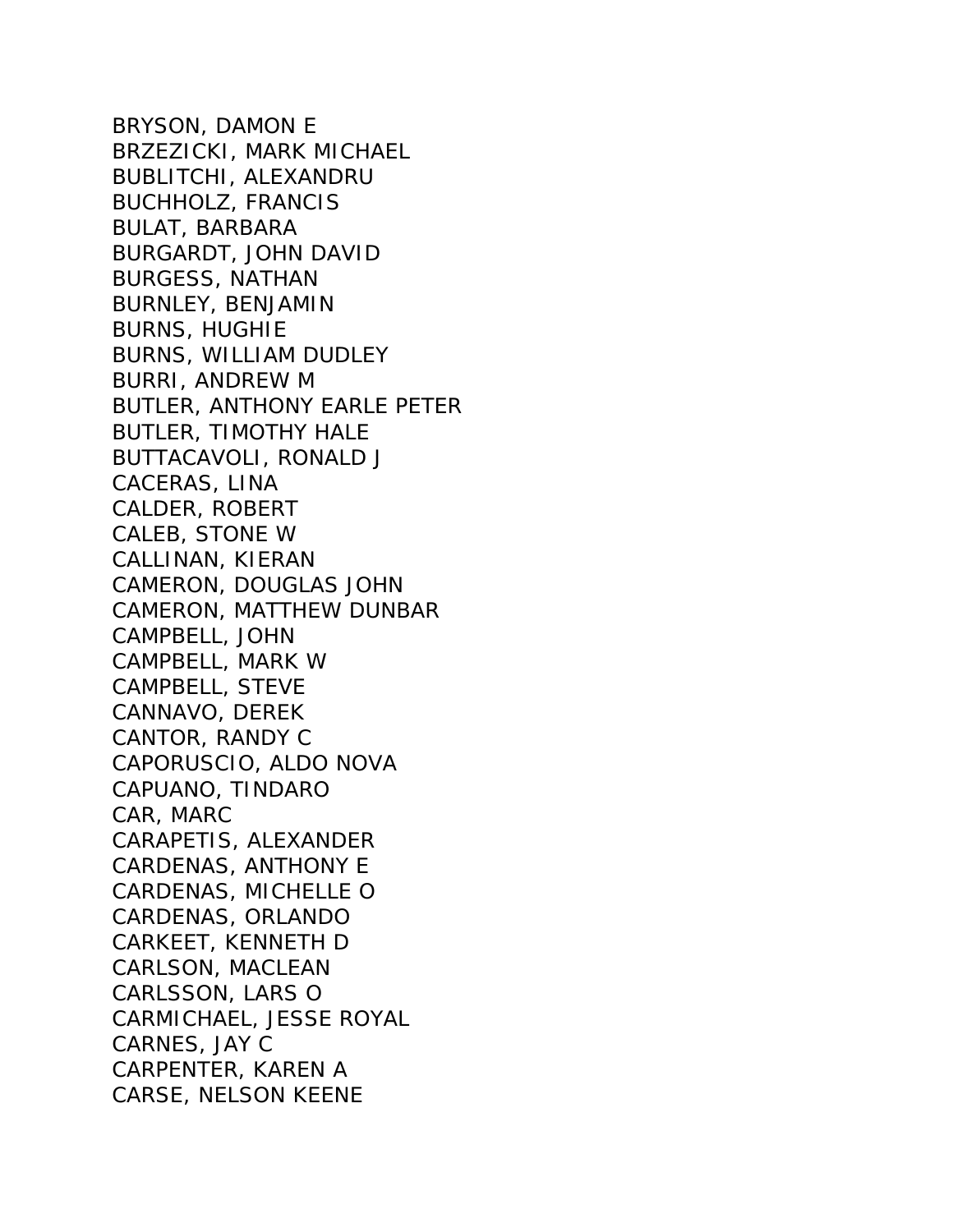CARTER, DOUGLAS M CARTER-JOHNSON, AMAIRE CARVALHO, AMARAL CASALE, ROBERT EDWARD CASCELLA, JOHN J CASE, PETER DAVID CASEY, ALVIN WAYNE CASSEL, KIRSTEN CASTILLA, ADAM A CERBONE, GENNARO A CHAMBERS, PAUL L DUNBAR JR CHANCEY, SCOTT STEPHEN CHANG, PJ CHANG CHAPARRO, NOE A CHARLES, GREGORY CHARLES, LUDAS CHARLES, TANYA CHIEU, BRENDA CHIU, SZU YUN CHO, ELIZA CHO, EUNGHEE CHOI, MIKE CITRON, DEREK CLAPTON, ERIC PATRICK CLARK, MARK E CLARK, ROBERT C CLARK, STEVE CLAUS, UTE CAROLINA CLAYTON, ADAM CLEBANOFF, HELEN CLARE CLOPTON, LELAND COCOA, KENNETH COFFIE, CALTON S COGHILL, TIM COHEN, WARREN J COLE, BRIAN JOHN COLE, BRIAN LESLIE COLE, ELMER COLE, JERMAINE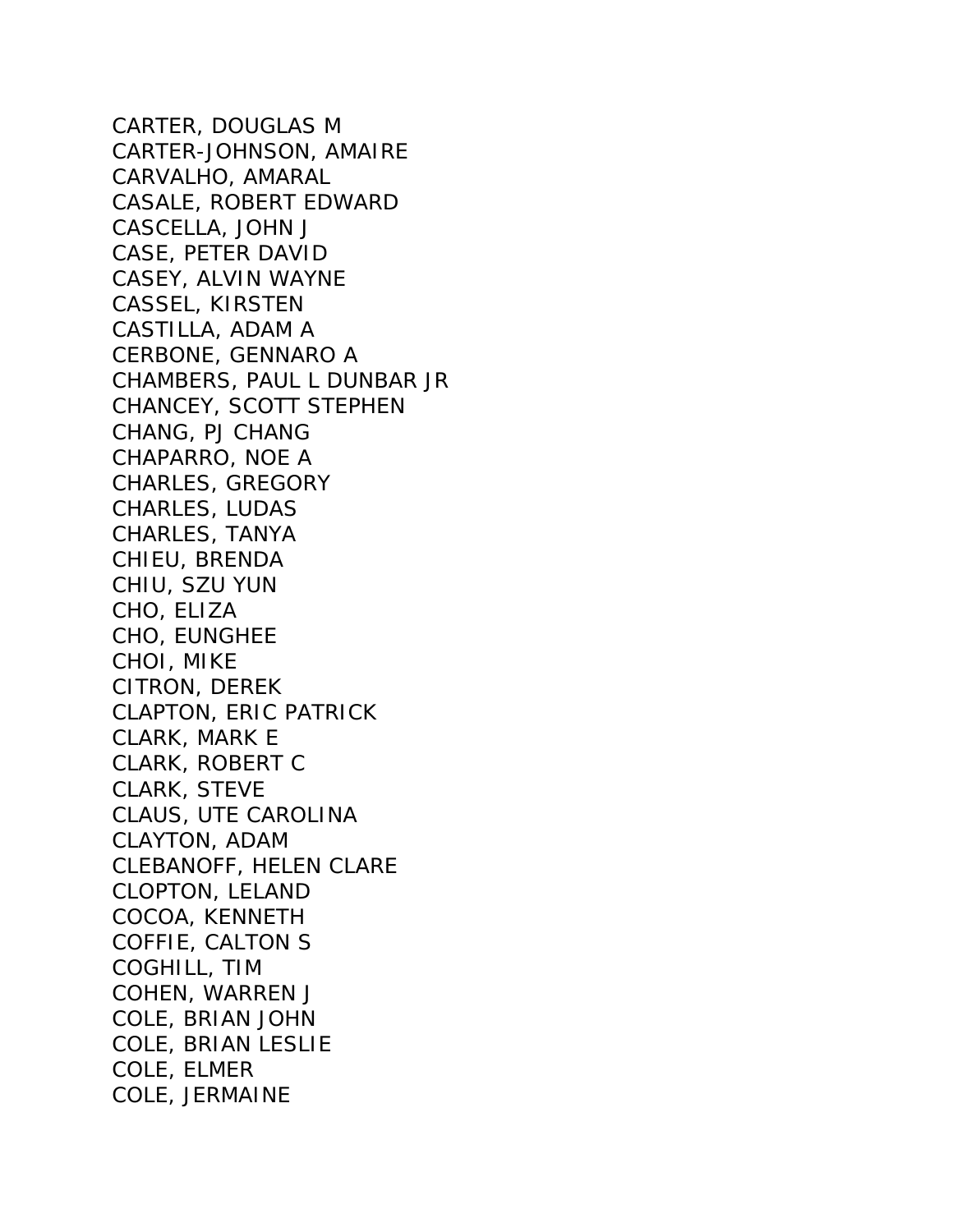COLEMAN, JACQUELYN D COLLINS, ANDREW COLLINS, MITCHELL COLON, JAVIER D COLTRANE EST OF, JOHN COMMAGERE, ROBERT CONGLETON, JOHN CONNOLLY, JOSHUA CONORALO, ILLARION COOK, ALEXANDRA MARY LOUISE COOKE, DONALD W COOPER, KELTON COOPER, MICHAEL ALLEN COOPER, RONALD BLAIR CORABI, JOHN CORSO, DOMINIC CORTES, EDMUNDO GUIMARES COSBEY, PETER COSTA, MATTHEW ALBERT COULOMBE, EVAN COURTNEY, BALLARD COUSINEAU, MARIE-CLAIRE COX, ANDY COX, JEFFREY E COX, MICHAEL JR CRANE, EVAN T CRANE, LARRY CRAWFORD, ROBERT W CRAWFORD, BENNIE ROSS JR CRAWFORD, IAN M CREASON, SAMMY L CRIPPEN, ROBERT J CROWE, KEVIN CROWLEY, JESSICA CHRISTINE CRUISE, CONNELL CUNNINGHAM, TATE DAHL, MORTEN DAHLHOFF, TODD A DALTREY, ROGER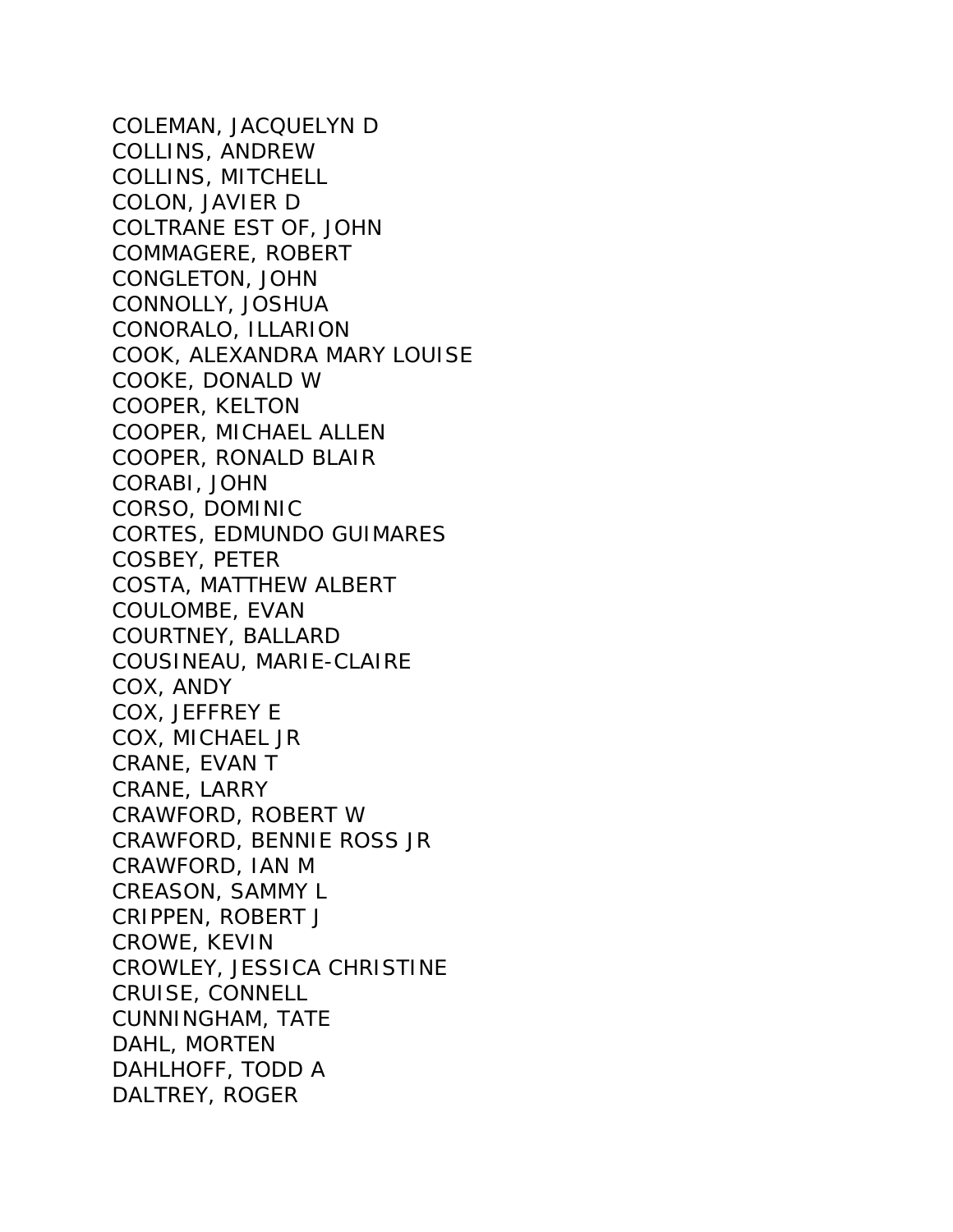DAOUD, SACHA DAS, SANDEEP DAUBERMAN, MARK S DAVE, CHRIS DAVIES, MATTHEW DAVIS, CARRIE VICTORIA DAVIS, CHELSEA DAVIS, JOSH PAUL DAVIS, KENNETH DAVISON, ALEXANDRA DAWSON, PAUL M DAYCE, FRANK B DE ARIAS, MARCIA LITTLEY DE ASSIS, ROCHA DE BONI, ISAAC JOHN DE JESUS, JOSE DEGARMO, CHRIS L DENIS, MARC DENISON, CALEB L DEPOE, PETER O DEPP, JOHNNY DESBROW, AUDIE DESPLAT, ALEXANDRE DEWEES, JAMES M DIEHL, DALTON DIFIORE, JOSEPH DIGGS, ROBERT FITZGERALD DILLARD, DANIEL DILLON, CLIFTON DIMANT, LEOR DITULLIO, JOSEPH DIXIE, DEREK DIXON, MICHAEL COLTON DOMANICO, CHARLES LOUIS DOMBROSKI, MARK P DOPSON, LARRANCE LEVAR DORHAM, MCKINLEY HOWARD DORR, JONATHAN DORSEY, DARIEN M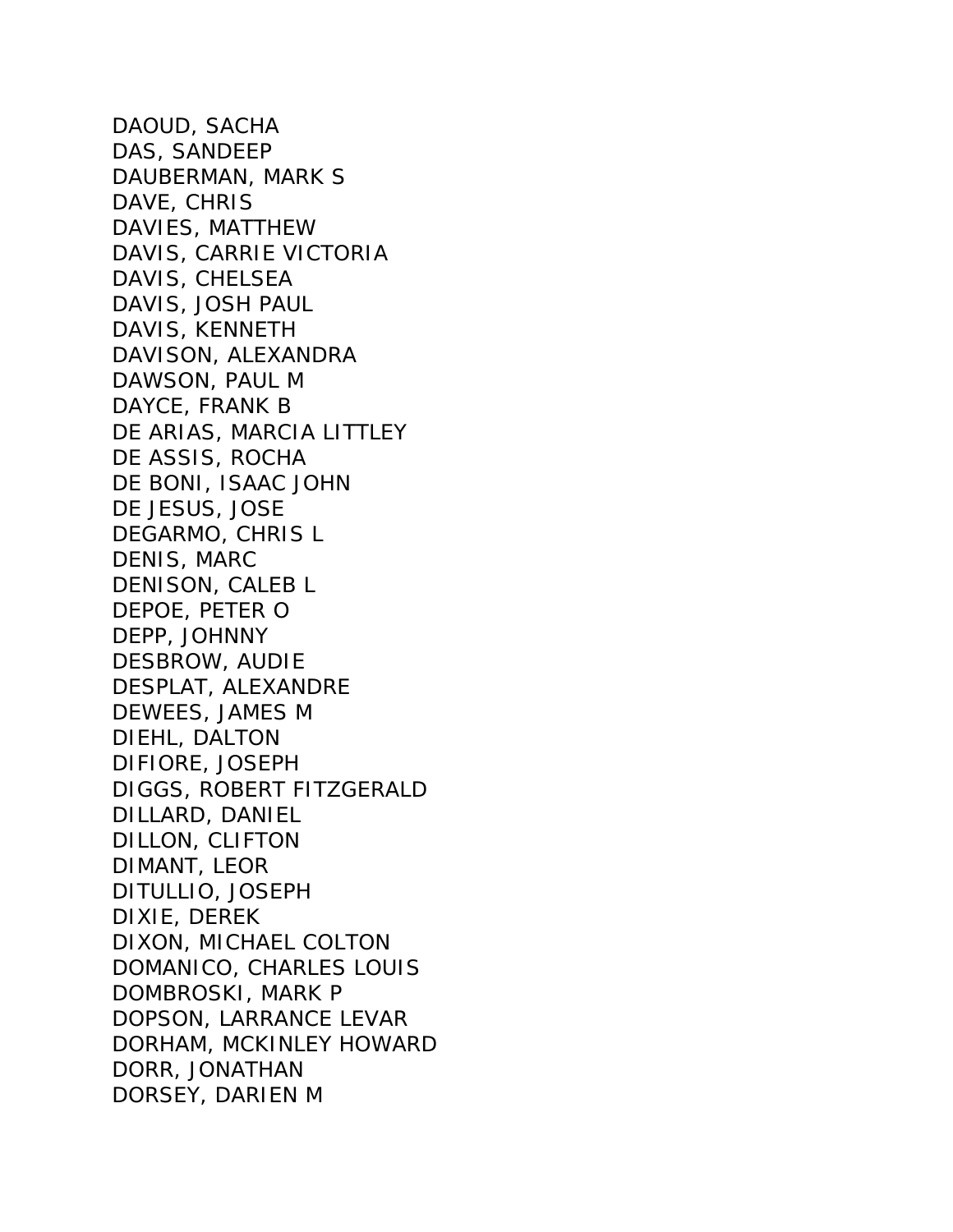DOS SANTOS, MARC BISPO DOTSON, CHRISTOPHER DOTSON, XAVIER L DOUGLAS, KEITH DUANE DOVER, RONALD DOYLE, TIMMY DRAKE, DAVID T DREHMANN, RACHEL SMITH DRENNEN, GLENN DUDOK, ROMAN R DUFRESNE, DENIS DUMLER, EARLE D DUNCAN, STEVEN T DUNN, ANDREW DUPREE, CHRISTIAN DURRETT, JACOB DURST, WILLIAM F DUSICK, RYAN MICHAEL EARL, RAYMOND EASTERLY, JASMIN EATON, ALFRED EBERSOLD, TIMOTHY P EBETINO, CHRISTI ECKARD, ANDREW M EDWARDS, BERNARD EDWARDS, GRAHAM EGGER, FABIAN P ELDRIDGE, MARK ELEY, LEWIS F.H. ELIAS, MANNY ELLEN, MAX ELMORE, JOHN III EMERZIAN, JIMMY ENTWISTLE, JOHN ALEC EPPERSON, JOSEPH EPPLEY, MICHAEL J ESPINOSA, JORGE ESPINOSA, JOSE INES ESTATE OF KURASCH, WILLIAM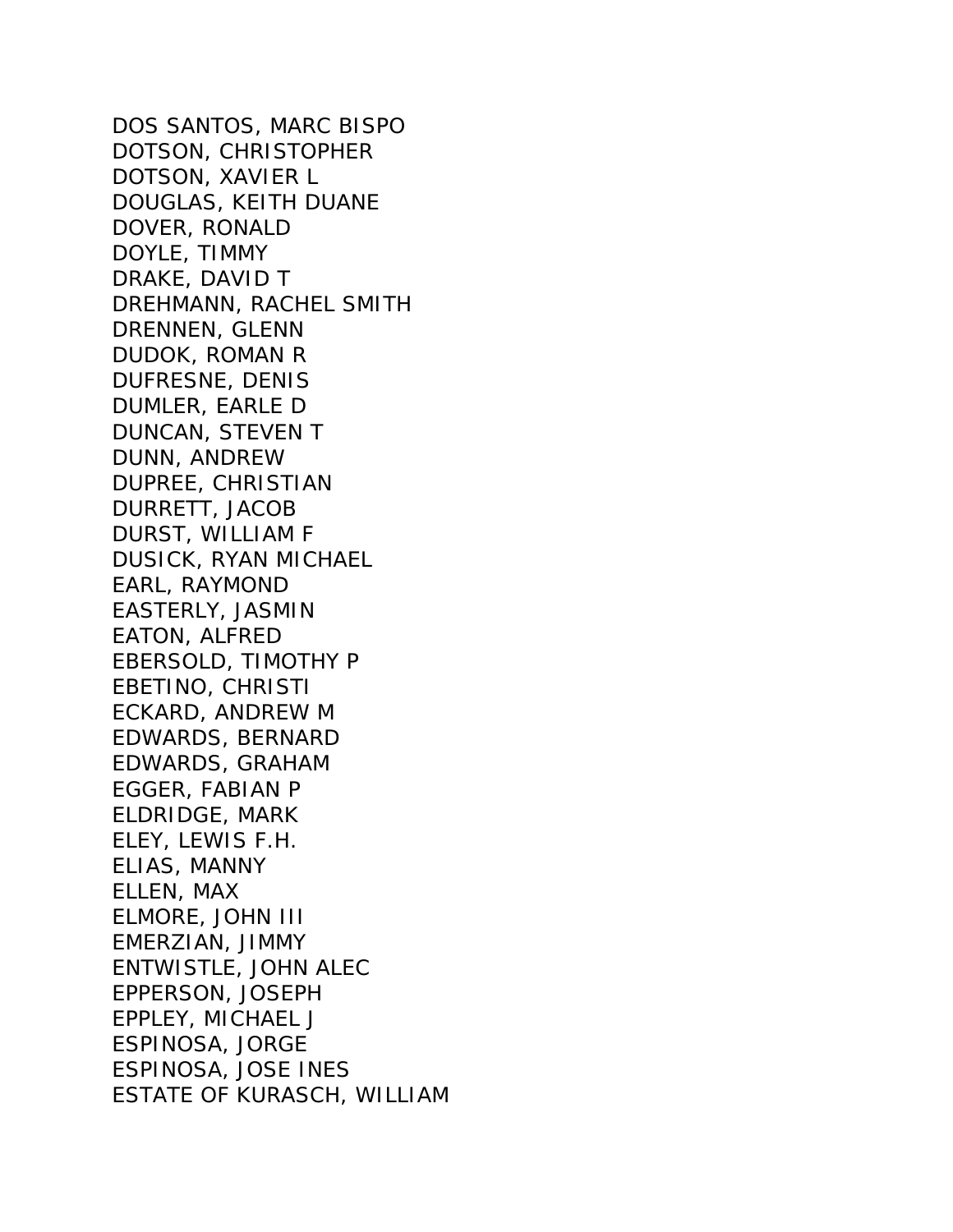ESTES, GLENN ALAN ESTILL, CYNTHIA F ESTUS, JEFFREY DEON ETHRIDGE, JOHN CHRISTOPHER ETTI, IVO EVANS, DAVID HOWELL EVANS, RICHARD EVANSON, CAITLIN ELIZABETH EYIA, MIGUEL FAIRBAIRN, SCOTT FAREED, KAMAAL FARRELL, DANIEL FARRELL, PATRICIA ALICE FARRUGIA, ADREAN FAULKNER, MICHAEL FELDER, MARION P FELDMAN, JOSHUA D FERNANDEZ, GEORGE JR FERRAGUTO, MICHAEL FEYJOO, EDDA LISS FIELDINGS, R FIGUEROA, ARNALDO FINN, GRAHAM FISCHER, JONATHAN DARREL FISCHER, XAVER FISHER, JOSHUA FISHER, NOEL FITZGERALD, DAIRE FITZGERALD, FRANCIS ALAN FLORES, DANIEL FLORES, SERGIO FOREMAN, CHRISTOPHER JOHN FOREMAN, MICHAEL G FORGE, TOBIAS JEN FORTES, ALEXANDER U FORTIER, DANNY FORTIN, XAVIER FOSTER, JOE H JR FOX, KEVIN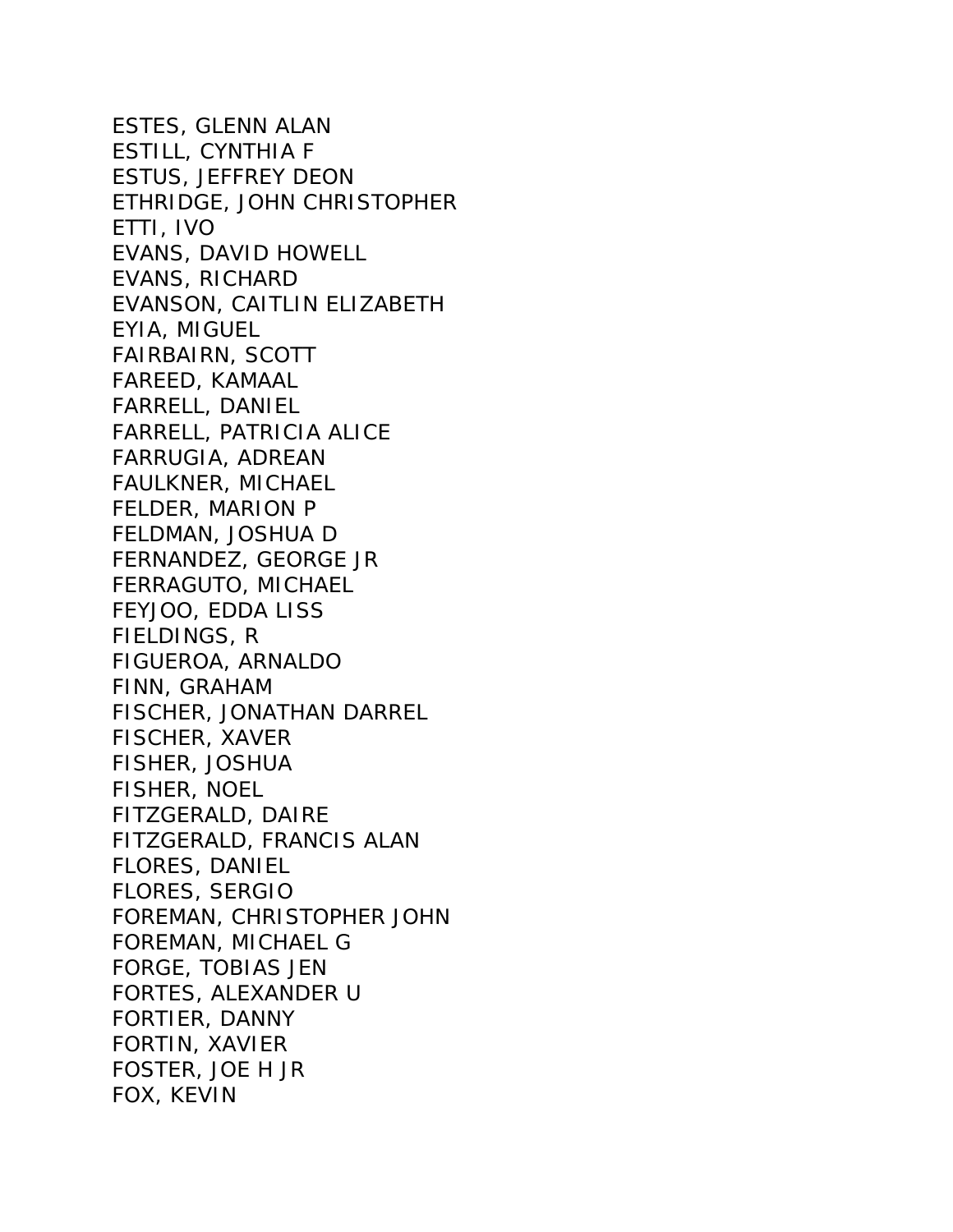FOYE III, JAMES FRANCIS, E FRANCIS, PATRICK DONALD FRANCISCO, J MAS FRANCK, CHRISTIAN FRANK, JOHN BURT FRAZIER, CALVIN M II FREEMAN, CHARLES FRENCH, ANDREA FRENCH, JAMES FREY, GLENN L FRIEDMAN, MATTHEW ALAN FRIGA, JOHN L FRISBIE, NORMAN MARK FROSK, JOHN FRYZEL, BRYAN G FULLER, AUBREY RAY JR FURUHOLMEN, MAGNE FUSE, KENJI J GAFFANEY, NICHOLAS C GAGNON, JEAN FRANCOIS GAGNON, PASCALE GAMBLE, JAMES L GAMSON, DAVID H GANT, GLEN DAVID GARCIA, MANUEL GARDNER, ANDWELE EUGENE GARIBALDI, ABEL M GARNT, JOSHUA S GAROFALO, DAVID GARTNER, CHRIS GARZA, DAVID GASPARYAN, VARDAN GASSAMA, MALANDO GAVIATI, JASON ANDREW GEARY, PAUL EDWARD GELBUDA, CHRIS GELLER, BENJAMIN D GELLER, DAVE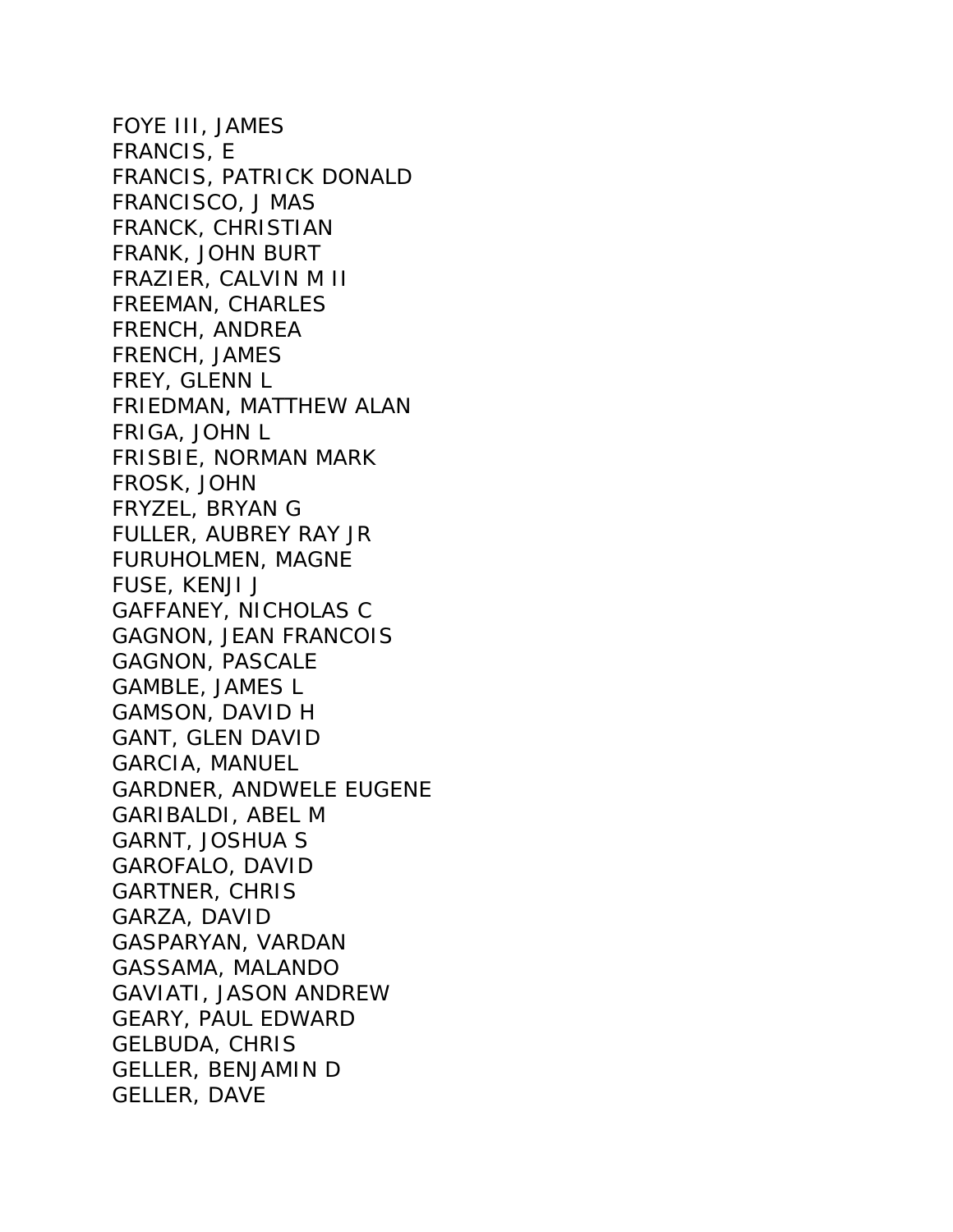GEORGE, TIMOTHY GERMANOTTA, STEFANI JOANNE GERS, JANICK GEVIS, ELLIOT LOUIS GHOSH, ROBIN GIBBON, JOHN JESSE GIBBS, LEONARD W GILARDEAU, GENEVIEVE MARIE GILBERT, BRANTLEY GILBERTO, BEBEL GILDER, KENDALL GILL, PETER GILL, ZACHARY GILLIS, BRADLEY F GILMORE, KENNETH GILMORE, MARCUS GILUTIN, JONATHAN D GIMBLE, EMILY ANN GIMENEZ, CARLO R GINYARD, DAVID GLEASON, DANIEL L GLOVER, ROGER GOLDBERG, RICHIE GOLDMAN, ESSENCE GOLDWASSER, BENJAMIN GONZALEZ, BLANCA GONZALEZ, MAMUEL A GOOD, PETE GORDON, EVERETT H GORDON, JAMES WELLS GORMAN, LARRY GOSLING, JAKE GOUDY, ERIC D II GOULD, WILLIAM D JR GOWANS, EDWARD STEPHAN GRAHAM, COLIN GRANT, GARY EMORY GRATTON, SONIA GREEN, CAL H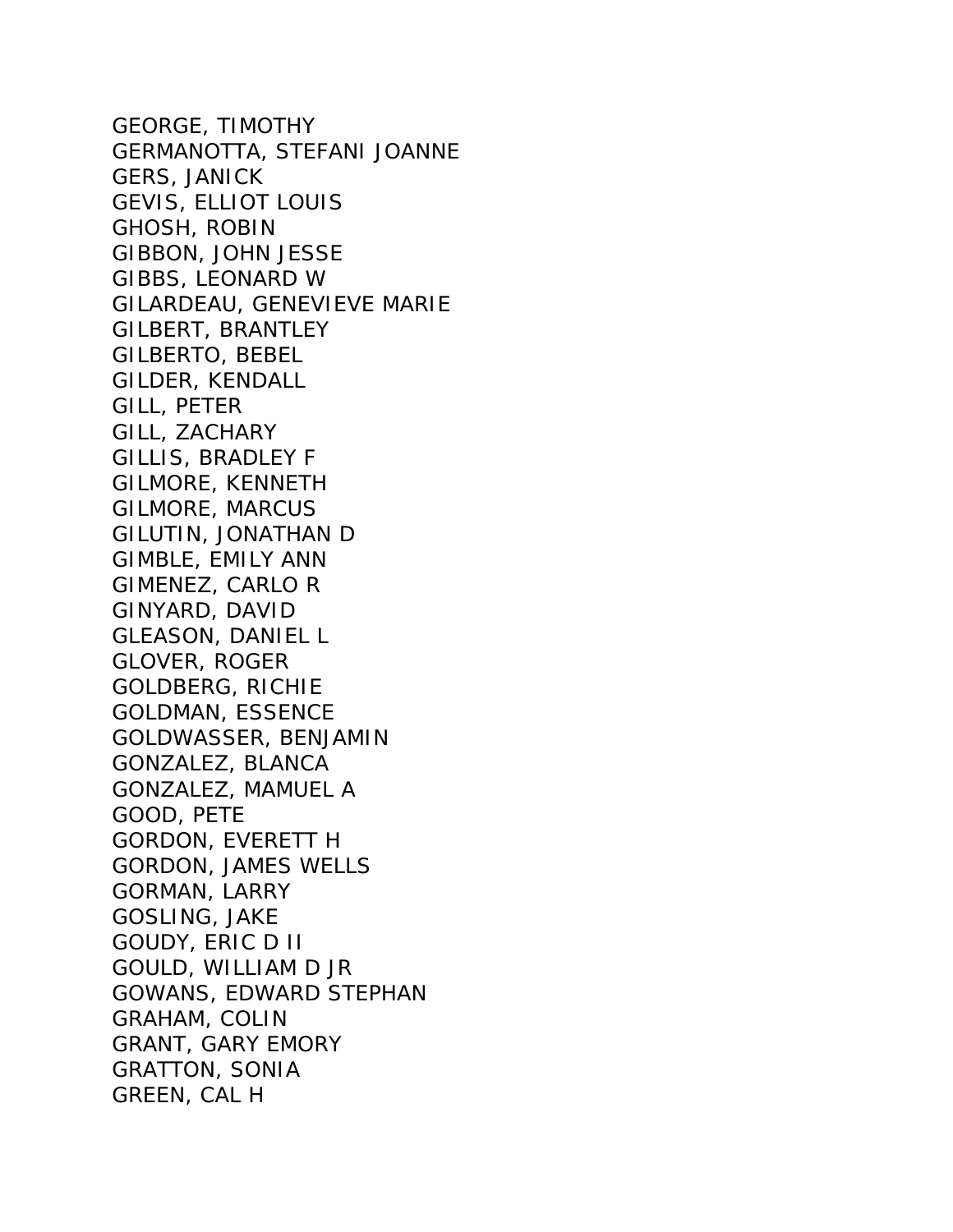GREEN, DANIEL B GREEN, EMANUEL GREEN, STEPHEN P GREENE, GARRY D. GREENWALD, ALEXANDER GREGG, CHRISTOPHER GREGG, MIIKA J GREGORY, STEVE GRIFFIN, BRIAN GRIMM, GARY GRISHAM, REGINALD GROOVER, JOHN W GUAY, ELISE GUNNARSSON, RUTGER GUTHRIE, JIM HADDAD, ALEXANDER HADFIELD, JOHN R HAGEN, BRADLEY HAGGARD, BENION L HALE, ANDREW HALEY, TRAVIS HALL, FREDDIE JOHN HALL, LANCELOT HALLE, CURTIS H HALPRIN, DIANA BETTY HALSTEAD, NEIL HAMILTON, BRANDO HAMILTON, RICHARD D HAMILTON, ULMER HAMMON, RONALD HANCOCK, SAMUEL HANLEY, JEFF M HANSON, CORY T HARDEE, JORDAN R HARDT, CHARLES HARIS, HENRY LEE JR HARPER, LEE HARRIS, NORMA LANET HARRIS, STEVE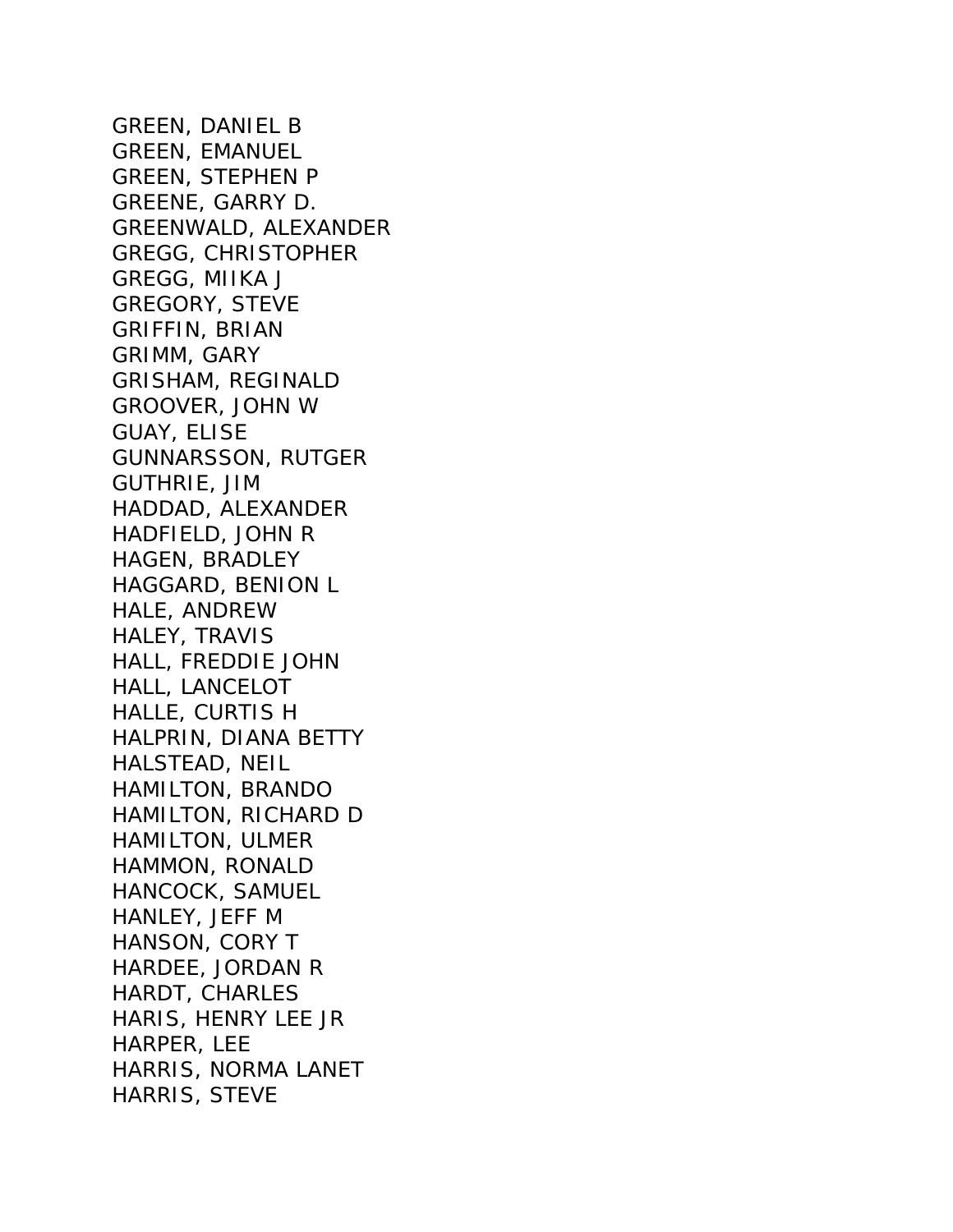HARRISON, DARIUS HARRY, PATRICK R HARSHMAN, ALLAN HART, ANTONIO MAURICE HART, WILLIAM W HARTNETT, MICHAEL HARVEY, BERNARD HASKETT, DAVID HASSAN, TAINO HASTINGS, KEVIN G HAUSER, JOHN HAWKINS, DANA J HAWKSHAW, WILLIAM ALAN HAYNIE, EMILE HAYNIE, EMILE D HAYWOOD, LEON OTHA HELMS, PHYLLIS HEMBY, JORDAN A HENDRIX, JAMES MARSHALL HERDLISKA, PHYLLIS HERNANDEZ-HACHEZ, JUAN MIGUEL HERSHENOW, ALEXANDER HEST, ARI BENJAMIN HESTER, ERIC HILL, CHARLES SANFRID HILL, OLIVER D HILL, ZACHARY HILLS, FLOYD NATHANIEL HINDMARSH, SONJA HINESLEY, TREVOR HIRANO, DAIKI HODGE, BRANDON A HOLDEN, EMILY HOLIFIELD, JOHN HOLLAND, SAMUEL HOLMES, KATHERINE HOLMGREN, AKSEL OLOF HOOPER, ROBERT MICHAEL HORN, DENISE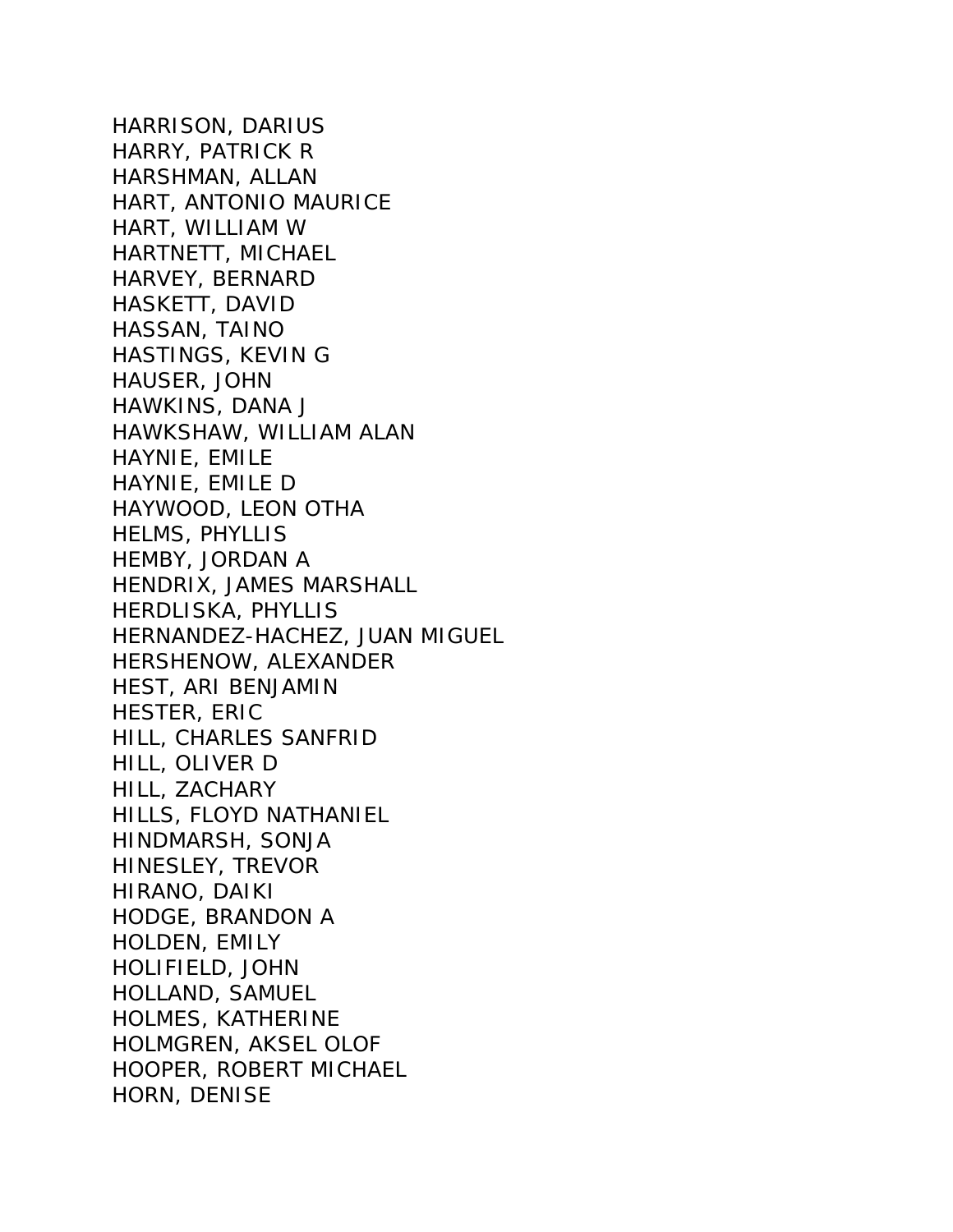HORN, TREVOR HOROVITZ, JODI MAUREEN HORTON, AVA HOUSTON, JAMELLE M HOWARD, ROBERT JORDAN HOWDEN, CHRISTOPHER HUBINON, PAUL J HUNDEBY, ALLAN HUNT, MARSHALL J HUNTER, ANDREW HUTCHINSON, GREGORY MELVIN HUTCHINSON, HENRY JR HUTCHINSON, SEAN C HWANG, JENNISE I HYNES, DAVID IM, MARIA O INGRAM, WALTER CLIFFORD INGUANTI, CRIS EDWARD INVALID HIMES, JOHN A IRREVOCABLE TRUST OF, KRAMER R IRVIN, ROMAN G IRVING, NATHANIEL III ISBELL, JEFFREY ISLA, ARMANDO ARCE JAB, MATTHIAS JACKSON, JERMAINE L JACKSON, JOHN P JR JACKSON, RONALD JALBERT, FRANCOIS JAMES, EDGAR JARVIS, GRAHAM JEFFREY, VICTOR W JENKINS, DENNIS JERNIGAN, MELVIN JIMENEZ, CRISCHAN JOAMETS, LAUR JOHANSSON, ANDERS JOHANSSON, JENS JOHNSON, ALEX EARL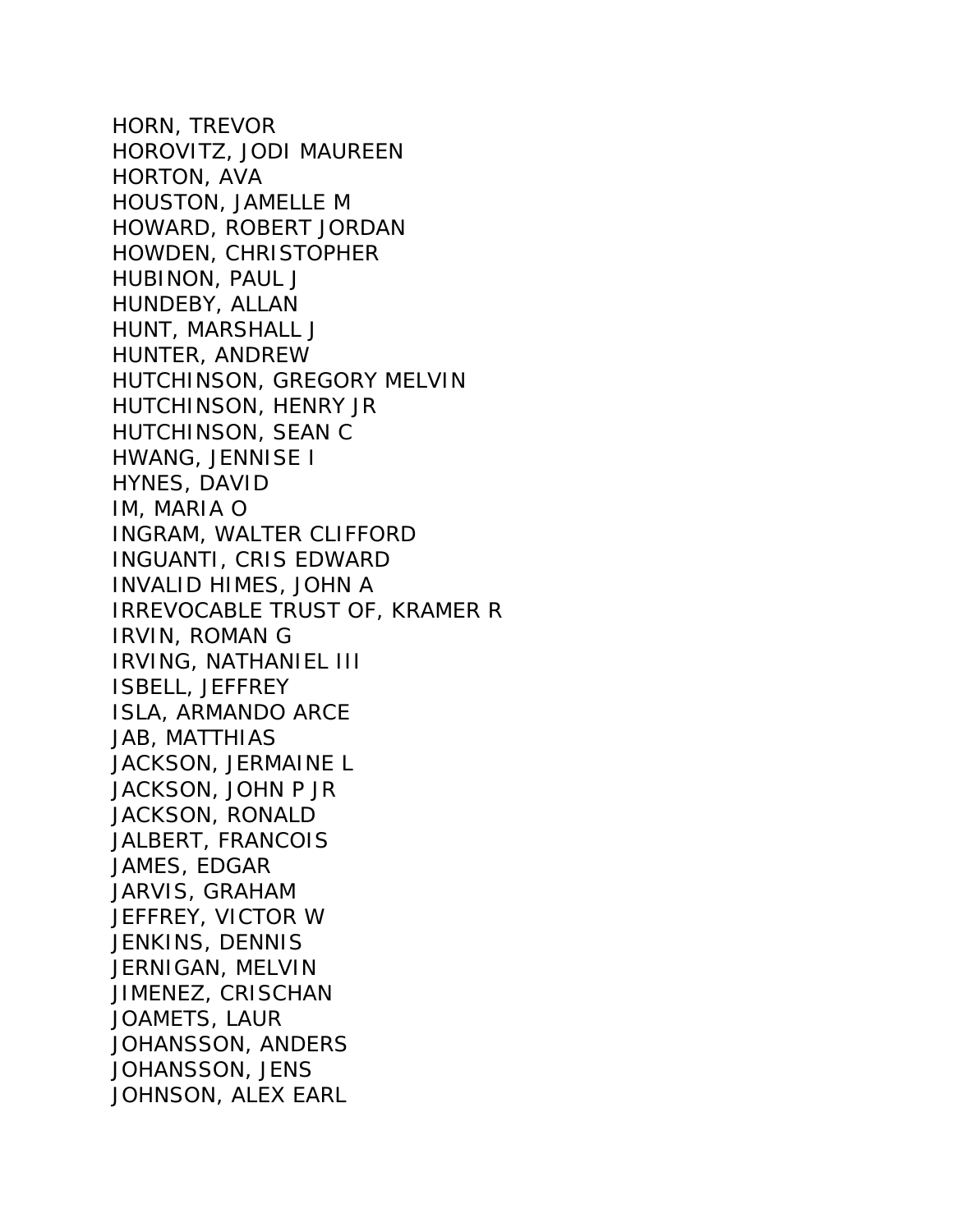JOHNSON, BLAINE JOHNSON, DAQUANT JOHNSON, JEREMY JOHNSON, LOUIS EDWARD JOHNSON, MARCUS JOHNSON, MICHAEL DENNIS JOHNSON, OSMOND S JOHNSON, PATRICIA ANN JOHNSON, SAMUEL G JOHNSON, THADDEUS L JOLLEY, STEVE NICHOLAS JOMPHE-LEPINE, MATHIEU JONES, BURT JONES, CHRISIAN JONES, DARU JONES, DARYL K II JONES, ELVIN RAY JONES, KENNEY THOMAS JONES, ROYCE JORDAN, BENJAMIN JORDAN, GEORGE JOSEPH, QUENTIN JU, HAERI JUBY, LUKE JUDGE, TODD JULCA, DAVID JUSTICE, KEITH JUSTIS, DOROTHEA KAFKA, SIMON KAHANE, GABRIEL KAISER, HAYDEN M KALLAS, KRISTJAN KALYARPUR, ADTYA KAMEN-GREEN, COLE KANE, JOE KANNER, KEVIN C KARAM, ANNE KAST, GEORGE KATAYAMA, SUZIE L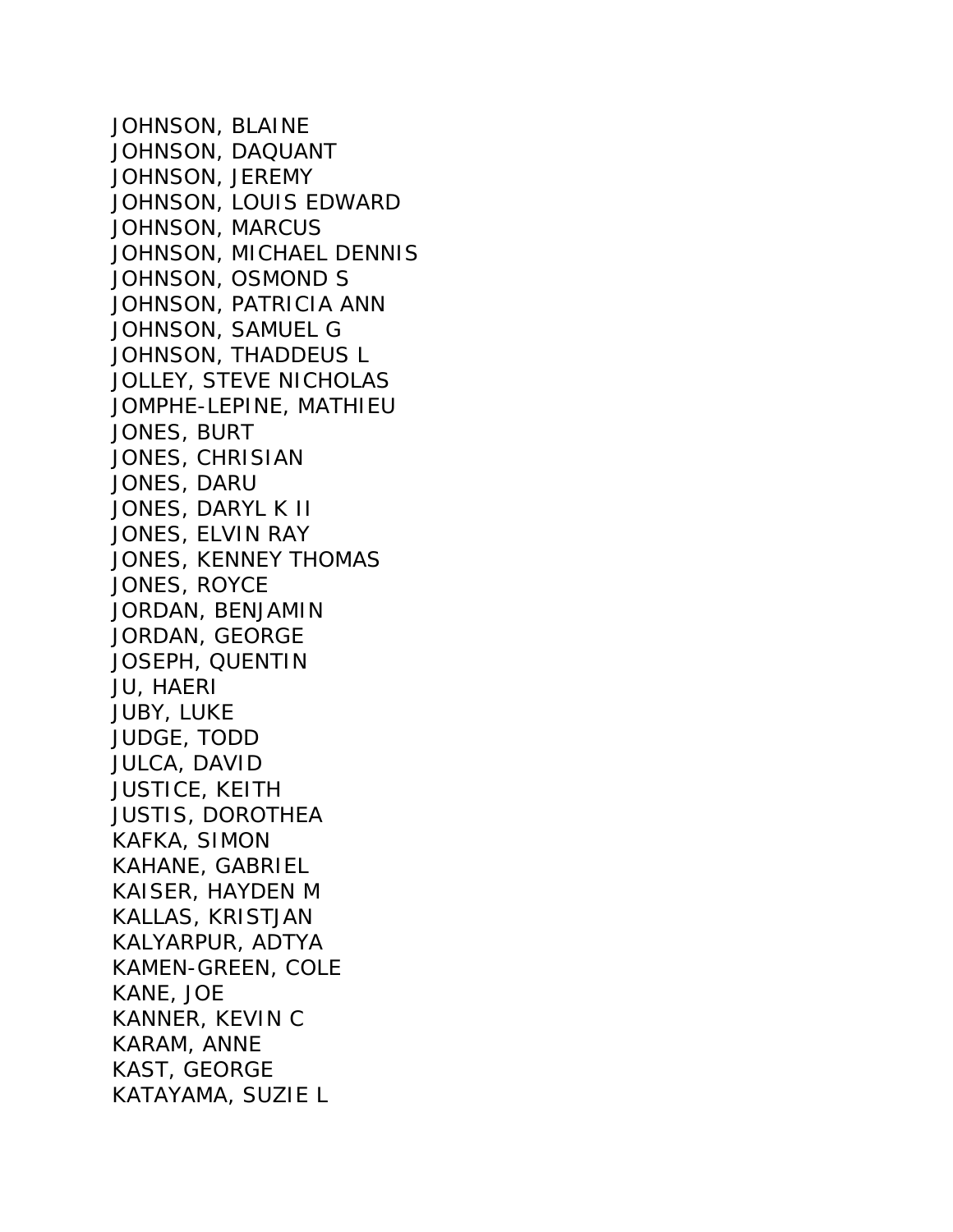KATH, TERRY KAUFMANN, ETHAN KAY, ROBERT KAZEE, STEVEN MICHAEL KEE, CHRISTOPHER J KEIDERLING, KYLE KELLER JR., RICHARD HERMANN JR KELLER, JONATHAN KELLEY, SPENCER KELLY, MARK KELLY, WYNTON C KELSON, JOHN JOSEPH KENDALL, MARK STEPHEN KENDALL, NICHOLAS KENNEDY, BRIAN P KENNEY, MICHAEL KESSELMAN, ROBIN KESSLER, JENNIFER E KETLER, ROBERT KEY, JARED TALER KHAYAT, NADIR KILGORE, RYAN MAURICE KILIAN, BRIAN KIM, MIRAN KIMSAL, PAUL KINCHEN, MARC C KING, ELLE KING, JAMES E KING, JODI KING, PAT KING, RILEY B KING, WILLIAM P KING, WILLIAM ROSS KINGSLAND, JASON SNYDER KIRBY, ROBERT BRUCE KLASS, GEORGE KNIGHT, MARK KNIGHT, PETER NORMAN KODHELI, RUBIN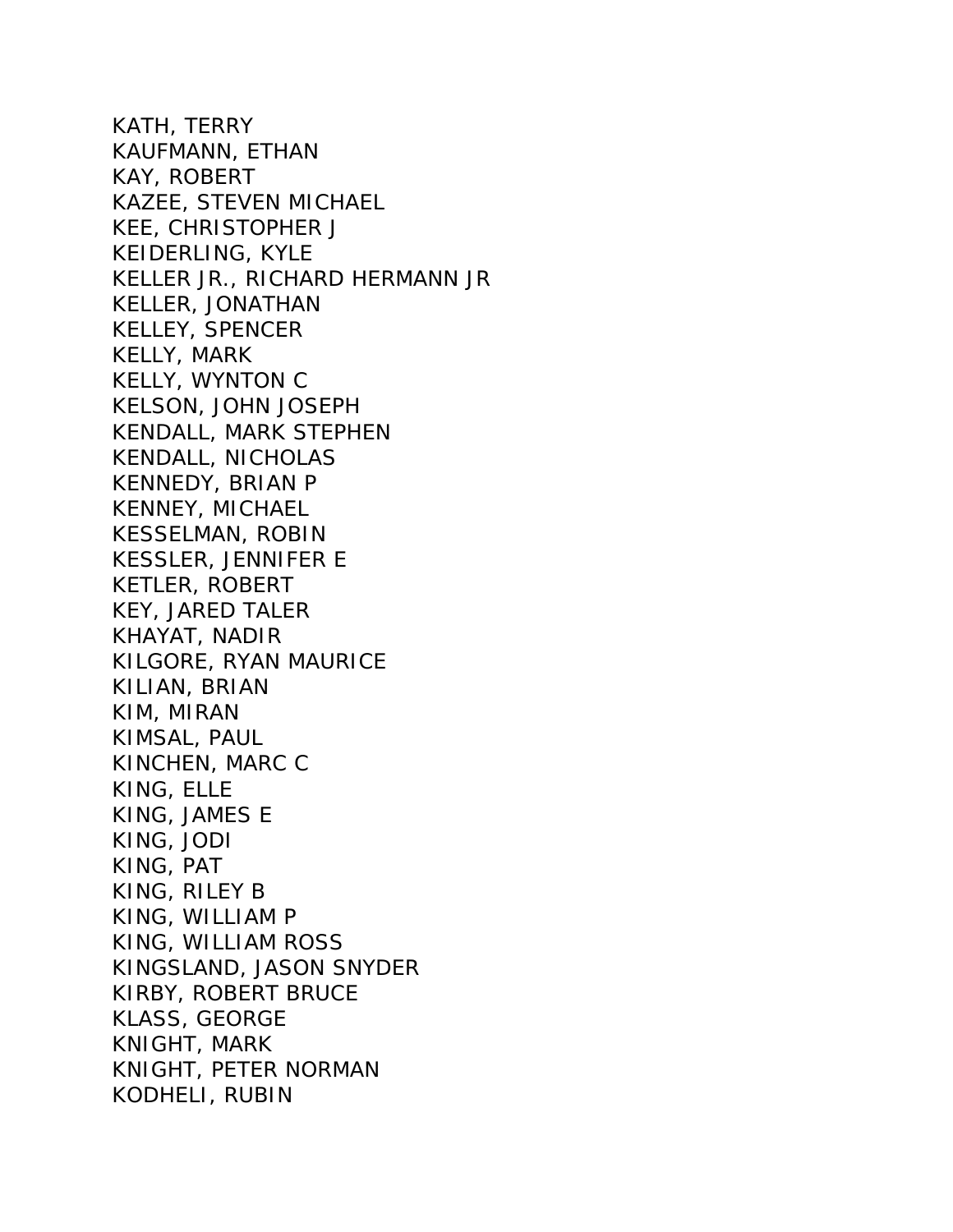KOURKA, DMITRI KRAUSE, ANITA KRAVITZ, ANDREW B KREY, KEITH KROEGER, CHAD KROLL, VENITA KYTE, TYLER JONATHON LABORIEL, MATEO LACK, JOANNE M LALANDE-MARKON, SAMUEL LANCTO, PETE J LANGGUTH, DAVID HANS LANGLIE, JOHANN C LANGLOIS, MAUD LANO, ERIN LANZETTI, ROBERT LARDIE, MICHAEL LARGE, JULIAN LARSON, ANDREW D LARSON, JIM LARSSONI, DAVID LAURENCIO, ANTHONY LAWTON, STUART TODDE LAYS, FRED LE TEKRO, RONNI LEATHERS, BENJAMIN LEE, CAROLINE K LEE, SPENCER THOMAS LEFEBURE, JULIE CARMEN LEITH EST OF, RICHARD LEONARD, BRIAN LEONARD, CHRISTOPHER INV.NUM LEONARD, COURTNEY LEON LEONARD, KENNETH LEONI, BLAKE LEVINE, JONATHAN LEWIS, ROGER LEWIS-MCLAREN, WILLIAM LI, YIYIN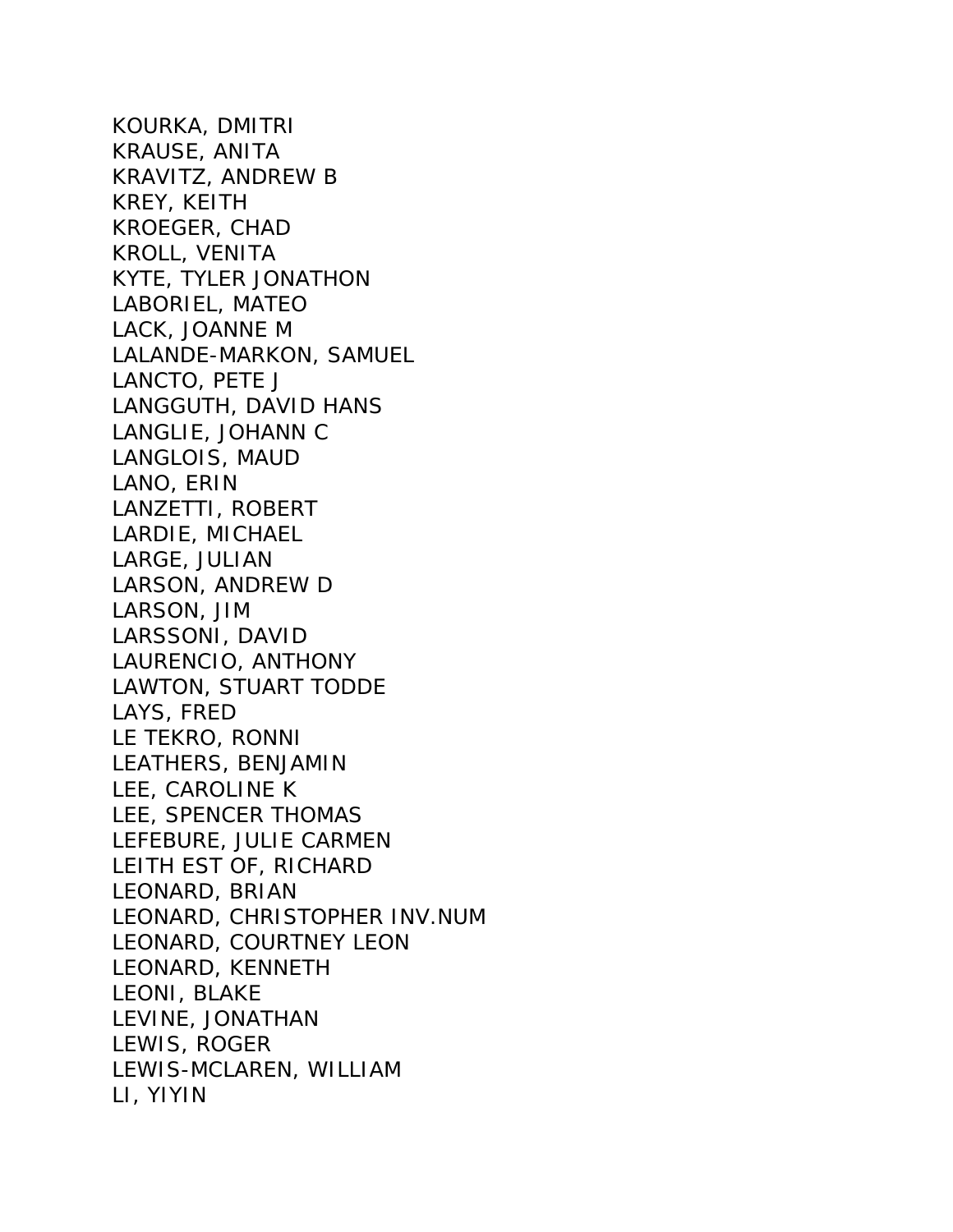LIBERIS, CHRISTINA R LIGHTCAP, ROBERT CHRISTIAN LIM, SUNGYUN LIND, ESPEN LINDAL, ANDRE LINEV, STEFAN G LIPMAN, DAN LIVINGSTONE, PAUL ZWEMER LLOYD, JAMES KIETH LLOYD, PETER MACDONALD LOCKE, JOHN TILDEN LOCKHART, CLIFTON LOGAN, DOMINIQUE LOMAX, MARCUS D LONG, JERRY B LOONTJENS, GLENN LORENTZ, ROBIN C LORKOVIC, RADOSLAV LOVE, STEPHEN ANDREW LOVELACE, TIMOTHY S LOVINSKY, JOSEPH G LOWERY, CAITLIN LUCAS, REGINALD LUMIA EST OF, GUY LUMPKINS, THOMAS LUNTZEL, TIMOTHY LUTZ, DANNY LYNAH, PHILLIP JR LYNCH, GERAD LYNCH, LIAM MAALOUF, IBRAHIM MACDONALD, KIRK ARTHUR MACFADDEN, LUCAS MACK, TIYON MAGE, MICHAEL MALMSTEEN, YNGWIE MANGA, ANDRE L MANGIANTE, GABRIEL PAUL MANN, BRIAN MCCLELLAN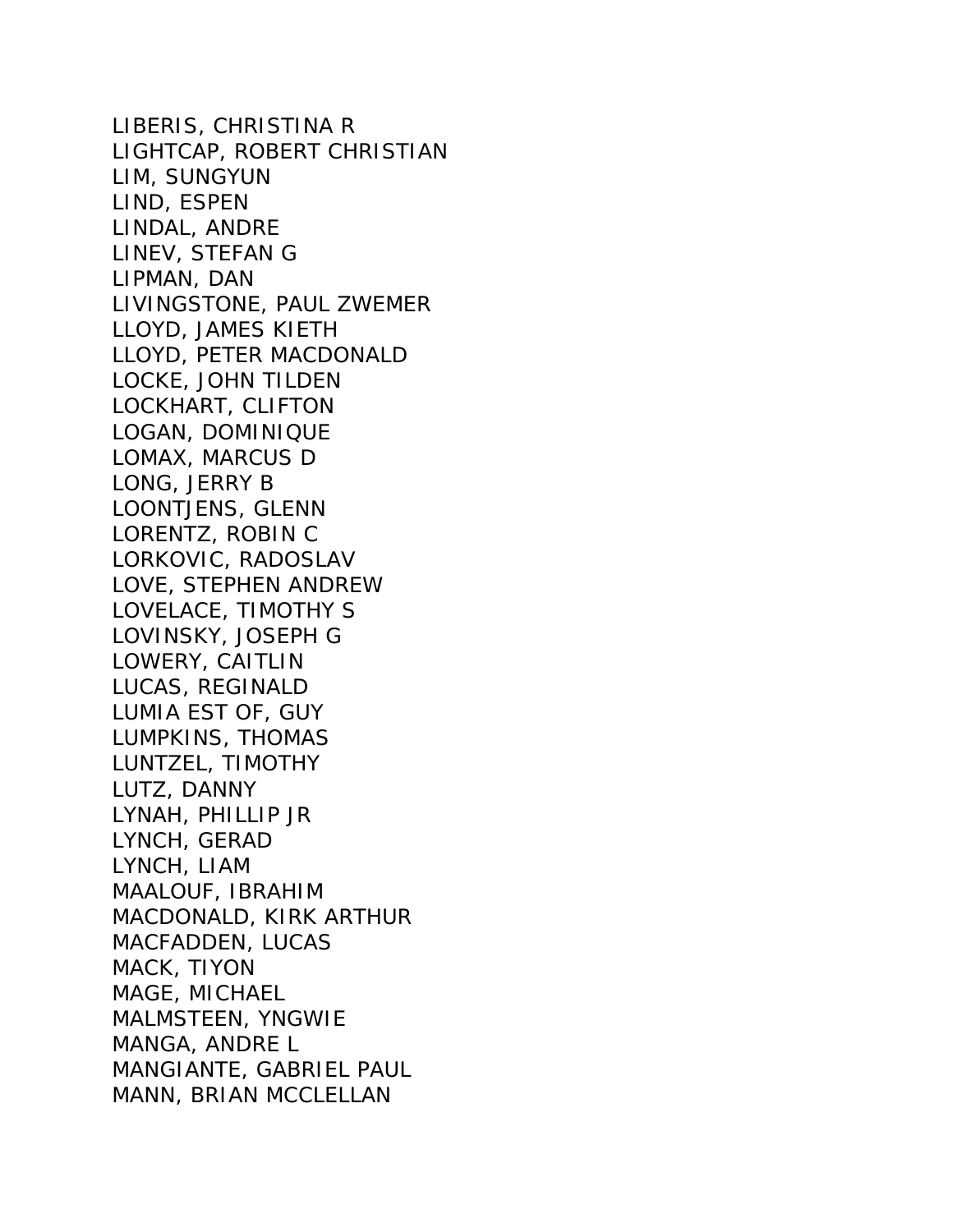MANNING, IRVING HENRY MANSFIELD, KEITH MARCHAND, JOSEE MARCUS, DANIEL J MARDER, JEFFREY IRA MARET, GREGOIRE MARGESON, MATTHEW MARICA, MIHAI MARPHIE, NEVILLE MARR, JODI MARRON, GORDON H MARRUFO, WILLIAM MARSHALL, RYAN MARTIN, MAX MARTINEZ, JAVIAR MARTINEZ, MARIA ISABEL MASEK, DOUGLAS HARVEY MATES, EMMA MATHIESON, GREGORY R MATOS, JOSE JAVIER MATSUO, HIROTAKA MATTHEWMAN, STUART MATTHEWS, BRIAN MATTHEWS, JERRICK MATTHIESSEN, INGRID HELEN MATTOS, RYAN MAULDIN, JERMAINE DUPRI MAURIN, LOIC BERNARD MAURO, BENJAMIN JOHN MAY, RAPHEAL MAYER, MANUEL A MAYFIELD, JOSHUA MCALLISTER, MEGAN E MCARTHUR, ARTHUR MCBRAIN, MICHAEL HENRY MCCAULEY, GERALD MCCHONCHIE, MATT MCCRARY, QUINCY E MCCREARY, LEWIS MELVIN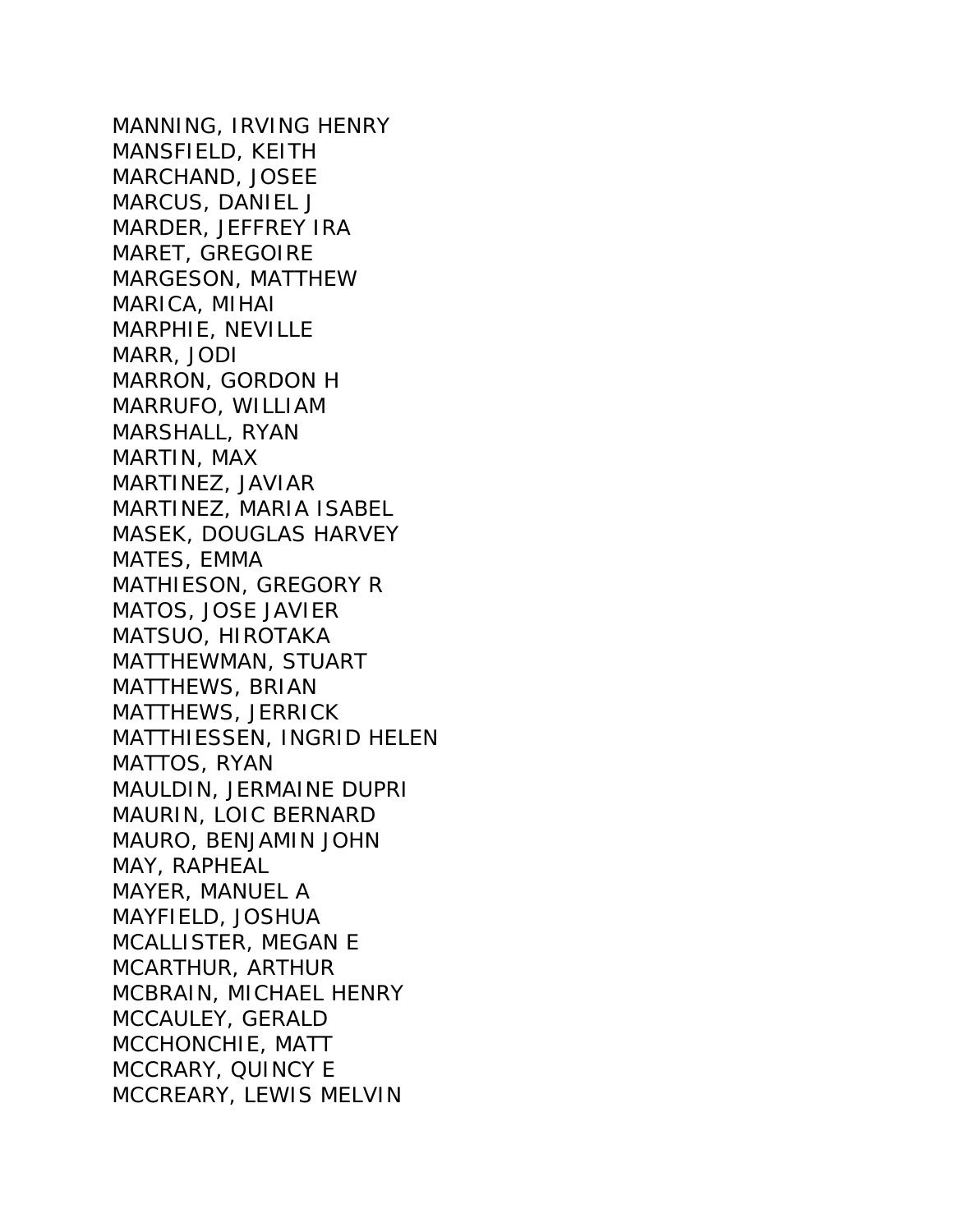MCDANIEL, JOSHUA MARK MCDONALD, DOLETTE MCDONALD, SHAWN MCDOWELL, GREG MCFARLAND, TIMOTHY C MCFARLANE, FREDERICK C MCGEE, JOHN S MCGREGOR, STEVEN CRAIG MCINNES, JULIE MCKEE, MARK K MCKINLEY, JACKSON MCKINLEY, MYRON J MCKINLEY, WILLIAM JR MCLEAN, ERNEST J MCMAHON, GABRIEL P MEANS, PAMELA MEDDERS, ALBERT MEDINA, FERNANDO MELTON, MATTHEW MENCHACA, PHILLIP MERCIER, LUKE METZLER, LEAH DAWN MEURKENS, HENDRIK MEYER, DANIEL MEYER, JEANELLE MARIE MEYER, MARYANNE MICHELAKIS, MICHEL MIDDLETON, ANDREW LAVER MILES, MARGIS L MILLER, BENJAMIN KNOX MILLER, KIM L MILLER, LUKE A MILLER, MARK N MILLER, ROBERT W MILLER, SCOTTY MILLER, WILLIAM SCOT MILLHOUSE, STEVE MILOT, VALERIE MINASSIAN, LEVON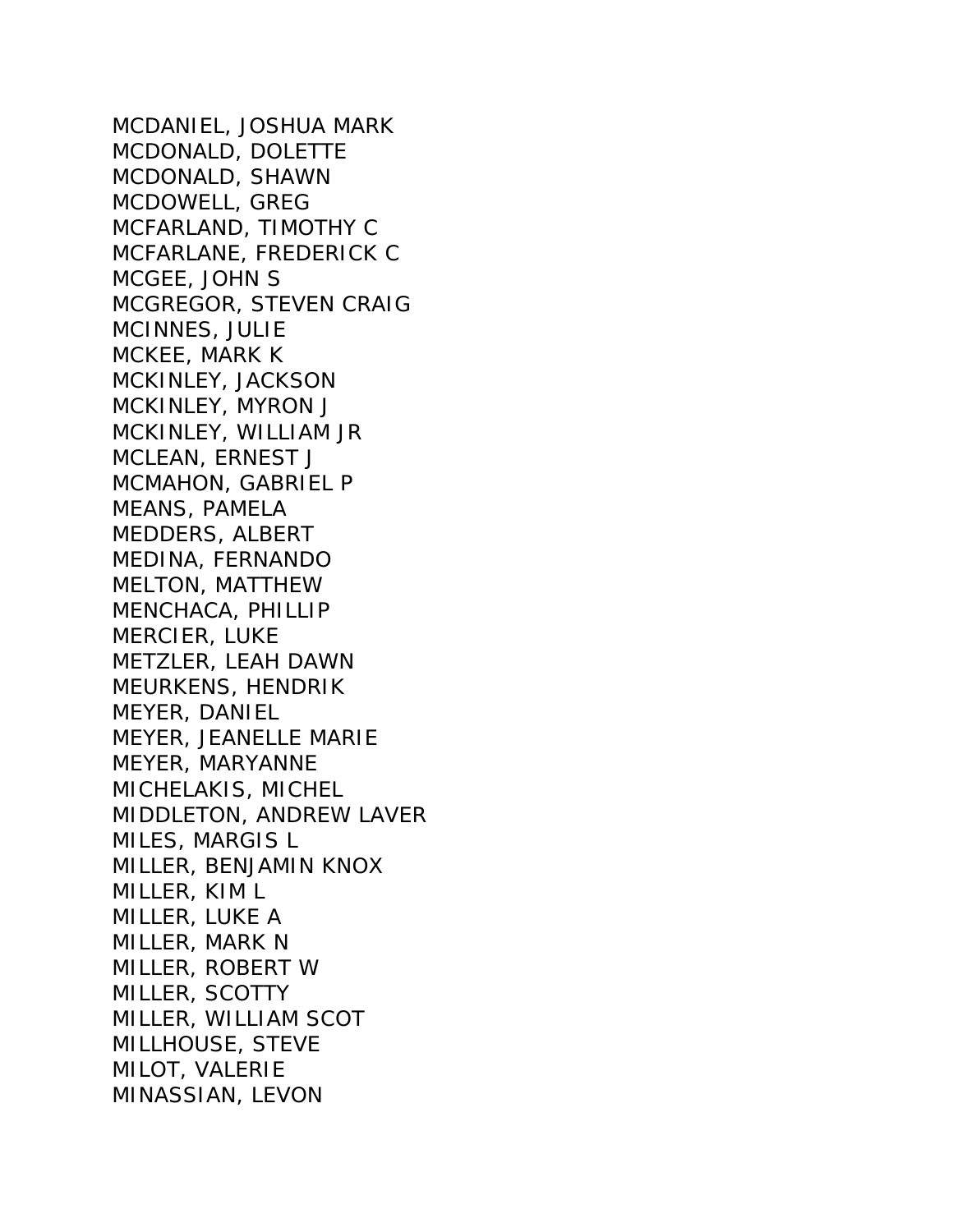MINGUA, YANKTON MINOR, CHERRY MINOR, SEAN ANTHONY MIOUSSE, PASCAL MISTER, UNKNOWN MITCHELL, JOHN RONALD MITCHINSON, JOSHUA JAMES MOBLEY, ERIC MOHNEY, TODD MOKHTARY, COLIN MONDRAGON, JOSEPH B MONEY, DENNIS MONROE, JEROME R MONROY, JOSHUA MONSON, NICK MONTGOMERY, LYNDELL MONTGOMERY, MATTHEW D MOON, KEITH JOHN MOON, LEMA MOORE, ANTHONY JOHN MOORE, CURTIS MOORE, MELVIN E MOORE, MICHAEL DAVID MOORE, RICH MOORING, LEELAND MOORING, SHELLY MORALES, MATTHEW A MORALEZ, JOSEPH R MORELENBAUM, JAQUES MORGAN, CINDY MORGAN, ERIC JAMES MORGENSTEIN, SAMUEL MORI, SHUNJI MORRELL, TREVOR MORRICONE, ANDREA MORSBERGER, ROBERT EDWARD MORSE, ZACHARY C MORTON, SIMON MOSER, MICHAEL SCOTT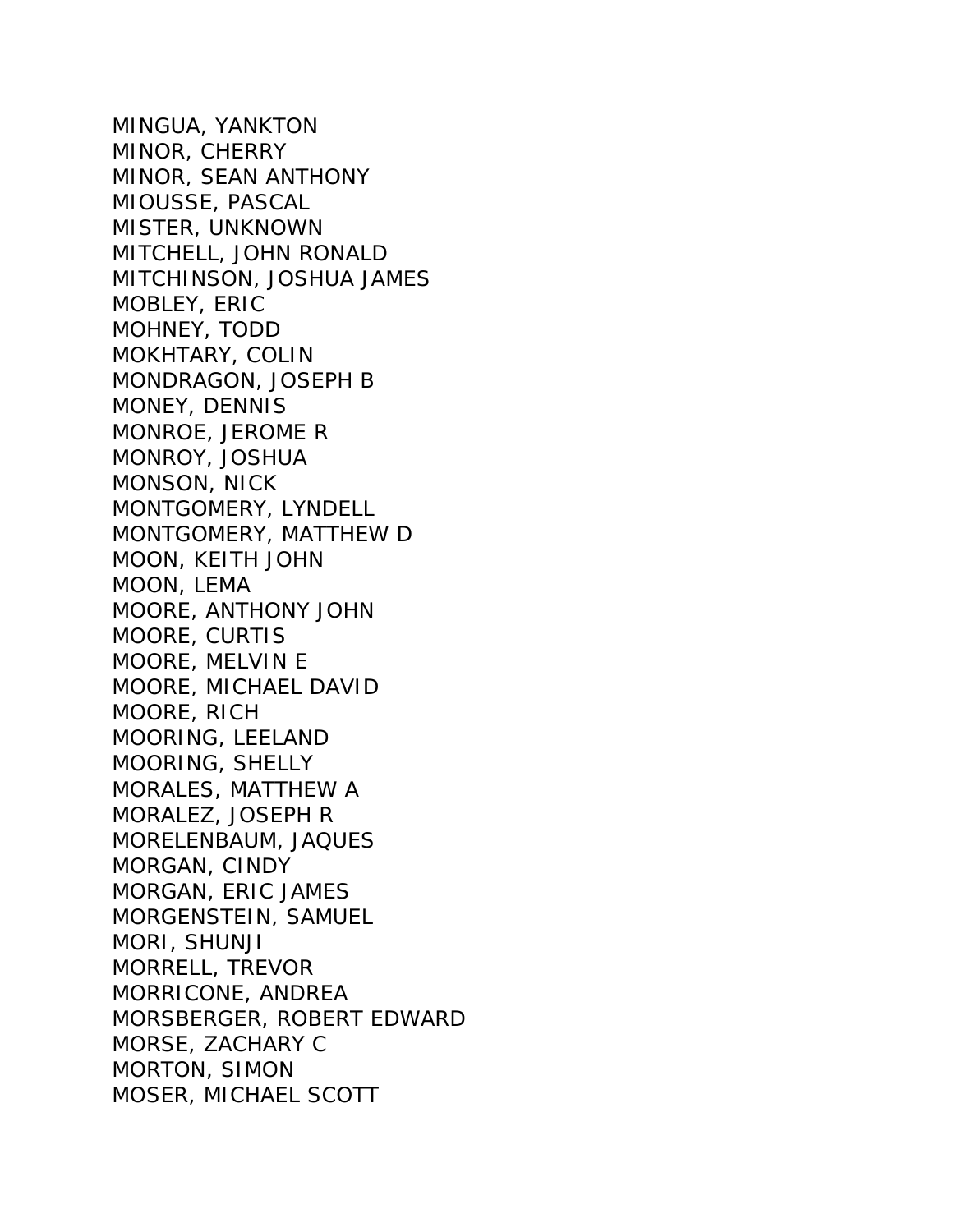MOSSMAN, MICHAEL PHILIP MUHAMMAD, ALI J MUIRHEAD, MATTHEW MULLEN, LAURENCE MULLEN, NORDA RUTH MUNOZ, EDWARD D MURDEN, KRISTLE MURRAY, DAVID MICHAEL MUSA, ZANE MYERS, ALAN C MYERS, MADELINE S NADIEN, DAVID WILLIAM NAIMRO, JEAN-CLAUDE NASH, BRIAN PHILLIP NASTOS, GEORGE E NEEDHAM, MARK NEIL, BENJAMIN P NELSON, PAUL ANTHONY NEUMANN, IRMA WANDA NEVILLE, IVAN J NEWBORN, PHINEAS JR NICHOLAS, RUTH O NICHOLS, ROGER NIELSEN, KURT NIELSEN, RICHARD A NIFONG, ALEX NIGHTINGALE, CHRIS NILSSON, ROBERT NORDWELL, AUDREY NORPOTH, JOHNPAUL W NORRIS, DARA NORRIS, WILLIAM NOVOTNY, DAVID A NYHUS, LUKE OGBURN, KEVIN OGURA, YASUSHI OHLSON, MARK OLIVER, AHMED J OLIVIERI, EMANUEL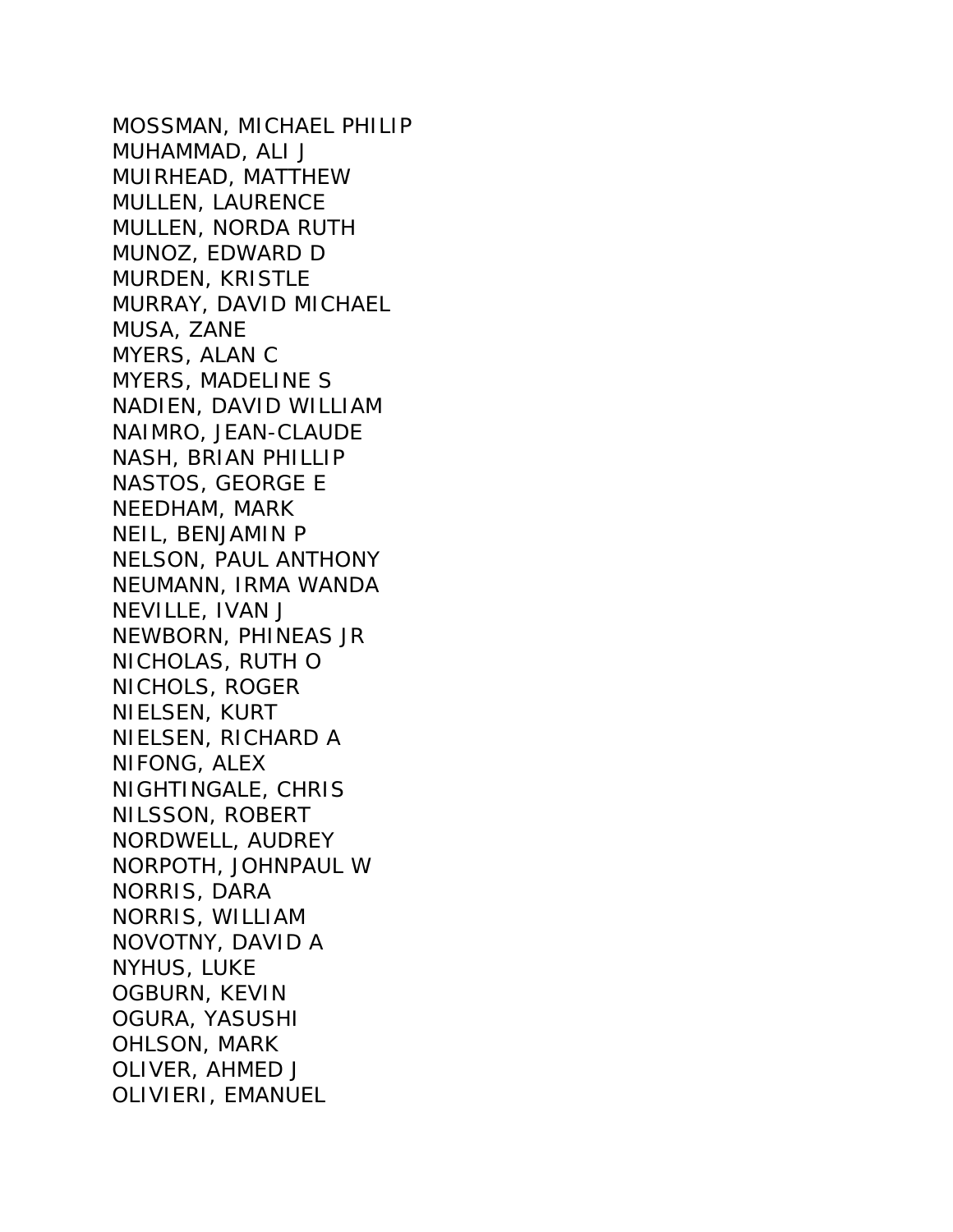OLSEN, CORRINE M OLSSON, FRANS OQUENDO, JAFET OQUENDO, MANUEL ORBACH, TONY ORTECA, RAINY ORTIZ, ERIK ORZABAL, ROLAND OSEI, CHERRISE O OTT, DAVID OTTO, JOHN OWEN, JENNIFER M OWEN, JOEL TAYLOR PADAVONA, RONALD JAMES PAGET, MICHAEL K. PAHOA, DAVID O. PAIGE, PATRICK WAYNE II PAK, STEPHANIE PALACIOS, MARCOS PALM, ROGER PALMER, CARL PALMIERI, CHARLES M PANOZZO, CHARLES PANOZZO, JOHN ANTHONY PANTOJA, JOSHUA PAPPAS, MICHAEL J PARISSI, ROBERT W PARKER, ALAN FREDERICK PARNOJA, ERKI PARRAN, JOHN D JR PARSONS, BROCKETT A PASZKUDZKI, KONRAD PATT, STEPHEN M PATTERSON, JOHN PAULSON, GLENN CARTWRIGHT PAW, CORDELIA PAXSON, CHARLES PAYAN, HECTOR PEARL, RICHARD J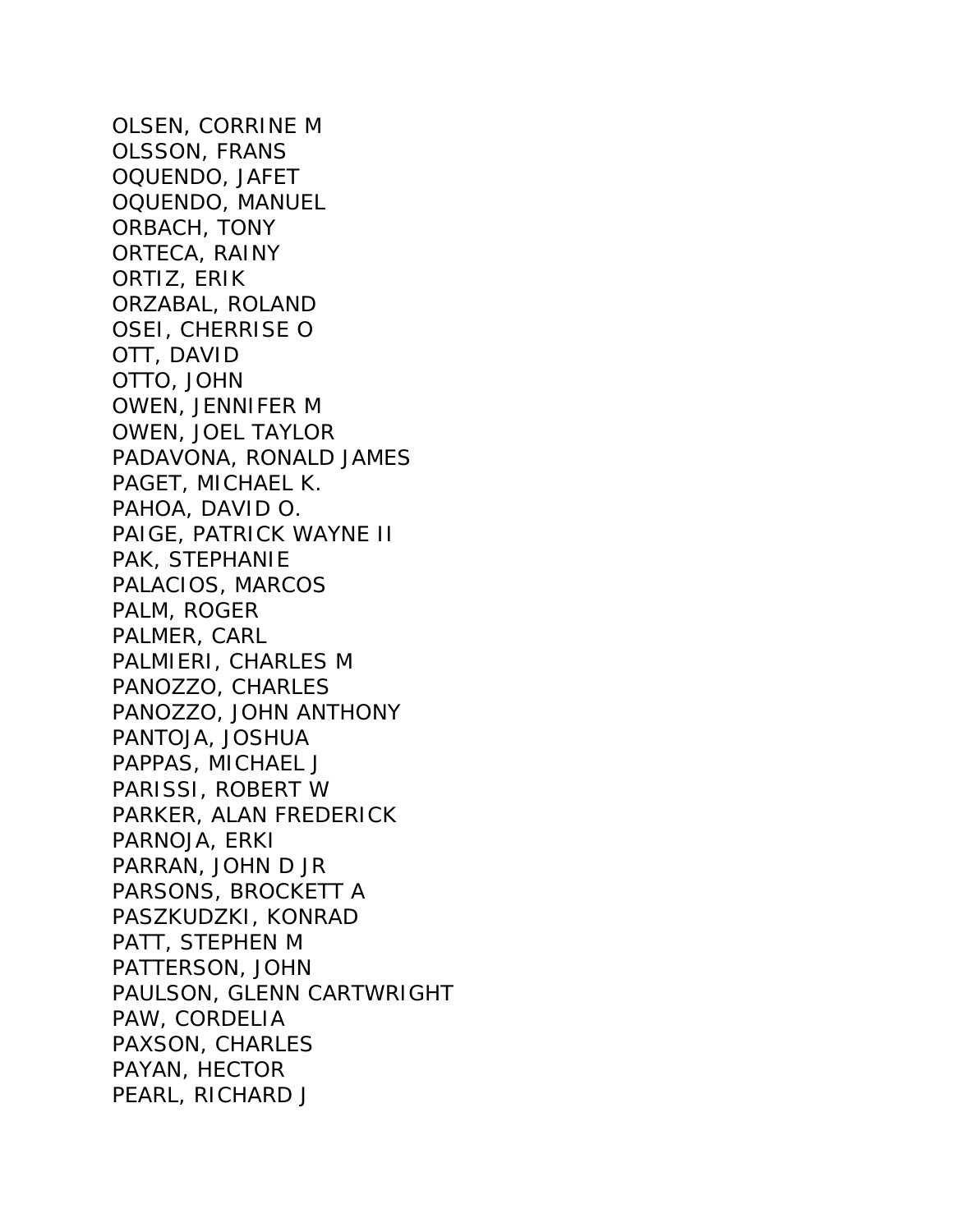PELLEGRINO, LEONARDO PELUSO, ANTHONY F PENNER, DAVID J PENNIMAN, MICHAEL HOLBROOK PERAZA, RODRIGUEZ MICHEL PERREN, FREDERICK J PERRY, HOWARD G PETERSEN, JOHN PHILLIPS, KYLE BRANDO PICCONE, JARED DAVID PILAZLEE, JONATHAN PINDER, DANIEL ELAN PINDERHUGHES, ELENA A PINKERNELL, JENS PIPKIN, JASON P PLUMMER, STANLEY ELLISON PODLEWSKI, MERLO POIRIER, ANDREW POLLARD, SPENCER L PONS, CAROLINA POPOFF, JEREMY ALLEN POREE, JUSTIN PORTER, JOSEPH MICHAEL POSTIGLIONE, JOSEPH POTTER, JOSEPH CHRISTOPHER POWELL, ART POWELL, RICHARD BELMONT JR POWELL, ROBERT D PRICE, JAYE P PRICE, ROBERT PRIOLO, JOE PROVISOR, DENNIS PRYSTOWSKY, JEFF PUERTA, JOSEPH LOUIS JR PUGH, BRYANT PURSELL, WILLIAM WHITNEY PUTH, CHARLES QIAN, YUE DUMMY NUM QUAYE, FINLEY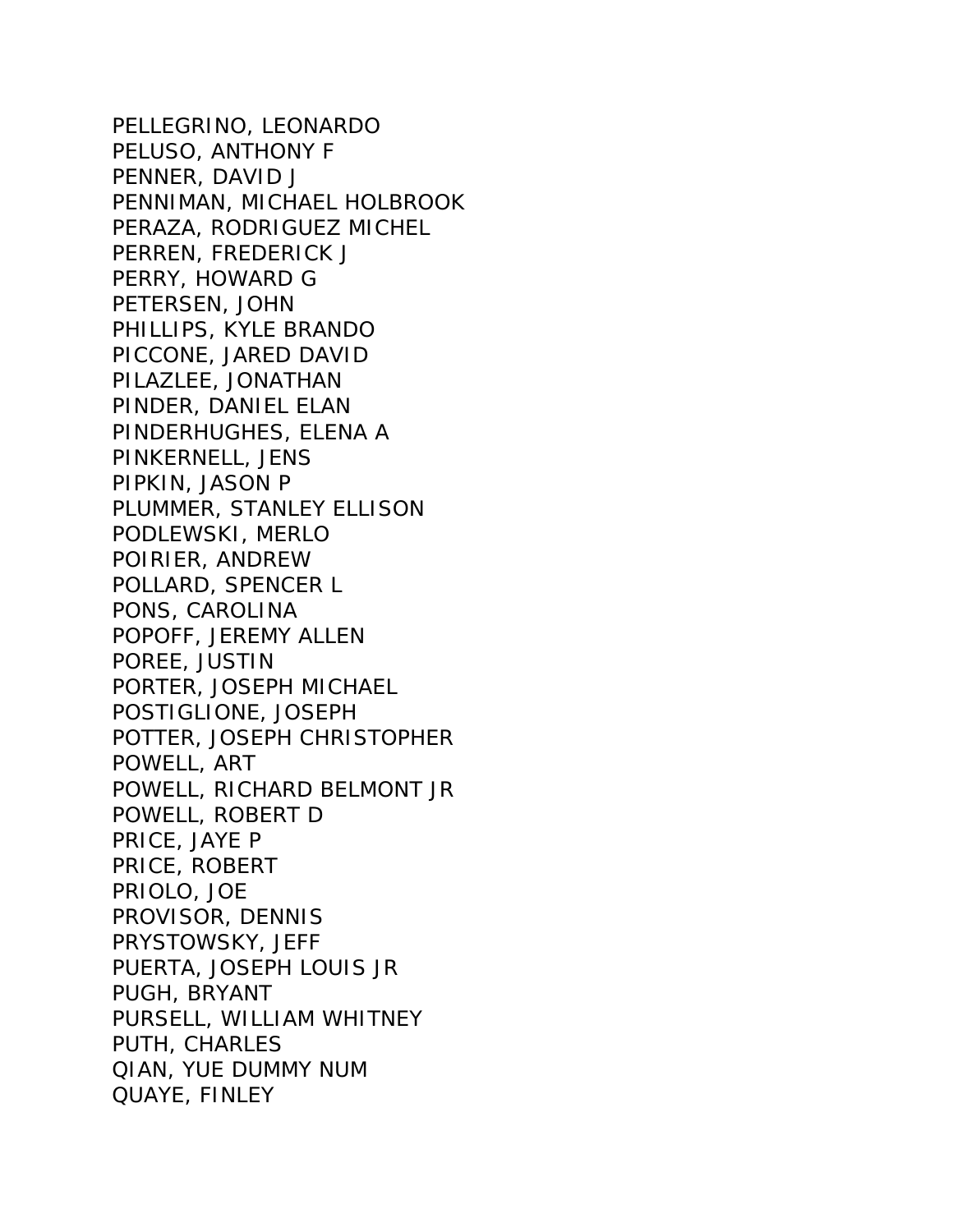QUEZERGUE, YOSHI QUIGLEY, RORY W RABB, LUTHER J RADERMAN, LOU A RADFORD, GABRIEL JOHN RAGHAVAN, HARISH RAGON, SEAN M RAHMAN, YUSEF RAMIREZ, RUBEN RAMIREZ, JOSE L. RAMIREZ, RAFAEL MARCOS RANCIFER, RODERICK H RAREBELL, HERMAN RATCLIFFE, KIM WALTER RAY, KEVIN JOHN RAYNOR, SCOTT A JR REBELLO, JASON REDDING, NOEL DAVID REDFIELD, AARON REESE, DEREK REEVE, BASIL REGLERO, MAURICIO INV. NUM REGLERO, RICARDO INV. NUM REID, ANTONIO M REID, MARTY D REINHART, RANDY REISLER, SYLVIA REKOW, RAUL MATTHEW REYES, JOSE MANWELL REYNOLDS, JAY RHODES, DAVID RHODES, LYNDAL E RICHARD, JOE RICHARDS, ANDY RICTOR, KYLE RIETVELD, BENJAMIN E RILEY, HERMAN RILEY, STEVEN FREDRICK RIORDAN, CIAN M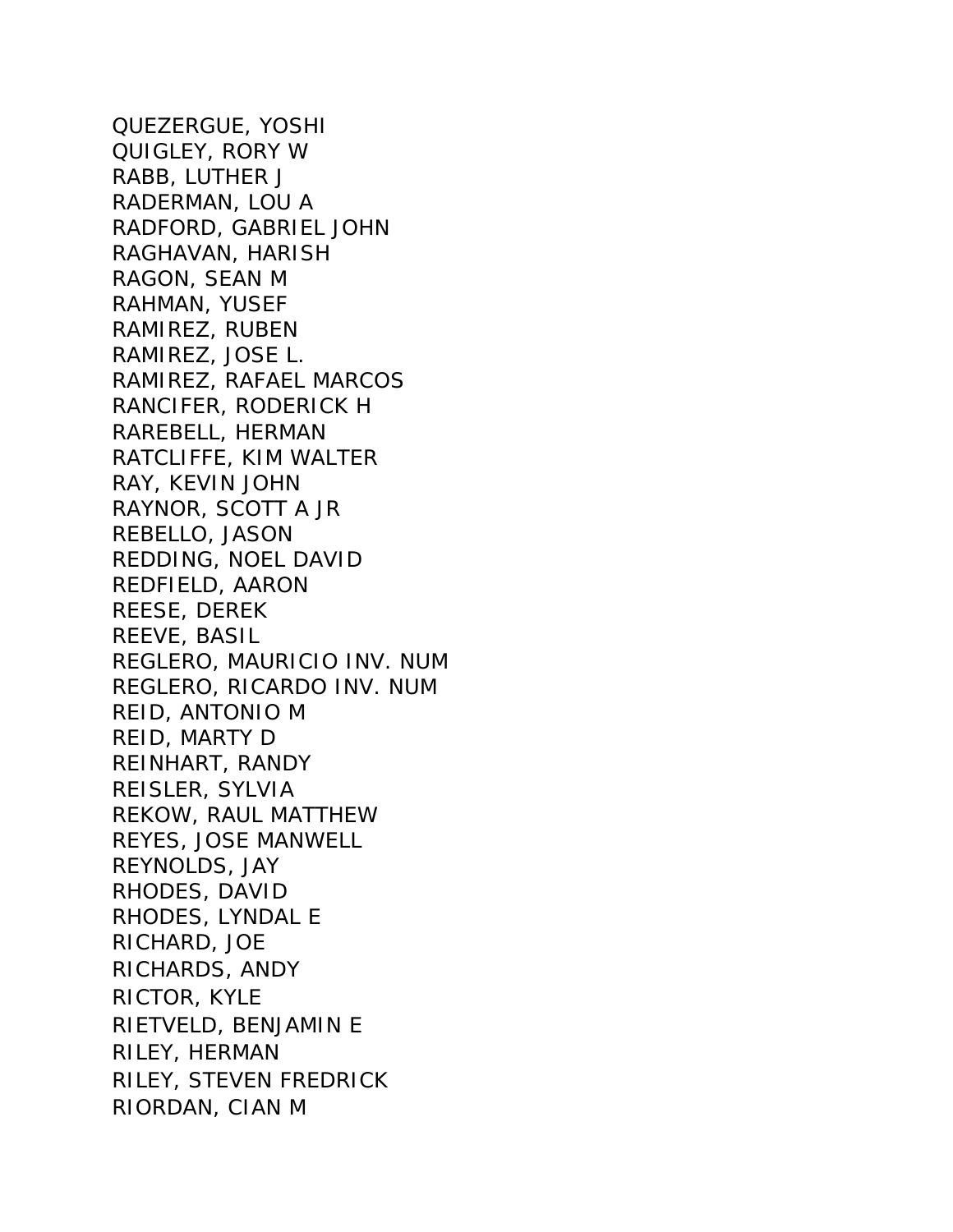RIVERA, MARICARMEN RIVERS, SAMUEL ROACH, MAXWELL LENARD ROACH, MAXWELL N ROBBINS, WILLIAM L ROBERTS, CAMERON LEE ROBERTSON, THOMAS MORGAN ROBIE, JOHN ROBINOW, JOEL F ROBINSON, MARCUS D ROBINSON, PAUL ROBUSTO, KRISTA ROCHELLE, LYNDON G RODRIGUEZ, FELIPE ROMER, DANIEL J ROSE, ELAINE ROSEMAN, JOSHUA ROSS, ANNE ROTH, EDWARD HARRIS ROTH, HENRY L ROTONDI, BENEDETTO ROYNESDAL, EDWARD RUBIO, SANDRA RULAND, ANTHONY RUTHERFORD, MELVERN RIVERS II RUTT, LEANA RYAN, JOE C III RYAN, THOMAS D SAEED, JONAS SAEGUSA, MIHO SALAZAR, ALEJANDRO SALERNO, MICHAEL SAM, ROBERT D JR SANDERS, BRIAN SANDERS, JOSEPH SANDERS, TONY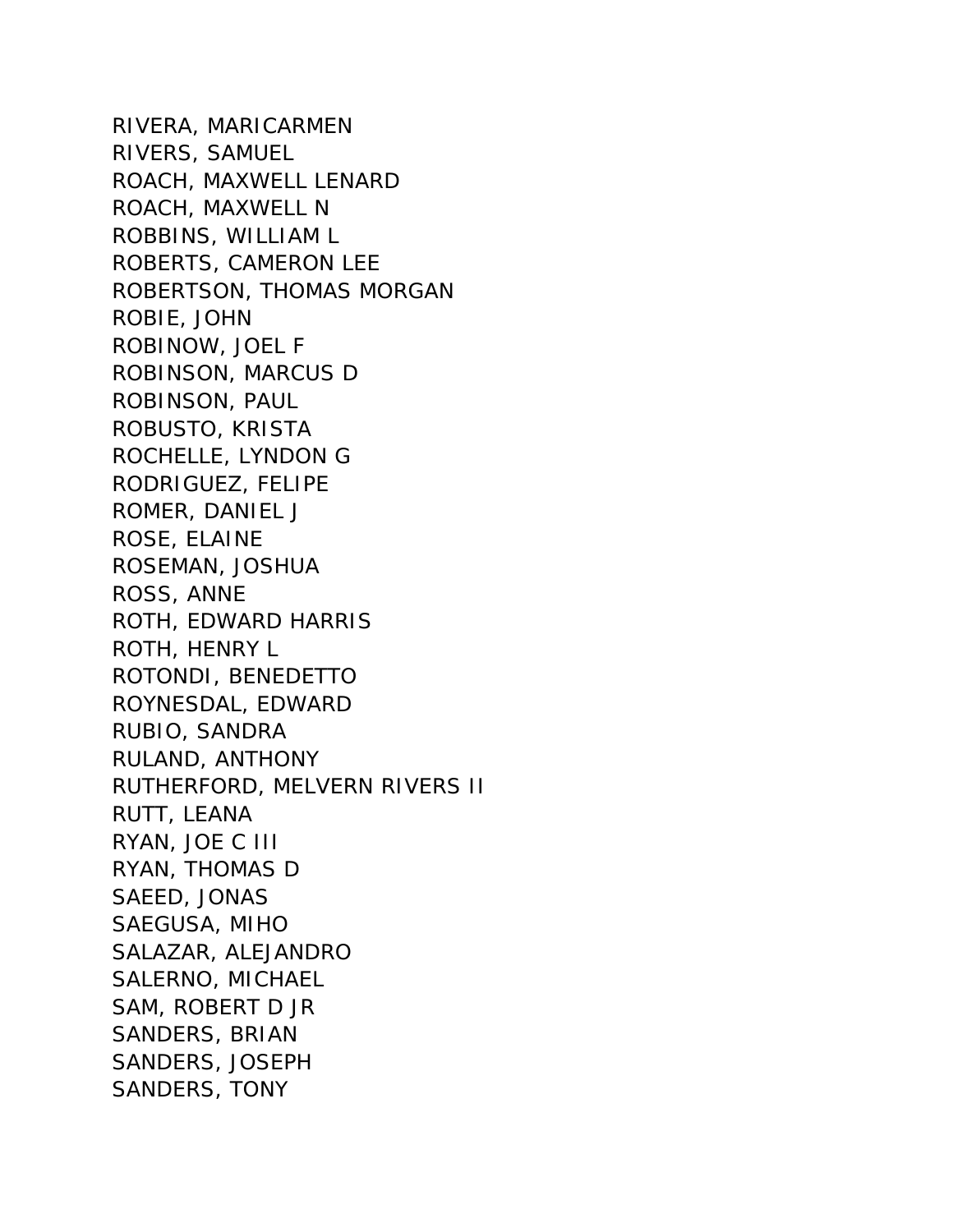SANTO, PAUL R SAVAGE, RICHARD DAVIS JR SAWATZKY, MICHAEL SAXON, LEO SCHAEFFER, RALPH HARRISON SCHAFFER, JAMES SCHAFFER, JANNE SCHENKER, RUDOLF SCHIAVONE, DYLAN SCHLOETER, GUILLERMO SCHNEIDER, ADAM B SCHORER, DYLAN M SCHROEDER, STEPHEN M SCHWEBEL, AARON SCHWEBKE, WARNER G SCOPPETTONE, RICHARD ANTHONY SCOTT, JEFFREY B SCOTT, KEVIN SCOTT, SCOTT SCOTT, WILLIAM JOHN SEBASTIAN, LANA SEBASTIAN, PAUL SEGARRA, FERMIN A SEGUIN, PHILIP HECTOR SEIDLE, DONOVAN JOSEPH SELBY, JACK ANDREW SHAH, ANANDJI SHAH, KALYANJI SHANK, LINDA ALEXANDER SHARP, JOY LYLE SHAW, AARON D SHAW, MICHAEL ANDREW SHAW, TOMMY ROLAND SHIELDS, SHADARIUS SHIINO, KYOICHI SHIN, MICHELLE Y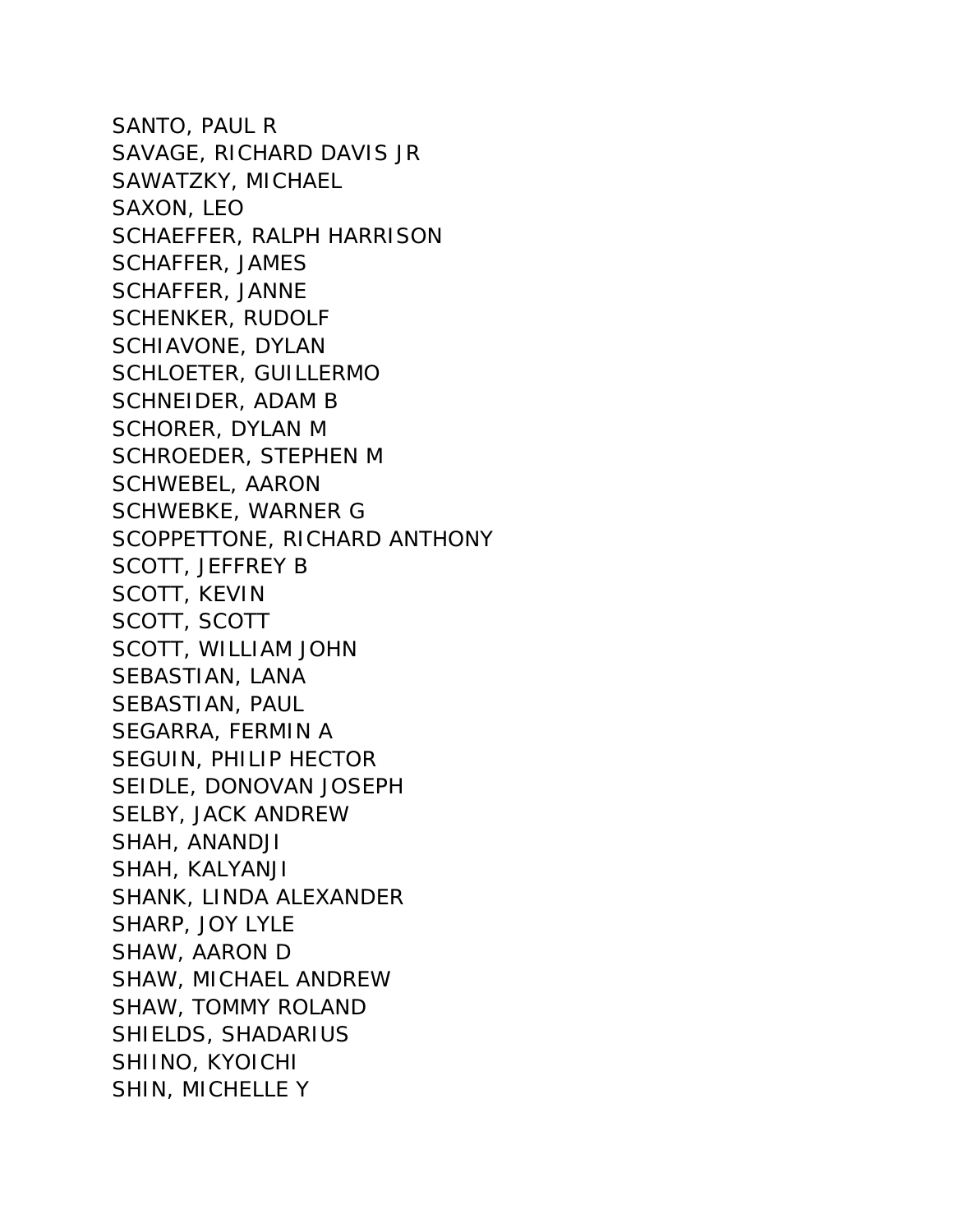SHINN, JUSTING SHTUHL, TAL SILBERSTEIN, DAVID SILVERY, JEFF SIMMONS, BRADLEY RAY SIMMONS, JAMES W SIMMONS, JOEL SIMMONS, TOMMY S SIMONS, NICHOLAS SIMPSON, BILLY SIMS, GARY R SINGER, RICK SINGLETON, JONATHAN SIROTA, NADIA R SIROTKIN, SASHA SLEDGE, BRYAN J SMITH, ADRIAN SMITH, AHNQUIST SMITH, CARL T SMITH, CURT SMITH, DARYL SMITH, GARY WAYNE SMITH, GORDON J SMITH, HIROKO SMITH, JOHN T JR SMITH, JONATHAN SMITH, JUSTIN SMITH, MIKE SMITH, WESLEY SNOW, THOMAS RICHTER SNYDER, CRAIG SNYDER, KURT GEORGE SNYDER, STEPHEN SODERBERG, SIMON KARL SOKOLOWSKA, JULIA SOSA, CARLOS I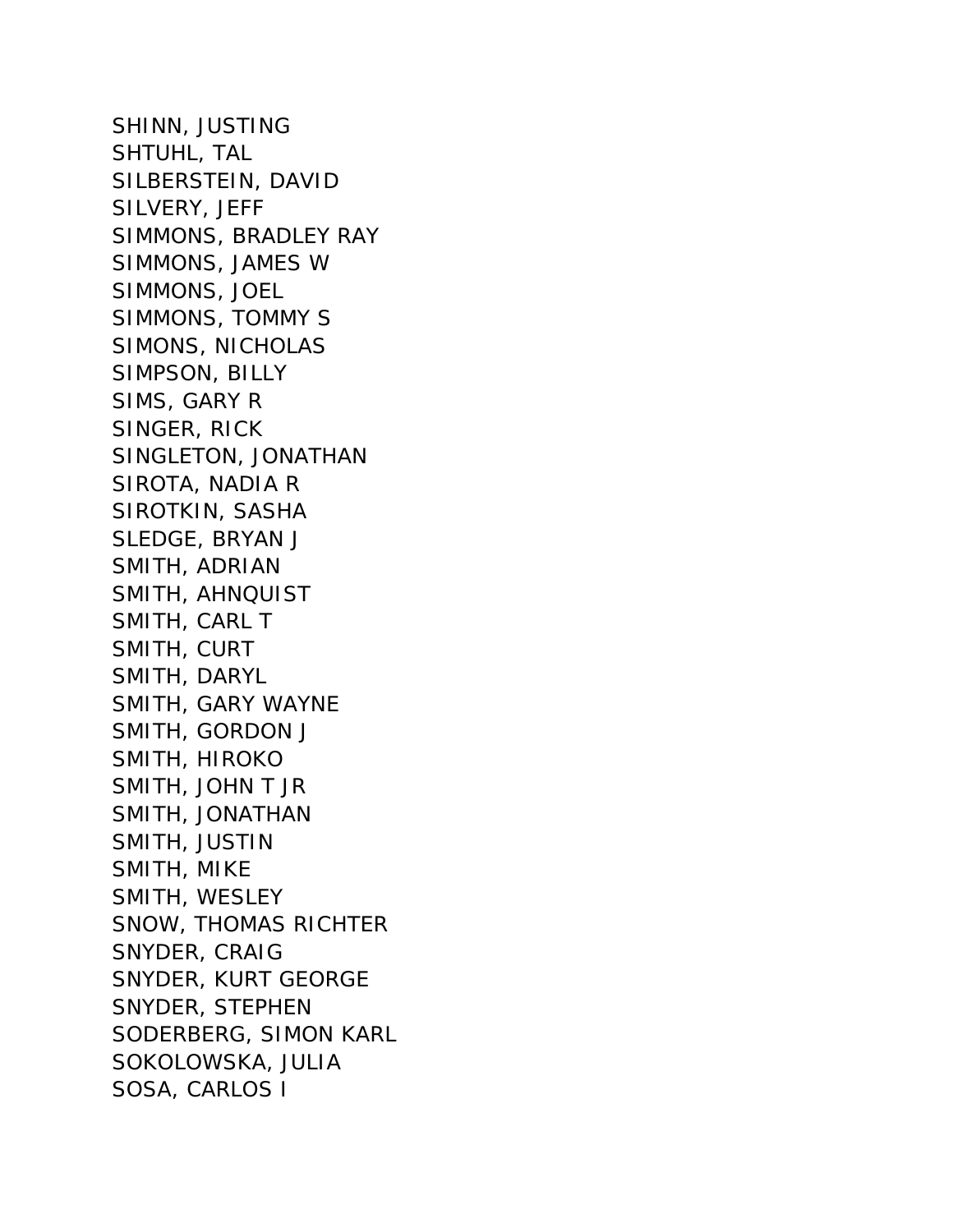SOTO, SOLIMAR SPAVEN, RICHARD SPEARS, MARK A SPENCE, WILLIAM SPIVEY, JOHN SPIVEY, TRAVIS T SPONG, PAUL JOHN SPRENKLE, REGAN N SPROLES, VICTOR JR STADDART, JOHN STAHL, ILENE B STAINTON, CHRIS STALLING, WAYNE A STANLEY, IAN STEACKER, RICHARD LEE STEELE, DAVID STEIER, FREDERICK STEIGERWALD, DANIEL ROBERT STELMACOWICH, SCOTT STERN, ROBERT A STEVENS, KYLE STEVENS, THOMAS M STEVENSON, GARRETT STEWART, DEMETRIUS LEE STEWART, T ALAN STIEHLER, ROBERT STOBBE, JOEL STOCKER, TIMOTHY STODDARD, COLLIN STORCH, SCOTT SPENCER STRANGE, JOSEPH M STRANGE, MIKE STRAWN, DOUGLAS STRAY, BERNT RUNE STREET, JAMES A STROBL, PETER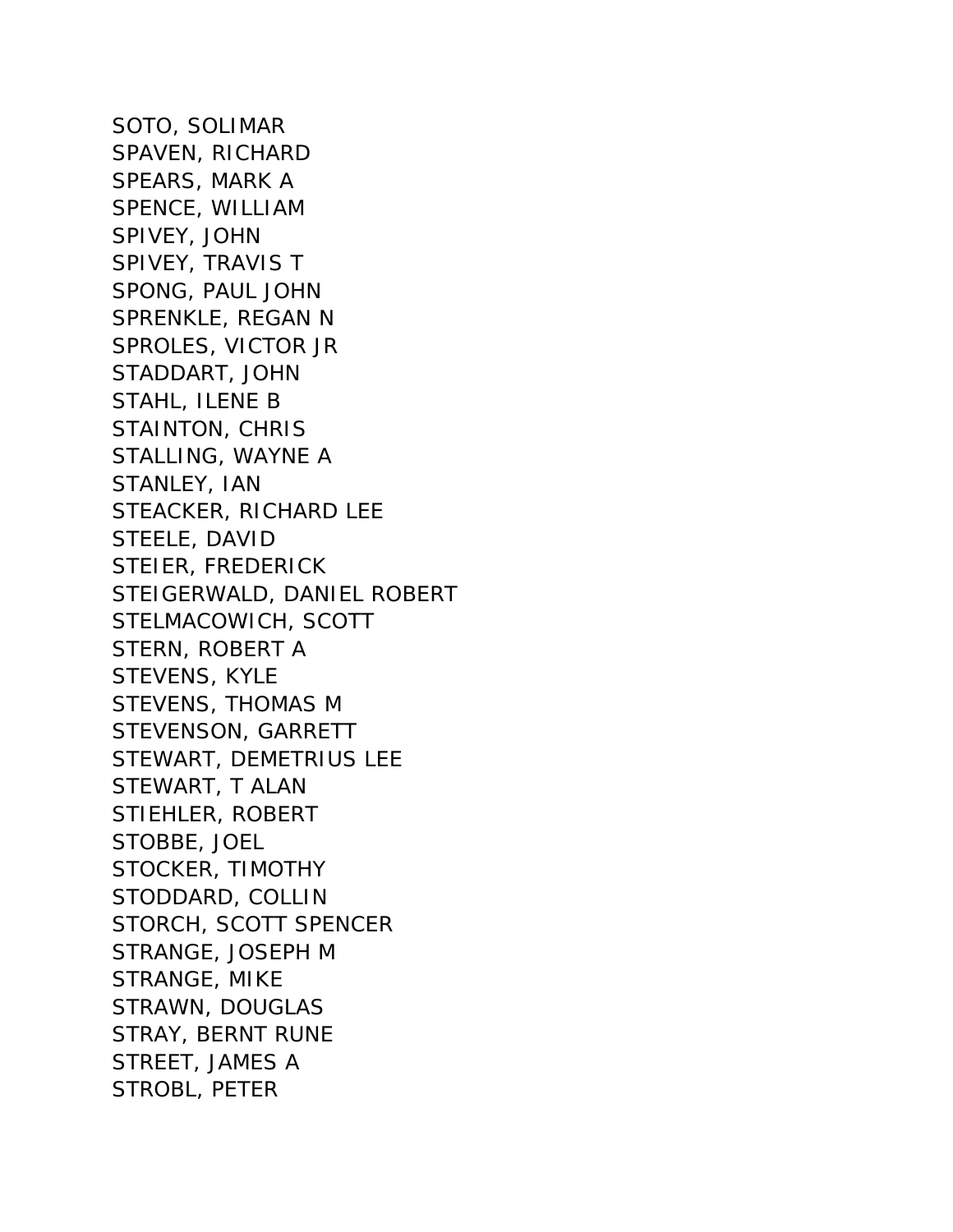STROUD, JAMES CARY STROWBRIDGE, MARK ALEX STRYCHARZ, GABRIEL G STURGEON, ERIC STURGES, THOMAS SUGIMOTO, KUNI SULLIVANT, LUKE SUMNER, SCOTT SUNDJA, EWERT SUNDQVIST, AKE SUTER, MARK ANDRE SUZANO, MARCOS SWAIN, ANTHONY JOHN SWARTZ, JENNIFER TABER, CHRISTOPHER TACKETT, FRED ONSTEAD TALLMAN, BRAD J TAMURA, GENICHI TANAKA, NAOKO TANDY, GEORGE E TAUBI, ANNABELLE TAYLOR, ANDREW TAYLOR, ARTHUR STEPHEN TAYLOR, EMERY TAYLOR, JOHN TAYLOR, KIEL TAYLOR, NEIL TAYLOR, ROGER TAYLOR, ROMEO M TAYLOR, WILLIAM BRUCE TEAGUE, STEINGRIMUR THOMAS, DAMON E THOMAS, GLENN R THOMAS, MICHAEL THOMAS, MILTON THOMAS, RUPERT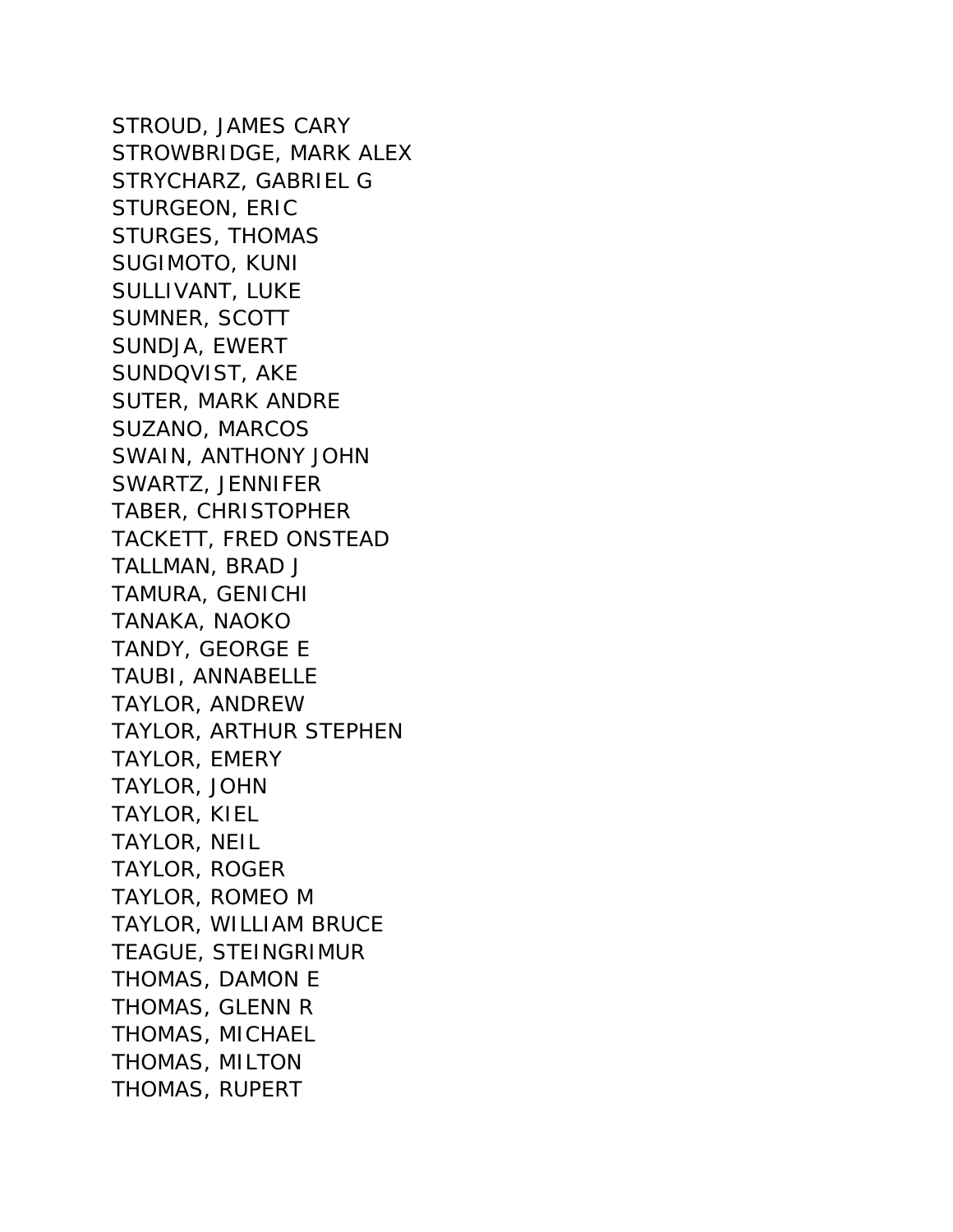THOMASON, BARBARA C THOMPSON, AHMIR KHALIB THOMPSON, CHRISTINA E THOMPSON, LEE JAY THORNE, TRISTAN THORNEWILL, BENJAMIN THORNTON, JULIA S THURSTON, SCOTT TROY TINDALL, THOMAS J TOLFREE, LARRY TOMLINSON, TYLER COLE TORRES, TOMAS TRADEWELL, SARAH TRANTER, BREE TRAUTWEIN, JON E TRIPLETT, JESSE TROMBINO, MARK A TROMBLY, JAMES KENNETH TSUI, OLIVIA TUCCILLO, MICHAEL TUCK, MATTHEW TUFFUOR, NANA K TUINFORT, GIORGIO TYLER, MIKE TYNER, MCCOY A TYSON, JUSTIN A UENALA, KURT ULVAEUS, BJORN KRISTIAN USEN, BEN J VAIT, ANDREW P VAN DEN BOGAERDE, JASMINE VAN DEN BOGAERDE, JASMINE L VAN HOFWEGEN, NICK VANAUGH, RICHARD ALBERT JR VANDIVER, ASHLEY VANZANDT, STEVEN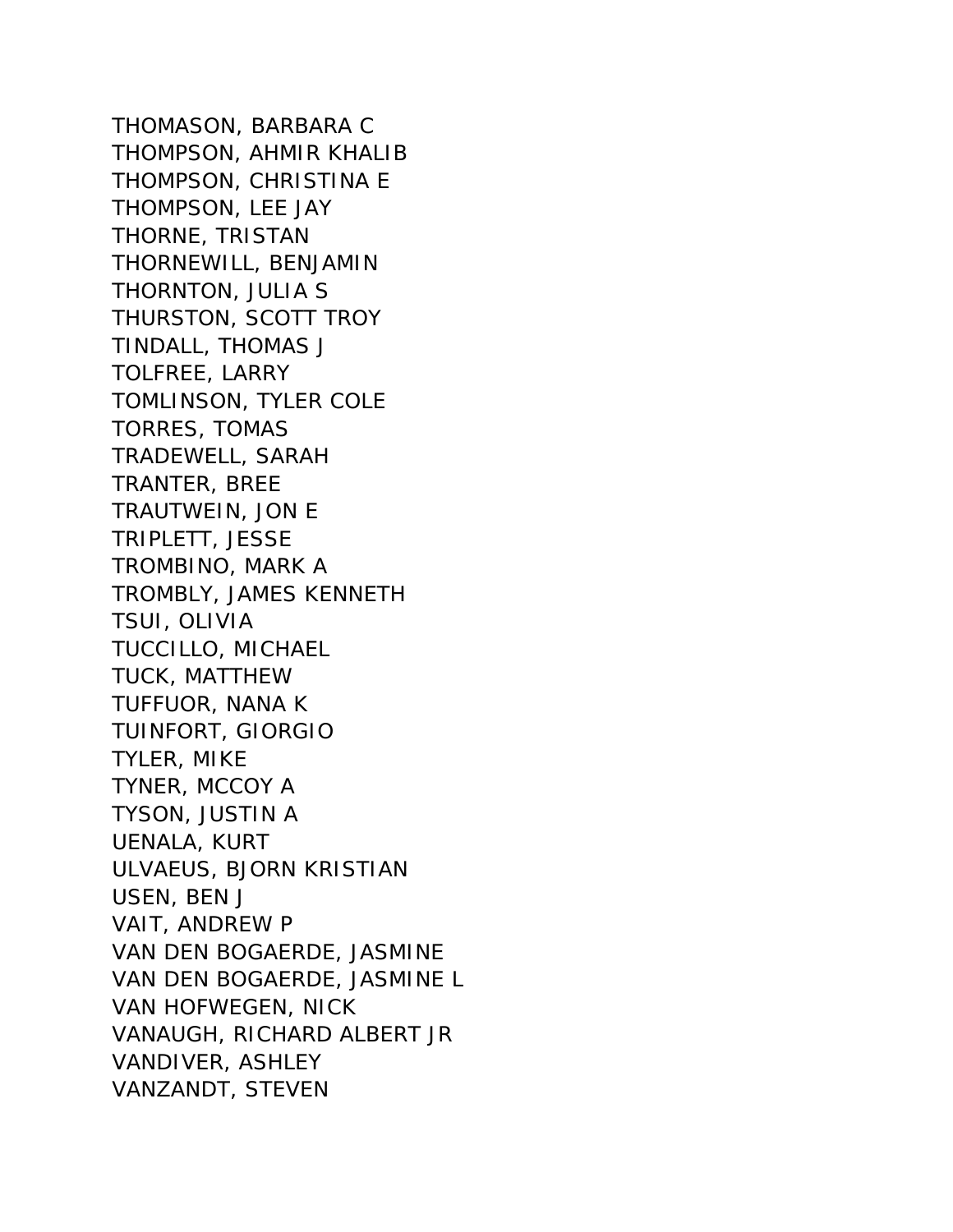VARDI, LENORE J VARGAS, URALES VASQUEZ, JOSE LU VASQUEZ, LOLLY VEGAS VEGA, DAVID VEGA, TERESA ANN VELARDE, KERMIT JOSEPH VELAZQUEZ, OMAR VENEGAS, VICTOR VERKADE, KARL B VERRETTE, JOHN CHRISTOPHER VILLALUNA, JUAN F VINCI, GERALD VINEBERG, ROBERT AARON VINNEGAR, LEROY VINSON, MILLARD VODOVOZ, YURI VON HACK, DAVID A WAAKTAAR-SAVOY, PÅL WADENIUS, GEORG WAGGONER, JONATHAN WALDROP, MARCUS OWEN WALKER, JOSHUA D WALL, BRIAN DAVID WALLACE, CAMERON J WALLEN, KEITH J WALTERS, JAMES DELBERT WANG, XIAO JUN WANSEL, ANDREW WARD, ASAPH A WARREN, KATHLEEN B WARREN, KENNETH ANDREW WASHINGTON, DARRYL WASHINGTON, MERL WATERS, JASON D WATSON, BRUCE WILLIAM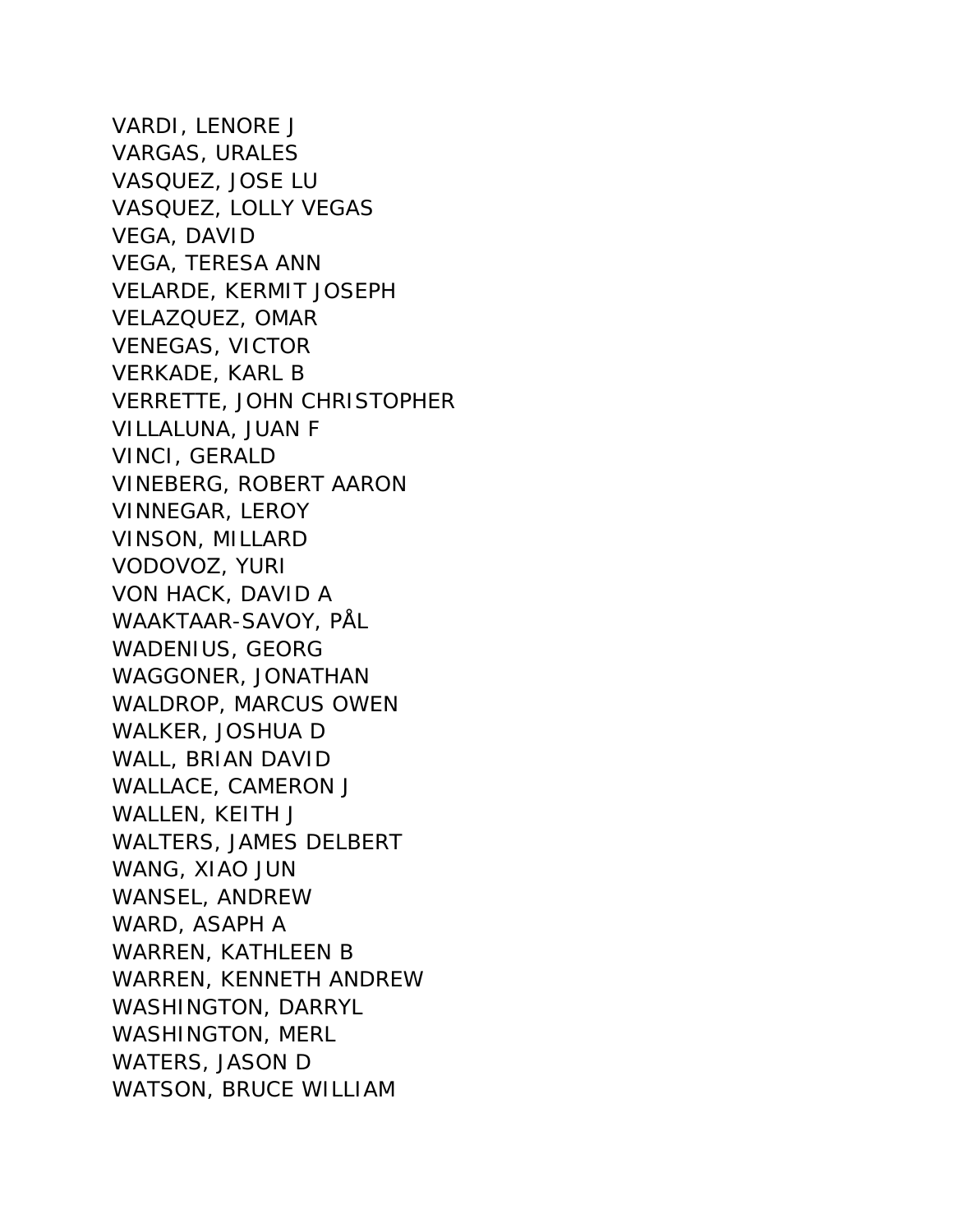WATSON, MIKE WAUGH, MARTIN WAWRUCH, BARTOSZ WEAVER, JASON K WEBB, CHARLOTTE WEBB, HARRIET R WEBB, ROBERT WEBSTER, DEVIN WEBSTER, GLENYS WEINBERG, MAX M WEINBERG, SIDNEY R WEISSENFELDT, MAXIMILLIAN DUMM WELCH, BRIAN WELLANDER, LASSE WELLS, ALICE ANN WELLS, GRAHAM WENTZ, ALLEN W WEST, BENJAMIN PETER WEST, JOHN MATTHEW WETTON, JOHN WEXLER, FRED M WHEDBEE, WILLIAM WHITAKER, MARY ELIZABETH WHITE, JONATHAN D WHITE, MATTHEW WHITFIELD, PETE WHITING, BRENDAN A WIGGINS, BRADEN WILDER, MATTHEW A WILFORD, WINNFRED WILHELM, SANDY WILKENFIELD, TALIAR WILKERSON, KYLE A WILKINS, EMONI S WILKINS, WAYNE WILLARD, BRYAN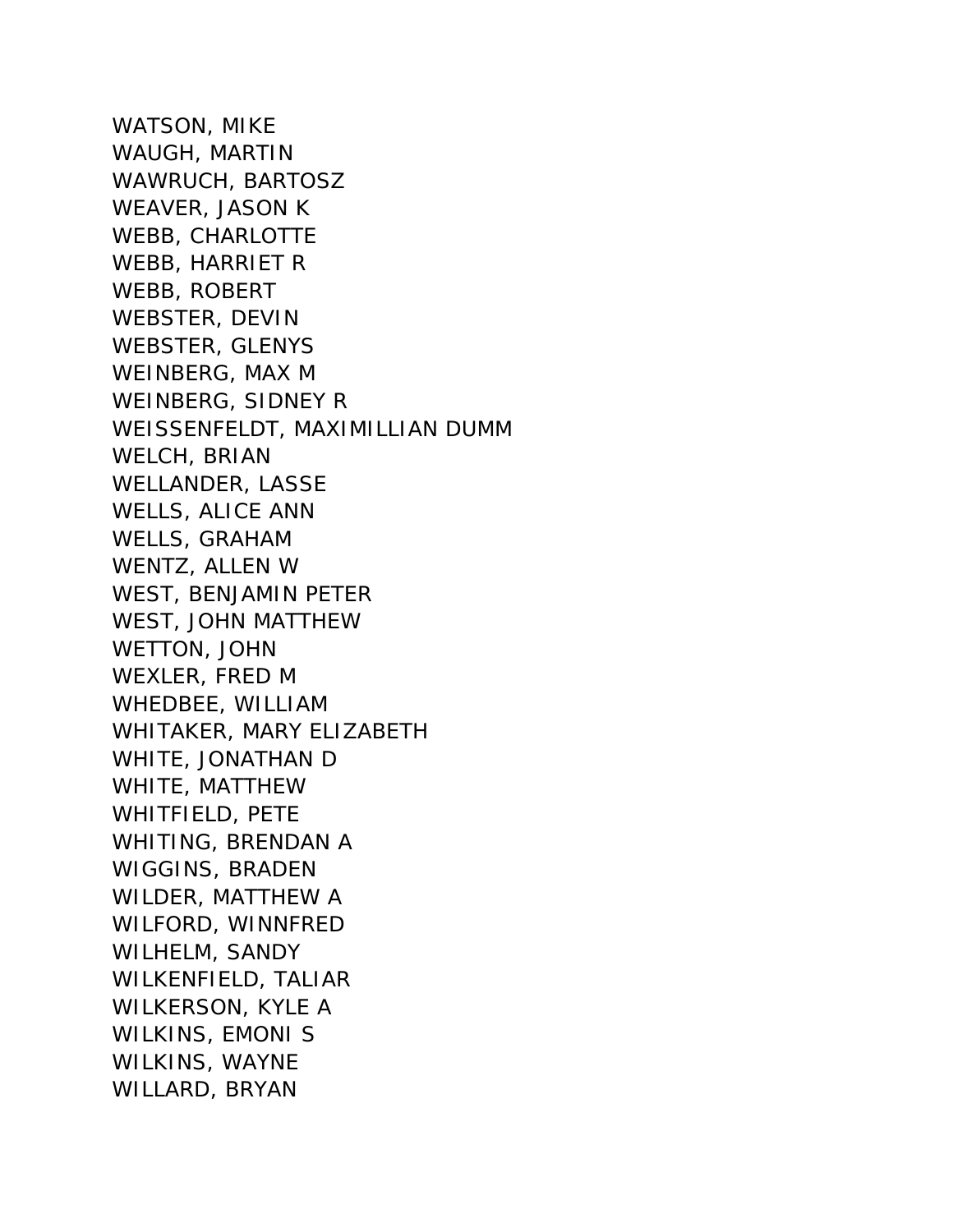WILLCOCKS, DAVID V WILLIAMS, DARRYL WILLIAMS, HAYNES P WILLIAMS, TONY WILLIAMS, TYLER WILLIAMS, WILBER LEMUEL II WILLIS, PETE WILSHERE, CHRISTOPHER WILSON, ALBERT E WINGATE, MATTHEW WINTER, ALEXANDER JASON WITCHER, MICHAEL WITMER, JUDITH L WOLFE, RANDY WOLFER, WILLIAM W WOOD, AMANDA WOOD, AMY WOOD, CODY WOOD, DAVID ANDREW WOODGATE, DANIEL MARK WOODLEY, DARIUS WOODS, MICHAEL D WOOLLEY, BRUCE WORSLEY, RYAN WRIGHT, ARTHUR GEORGE WRIGHT, GAVYN WRIGHT, JOAN WU, CHRISTINE WUNDERLICH, CHRIS WYATT, RAYMOND YAGOLNIKOV, TIM YARMOVSKY, SCOTT YEEN, MELODY YOCUM, GEORGE V YOUNG, ADAM RANDAL YOUNG, ALISON